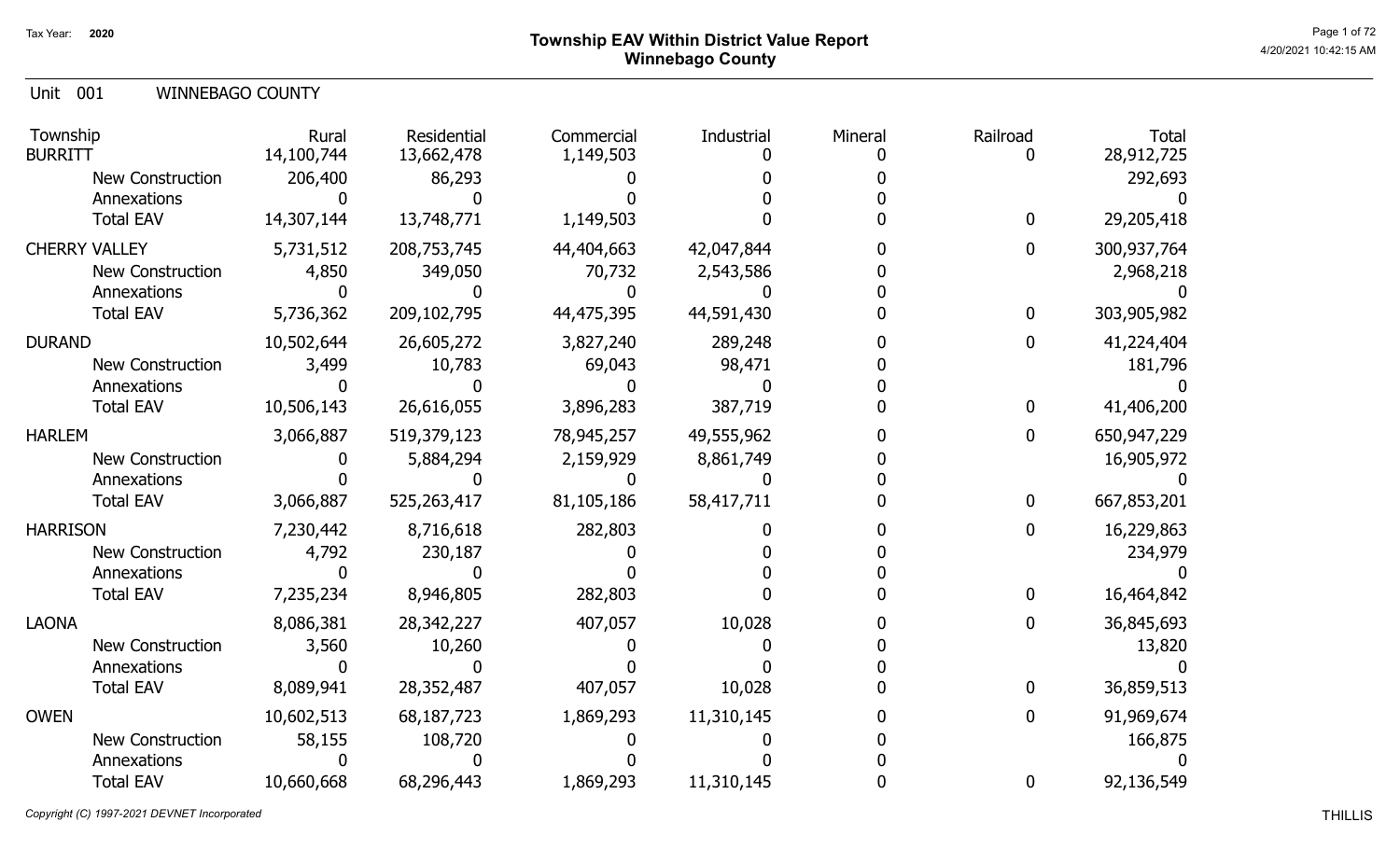# Page 2 of 72  $^{\text{Page 2 of 72}}$ Winnebago County

Unit 001 WINNEBAGO COUNTY

| Township<br><b>PECATONICA</b> | Rural<br>11,928,012 | Residential<br>59,015,873 | Commercial<br>3,718,964 | Industrial<br>2,198,463 | Mineral | Railroad | Total<br>76,861,312 |
|-------------------------------|---------------------|---------------------------|-------------------------|-------------------------|---------|----------|---------------------|
| New Construction              | 27,075              | 139,588                   |                         |                         |         |          | 166,663             |
| Annexations                   |                     |                           |                         |                         |         |          |                     |
| <b>Total EAV</b>              | 11,955,087          | 59,155,461                | 3,718,964               | 2,198,463               |         | 0        | 77,027,975          |
| <b>ROCKTON</b>                | 10,709,236          | 235,512,516               | 22,140,845              | 14,861,820              |         | 0        | 283, 224, 417       |
| <b>New Construction</b>       |                     | 967,955                   | 42,706                  |                         |         |          | 1,010,661           |
| Annexations                   |                     |                           |                         |                         |         |          |                     |
| <b>Total EAV</b>              | 10,709,236          | 236,480,471               | 22, 183, 551            | 14,861,820              |         | 0        | 284,235,078         |
| <b>ROSCOE</b>                 | 7,413,713           | 401,118,086               | 67,322,746              | 23,894,100              |         | 0        | 499,748,645         |
| New Construction              | 79,717              | 1,015,044                 | 811,331                 | 103,015                 |         |          | 2,009,107           |
| Annexations                   |                     |                           |                         |                         |         |          |                     |
| <b>Total EAV</b>              | 7,493,430           | 402,133,130               | 68,134,077              | 23,997,115              |         | 0        | 501,757,752         |
| <b>SEWARD</b>                 | 15,035,483          | 8,506,127                 | 3,733,511               | 181,325                 |         | 664      | 27,457,110          |
| <b>New Construction</b>       | 28,359              | 46,190                    |                         |                         |         |          | 74,549              |
| Annexations                   |                     |                           |                         |                         |         |          |                     |
| <b>Total EAV</b>              | 15,063,842          | 8,552,317                 | 3,733,511               | 181,325                 |         | 664      | 27,531,659          |
| <b>SHIRLAND</b>               | 8,096,999           | 15,844,037                | 997,886                 |                         |         | 0        | 24,938,922          |
| <b>New Construction</b>       |                     | 64,601                    |                         |                         |         |          | 64,601              |
| Annexations                   |                     |                           |                         |                         |         |          |                     |
| <b>Total EAV</b>              | 8,096,999           | 15,908,638                | 997,886                 |                         |         | O        | 25,003,523          |
| <b>WINNEBAGO</b>              | 12,813,625          | 81,371,502                | 7,354,676               | 2,834,719               |         | 802,810  | 105,177,332         |
| New Construction              | 73,100              | 107,625                   |                         |                         |         |          | 180,725             |
| Annexations                   |                     |                           |                         |                         |         |          |                     |
| <b>Total EAV</b>              | 12,886,725          | 81,479,127                | 7,354,676               | 2,834,719               |         | 802,810  | 105,358,057         |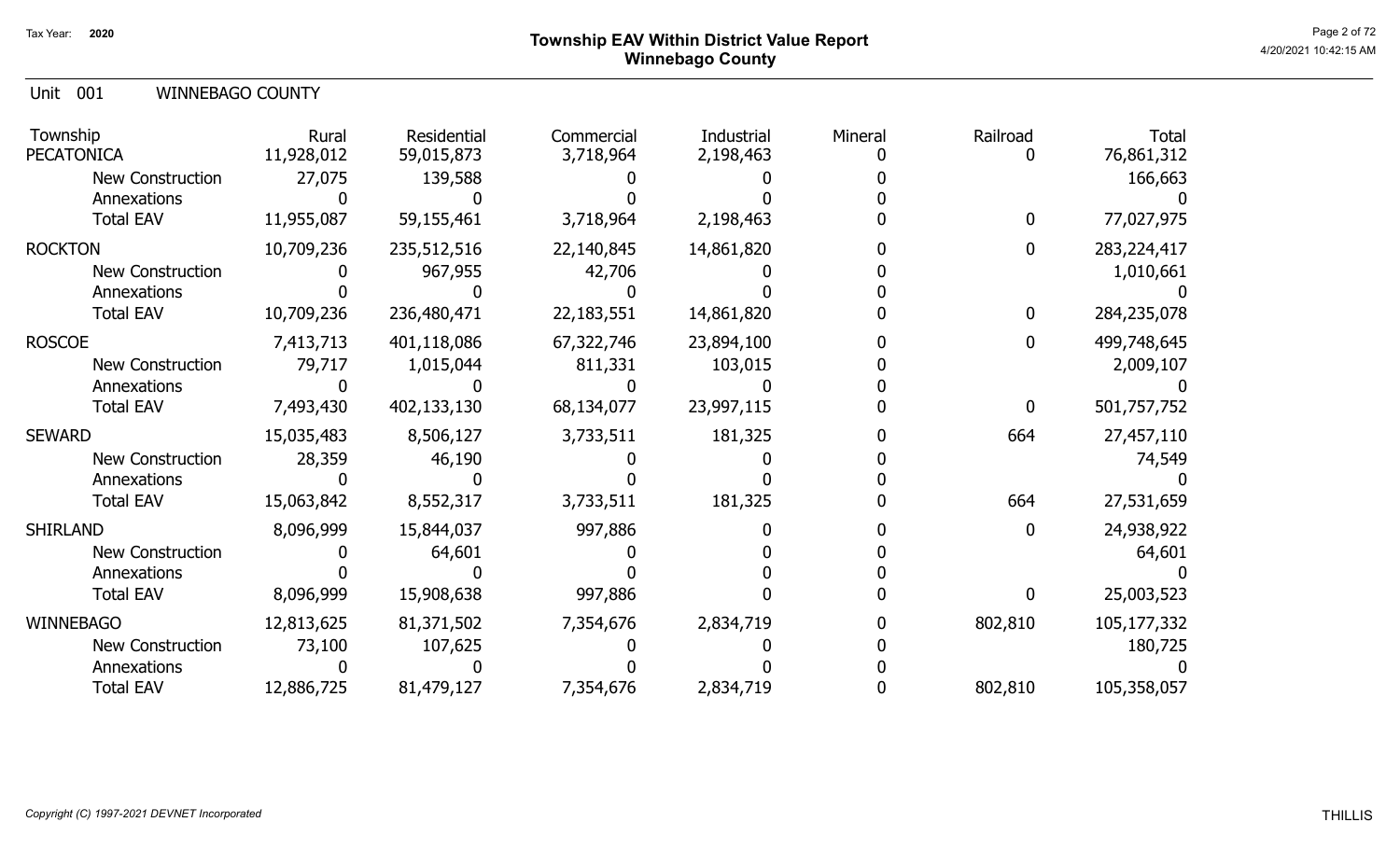| Unit 001 |  | <b>WINNEBAGO COUNTY</b> |
|----------|--|-------------------------|
|----------|--|-------------------------|

| Township<br><b>ROCKFORD</b>           | Rural<br>11,913,895 | Residential<br>1,384,998,571 | Commercial<br>539,012,617 | Industrial<br>144,335,813 | Mineral | Railroad<br>130,586 | <b>Total</b><br>2,080,391,482 |
|---------------------------------------|---------------------|------------------------------|---------------------------|---------------------------|---------|---------------------|-------------------------------|
| <b>New Construction</b>               | 22,315              | 2,197,348                    | 10,660,590                | 962,177                   |         |                     | 13,842,430                    |
| Annexations                           |                     |                              |                           |                           |         |                     |                               |
| <b>Total EAV</b>                      | 11,936,210          | 1,387,195,919                | 549,673,207               | 145,297,990               |         | 130,586             | 2,094,233,912                 |
| <b>Unit Totals</b>                    | 137,232,086         | 3,060,013,898                | 775,167,061               | 291,519,467               |         | 934,060             | 4,264,866,572                 |
| <b>New Construction</b>               | 511,822             | 11,217,938                   | 13,814,331                | 12,568,998                |         |                     | 38,113,089                    |
| Annexations                           |                     |                              |                           |                           |         |                     |                               |
| <b>Total EAV</b>                      | 137,743,908         | 3,071,231,836                | 788,981,392               | 304,088,465               |         | 934,060             | 4,302,979,661                 |
| 002<br><b>FOREST PRESERVE</b><br>Unit |                     |                              |                           |                           |         |                     |                               |
| Township                              | Rural               | Residential                  | Commercial                | Industrial                | Mineral | Railroad            | <b>Total</b>                  |
| <b>BURRITT</b>                        | 14,100,744          | 13,662,478                   | 1,149,503                 |                           |         | 0                   | 28,912,725                    |
| <b>New Construction</b>               | 206,400             | 86,293                       |                           |                           |         |                     | 292,693                       |
| Annexations                           |                     |                              |                           |                           |         |                     |                               |
| <b>Total EAV</b>                      | 14,307,144          | 13,748,771                   | 1,149,503                 |                           |         | $\mathbf 0$         | 29,205,418                    |
| <b>CHERRY VALLEY</b>                  | 5,731,512           | 208,753,745                  | 44,404,663                | 42,047,844                |         | 0                   | 300,937,764                   |
| <b>New Construction</b>               | 4,850               | 349,050                      | 70,732                    | 2,543,586                 |         |                     | 2,968,218                     |
| Annexations                           |                     |                              |                           |                           |         |                     |                               |
| <b>Total EAV</b>                      | 5,736,362           | 209,102,795                  | 44,475,395                | 44,591,430                |         | $\mathbf{0}$        | 303,905,982                   |
| <b>DURAND</b>                         | 10,502,644          | 26,605,272                   | 3,827,240                 | 289,248                   |         | 0                   | 41,224,404                    |
| <b>New Construction</b>               | 3,499               | 10,783                       | 69,043                    | 98,471                    |         |                     | 181,796                       |
| Annexations                           |                     |                              |                           |                           |         |                     |                               |
| <b>Total EAV</b>                      | 10,506,143          | 26,616,055                   | 3,896,283                 | 387,719                   |         | $\mathbf{0}$        | 41,406,200                    |
| <b>HARLEM</b>                         | 3,066,887           | 519,379,123                  | 78,945,257                | 49,555,962                |         | 0                   | 650,947,229                   |
| <b>New Construction</b>               |                     | 5,884,294                    | 2,159,929                 | 8,861,749                 |         |                     | 16,905,972                    |
| Annexations                           |                     |                              |                           |                           |         |                     |                               |
| <b>Total EAV</b>                      | 3,066,887           | 525,263,417                  | 81,105,186                | 58,417,711                |         | 0                   | 667,853,201                   |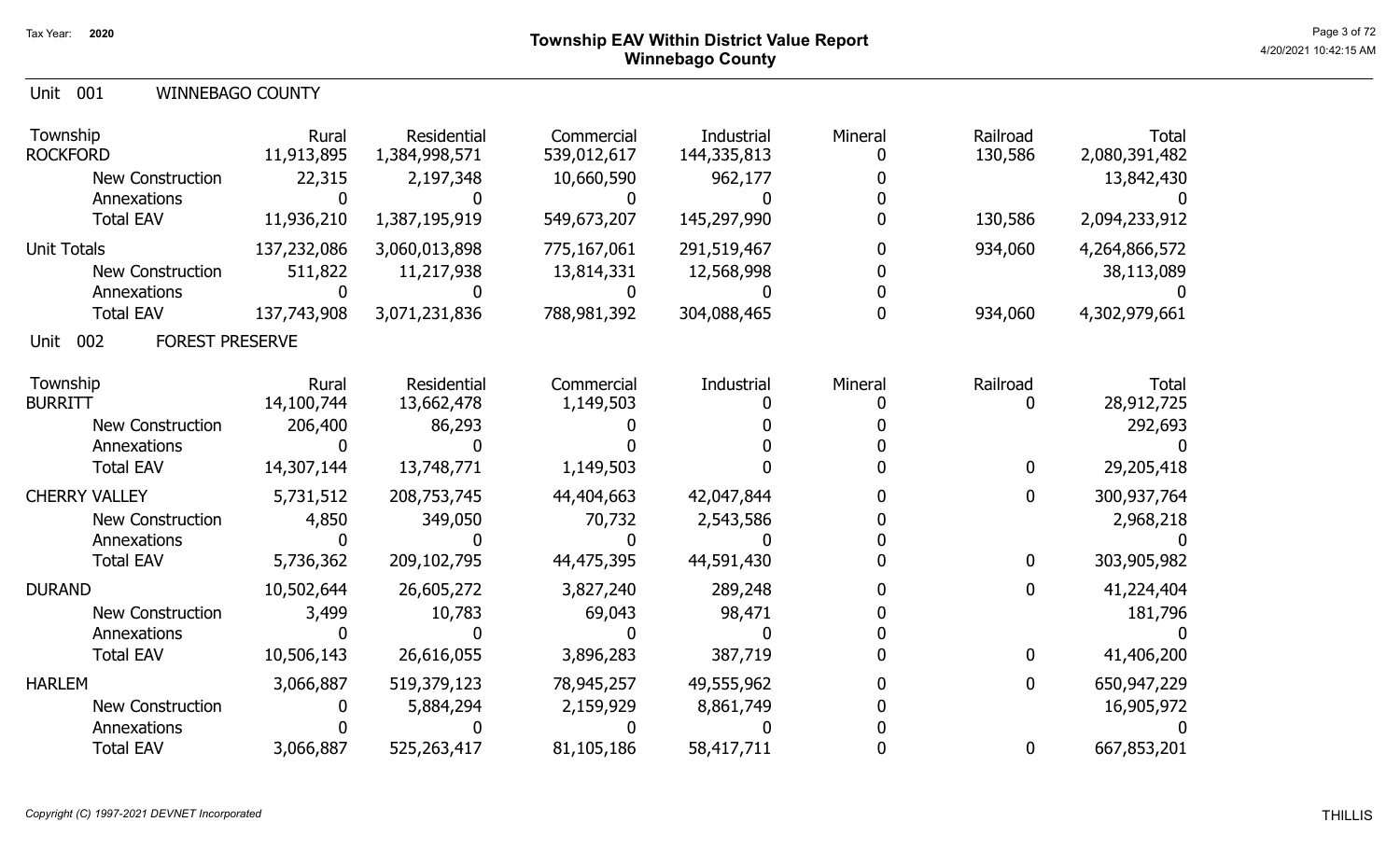# Page 4 of 72  $^{\text{Page 4 of 72}}$ Winnebago County

Unit 002 FOREST PRESERVE

| Township<br><b>HARRISON</b> | Rural<br>7,230,442 | Residential<br>8,716,618 | Commercial<br>282,803 | Industrial | Mineral | Railroad     | <b>Total</b><br>16,229,863 |
|-----------------------------|--------------------|--------------------------|-----------------------|------------|---------|--------------|----------------------------|
| <b>New Construction</b>     | 4,792              | 230,187                  |                       |            |         |              | 234,979                    |
| Annexations                 |                    |                          |                       |            |         |              |                            |
| <b>Total EAV</b>            | 7,235,234          | 8,946,805                | 282,803               |            |         | 0            | 16,464,842                 |
| <b>LAONA</b>                | 8,086,381          | 28,342,227               | 407,057               | 10,028     |         | 0            | 36,845,693                 |
| New Construction            | 3,560              | 10,260                   |                       |            |         |              | 13,820                     |
| Annexations                 |                    |                          |                       |            |         |              |                            |
| <b>Total EAV</b>            | 8,089,941          | 28,352,487               | 407,057               | 10,028     |         | $\mathbf{0}$ | 36,859,513                 |
| <b>OWEN</b>                 | 10,602,513         | 68,187,723               | 1,869,293             | 11,310,145 |         | 0            | 91,969,674                 |
| <b>New Construction</b>     | 58,155             | 108,720                  |                       |            |         |              | 166,875                    |
| Annexations                 |                    |                          |                       |            |         |              |                            |
| <b>Total EAV</b>            | 10,660,668         | 68,296,443               | 1,869,293             | 11,310,145 |         | $\Omega$     | 92,136,549                 |
| <b>PECATONICA</b>           | 11,928,012         | 59,015,873               | 3,718,964             | 2,198,463  |         | 0            | 76,861,312                 |
| <b>New Construction</b>     | 27,075             | 139,588                  |                       |            |         |              | 166,663                    |
| Annexations                 |                    |                          |                       |            |         |              |                            |
| <b>Total EAV</b>            | 11,955,087         | 59,155,461               | 3,718,964             | 2,198,463  |         |              | 77,027,975                 |
| <b>ROCKTON</b>              | 10,709,236         | 235,512,516              | 22,140,845            | 14,861,820 |         | $\mathbf{0}$ | 283,224,417                |
| <b>New Construction</b>     |                    | 967,955                  | 42,706                |            |         |              | 1,010,661                  |
| Annexations                 |                    |                          |                       |            |         |              |                            |
| <b>Total EAV</b>            | 10,709,236         | 236,480,471              | 22, 183, 551          | 14,861,820 |         | $\mathbf{0}$ | 284,235,078                |
| <b>ROSCOE</b>               | 7,413,713          | 401,118,086              | 67,322,746            | 23,894,100 |         |              | 499,748,645                |
| <b>New Construction</b>     | 79,717             | 1,015,044                | 811,331               | 103,015    |         |              | 2,009,107                  |
| Annexations                 |                    |                          |                       |            |         |              |                            |
| <b>Total EAV</b>            | 7,493,430          | 402,133,130              | 68,134,077            | 23,997,115 |         | $\mathbf{0}$ | 501,757,752                |
| <b>SEWARD</b>               | 15,035,483         | 8,506,127                | 3,733,511             | 181,325    |         | 664          | 27,457,110                 |
| <b>New Construction</b>     | 28,359             | 46,190                   |                       |            |         |              | 74,549                     |
| Annexations                 |                    |                          |                       |            |         |              |                            |
| <b>Total EAV</b>            | 15,063,842         | 8,552,317                | 3,733,511             | 181,325    |         | 664          | 27,531,659                 |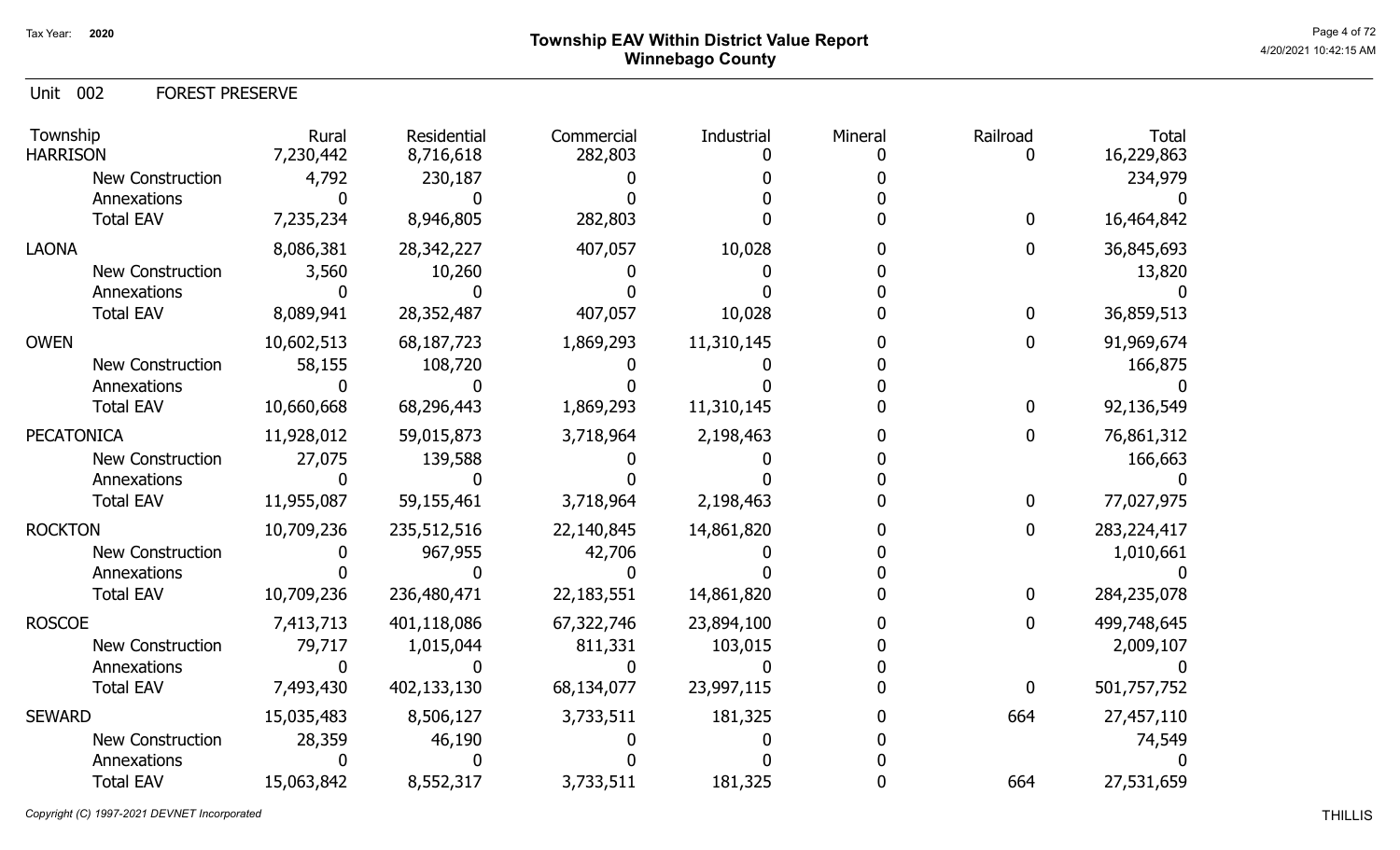Unit 002 FOREST PRESERVE

| Township<br><b>SHIRLAND</b>            | Rural<br>8,096,999 | Residential<br>15,844,037 | Commercial<br>997,886 | Industrial  | Mineral | Railroad         | <b>Total</b><br>24,938,922 |
|----------------------------------------|--------------------|---------------------------|-----------------------|-------------|---------|------------------|----------------------------|
| New Construction                       |                    | 64,601                    |                       |             |         |                  | 64,601                     |
| Annexations                            |                    |                           |                       |             |         |                  |                            |
| <b>Total EAV</b>                       | 8,096,999          | 15,908,638                | 997,886               |             |         | $\boldsymbol{0}$ | 25,003,523                 |
| <b>WINNEBAGO</b>                       | 12,813,625         | 81,371,502                | 7,354,676             | 2,834,719   |         | 802,810          | 105,177,332                |
| <b>New Construction</b>                | 73,100             | 107,625                   |                       |             |         |                  | 180,725                    |
| Annexations                            |                    |                           |                       |             |         |                  |                            |
| <b>Total EAV</b>                       | 12,886,725         | 81,479,127                | 7,354,676             | 2,834,719   |         | 802,810          | 105,358,057                |
| <b>ROCKFORD</b>                        | 11,913,895         | 1,384,998,571             | 539,012,617           | 144,335,813 |         | 130,586          | 2,080,391,482              |
| New Construction                       | 22,315             | 2,197,348                 | 10,660,590            | 962,177     |         |                  | 13,842,430                 |
| Annexations                            |                    |                           |                       |             |         |                  |                            |
| <b>Total EAV</b>                       | 11,936,210         | 1,387,195,919             | 549,673,207           | 145,297,990 |         | 130,586          | 2,094,233,912              |
| <b>Unit Totals</b>                     | 137,232,086        | 3,060,013,898             | 775,167,061           | 291,519,467 |         | 934,060          | 4,264,866,572              |
| <b>New Construction</b>                | 511,822            | 11,217,938                | 13,814,331            | 12,568,998  |         |                  | 38,113,089                 |
| Annexations                            |                    |                           |                       |             |         |                  |                            |
| <b>Total EAV</b>                       | 137,743,908        | 3,071,231,836             | 788,981,392           | 304,088,465 |         | 934,060          | 4,302,979,661              |
| <b>BURRITT TOWNSHIP</b><br>003<br>Unit |                    |                           |                       |             |         |                  |                            |
| Township                               | Rural              | Residential               | Commercial            | Industrial  | Mineral | Railroad         | <b>Total</b>               |
| <b>BURRITT</b>                         | 14,100,744         | 13,662,478                | 1,149,503             |             |         | 0                | 28,912,725                 |
| New Construction                       | 206,400            | 86,293                    |                       |             |         |                  | 292,693                    |
| Annexations                            |                    |                           |                       |             |         |                  |                            |
| <b>Total EAV</b>                       | 14,307,144         | 13,748,771                | 1,149,503             |             |         | $\mathbf{0}$     | 29,205,418                 |
| <b>Unit Totals</b>                     | 14,100,744         | 13,662,478                | 1,149,503             |             |         | 0                | 28,912,725                 |
| <b>New Construction</b>                | 206,400            | 86,293                    |                       |             |         |                  | 292,693                    |
| Annexations                            |                    |                           |                       |             |         |                  |                            |
| <b>Total EAV</b>                       | 14,307,144         | 13,748,771                | 1,149,503             |             |         | $\mathbf 0$      | 29,205,418                 |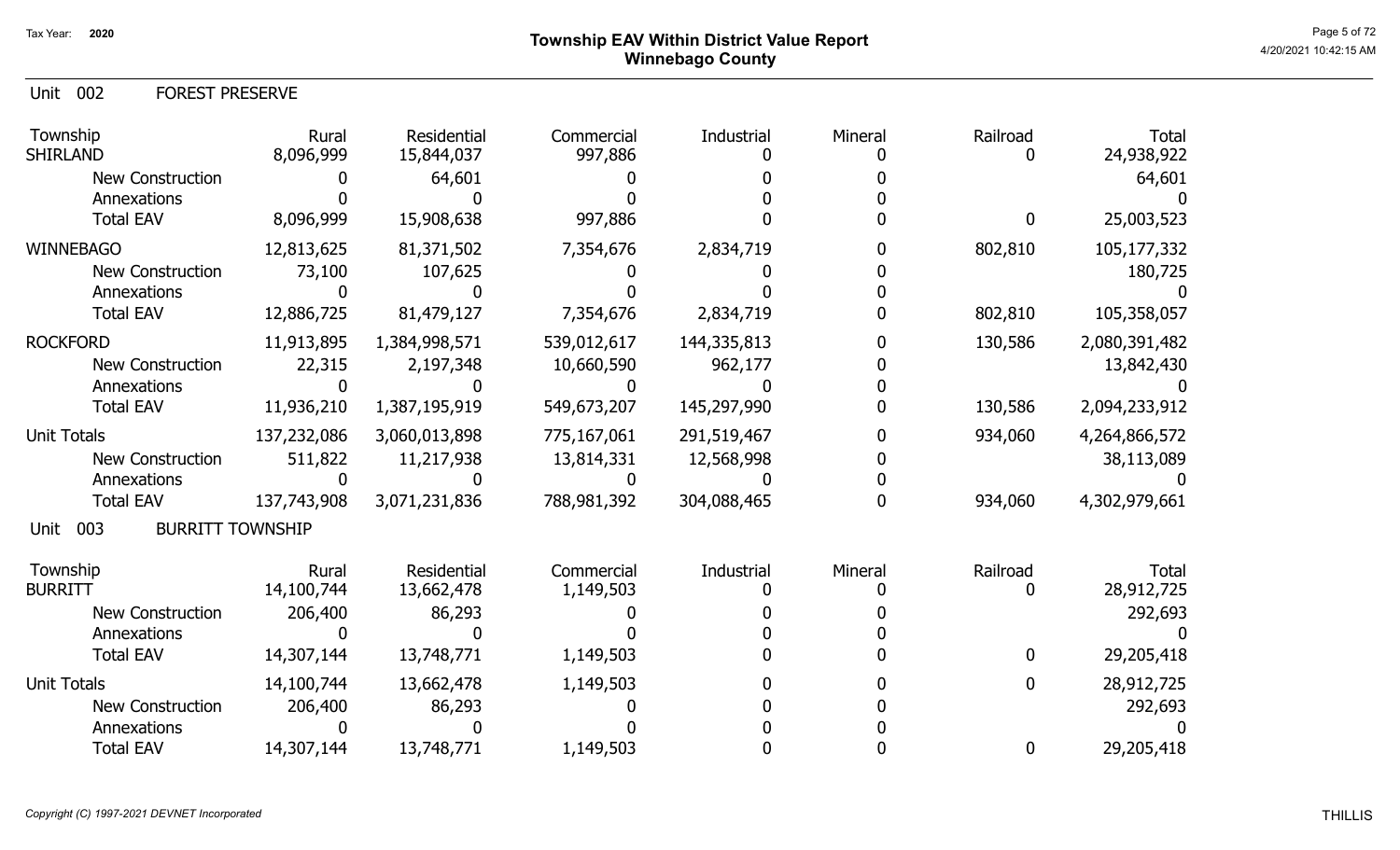# <sup>Page 6 of 72</sup> <sup>Page 6 of 72</sup> Winnebago County

### Unit 004 CHERRY VALLEY TOWNSHIP

| Township<br><b>CHERRY VALLEY</b>      | Rural<br>5,731,512  | Residential<br>208,753,745 | Commercial<br>44,404,663 | Industrial<br>42,047,844 | Mineral | Railroad         | <b>Total</b><br>300,937,764 |
|---------------------------------------|---------------------|----------------------------|--------------------------|--------------------------|---------|------------------|-----------------------------|
| New Construction<br>Annexations       | 4,850               | 349,050                    | 70,732                   | 2,543,586                |         |                  | 2,968,218                   |
| <b>Total EAV</b>                      | 5,736,362           | 209,102,795                | 44,475,395               | 44,591,430               |         | 0                | 303,905,982                 |
| <b>Unit Totals</b>                    | 5,731,512           | 208,753,745                | 44,404,663               | 42,047,844               |         | 0                | 300,937,764                 |
| <b>New Construction</b>               | 4,850               | 349,050                    | 70,732                   | 2,543,586                |         |                  | 2,968,218                   |
| Annexations                           |                     |                            |                          |                          |         |                  |                             |
| <b>Total EAV</b>                      | 5,736,362           | 209,102,795                | 44,475,395               | 44,591,430               |         | $\boldsymbol{0}$ | 303,905,982                 |
| 005<br><b>DURAND TOWNSHIP</b><br>Unit |                     |                            |                          |                          |         |                  |                             |
| Township<br><b>DURAND</b>             | Rural<br>10,502,644 | Residential<br>26,605,272  | Commercial<br>3,827,240  | Industrial<br>289,248    | Mineral | Railroad<br>0    | Total<br>41,224,404         |
| <b>New Construction</b>               | 3,499               | 10,783                     | 69,043                   | 98,471                   |         |                  | 181,796                     |
| Annexations                           |                     |                            |                          |                          |         |                  |                             |
| <b>Total EAV</b>                      | 10,506,143          | 26,616,055                 | 3,896,283                | 387,719                  |         | $\mathbf 0$      | 41,406,200                  |
| <b>Unit Totals</b>                    | 10,502,644          | 26,605,272                 | 3,827,240                | 289,248                  |         | $\mathbf 0$      | 41,224,404                  |
| <b>New Construction</b>               | 3,499               | 10,783                     | 69,043                   | 98,471                   |         |                  | 181,796                     |
| Annexations                           |                     |                            |                          |                          |         |                  |                             |
| <b>Total EAV</b>                      | 10,506,143          | 26,616,055                 | 3,896,283                | 387,719                  |         | 0                | 41,406,200                  |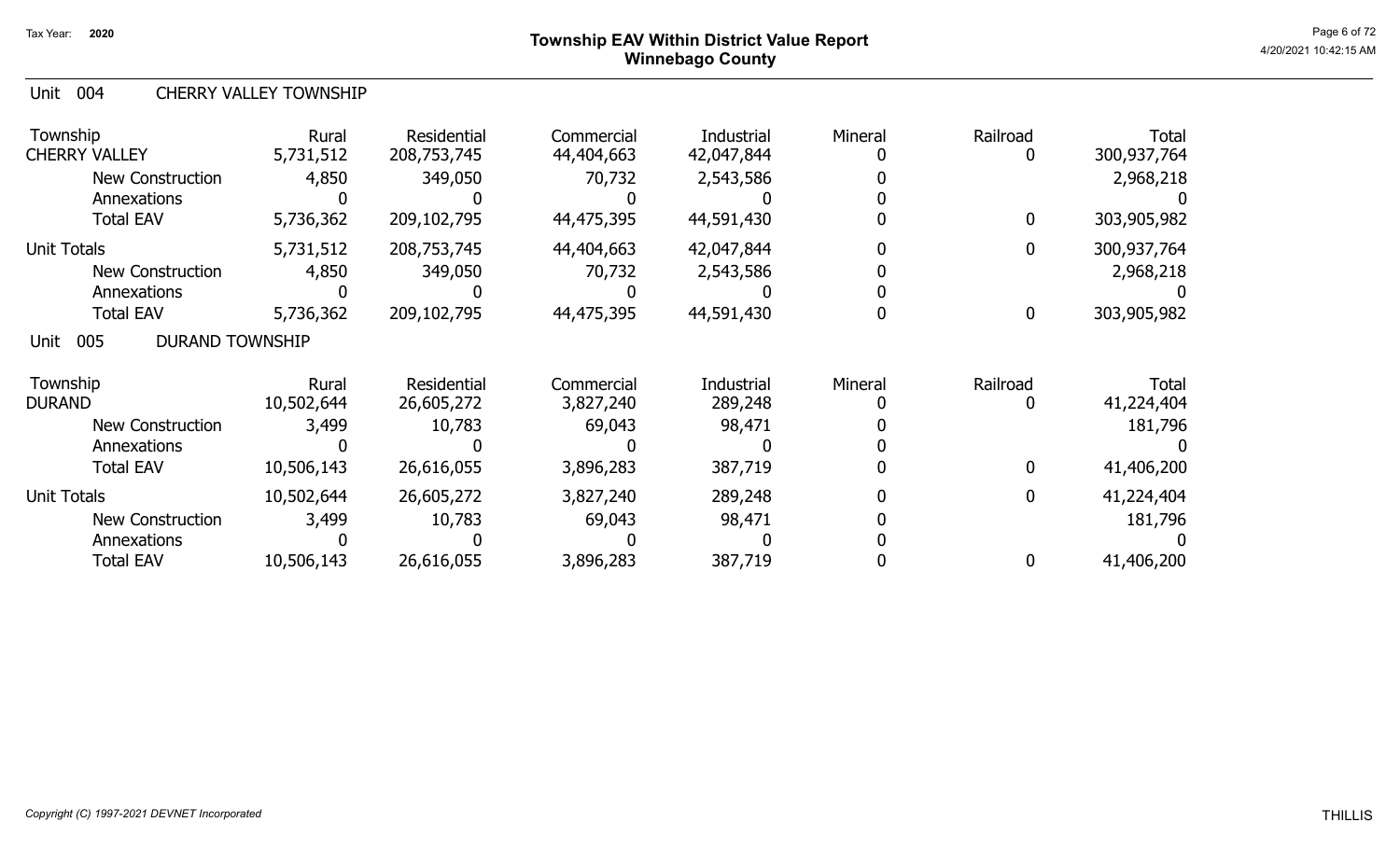## Page 7 of 72  $^{\text{Page 7 of 72}}$ Winnebago County

## Unit 006 HARLEM TOWNSHIP

| Township<br><b>HARLEM</b>               | Rural<br>3,066,887 | <b>Residential</b><br>519,379,123 | Commercial<br>78,945,257 | Industrial<br>49,555,962 | Mineral | Railroad         | <b>Total</b><br>650,947,229 |
|-----------------------------------------|--------------------|-----------------------------------|--------------------------|--------------------------|---------|------------------|-----------------------------|
| <b>New Construction</b>                 |                    | 5,884,294                         | 2,159,929                | 8,861,749                |         |                  | 16,905,972                  |
| Annexations                             |                    |                                   |                          |                          |         |                  |                             |
| <b>Total EAV</b>                        | 3,066,887          | 525,263,417                       | 81,105,186               | 58,417,711               |         | $\boldsymbol{0}$ | 667,853,201                 |
| <b>Unit Totals</b>                      | 3,066,887          | 519,379,123                       | 78,945,257               | 49,555,962               |         | 0                | 650,947,229                 |
| <b>New Construction</b>                 |                    | 5,884,294                         | 2,159,929                | 8,861,749                |         |                  | 16,905,972                  |
| Annexations                             |                    |                                   |                          |                          |         |                  |                             |
| <b>Total EAV</b>                        | 3,066,887          | 525,263,417                       | 81,105,186               | 58,417,711               |         | $\boldsymbol{0}$ | 667,853,201                 |
| <b>HARRISON TOWNSHIP</b><br>007<br>Unit |                    |                                   |                          |                          |         |                  |                             |
| Township                                | Rural              | <b>Residential</b>                | Commercial               | Industrial               | Mineral | Railroad         | Total                       |
| <b>HARRISON</b>                         | 7,230,442          | 8,716,618                         | 282,803                  |                          |         |                  | 16,229,863                  |
| <b>New Construction</b>                 | 4,792              | 230,187                           |                          |                          |         |                  | 234,979                     |
| Annexations                             |                    |                                   |                          |                          |         |                  |                             |
| <b>Total EAV</b>                        | 7,235,234          | 8,946,805                         | 282,803                  |                          |         | 0                | 16,464,842                  |
| <b>Unit Totals</b>                      | 7,230,442          | 8,716,618                         | 282,803                  |                          |         | 0                | 16,229,863                  |
| <b>New Construction</b>                 | 4,792              | 230,187                           |                          |                          |         |                  | 234,979                     |
| Annexations                             |                    |                                   |                          |                          |         |                  |                             |
| <b>Total EAV</b>                        | 7,235,234          | 8,946,805                         | 282,803                  |                          |         | $\mathbf 0$      | 16,464,842                  |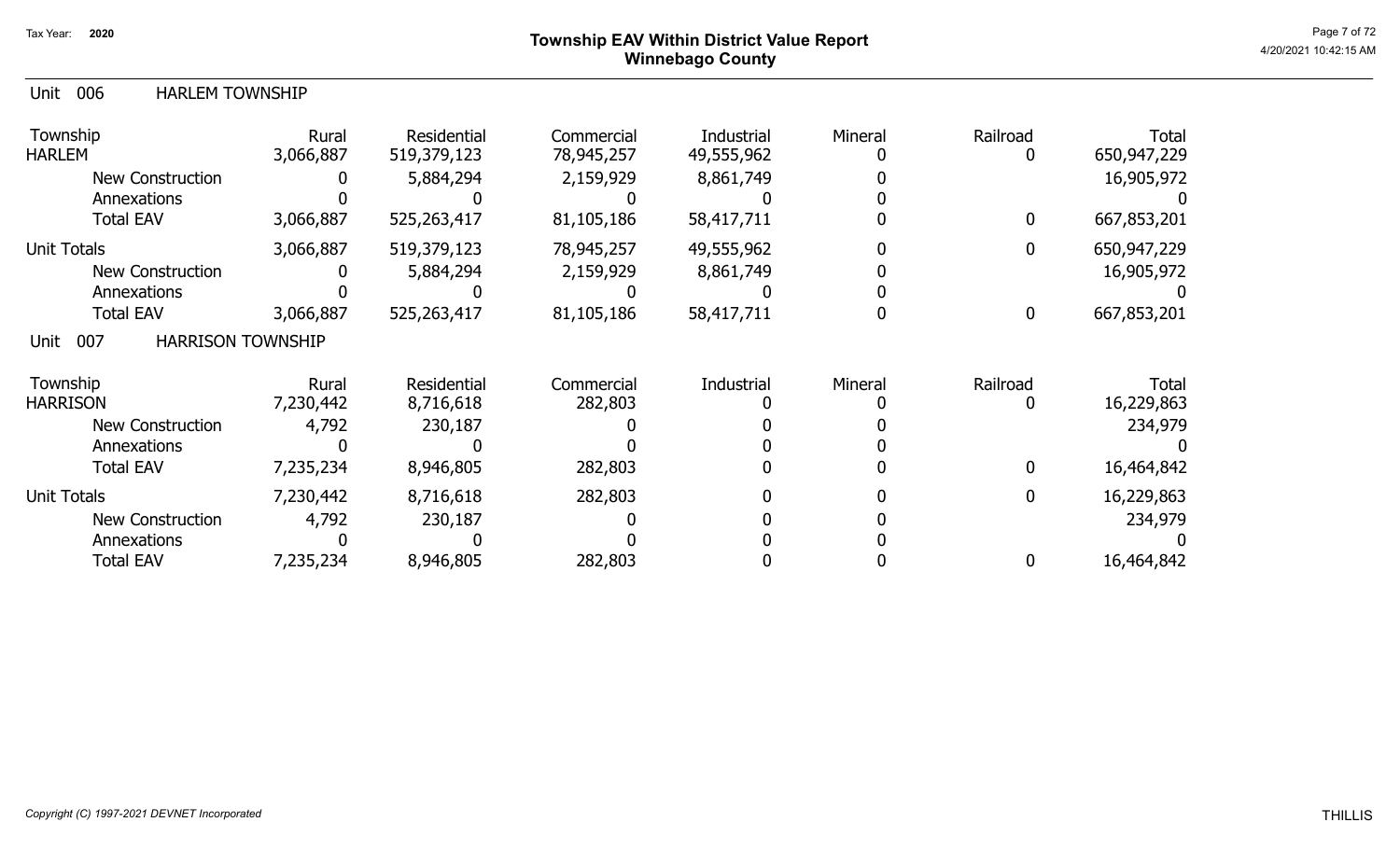# Page 8 of 72  $^{\text{Page 8 of 72}}$ Winnebago County

| 008<br><b>LAONA TOWNSHIP</b><br>Unit |                    |                           |                       |                      |         |              |                     |
|--------------------------------------|--------------------|---------------------------|-----------------------|----------------------|---------|--------------|---------------------|
| Township<br><b>LAONA</b>             | Rural<br>8,086,381 | Residential<br>28,342,227 | Commercial<br>407,057 | Industrial<br>10,028 | Mineral | Railroad     | Total<br>36,845,693 |
| New Construction                     | 3,560              | 10,260                    |                       |                      |         |              | 13,820              |
| Annexations                          |                    |                           |                       |                      |         |              |                     |
| <b>Total EAV</b>                     | 8,089,941          | 28,352,487                | 407,057               | 10,028               |         | 0            | 36,859,513          |
| Unit Totals                          | 8,086,381          | 28,342,227                | 407,057               | 10,028               |         | 0            | 36,845,693          |
| New Construction                     | 3,560              | 10,260                    |                       |                      |         |              | 13,820              |
| Annexations                          |                    |                           |                       |                      |         |              |                     |
| <b>Total EAV</b>                     | 8,089,941          | 28,352,487                | 407,057               | 10,028               |         | 0            | 36,859,513          |
| <b>OWEN TOWNSHIP</b><br>009<br>Unit  |                    |                           |                       |                      |         |              |                     |
| Township                             | Rural              | Residential               | Commercial            | Industrial           | Mineral | Railroad     | Total               |
| <b>OWEN</b>                          | 10,602,513         | 68,187,723                | 1,869,293             | 11,310,145           |         | 0            | 91,969,674          |
| <b>New Construction</b>              | 58,155             | 108,720                   |                       |                      |         |              | 166,875             |
| Annexations                          |                    |                           |                       |                      |         |              |                     |
| <b>Total EAV</b>                     | 10,660,668         | 68,296,443                | 1,869,293             | 11,310,145           |         | $\mathbf{0}$ | 92,136,549          |
| Unit Totals                          | 10,602,513         | 68,187,723                | 1,869,293             | 11,310,145           |         | 0            | 91,969,674          |
| <b>New Construction</b>              | 58,155             | 108,720                   |                       |                      |         |              | 166,875             |
| Annexations                          |                    |                           |                       |                      |         |              |                     |
| <b>Total EAV</b>                     | 10,660,668         | 68,296,443                | 1,869,293             | 11,310,145           |         | 0            | 92,136,549          |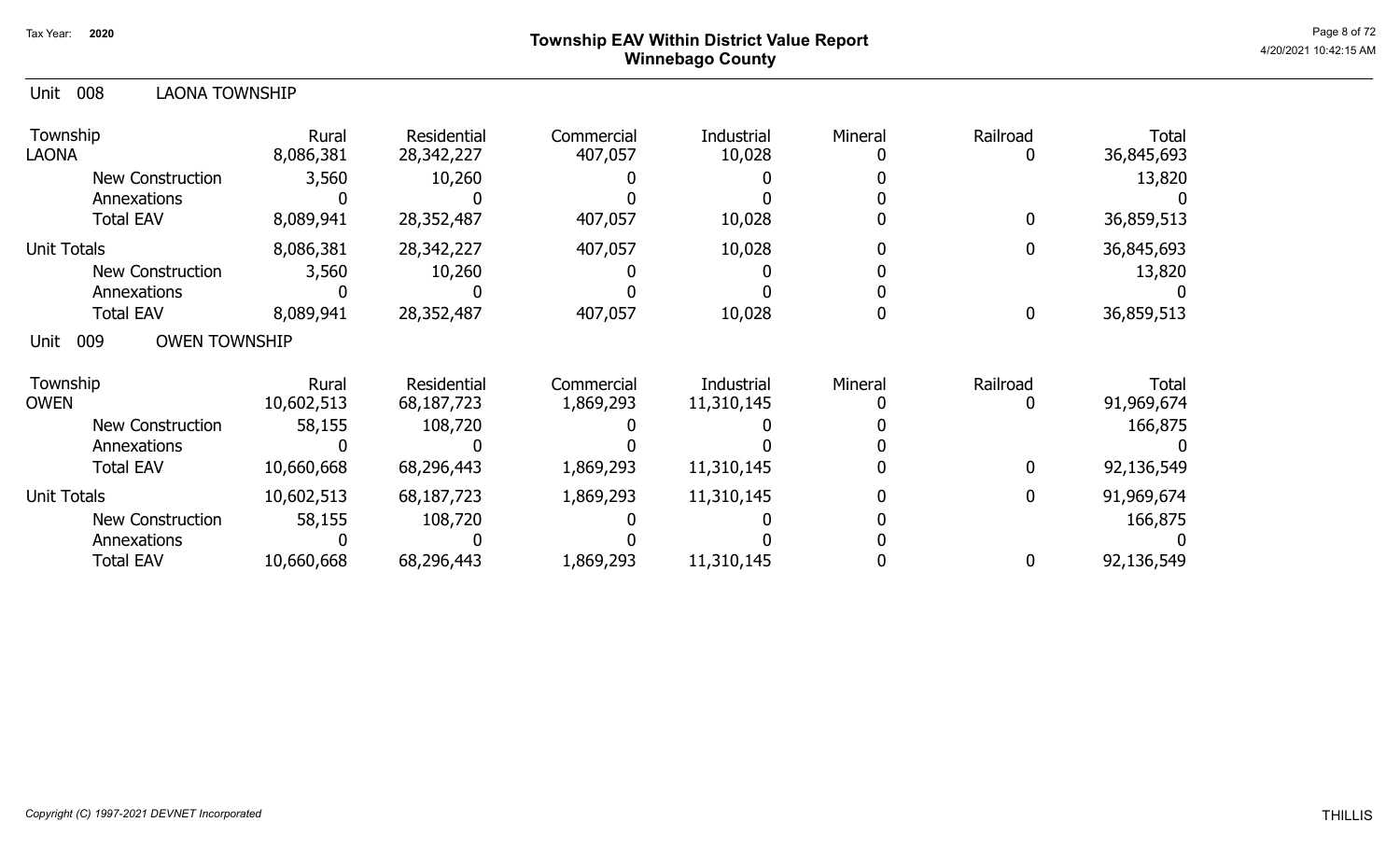# Page 9 of 72  $^{\sf Page~9~of~72}$  Township EAV Within District Value Report Winnebago County

|  | Unit 010 |  | PECATONICA TOWNSHIP |
|--|----------|--|---------------------|
|--|----------|--|---------------------|

| Township<br><b>PECATONICA</b>           | Rural<br>11,928,012 | Residential<br>59,015,873 | Commercial<br>3,718,964 | Industrial<br>2,198,463 | Mineral | Railroad | <b>Total</b><br>76,861,312 |
|-----------------------------------------|---------------------|---------------------------|-------------------------|-------------------------|---------|----------|----------------------------|
| <b>New Construction</b>                 | 27,075              | 139,588                   |                         |                         |         |          | 166,663                    |
| Annexations                             |                     |                           |                         |                         |         |          |                            |
| <b>Total EAV</b>                        | 11,955,087          | 59,155,461                | 3,718,964               | 2,198,463               |         | 0        | 77,027,975                 |
| <b>Unit Totals</b>                      | 11,928,012          | 59,015,873                | 3,718,964               | 2,198,463               |         |          | 76,861,312                 |
| <b>New Construction</b>                 | 27,075              | 139,588                   |                         |                         |         |          | 166,663                    |
| Annexations                             |                     |                           |                         |                         |         |          |                            |
| <b>Total EAV</b>                        | 11,955,087          | 59,155,461                | 3,718,964               | 2,198,463               |         | 0        | 77,027,975                 |
| <b>ROCKFORD TOWNSHIP</b><br>Unit<br>011 |                     |                           |                         |                         |         |          |                            |
| Township                                | Rural               | Residential               | Commercial              | Industrial              | Mineral | Railroad | Total                      |
| <b>ROCKFORD</b>                         | 11,913,895          | 1,384,998,571             | 539,012,617             | 144,335,813             |         | 130,586  | 2,080,391,482              |
| <b>New Construction</b>                 | 22,315              | 2,197,348                 | 10,660,590              | 962,177                 |         |          | 13,842,430                 |
| Annexations                             |                     |                           |                         |                         |         |          |                            |
| <b>Total EAV</b>                        | 11,936,210          | 1,387,195,919             | 549,673,207             | 145,297,990             |         | 130,586  | 2,094,233,912              |
| <b>Unit Totals</b>                      | 11,913,895          | 1,384,998,571             | 539,012,617             | 144,335,813             |         | 130,586  | 2,080,391,482              |
| <b>New Construction</b>                 | 22,315              | 2,197,348                 | 10,660,590              | 962,177                 |         |          | 13,842,430                 |
| Annexations                             |                     |                           |                         |                         |         |          |                            |
| <b>Total EAV</b>                        | 11,936,210          | 1,387,195,919             | 549,673,207             | 145,297,990             |         | 130,586  | 2,094,233,912              |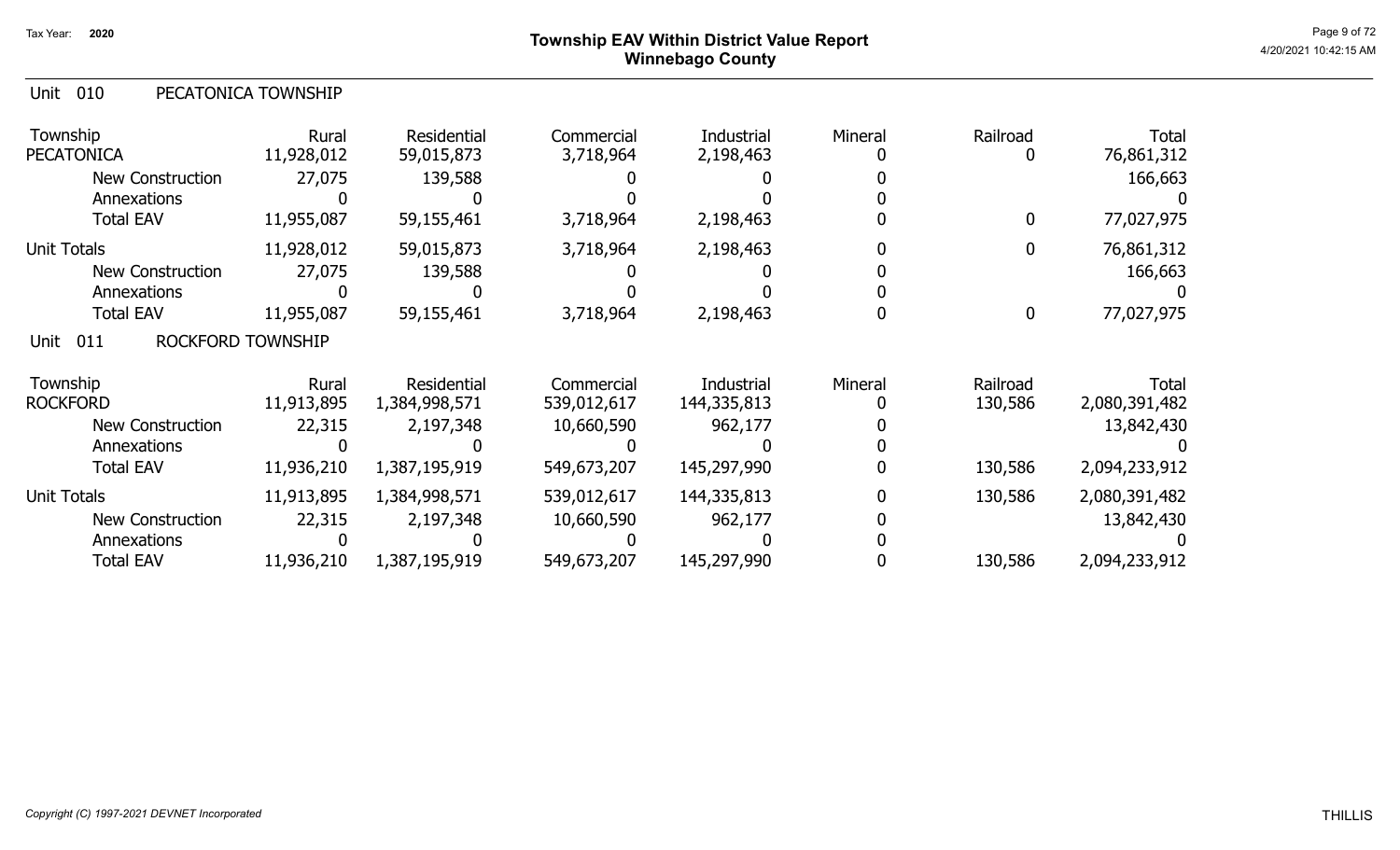## Unit 012 ROCKTON TOWNSHIP

| Township<br><b>ROCKTON</b>            | Rural<br>10,709,236 | Residential<br>235,512,516 | Commercial<br>22,140,845 | Industrial<br>14,861,820 | Mineral | Railroad    | Total<br>283, 224, 417 |
|---------------------------------------|---------------------|----------------------------|--------------------------|--------------------------|---------|-------------|------------------------|
| <b>New Construction</b>               |                     | 967,955                    | 42,706                   |                          |         |             | 1,010,661              |
| Annexations                           |                     |                            |                          |                          |         |             |                        |
| <b>Total EAV</b>                      | 10,709,236          | 236,480,471                | 22,183,551               | 14,861,820               |         | $\mathbf 0$ | 284,235,078            |
| <b>Unit Totals</b>                    | 10,709,236          | 235,512,516                | 22,140,845               | 14,861,820               |         | 0           | 283,224,417            |
| New Construction                      |                     | 967,955                    | 42,706                   |                          |         |             | 1,010,661              |
| Annexations                           |                     |                            |                          |                          |         |             |                        |
| <b>Total EAV</b>                      | 10,709,236          | 236,480,471                | 22,183,551               | 14,861,820               |         | $\bf{0}$    | 284,235,078            |
| 013<br><b>ROSCOE TOWNSHIP</b><br>Unit |                     |                            |                          |                          |         |             |                        |
| Township                              | Rural               | Residential                | Commercial               | Industrial               | Mineral | Railroad    | Total                  |
| <b>ROSCOE</b>                         | 7,413,713           | 401,118,086                | 67,322,746               | 23,894,100               |         |             | 499,748,645            |
| <b>New Construction</b>               | 79,717              | 1,015,044                  | 811,331                  | 103,015                  |         |             | 2,009,107              |
| Annexations                           |                     |                            |                          |                          |         |             |                        |
| <b>Total EAV</b>                      | 7,493,430           | 402,133,130                | 68,134,077               | 23,997,115               |         | 0           | 501,757,752            |
| Unit Totals                           | 7,413,713           | 401,118,086                | 67,322,746               | 23,894,100               |         | 0           | 499,748,645            |
| <b>New Construction</b>               | 79,717              | 1,015,044                  | 811,331                  | 103,015                  |         |             | 2,009,107              |
| Annexations                           |                     |                            |                          |                          |         |             |                        |
| <b>Total EAV</b>                      | 7,493,430           | 402,133,130                | 68,134,077               | 23,997,115               |         | 0           | 501,757,752            |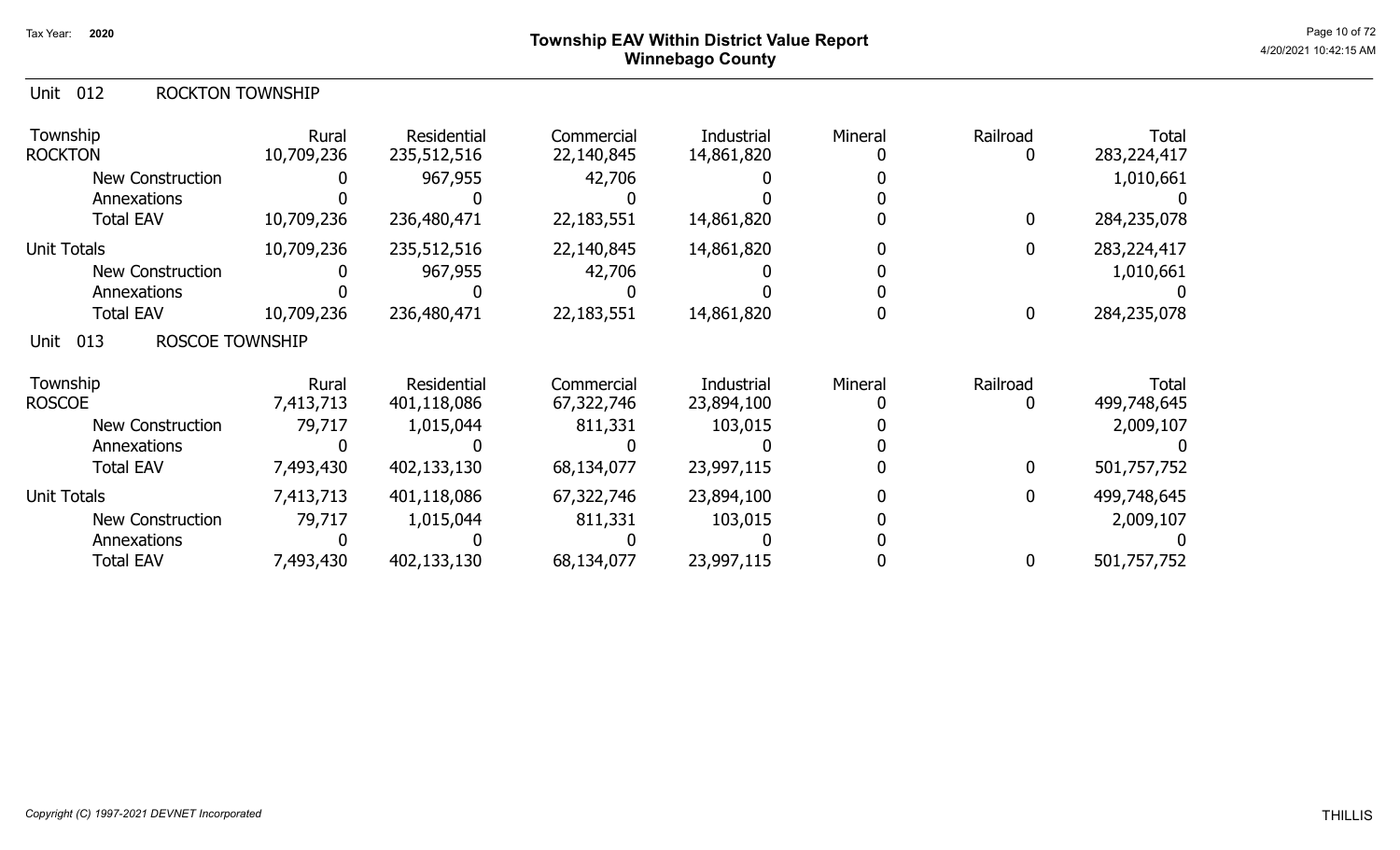## Page 11 of 72  $^{\sf Page\ 11\ of\ 72}$   $^{\sf Page\ 11\ of\ 72}$ Winnebago County

| Unit 014 |  |  | <b>SEWARD TOWNSHIP</b> |
|----------|--|--|------------------------|
|----------|--|--|------------------------|

| Township<br><b>SEWARD</b>        | Rural<br>15,035,483 | <b>Residential</b><br>8,506,127 | Commercial<br>3,733,511 | <b>Industrial</b><br>181,325 | Mineral | Railroad<br>664 | Total<br>27,457,110 |
|----------------------------------|---------------------|---------------------------------|-------------------------|------------------------------|---------|-----------------|---------------------|
| <b>New Construction</b>          | 28,359              | 46,190                          |                         |                              |         |                 | 74,549              |
| Annexations                      |                     |                                 |                         |                              |         |                 |                     |
| <b>Total EAV</b>                 | 15,063,842          | 8,552,317                       | 3,733,511               | 181,325                      |         | 664             | 27,531,659          |
| <b>Unit Totals</b>               | 15,035,483          | 8,506,127                       | 3,733,511               | 181,325                      |         | 664             | 27,457,110          |
| <b>New Construction</b>          | 28,359              | 46,190                          |                         |                              |         |                 | 74,549              |
| Annexations                      |                     |                                 |                         |                              |         |                 |                     |
| <b>Total EAV</b>                 | 15,063,842          | 8,552,317                       | 3,733,511               | 181,325                      |         | 664             | 27,531,659          |
| 015<br>SHIRLAND TOWNSHIP<br>Unit |                     |                                 |                         |                              |         |                 |                     |
| Township                         | Rural               | Residential                     | Commercial              | Industrial                   | Mineral | Railroad        | Total               |
| <b>SHIRLAND</b>                  | 8,096,999           | 15,844,037                      | 997,886                 |                              |         |                 | 24,938,922          |
| <b>New Construction</b>          |                     | 64,601                          |                         |                              |         |                 | 64,601              |
| Annexations                      |                     |                                 |                         |                              |         |                 |                     |
| <b>Total EAV</b>                 | 8,096,999           | 15,908,638                      | 997,886                 |                              |         | 0               | 25,003,523          |
| <b>Unit Totals</b>               | 8,096,999           | 15,844,037                      | 997,886                 |                              |         | 0               | 24,938,922          |
| <b>New Construction</b>          |                     | 64,601                          |                         |                              |         |                 | 64,601              |
| Annexations                      |                     |                                 |                         |                              |         |                 |                     |
| <b>Total EAV</b>                 | 8,096,999           | 15,908,638                      | 997,886                 |                              |         | 0               | 25,003,523          |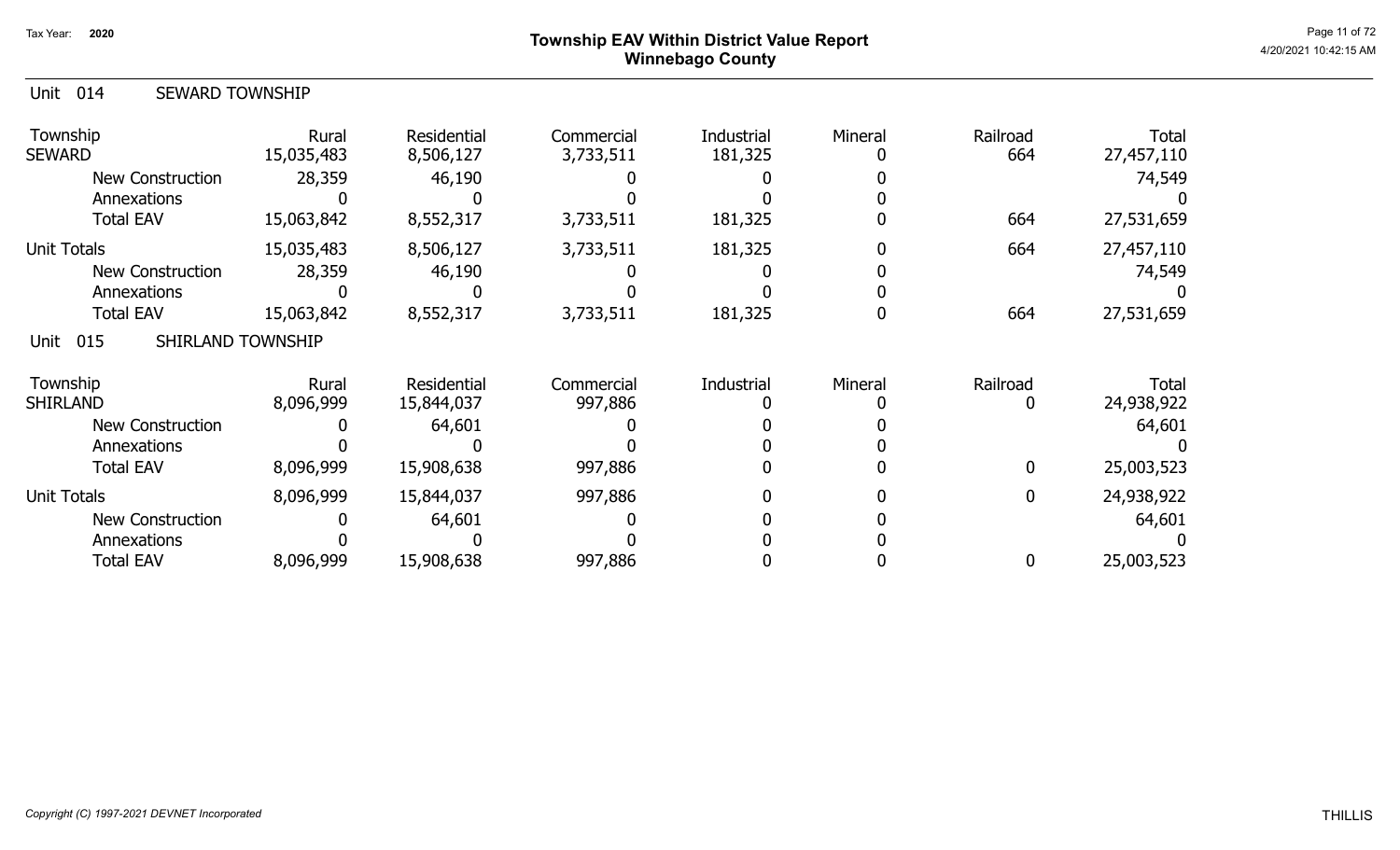## Page 12 of 72 Page 12 of 72  $^{\text{Page 12 of 72}}$ Winnebago County

|--|

| Township<br><b>WINNEBAGO</b> | Rural<br>12,813,625          | Residential<br>81,371,502 | Commercial<br>7,354,676 | Industrial<br>2,834,719 | Mineral | Railroad<br>802,810 | Total<br>105,177,332 |
|------------------------------|------------------------------|---------------------------|-------------------------|-------------------------|---------|---------------------|----------------------|
| New Construction             | 73,100                       | 107,625                   |                         |                         |         |                     | 180,725              |
| Annexations                  |                              |                           |                         |                         |         |                     |                      |
| <b>Total EAV</b>             | 12,886,725                   | 81,479,127                | 7,354,676               | 2,834,719               |         | 802,810             | 105,358,057          |
| Unit Totals                  | 12,813,625                   | 81,371,502                | 7,354,676               | 2,834,719               |         | 802,810             | 105,177,332          |
| New Construction             | 73,100                       | 107,625                   |                         |                         |         |                     | 180,725              |
| Annexations                  |                              |                           |                         |                         |         |                     |                      |
| <b>Total EAV</b>             | 12,886,725                   | 81,479,127                | 7,354,676               | 2,834,719               |         | 802,810             | 105,358,057          |
| 017<br>Unit                  | <b>CHERRY VALLEY VILLAGE</b> |                           |                         |                         |         |                     |                      |
| Township                     | Rural                        | Residential               | Commercial              | Industrial              | Mineral | Railroad            | Total                |
| <b>CHERRY VALLEY</b>         | 435,428                      | 23, 241, 577              | 1,420,141               | 129,099                 |         | 0                   | 25,226,245           |
| New Construction             |                              | 40,511                    |                         | 2,422,288               |         |                     | 2,462,799            |
| Annexations                  |                              |                           |                         |                         |         |                     |                      |
| <b>Total EAV</b>             | 435,428                      | 23,282,088                | 1,420,141               | 2,551,387               |         | $\bf{0}$            | 27,689,044           |
| <b>ROCKFORD</b>              | 110,621                      | 13,079,909                | 37,990,557              | 2,492,788               |         | $\mathbf 0$         | 53,673,875           |
| <b>New Construction</b>      |                              | 840                       | 62,206                  |                         |         |                     | 63,046               |
| Annexations                  |                              |                           |                         |                         |         |                     |                      |
| <b>Total EAV</b>             | 110,621                      | 13,080,749                | 38,052,763              | 2,492,788               |         | $\bf{0}$            | 53,736,921           |
| <b>Unit Totals</b>           | 546,049                      | 36,321,486                | 39,410,698              | 2,621,887               |         | $\bf{0}$            | 78,900,120           |
| <b>New Construction</b>      |                              | 41,351                    | 62,206                  | 2,422,288               |         |                     | 2,525,845            |
| Annexations                  |                              |                           |                         |                         |         |                     |                      |
| <b>Total EAV</b>             | 546,049                      | 36, 362, 837              | 39,472,904              | 5,044,175               |         | $\bf{0}$            | 81,425,965           |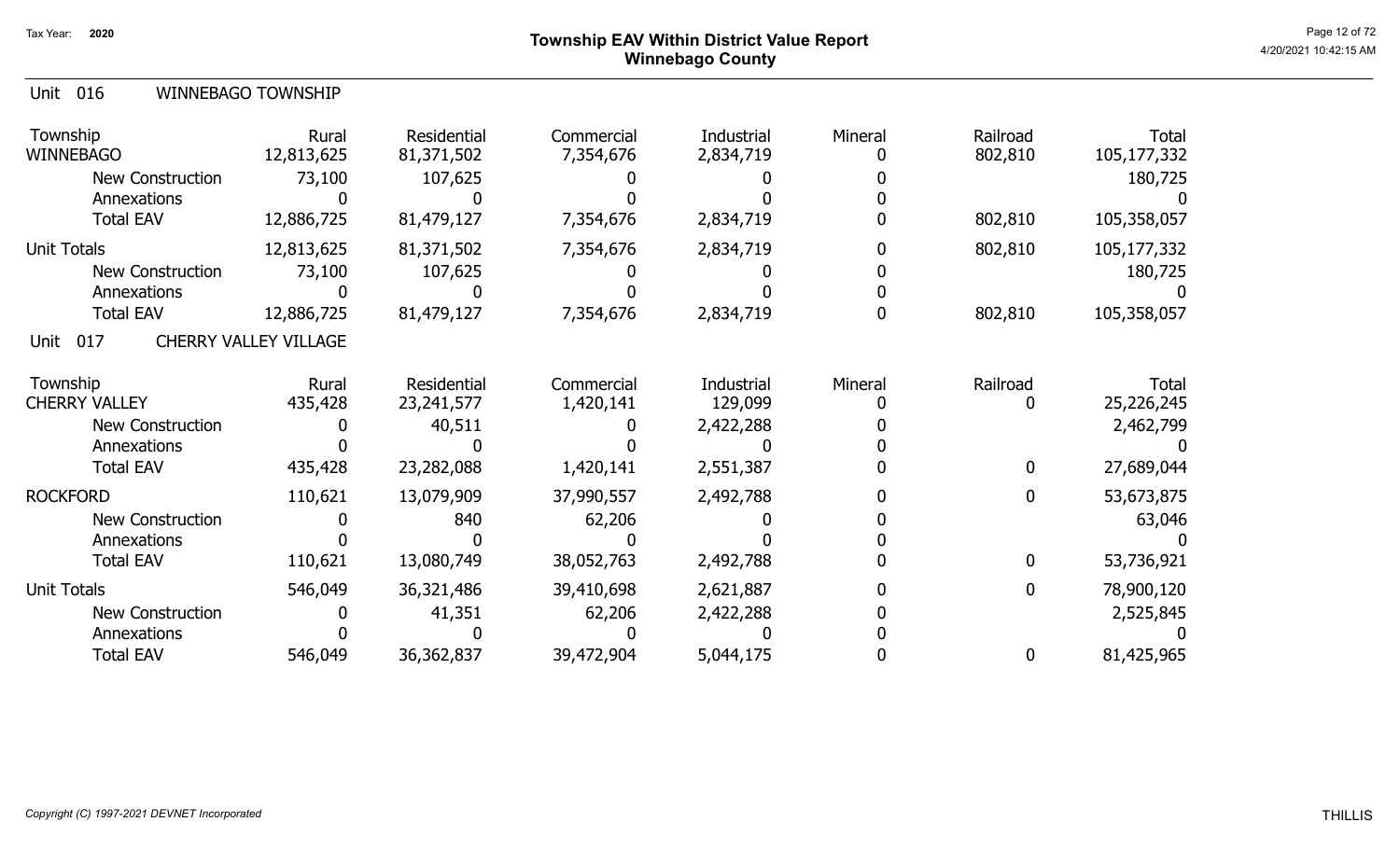## Page 13 of 72 Page 13 of 72  $^{\text{Page 13 of 72}}$ Winnebago County

| 018<br><b>DURAND VILLAGE</b><br>Unit  |                  |                                  |                          |                          |         |               |                             |
|---------------------------------------|------------------|----------------------------------|--------------------------|--------------------------|---------|---------------|-----------------------------|
| Township<br><b>DURAND</b>             | Rural<br>81,335  | <b>Residential</b><br>14,120,035 | Commercial<br>3,319,616  | Industrial<br>225,352    | Mineral | Railroad<br>0 | <b>Total</b><br>17,746,338  |
| <b>New Construction</b>               |                  | 3,944                            | 69,043                   | 98,471                   |         |               | 171,458                     |
| Annexations                           |                  |                                  |                          |                          |         |               |                             |
| <b>Total EAV</b>                      | 81,335           | 14,123,979                       | 3,388,659                | 323,823                  |         | $\bf{0}$      | 17,917,796                  |
| <b>Unit Totals</b>                    | 81,335           | 14,120,035                       | 3,319,616                | 225,352                  |         | $\bf{0}$      | 17,746,338                  |
| <b>New Construction</b>               |                  | 3,944                            | 69,043                   | 98,471                   |         |               | 171,458                     |
| Annexations                           |                  |                                  |                          |                          |         |               |                             |
| <b>Total EAV</b>                      | 81,335           | 14,123,979                       | 3,388,659                | 323,823                  |         | $\bf{0}$      | 17,917,796                  |
| 019<br><b>LOVES PARK CITY</b><br>Unit |                  |                                  |                          |                          |         |               |                             |
| Township<br><b>HARLEM</b>             | Rural<br>330,154 | Residential<br>140,260,887       | Commercial<br>29,775,455 | Industrial<br>17,225,241 | Mineral | Railroad<br>0 | <b>Total</b><br>187,591,737 |
| <b>New Construction</b>               |                  | 2,982,137                        | 735,932                  | 6,171,926                |         |               | 9,889,995                   |
| Annexations                           |                  |                                  |                          |                          |         |               |                             |
| <b>Total EAV</b>                      | 330,154          | 143,243,024                      | 30,511,387               | 23,397,167               |         | $\mathbf 0$   | 197,481,732                 |
| <b>ROCKFORD</b>                       | 64,944           | 108,940,936                      | 59,990,266               | 22,013,995               |         | $\bf{0}$      | 191,010,141                 |
| <b>New Construction</b>               |                  | 280,950                          | 2,525,199                | 165,101                  |         |               | 2,971,250                   |
| Annexations                           |                  |                                  |                          |                          |         |               |                             |
| <b>Total EAV</b>                      | 64,944           | 109,221,886                      | 62,515,465               | 22,179,096               |         | $\mathbf 0$   | 193,981,391                 |
| Unit Totals                           | 395,098          | 249,201,823                      | 89,765,721               | 39,239,236               |         | $\bf{0}$      | 378,601,878                 |
| <b>New Construction</b>               |                  | 3,263,087                        | 3,261,131                | 6,337,027                |         |               | 12,861,245                  |
| Annexations                           |                  |                                  |                          |                          |         |               |                             |
| <b>Total EAV</b>                      | 395,098          | 252,464,910                      | 93,026,852               | 45,576,263               |         | $\bf{0}$      | 391,463,123                 |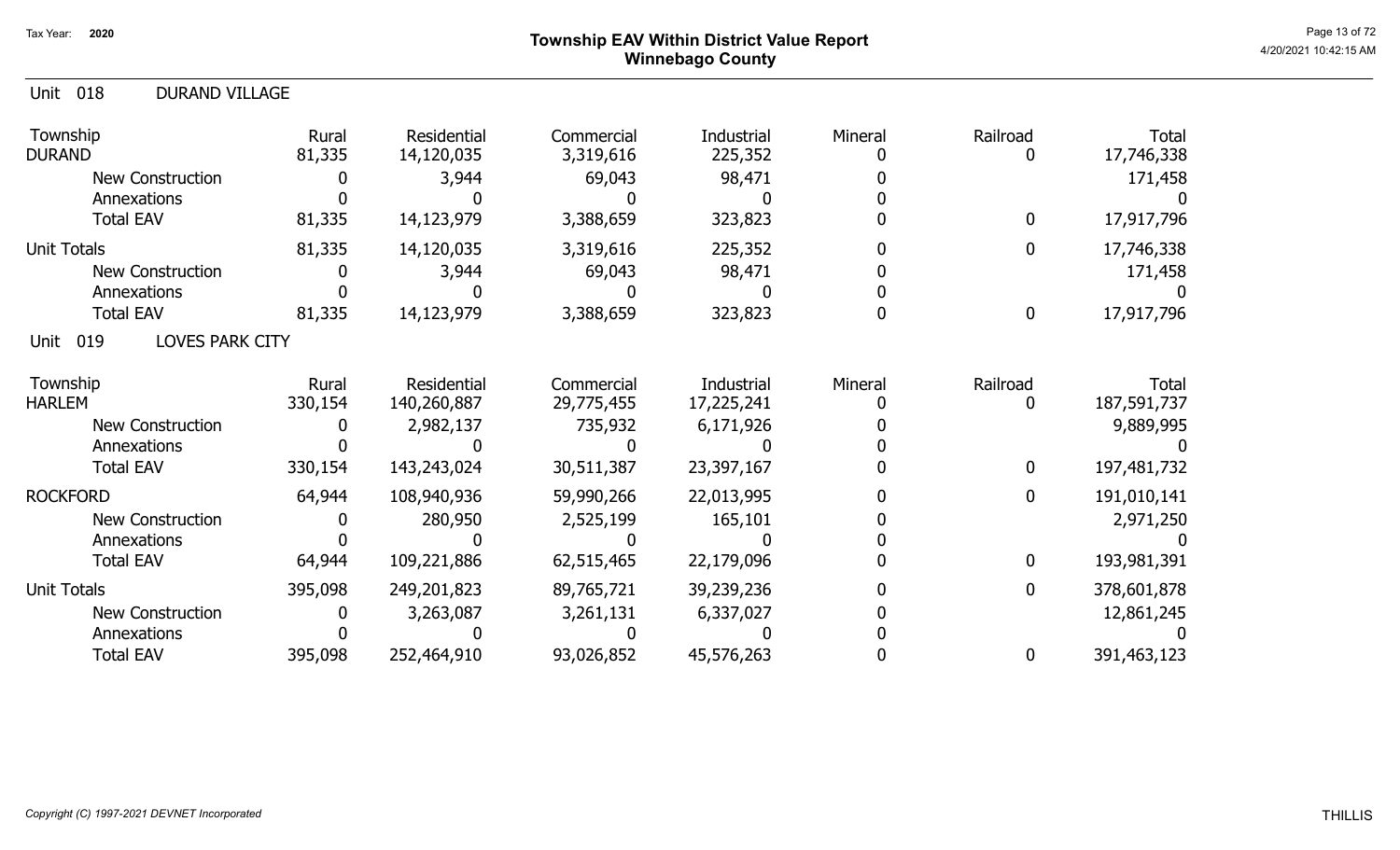# Page 14 of 72  $^{\sf Page~14~of~72}$  Township EAV Within District Value Report Winnebago County

### 020 Unit MACHESNEY PARK VILLAGE

| Township<br><b>HARLEM</b>          | Rural<br>371,693 | Residential<br>278,776,417 | Commercial<br>44,868,352 | Industrial<br>27, 183, 252 | Mineral | Railroad     | Total<br>351,199,714 |
|------------------------------------|------------------|----------------------------|--------------------------|----------------------------|---------|--------------|----------------------|
| <b>New Construction</b>            |                  | 2,865,073                  | 1,423,997                | 2,689,823                  |         |              | 6,978,893            |
| Annexations                        |                  |                            |                          |                            |         |              |                      |
| <b>Total EAV</b>                   | 371,693          | 281,641,490                | 46,292,349               | 29,873,075                 |         | $\bf{0}$     | 358,178,607          |
| <b>OWEN</b>                        | 1,675            | 11,677,110                 |                          |                            |         | $\mathbf{0}$ | 11,678,785           |
| <b>New Construction</b>            |                  | 71,497                     |                          |                            |         |              | 71,497               |
| Annexations                        |                  |                            |                          |                            |         |              |                      |
| <b>Total EAV</b>                   | 1,675            | 11,748,607                 |                          |                            |         | $\mathbf 0$  | 11,750,282           |
| <b>Unit Totals</b>                 | 373,368          | 290,453,527                | 44,868,352               | 27,183,252                 |         | $\mathbf 0$  | 362,878,499          |
| <b>New Construction</b>            |                  | 2,936,570                  | 1,423,997                | 2,689,823                  |         |              | 7,050,390            |
| Annexations                        |                  |                            |                          |                            |         |              |                      |
| <b>Total EAV</b>                   | 373,368          | 293,390,097                | 46,292,349               | 29,873,075                 |         | $\mathbf 0$  | 369,928,889          |
| NEW MILFORD VILLAGE<br>021<br>Unit |                  |                            |                          |                            |         |              |                      |
| Township                           | Rural            | Residential                | Commercial               | Industrial                 | Mineral | Railroad     | Total                |
| <b>ROCKFORD</b>                    | 362,142          | 8,328,728                  | 845,887                  | 356,071                    |         |              | 9,892,828            |
| <b>New Construction</b>            |                  | 12,801                     |                          |                            |         |              | 12,801               |
| Annexations                        |                  | 47,688                     |                          | 23,710                     |         |              | 71,398               |
| <b>Total EAV</b>                   | 362,142          | 8,341,529                  | 845,887                  | 356,071                    |         | 0            | 9,905,629            |
| <b>Unit Totals</b>                 | 362,142          | 8,328,728                  | 845,887                  | 356,071                    |         | $\mathbf 0$  | 9,892,828            |
| <b>New Construction</b>            |                  | 12,801                     |                          |                            |         |              | 12,801               |
| Annexations                        |                  | 47,688                     |                          | 23,710                     |         |              | 71,398               |
| <b>Total EAV</b>                   | 362,142          | 8,341,529                  | 845,887                  | 356,071                    |         | $\mathbf 0$  | 9,905,629            |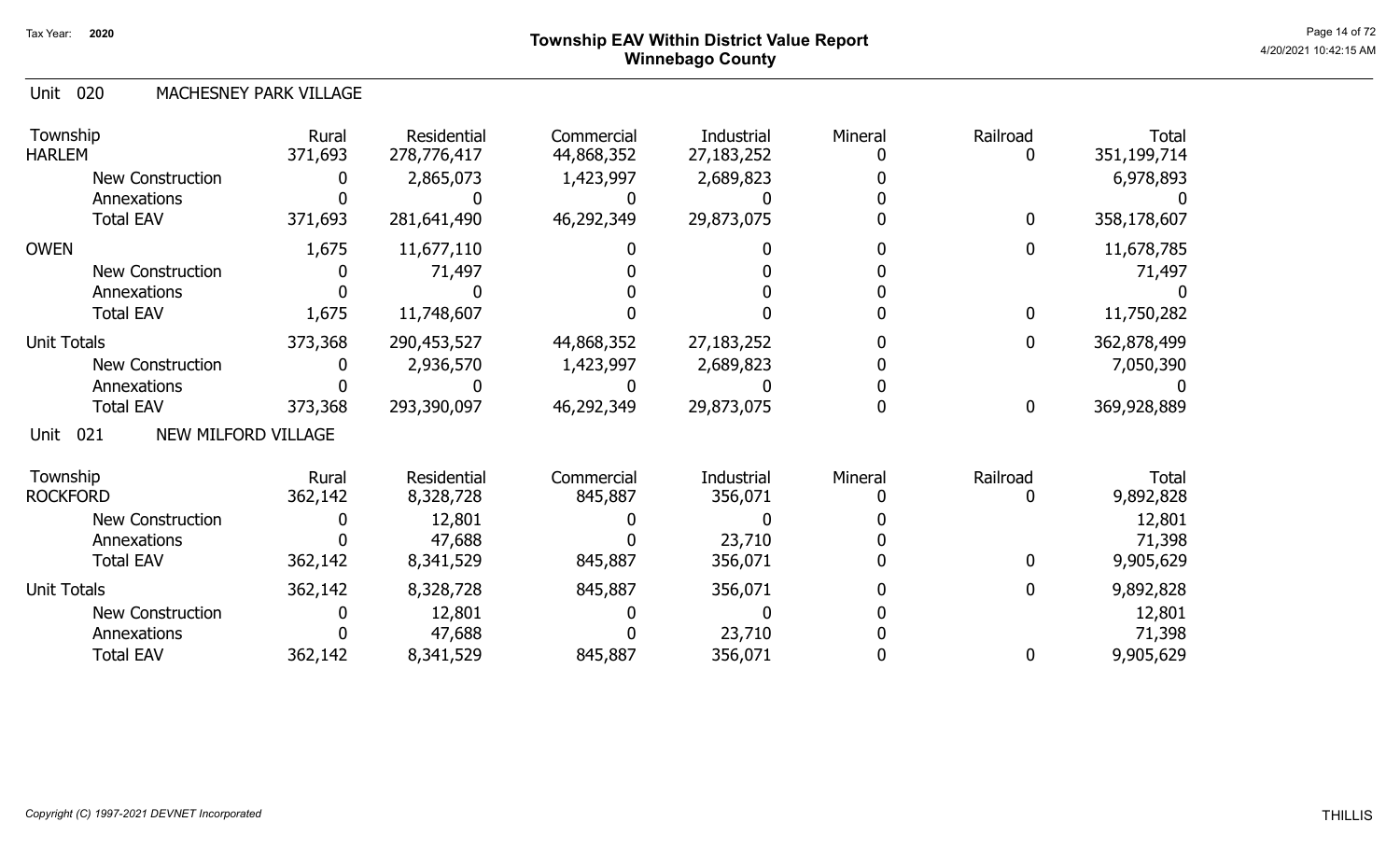## Page 15 of 72 Page 15 of 72  $^{\text{Page 15 of 72}}$ Winnebago County

## Unit 022 PECATONICA VILLAGE

| Township<br><b>PECATONICA</b> | Rural<br>96,169 | <b>Residential</b><br>24,508,384 | Commercial<br>2,865,343 | Industrial<br>1,882,212 | Mineral | Railroad<br>0    | Total<br>29,352,108 |
|-------------------------------|-----------------|----------------------------------|-------------------------|-------------------------|---------|------------------|---------------------|
| New Construction              |                 | 36,345                           |                         |                         |         |                  | 36,345              |
| Annexations                   |                 | 258,119                          |                         |                         |         |                  | 258,119             |
| <b>Total EAV</b>              | 96,169          | 24,544,729                       | 2,865,343               | 1,882,212               |         | $\mathbf 0$      | 29,388,453          |
| <b>Unit Totals</b>            | 96,169          | 24,508,384                       | 2,865,343               | 1,882,212               |         | $\mathbf 0$      | 29,352,108          |
| <b>New Construction</b>       |                 | 36,345                           |                         |                         |         |                  | 36,345              |
| Annexations                   |                 | 258,119                          |                         |                         |         |                  | 258,119             |
| <b>Total EAV</b>              | 96,169          | 24,544,729                       | 2,865,343               | 1,882,212               |         | $\boldsymbol{0}$ | 29,388,453          |
| ROCKFORD CITY<br>023<br>Unit  |                 |                                  |                         |                         |         |                  |                     |
| Township                      | Rural           | <b>Residential</b>               | Commercial              | Industrial              | Mineral | Railroad         | Total               |
| <b>CHERRY VALLEY</b>          | 258,877         | 52,338,333                       | 39,622,944              | 40,516,280              |         | 0                | 132,736,434         |
| <b>New Construction</b>       |                 | 149,375                          | 70,732                  | 121,298                 |         |                  | 341,405             |
| Annexations                   |                 |                                  |                         |                         |         |                  |                     |
| <b>Total EAV</b>              | 258,877         | 52,487,708                       | 39,693,676              | 40,637,578              |         | $\mathbf 0$      | 133,077,839         |
| <b>OWEN</b>                   | 143,318         | 6,577,403                        | 1,253,825               | 11,263,882              |         | $\mathbf 0$      | 19,238,428          |
| <b>New Construction</b>       |                 |                                  |                         |                         |         |                  |                     |
| Annexations                   |                 |                                  |                         |                         |         |                  |                     |
| <b>Total EAV</b>              | 143,318         | 6,577,403                        | 1,253,825               | 11,263,882              |         | $\mathbf 0$      | 19,238,428          |
| <b>WINNEBAGO</b>              | 124,853         |                                  |                         |                         |         | $\mathbf{0}$     | 124,853             |
| New Construction              |                 |                                  |                         |                         |         |                  |                     |
| Annexations                   |                 |                                  |                         |                         |         |                  |                     |
| <b>Total EAV</b>              | 124,853         |                                  |                         |                         |         | $\mathbf 0$      | 124,853             |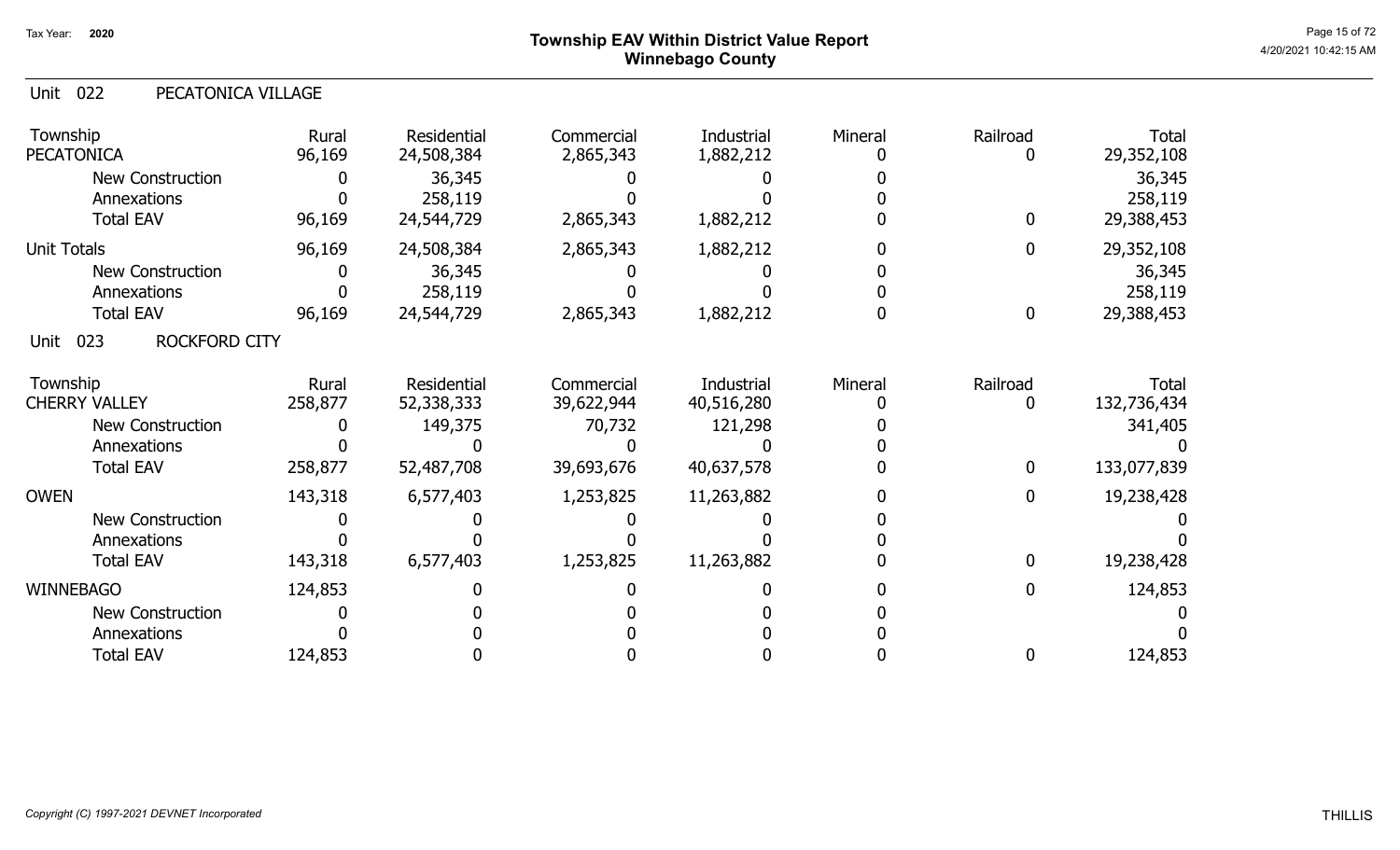## Unit 023 ROCKFORD CITY

| Township<br><b>ROCKFORD</b>           | Rural<br>901,615 | Residential<br>1,007,226,687 | Commercial<br>424,758,604 | Industrial<br>110,027,555 | Mineral | Railroad<br>130,586 | <b>Total</b><br>1,543,045,047 |
|---------------------------------------|------------------|------------------------------|---------------------------|---------------------------|---------|---------------------|-------------------------------|
| New Construction                      | $\mathbf 0$      | 1,675,091                    | 7,824,572                 | 797,076                   |         |                     | 10,296,739                    |
| Annexations                           | 113,623          | 23,443                       |                           |                           |         |                     | 137,066                       |
| <b>Total EAV</b>                      | 901,615          | 1,008,901,778                | 432,583,176               | 110,824,631               |         | 130,586             | 1,553,341,786                 |
| <b>Unit Totals</b>                    | 1,428,663        | 1,066,142,423                | 465,635,373               | 161,807,717               |         | 130,586             | 1,695,144,762                 |
| <b>New Construction</b>               |                  | 1,824,466                    | 7,895,304                 | 918,374                   |         |                     | 10,638,144                    |
| Annexations                           | 113,623          | 23,443                       |                           |                           |         |                     | 137,066                       |
| <b>Total EAV</b>                      | 1,428,663        | 1,067,966,889                | 473,530,677               | 162,726,091               |         | 130,586             | 1,705,782,906                 |
| 024<br><b>ROCKTON VILLAGE</b><br>Unit |                  |                              |                           |                           |         |                     |                               |
| Township                              | Rural            | Residential                  | Commercial                | Industrial                | Mineral | Railroad            | <b>Total</b>                  |
| <b>ROCKTON</b>                        | 530,120          | 106,721,269                  | 8,621,081                 | 4,449,434                 |         |                     | 120,321,904                   |
| New Construction                      |                  | 803,964                      |                           |                           |         |                     | 803,964                       |
| Annexations                           |                  |                              |                           |                           |         |                     |                               |
| <b>Total EAV</b>                      | 530,120          | 107,525,233                  | 8,621,081                 | 4,449,434                 |         | 0                   | 121,125,868                   |
| <b>ROSCOE</b>                         | 18,899           | 36,638,814                   | 12,230,112                |                           |         | 0                   | 48,887,825                    |
| <b>New Construction</b>               |                  | 79,960                       | 32,607                    |                           |         |                     | 112,567                       |
| Annexations                           |                  |                              |                           |                           |         |                     |                               |
| <b>Total EAV</b>                      | 18,899           | 36,718,774                   | 12,262,719                |                           |         | $\mathbf{0}$        | 49,000,392                    |
| <b>Unit Totals</b>                    | 549,019          | 143,360,083                  | 20,851,193                | 4,449,434                 |         | $\mathbf{0}$        | 169,209,729                   |
| <b>New Construction</b>               |                  | 883,924                      | 32,607                    |                           |         |                     | 916,531                       |
| Annexations                           |                  |                              |                           |                           |         |                     |                               |
| <b>Total EAV</b>                      | 549,019          | 144,244,007                  | 20,883,800                | 4,449,434                 |         | 0                   | 170,126,260                   |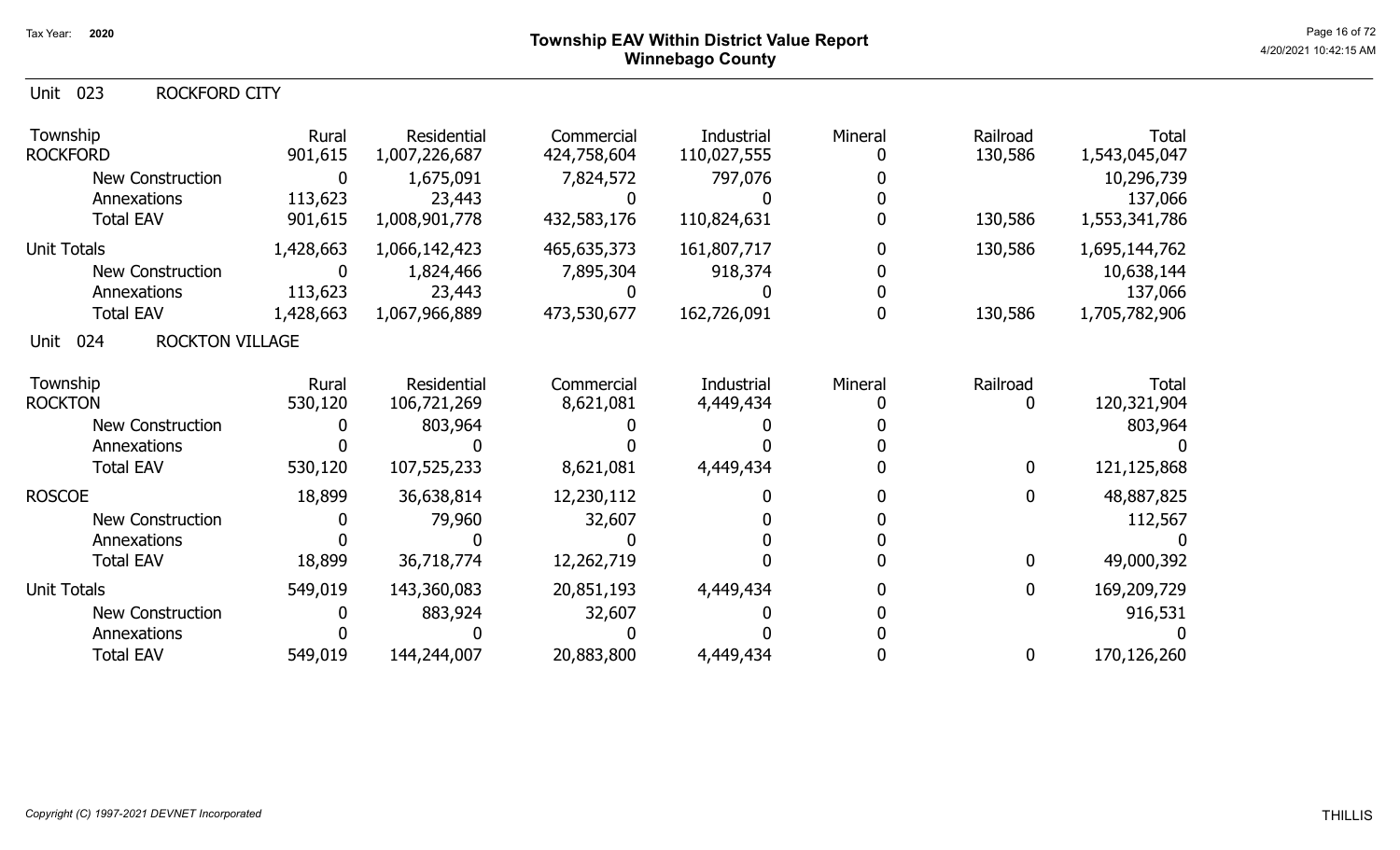# Page 17 of 72  $^{\sf Page~17~of~72}$  Township EAV Within District Value Report Winnebago County

| <b>Unit 025</b><br><b>ROSCOE VILLAGE</b> |                 |                           |                         |                         |         |                  |                     |
|------------------------------------------|-----------------|---------------------------|-------------------------|-------------------------|---------|------------------|---------------------|
| Township<br><b>HARLEM</b>                | Rural<br>70,246 | Residential<br>52,508,993 | Commercial<br>4,099,564 | Industrial<br>4,154,925 | Mineral | Railroad<br>0    | Total<br>60,833,728 |
| New Construction                         | 0               | 14,399                    |                         |                         |         |                  | 14,399              |
| Annexations                              |                 |                           |                         |                         |         |                  |                     |
| <b>Total EAV</b>                         | 70,246          | 52,523,392                | 4,099,564               | 4,154,925               |         | $\mathbf{0}$     | 60,848,127          |
| <b>OWEN</b>                              | 0               | 1,887,436                 |                         |                         |         | $\mathbf 0$      | 1,887,436           |
| <b>New Construction</b>                  |                 |                           |                         |                         |         |                  |                     |
| Annexations                              |                 |                           |                         |                         |         |                  |                     |
| <b>Total EAV</b>                         |                 | 1,887,436                 |                         |                         |         | $\mathbf{0}$     | 1,887,436           |
| <b>ROCKTON</b>                           | 1,431           | 21,956,936                |                         |                         |         | $\mathbf 0$      | 21,958,367          |
| <b>New Construction</b>                  | O               | 6,756                     |                         |                         |         |                  | 6,756               |
| Annexations                              |                 |                           |                         |                         |         |                  |                     |
| <b>Total EAV</b>                         | 1,431           | 21,963,692                |                         |                         |         | $\boldsymbol{0}$ | 21,965,123          |
| <b>ROSCOE</b>                            | 702,574         | 106,411,651               | 36,846,284              | 8,360,264               |         | $\mathbf 0$      | 152,320,773         |
| <b>New Construction</b>                  |                 | 579,335                   | 586,847                 |                         |         |                  | 1,166,182           |
| Annexations                              |                 |                           |                         |                         |         |                  |                     |
| <b>Total EAV</b>                         | 702,574         | 106,990,986               | 37,433,131              | 8,360,264               |         | $\bf{0}$         | 153,486,955         |
| <b>Unit Totals</b>                       | 774,251         | 182,765,016               | 40,945,848              | 12,515,189              |         | $\mathbf 0$      | 237,000,304         |
| <b>New Construction</b>                  |                 | 600,490                   | 586,847                 |                         |         |                  | 1,187,337           |
| Annexations                              |                 |                           |                         |                         |         |                  |                     |
| <b>Total EAV</b>                         | 774,251         | 183, 365, 506             | 41,532,695              | 12,515,189              |         | $\mathbf 0$      | 238,187,641         |
| SOUTH BELOIT CITY<br>026<br>Unit         |                 |                           |                         |                         |         |                  |                     |
| Township                                 | Rural           | Residential               | Commercial              | Industrial              | Mineral | Railroad         | Total               |
| <b>ROCKTON</b>                           | 28,994          | 45,058,748                | 10,524,971              | 10,050,296              |         | 0                | 65,663,009          |
| <b>New Construction</b>                  |                 | 44,577                    |                         |                         |         |                  | 44,577              |
| Annexations                              |                 |                           |                         |                         |         |                  |                     |
| <b>Total EAV</b>                         | 28,994          | 45,103,325                | 10,524,971              | 10,050,296              |         | $\boldsymbol{0}$ | 65,707,586          |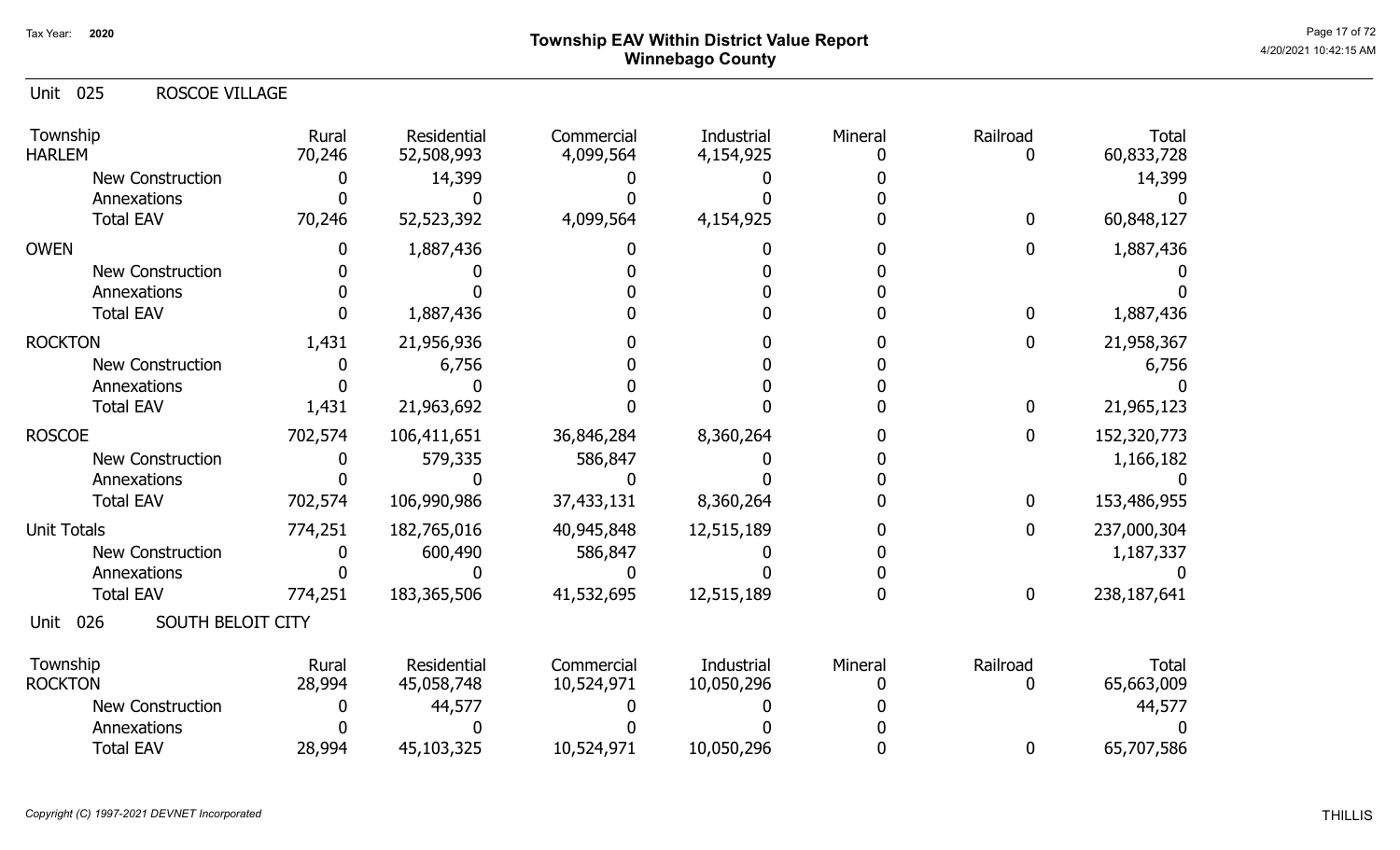## Page 18 of 72  $^{\sf Page~18~of~72}$  Township EAV Within District Value Report Winnebago County

| 026<br>SOUTH BELOIT CITY<br>Unit        |                  |                                  |                          |                         |         |                  |                     |
|-----------------------------------------|------------------|----------------------------------|--------------------------|-------------------------|---------|------------------|---------------------|
| Township<br><b>ROSCOE</b>               | Rural<br>356,594 | <b>Residential</b><br>40,945,657 | Commercial<br>12,405,060 | Industrial<br>6,820,730 | Mineral | Railroad<br>0    | Total<br>60,528,041 |
| <b>New Construction</b>                 |                  | 7,459                            | 191,877                  |                         |         |                  | 199,336             |
| Annexations                             |                  |                                  |                          |                         |         |                  |                     |
| <b>Total EAV</b>                        | 356,594          | 40,953,116                       | 12,596,937               | 6,820,730               |         | $\bf{0}$         | 60,727,377          |
| <b>Unit Totals</b>                      | 385,588          | 86,004,405                       | 22,930,031               | 16,871,026              |         | $\bf{0}$         | 126,191,050         |
| <b>New Construction</b>                 |                  | 52,036                           | 191,877                  |                         |         |                  | 243,913             |
| Annexations                             |                  |                                  |                          |                         |         |                  |                     |
| <b>Total EAV</b>                        | 385,588          | 86,056,441                       | 23,121,908               | 16,871,026              |         | $\boldsymbol{0}$ | 126,434,963         |
| 027<br><b>WINNEBAGO VILLAGE</b><br>Unit |                  |                                  |                          |                         |         |                  |                     |
| Township                                | Rural            | <b>Residential</b>               | Commercial               | Industrial              | Mineral | Railroad         | Total               |
| <b>WINNEBAGO</b>                        | 172,892          | 45,680,506                       | 5,570,989                | 741,571                 |         |                  | 52,165,958          |
| <b>New Construction</b>                 |                  | 100,805                          |                          |                         |         |                  | 100,805             |
| Annexations                             |                  |                                  |                          |                         |         |                  |                     |
| <b>Total EAV</b>                        | 172,892          | 45,781,311                       | 5,570,989                | 741,571                 |         | $\bf{0}$         | 52,266,763          |
| <b>Unit Totals</b>                      | 172,892          | 45,680,506                       | 5,570,989                | 741,571                 |         | $\bf{0}$         | 52,165,958          |
| <b>New Construction</b>                 |                  | 100,805                          |                          |                         |         |                  | 100,805             |
| Annexations                             |                  |                                  |                          |                         |         |                  |                     |
| <b>Total EAV</b>                        | 172,892          | 45,781,311                       | 5,570,989                | 741,571                 |         | 0                | 52,266,763          |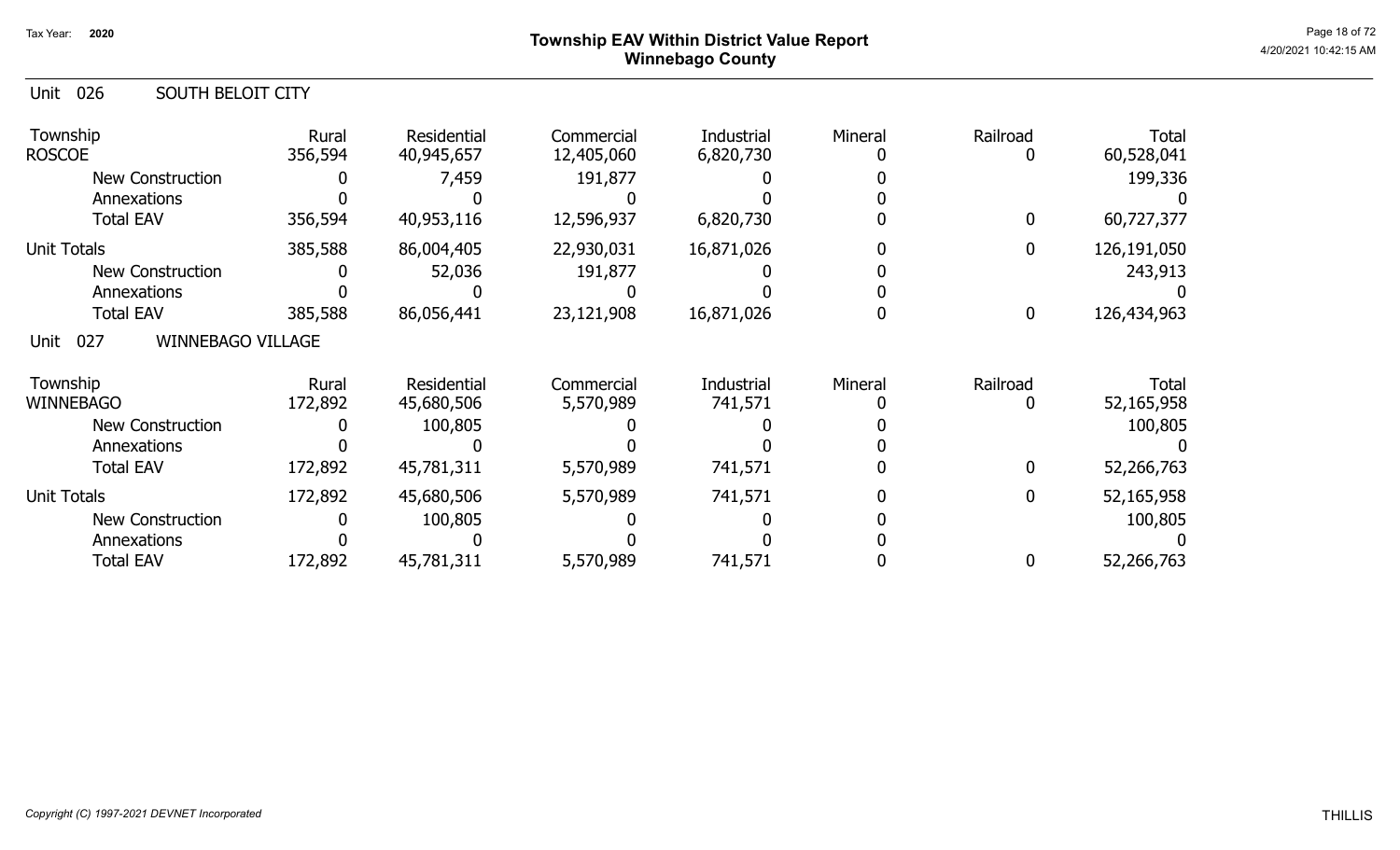## Page 19 of 72  $^{\sf Page~19~of~72}$  Township EAV Within District Value Report Winnebago County

| 030<br><b>BLACKHAWK FIRE</b><br>Unit     |                    |                            |                         |                         |         |               |                      |
|------------------------------------------|--------------------|----------------------------|-------------------------|-------------------------|---------|---------------|----------------------|
| Township<br><b>ROCKFORD</b>              | Rural<br>4,048,707 | Residential<br>38,166,236  | Commercial<br>2,290,207 | Industrial<br>1,481,950 | Mineral | Railroad<br>0 | Total<br>45,987,100  |
| <b>New Construction</b>                  | 18,137             | 26,527                     |                         |                         |         |               | 44,664               |
| Annexations                              |                    |                            |                         |                         |         |               |                      |
| <b>Total EAV</b>                         | 4,066,844          | 38,192,763                 | 2,290,207               | 1,481,950               |         | $\mathbf{0}$  | 46,031,764           |
| <b>Unit Totals</b>                       | 4,048,707          | 38,166,236                 | 2,290,207               | 1,481,950               |         | $\mathbf{0}$  | 45,987,100           |
| <b>New Construction</b>                  | 18,137             | 26,527                     |                         |                         |         |               | 44,664               |
| Annexations                              |                    |                            |                         |                         |         |               |                      |
| <b>Total EAV</b>                         | 4,066,844          | 38,192,763                 | 2,290,207               | 1,481,950               |         | 0             | 46,031,764           |
| <b>CHERRY VALLEY FIRE</b><br>031<br>Unit |                    |                            |                         |                         |         |               |                      |
| Township<br><b>CHERRY VALLEY</b>         | Rural<br>5,472,635 | Residential<br>156,415,412 | Commercial<br>4,781,719 | Industrial<br>1,531,564 | Mineral | Railroad<br>0 | Total<br>168,201,330 |
| <b>New Construction</b>                  | 4,850              | 199,675                    |                         | 2,422,288               |         |               | 2,626,813            |
| Annexations                              |                    |                            |                         |                         |         |               |                      |
| <b>Total EAV</b>                         | 5,477,485          | 156,615,087                | 4,781,719               | 3,953,852               |         | $\mathbf{0}$  | 170,828,143          |
| <b>ROCKFORD</b>                          | 902,267            | 123,567,522                | 45,755,201              | 2,815,441               |         | $\mathbf{0}$  | 173,040,431          |
| <b>New Construction</b>                  |                    | 69,830                     | 310,819                 |                         |         |               | 380,649              |
| Annexations                              |                    |                            |                         |                         |         |               |                      |
| <b>Total EAV</b>                         | 902,267            | 123,637,352                | 46,066,020              | 2,815,441               |         | $\mathbf{0}$  | 173,421,080          |
| Unit Totals                              | 6,374,902          | 279,982,934                | 50,536,920              | 4,347,005               |         | 0             | 341,241,761          |
| New Construction                         | 4,850              | 269,505                    | 310,819                 | 2,422,288               |         |               | 3,007,462            |
| Annexations                              |                    |                            |                         |                         |         |               |                      |
| <b>Total EAV</b>                         | 6,379,752          | 280,252,439                | 50,847,739              | 6,769,293               |         | 0             | 344,249,223          |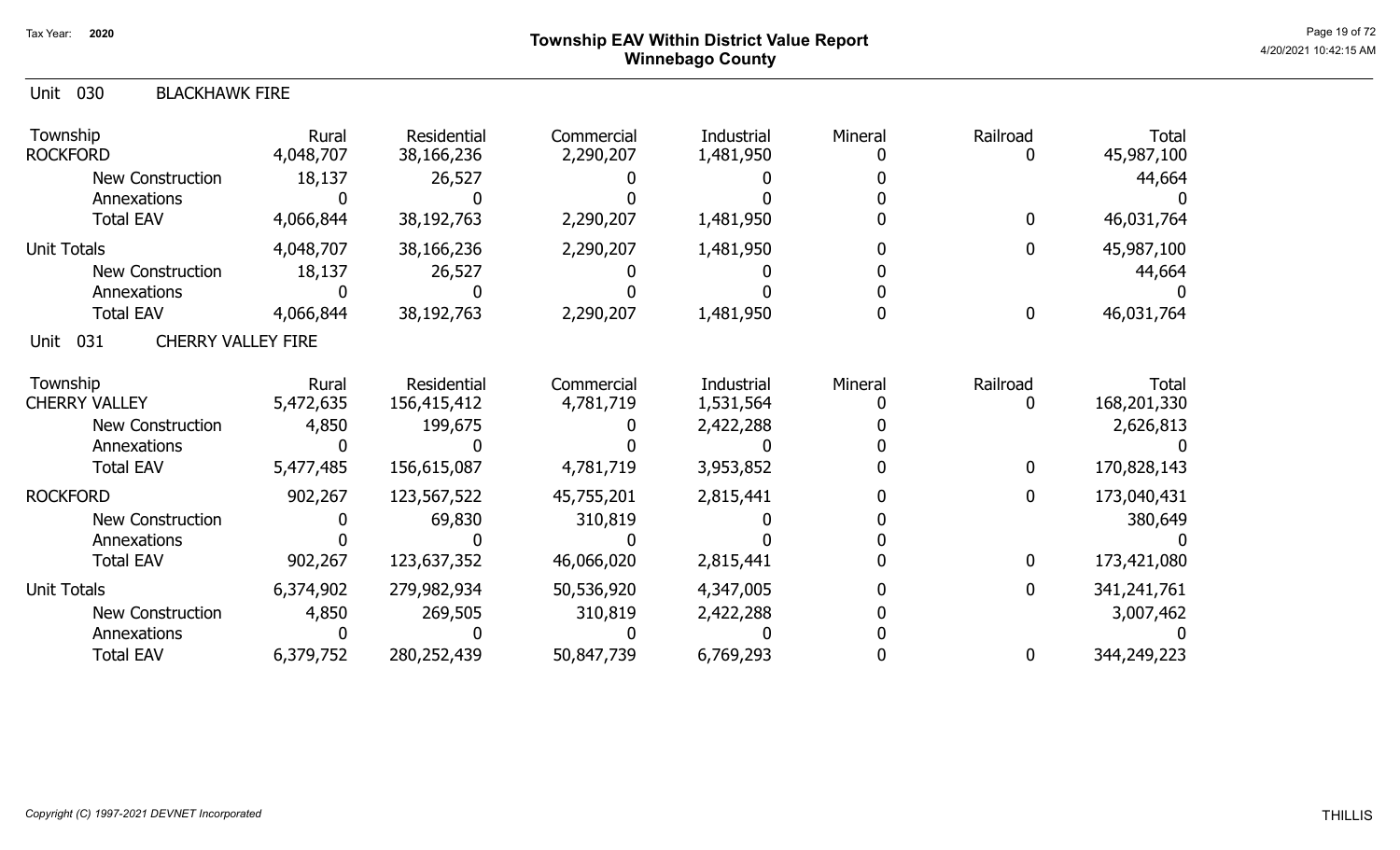Unit 033 FIRE 1

| Township<br><b>DURAND</b> | Rural<br>10,502,644 | Residential<br>26,605,272 | Commercial<br>3,827,240 | Industrial<br>289,248 | Mineral | Railroad | Total<br>41,224,404 |
|---------------------------|---------------------|---------------------------|-------------------------|-----------------------|---------|----------|---------------------|
| New Construction          | 3,499               | 10,783                    | 69,043                  | 98,471                |         |          | 181,796             |
| Annexations               |                     |                           |                         |                       |         |          |                     |
| <b>Total EAV</b>          | 10,506,143          | 26,616,055                | 3,896,283               | 387,719               |         |          | 41,406,200          |
| <b>HARRISON</b>           | 7,230,442           | 8,716,618                 | 282,803                 |                       |         |          | 16,229,863          |
| <b>New Construction</b>   | 4,792               | 230,187                   |                         |                       |         |          | 234,979             |
| Annexations               |                     |                           |                         |                       |         |          |                     |
| <b>Total EAV</b>          | 7,235,234           | 8,946,805                 | 282,803                 |                       |         |          | 16,464,842          |
| <b>LAONA</b>              | 8,086,381           | 28,342,227                | 407,057                 | 10,028                |         |          | 36,845,693          |
| <b>New Construction</b>   | 3,560               | 10,260                    |                         |                       |         |          | 13,820              |
| Annexations               |                     |                           |                         |                       |         |          |                     |
| <b>Total EAV</b>          | 8,089,941           | 28,352,487                | 407,057                 | 10,028                |         |          | 36,859,513          |
| <b>SHIRLAND</b>           | 5,393,119           | 11,656,590                | 512,445                 |                       |         |          | 17,562,154          |
| <b>New Construction</b>   |                     | 64,601                    |                         |                       |         |          | 64,601              |
| Annexations               |                     |                           |                         |                       |         |          |                     |
| <b>Total EAV</b>          | 5,393,119           | 11,721,191                | 512,445                 |                       |         |          | 17,626,755          |
| Unit Totals               | 31,212,586          | 75,320,707                | 5,029,545               | 299,276               |         | 0        | 111,862,114         |
| <b>New Construction</b>   | 11,851              | 315,831                   | 69,043                  | 98,471                |         |          | 495,196             |
| Annexations               |                     |                           |                         |                       |         |          |                     |
| <b>Total EAV</b>          | 31,224,437          | 75,636,538                | 5,098,588               | 397,747               |         | 0        | 112,357,310         |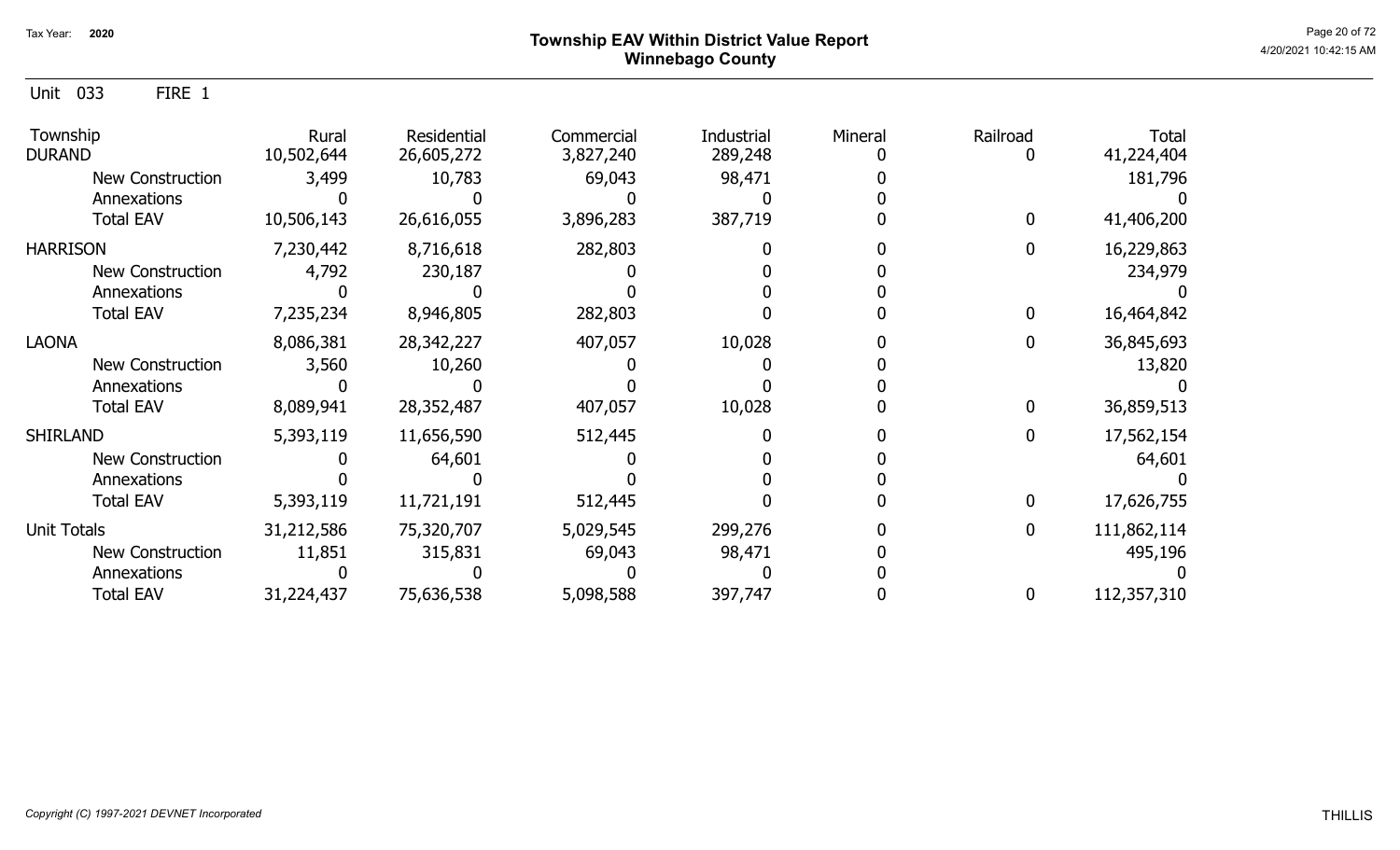# Page 21 of 72<br>Page 21 of 72<br>4/20/2021 10:42:15 AM Winnebago County

| 034<br>Unit<br><b>GERMAN VALLEY FIRE</b> |                    |                            |                          |                                 |         |              |                      |
|------------------------------------------|--------------------|----------------------------|--------------------------|---------------------------------|---------|--------------|----------------------|
| Township<br><b>SEWARD</b>                | Rural<br>1,681,417 | Residential<br>175,913     | Commercial               | Industrial                      | Mineral | Railroad     | Total<br>1,857,330   |
| <b>New Construction</b>                  | 28,359             |                            |                          |                                 |         |              | 28,359               |
| Annexations                              |                    |                            |                          |                                 |         |              |                      |
| <b>Total EAV</b>                         | 1,709,776          | 175,913                    |                          |                                 |         | $\Omega$     | 1,885,689            |
| <b>Unit Totals</b>                       | 1,681,417          | 175,913                    |                          |                                 |         | <sup>0</sup> | 1,857,330            |
| <b>New Construction</b>                  | 28,359             |                            |                          |                                 |         |              | 28,359               |
| Annexations                              |                    |                            |                          |                                 |         |              |                      |
| <b>Total EAV</b>                         | 1,709,776          | 175,913                    |                          |                                 |         | $\mathbf 0$  | 1,885,689            |
| <b>Unit 035</b><br>HARLEM-ROSCOE FIRE    |                    |                            |                          |                                 |         |              |                      |
| Township<br><b>HARLEM</b>                | Rural<br>2,307,419 | Residential<br>241,634,644 | Commercial<br>39,079,653 | <b>Industrial</b><br>32,057,116 | Mineral | Railroad     | Total<br>315,078,832 |
| <b>New Construction</b>                  |                    | 2,800,439                  | 98,484                   | 2,689,823                       |         |              | 5,588,746            |
| Annexations                              |                    |                            |                          |                                 |         |              |                      |
| <b>Total EAV</b>                         | 2,307,419          | 244,435,083                | 39,178,137               | 34,746,939                      |         | $\mathbf{0}$ | 320,667,578          |
| <b>ROSCOE</b>                            | 7,044,471          | 359,809,191                | 54,917,686               | 17,059,291                      |         | $\Omega$     | 438,830,639          |
| <b>New Construction</b>                  | 79,717             | 1,007,585                  | 619,454                  | 103,015                         |         |              | 1,809,771            |
| Annexations                              |                    |                            |                          |                                 |         |              |                      |
| <b>Total EAV</b>                         | 7,124,188          | 360,816,776                | 55,537,140               | 17, 162, 306                    |         | $\mathbf{0}$ | 440,640,410          |
| <b>Unit Totals</b>                       | 9,351,890          | 601,443,835                | 93,997,339               | 49,116,407                      |         | $\Omega$     | 753,909,471          |
| <b>New Construction</b>                  | 79,717             | 3,808,024                  | 717,938                  | 2,792,838                       |         |              | 7,398,517            |
| Annexations                              |                    |                            |                          |                                 |         |              |                      |
| <b>Total EAV</b>                         | 9,431,607          | 605,251,859                | 94,715,277               | 51,909,245                      |         | 0            | 761,307,988          |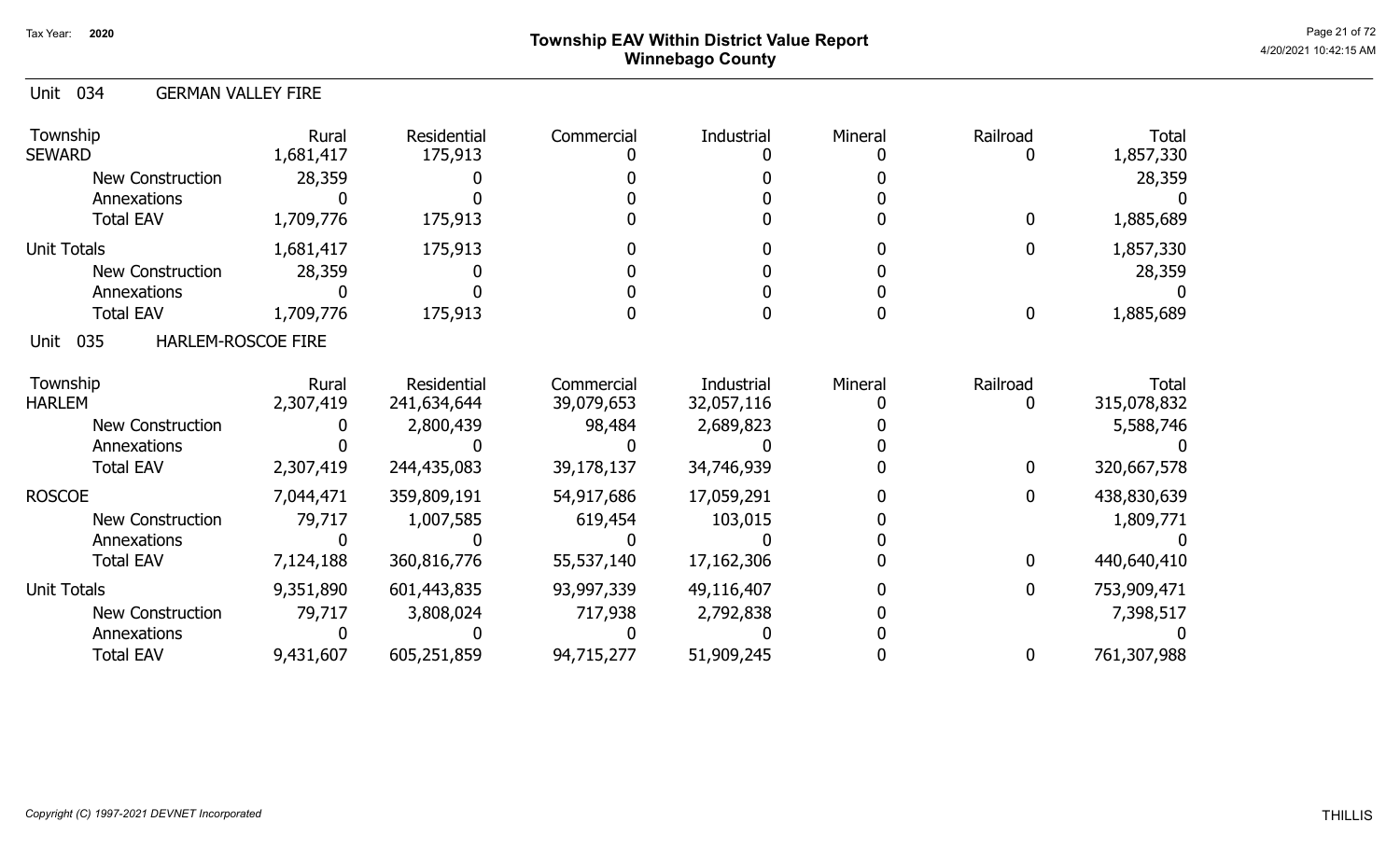# Page 22 of 72 Page 22 of 72  $^{\text{Page 22 of 72}}$ Winnebago County

| 036<br>NEW MILFORD FIRE<br>Unit       |                    |                                   |                          |                                |         |                  |                      |
|---------------------------------------|--------------------|-----------------------------------|--------------------------|--------------------------------|---------|------------------|----------------------|
| Township<br><b>ROCKFORD</b>           | Rural<br>2,302,838 | <b>Residential</b><br>30,958,794  | Commercial<br>2,257,660  | <b>Industrial</b><br>2,329,173 | Mineral | Railroad<br>0    | Total<br>37,848,465  |
| New Construction                      | 3,708              | 17,664                            |                          |                                |         |                  | 21,372               |
| Annexations                           |                    |                                   |                          |                                |         |                  |                      |
| <b>Total EAV</b>                      | 2,306,546          | 30,976,458                        | 2,257,660                | 2,329,173                      |         | $\mathbf 0$      | 37,869,837           |
| Unit Totals                           | 2,302,838          | 30,958,794                        | 2,257,660                | 2,329,173                      |         | $\mathbf{0}$     | 37,848,465           |
| New Construction                      | 3,708              | 17,664                            |                          |                                |         |                  | 21,372               |
| Annexations                           |                    |                                   |                          |                                |         |                  |                      |
| <b>Total EAV</b>                      | 2,306,546          | 30,976,458                        | 2,257,660                | 2,329,173                      |         | $\boldsymbol{0}$ | 37,869,837           |
| 037<br><b>NORTH PARK FIRE</b><br>Unit |                    |                                   |                          |                                |         |                  |                      |
| Township<br><b>HARLEM</b>             | Rural<br>429,314   | <b>Residential</b><br>137,483,592 | Commercial<br>10,090,149 | Industrial<br>273,605          | Mineral | Railroad<br>0    | Total<br>148,276,660 |
| New Construction                      |                    | 101,718                           | 1,325,513                |                                |         |                  | 1,427,231            |
| Annexations                           |                    |                                   |                          |                                |         |                  |                      |
| <b>Total EAV</b>                      | 429,314            | 137,585,310                       | 11,415,662               | 273,605                        |         | $\mathbf{0}$     | 149,703,891          |
| <b>ROCKFORD</b>                       | 549,920            | 31,447,135                        | 223,108                  | 2,535,341                      |         | $\mathbf{0}$     | 34,755,504           |
| <b>New Construction</b>               |                    | 118,197                           |                          |                                |         |                  | 118,197              |
| Annexations                           |                    |                                   |                          |                                |         |                  |                      |
| <b>Total EAV</b>                      | 549,920            | 31,565,332                        | 223,108                  | 2,535,341                      |         | $\mathbf 0$      | 34,873,701           |
| <b>Unit Totals</b>                    | 979,234            | 168,930,727                       | 10,313,257               | 2,808,946                      |         | $\mathbf 0$      | 183,032,164          |
| New Construction                      |                    | 219,915                           | 1,325,513                |                                |         |                  | 1,545,428            |
| Annexations                           |                    |                                   |                          |                                |         |                  |                      |
| <b>Total EAV</b>                      | 979,234            | 169,150,642                       | 11,638,770               | 2,808,946                      |         | 0                | 184,577,592          |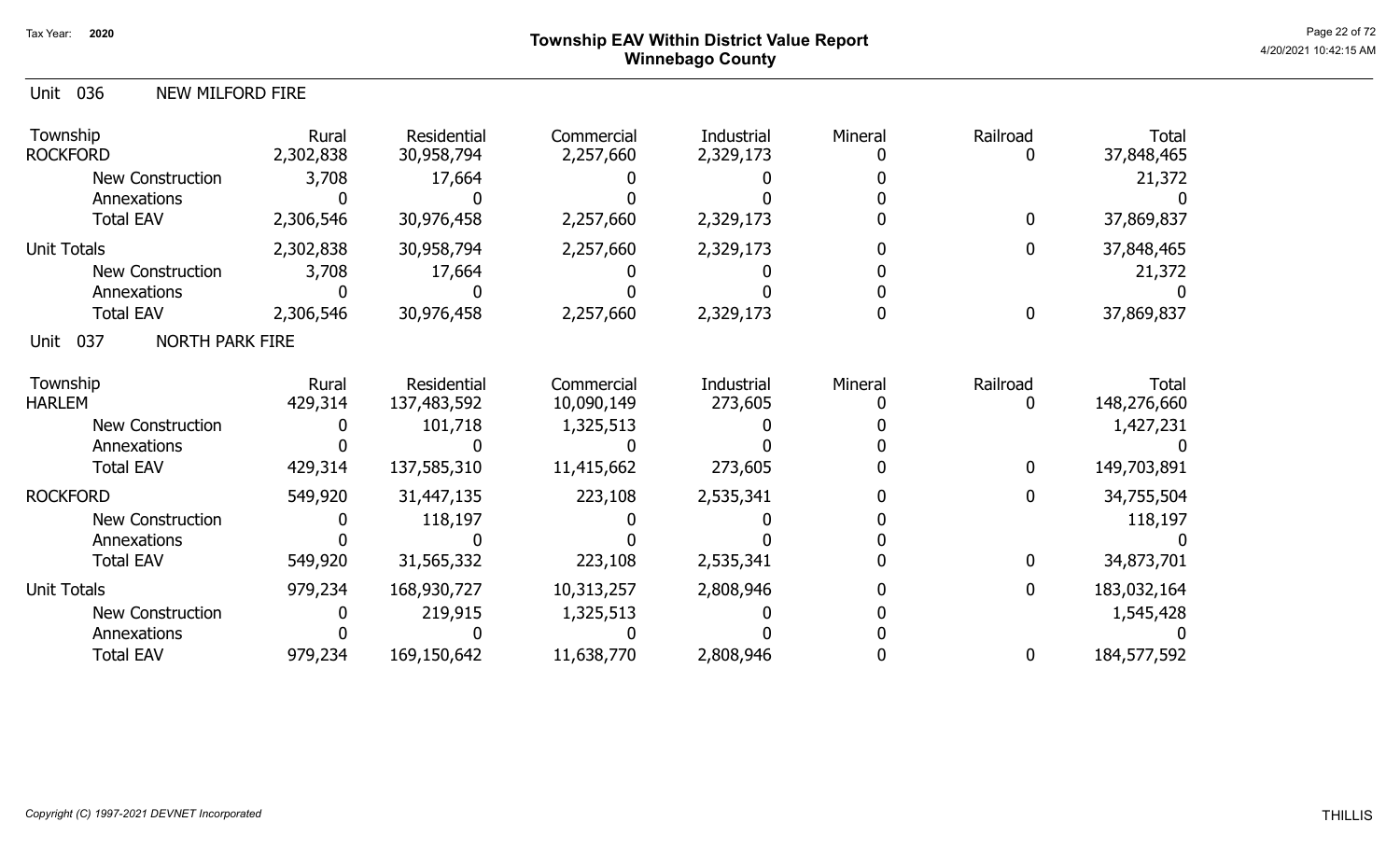# Page 23 of 72 Page 23 of 72  $^{\text{Page 23 of 72}}$ Winnebago County

| 038<br>NORTHWEST FIRE<br>Unit  |                    |                                  |                       |                      |         |              |                           |
|--------------------------------|--------------------|----------------------------------|-----------------------|----------------------|---------|--------------|---------------------------|
| Township<br><b>OWEN</b>        | Rural<br>4,427,793 | <b>Residential</b><br>41,869,228 | Commercial<br>432,412 | Industrial<br>46,263 | Mineral | Railroad     | Total<br>46,775,696       |
| <b>New Construction</b>        | 58,155             | 101,147                          |                       |                      |         |              | 159,302                   |
| Annexations                    |                    |                                  |                       |                      |         |              |                           |
| <b>Total EAV</b>               | 4,485,948          | 41,970,375                       | 432,412               | 46,263               |         | $\Omega$     | 46,934,998                |
| <b>ROCKFORD</b>                | 935,483            | 14,648,164                       | 384,492               | 733,516              |         | 0            | 16,701,655                |
| <b>New Construction</b>        |                    |                                  |                       |                      |         |              |                           |
| Annexations                    |                    |                                  |                       |                      |         |              |                           |
| <b>Total EAV</b>               | 935,483            | 14,648,164                       | 384,492               | 733,516              |         | $\mathbf{0}$ | 16,701,655                |
| <b>Unit Totals</b>             | 5,363,276          | 56,517,392                       | 816,904               | 779,779              |         | $\mathbf{0}$ | 63,477,351                |
| <b>New Construction</b>        | 58,155             | 101,147                          |                       |                      |         |              | 159,302                   |
| Annexations                    |                    |                                  |                       |                      |         |              |                           |
| <b>Total EAV</b>               | 5,421,431          | 56,618,539                       | 816,904               | 779,779              |         | 0            | 63,636,653                |
| 039<br>PECATONICA FIRE<br>Unit |                    |                                  |                       |                      |         |              |                           |
| Township<br><b>BURRITT</b>     | Rural<br>3,280,507 | Residential<br>2,327,774         | Commercial<br>5,206   | Industrial           | Mineral | Railroad     | <b>Total</b><br>5,613,487 |
| <b>New Construction</b>        | 200,069            | 74,893                           |                       |                      |         |              | 274,962                   |
| Annexations                    |                    |                                  |                       |                      |         |              |                           |
| <b>Total EAV</b>               | 3,480,576          | 2,402,667                        | 5,206                 |                      |         | 0            | 5,888,449                 |
| <b>PECATONICA</b>              | 11,848,767         | 58,903,933                       | 3,718,964             | 2,198,463            |         | $\mathbf{0}$ | 76,670,127                |
| <b>New Construction</b>        | 27,075             | 139,588                          |                       |                      |         |              | 166,663                   |
| Annexations                    |                    |                                  |                       |                      |         |              |                           |
| <b>Total EAV</b>               | 11,875,842         | 59,043,521                       | 3,718,964             | 2,198,463            |         | 0            | 76,836,790                |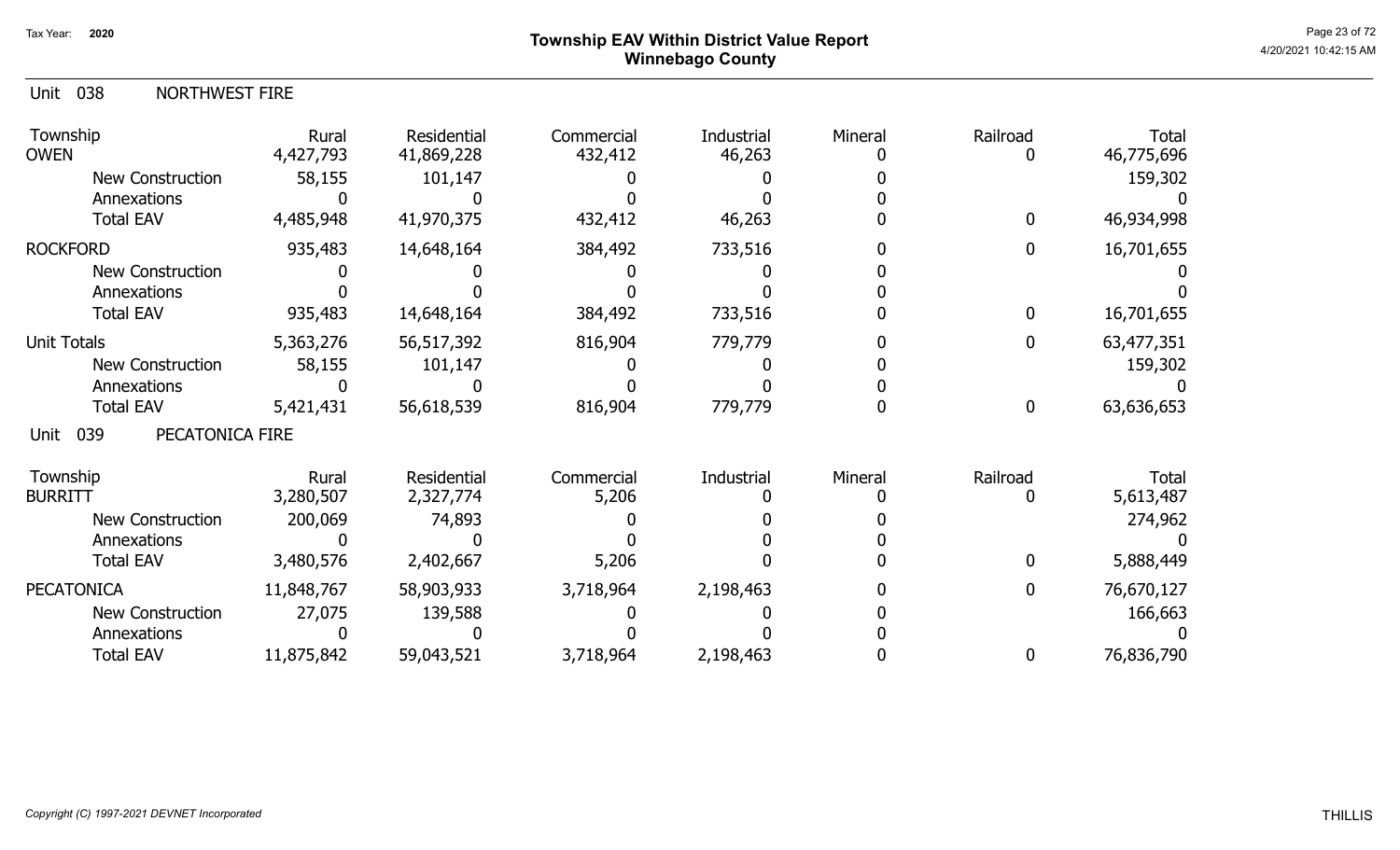# Page 24 of 72<br>Page 24 of 72<br>4/20/2021 10:42:15 AM Winnebago County

| 039<br>PECATONICA FIRE<br>Unit        |                     |                          |                         |                       |              |                 |                     |
|---------------------------------------|---------------------|--------------------------|-------------------------|-----------------------|--------------|-----------------|---------------------|
| Township<br><b>SEWARD</b>             | Rural<br>10,116,958 | Residential<br>7,076,821 | Commercial<br>3,696,972 | Industrial<br>181,325 | Mineral<br>0 | Railroad<br>664 | Total<br>21,072,740 |
| New Construction                      |                     | 20,757                   |                         |                       |              |                 | 20,757              |
| Annexations                           |                     |                          |                         |                       |              |                 |                     |
| <b>Total EAV</b>                      | 10,116,958          | 7,097,578                | 3,696,972               | 181,325               |              | 664             | 21,093,497          |
| <b>Unit Totals</b>                    | 25,246,232          | 68,308,528               | 7,421,142               | 2,379,788             | 0            | 664             | 103,356,354         |
| New Construction                      | 227,144             | 235,238                  |                         |                       |              |                 | 462,382             |
| Annexations                           |                     |                          |                         |                       |              |                 |                     |
| <b>Total EAV</b>                      | 25,473,376          | 68,543,766               | 7,421,142               | 2,379,788             | O.           | 664             | 103,818,736         |
| <b>ROCK RIVER FIRE</b><br>040<br>Unit |                     |                          |                         |                       |              |                 |                     |
| Township<br><b>ROCKFORD</b>           | Rural<br>19,279     | Residential<br>2,298,730 | Commercial              | Industrial<br>465,606 | Mineral      | Railroad<br>0   | Total<br>2,783,615  |
| New Construction                      | 0                   |                          |                         |                       |              |                 |                     |
| Annexations                           |                     |                          |                         |                       |              |                 |                     |
| <b>Total EAV</b>                      | 19,279              | 2,298,730                |                         | 465,606               |              | 0               | 2,783,615           |
| <b>Unit Totals</b>                    | 19,279              | 2,298,730                |                         | 465,606               | 0            | 0               | 2,783,615           |
| <b>New Construction</b>               |                     |                          |                         |                       |              |                 |                     |
| Annexations                           |                     |                          |                         |                       |              |                 |                     |
| <b>Total EAV</b>                      | 19,279              | 2,298,730                |                         | 465,606               | 0            | $\mathbf 0$     | 2,783,615           |
| 041<br><b>ROCKTON FIRE</b><br>Unit    |                     |                          |                         |                       |              |                 |                     |
| Township                              | Rural               | Residential              | Commercial              | Industrial            | Mineral      | Railroad        | Total               |
| <b>OWEN</b>                           | 6,031,402           | 19,741,092               | 183,056                 |                       |              | 0               | 25,955,550          |
| <b>New Construction</b>               |                     | 7,573                    |                         |                       |              |                 | 7,573               |
| Annexations                           |                     |                          |                         |                       |              |                 |                     |
| <b>Total EAV</b>                      | 6,031,402           | 19,748,665               | 183,056                 |                       |              | 0               | 25,963,123          |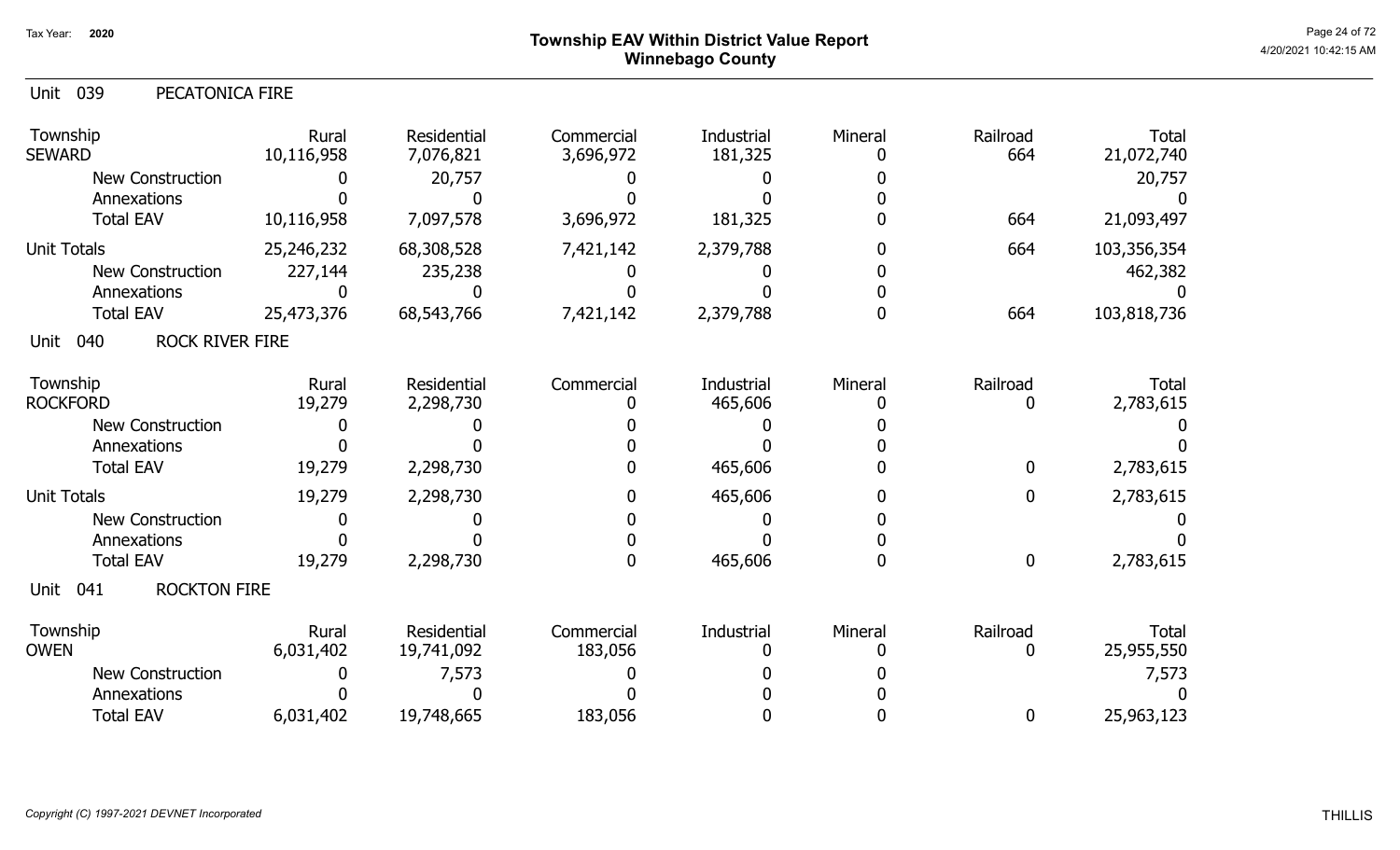# Page 25 of 72 Page 25 of 72  $^{\text{Page 25 of 72}}$ Winnebago County

## Unit 041 ROCKTON FIRE

| Township<br><b>ROCKTON</b>          | Rural<br>10,680,242 | Residential<br>190,453,768 | Commercial<br>11,615,874 | Industrial<br>4,811,524 | Mineral | Railroad     | Total<br>217,561,408 |
|-------------------------------------|---------------------|----------------------------|--------------------------|-------------------------|---------|--------------|----------------------|
| New Construction                    |                     | 923,378                    | 42,706                   |                         |         |              | 966,084              |
| Annexations                         |                     |                            |                          |                         |         |              |                      |
| <b>Total EAV</b>                    | 10,680,242          | 191,377,146                | 11,658,580               | 4,811,524               |         | $\mathbf 0$  | 218,527,492          |
| <b>SHIRLAND</b>                     | 2,703,880           | 4,187,447                  | 485,441                  |                         |         | $\bf{0}$     | 7,376,768            |
| New Construction                    |                     |                            |                          |                         |         |              |                      |
| Annexations                         |                     |                            |                          |                         |         |              |                      |
| <b>Total EAV</b>                    | 2,703,880           | 4,187,447                  | 485,441                  |                         |         | 0            | 7,376,768            |
| <b>Unit Totals</b>                  | 19,415,524          | 214,382,307                | 12,284,371               | 4,811,524               |         | $\mathbf{0}$ | 250,893,726          |
| <b>New Construction</b>             |                     | 930,951                    | 42,706                   |                         |         |              | 973,657              |
| Annexations                         |                     |                            |                          |                         |         |              |                      |
| <b>Total EAV</b>                    | 19,415,524          | 215, 313, 258              | 12,327,077               | 4,811,524               |         | $\bf{0}$     | 251,867,383          |
| <b>STILLMAN FIRE</b><br>042<br>Unit |                     |                            |                          |                         |         |              |                      |
| Township                            | Rural               | Residential                | Commercial               | Industrial              | Mineral | Railroad     | Total                |
| <b>ROCKFORD</b>                     | 1,617,791           | 8,183,933                  | 118,811                  |                         |         |              | 9,920,535            |
| <b>New Construction</b>             | 470                 | 3,439                      |                          |                         |         |              | 3,909                |
| Annexations                         |                     |                            |                          |                         |         |              |                      |
| <b>Total EAV</b>                    | 1,618,261           | 8,187,372                  | 118,811                  |                         |         | 0            | 9,924,444            |
| <b>Unit Totals</b>                  | 1,617,791           | 8,183,933                  | 118,811                  |                         |         | 0            | 9,920,535            |
| <b>New Construction</b>             | 470                 | 3,439                      |                          |                         |         |              | 3,909                |
| Annexations                         |                     |                            |                          |                         |         |              |                      |
| <b>Total EAV</b>                    | 1,618,261           | 8,187,372                  | 118,811                  |                         |         | 0            | 9,924,444            |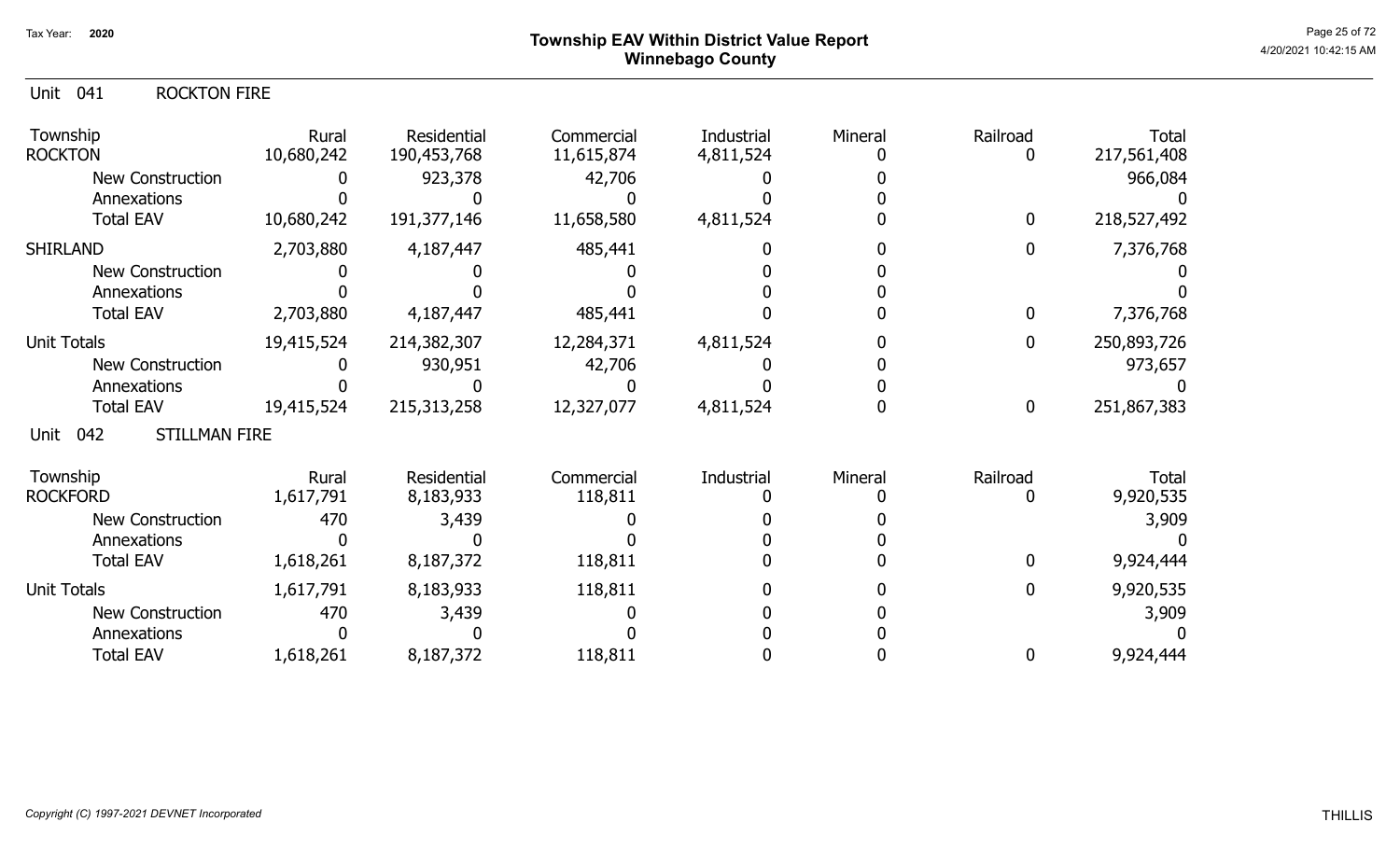# Page 26 of 72 Page 26 of 72  $^{\text{Page 26 of 72}}$ Winnebago County

| Unit 043<br><b>WEST SUBURBAN FIRE</b> |                     |                           |                         |                         |         |                  |                            |
|---------------------------------------|---------------------|---------------------------|-------------------------|-------------------------|---------|------------------|----------------------------|
| Township<br><b>ROCKFORD</b>           | Rural<br>571,051    | Residential<br>19,555,494 | Commercial<br>3,234,268 | Industrial<br>1,933,236 | Mineral | Railroad<br>0    | Total<br>25,294,049        |
| <b>New Construction</b>               |                     | 5,650                     |                         |                         |         |                  | 5,650                      |
| Annexations                           |                     |                           |                         |                         |         |                  |                            |
| <b>Total EAV</b>                      | 571,051             | 19,561,144                | 3,234,268               | 1,933,236               |         | 0                | 25,299,699                 |
| <b>Unit Totals</b>                    | 571,051             | 19,555,494                | 3,234,268               | 1,933,236               |         | $\mathbf{0}$     | 25,294,049                 |
| <b>New Construction</b>               |                     | 5,650                     |                         |                         |         |                  | 5,650                      |
| Annexations                           |                     |                           |                         |                         |         |                  |                            |
| <b>Total EAV</b>                      | 571,051             | 19,561,144                | 3,234,268               | 1,933,236               |         | $\boldsymbol{0}$ | 25,299,699                 |
| <b>WBSFIRE</b><br>044<br>Unit         |                     |                           |                         |                         |         |                  |                            |
| Township<br><b>BURRITT</b>            | Rural<br>10,820,237 | Residential<br>11,334,704 | Commercial<br>1,144,297 | Industrial              | Mineral | Railroad<br>0    | <b>Total</b><br>23,299,238 |
| <b>New Construction</b>               | 6,331               | 11,400                    |                         |                         |         |                  | 17,731                     |
| Annexations                           |                     |                           |                         |                         |         |                  |                            |
| <b>Total EAV</b>                      | 10,826,568          | 11,346,104                | 1,144,297               |                         |         | $\mathbf 0$      | 23,316,969                 |
| <b>PECATONICA</b>                     | 79,245              | 111,940                   |                         |                         |         | $\mathbf 0$      | 191,185                    |
| New Construction                      |                     |                           |                         |                         |         |                  |                            |
| Annexations                           |                     |                           |                         |                         |         |                  |                            |
| <b>Total EAV</b>                      | 79,245              | 111,940                   |                         |                         |         | $\Omega$         | 191,185                    |
| <b>SEWARD</b>                         | 3,237,108           | 1,253,393                 | 36,539                  |                         |         | 0                | 4,527,040                  |
| <b>New Construction</b>               |                     | 25,433                    |                         |                         |         |                  | 25,433                     |
| Annexations                           |                     |                           |                         |                         |         |                  |                            |
| <b>Total EAV</b>                      | 3,237,108           | 1,278,826                 | 36,539                  |                         |         | 0                | 4,552,473                  |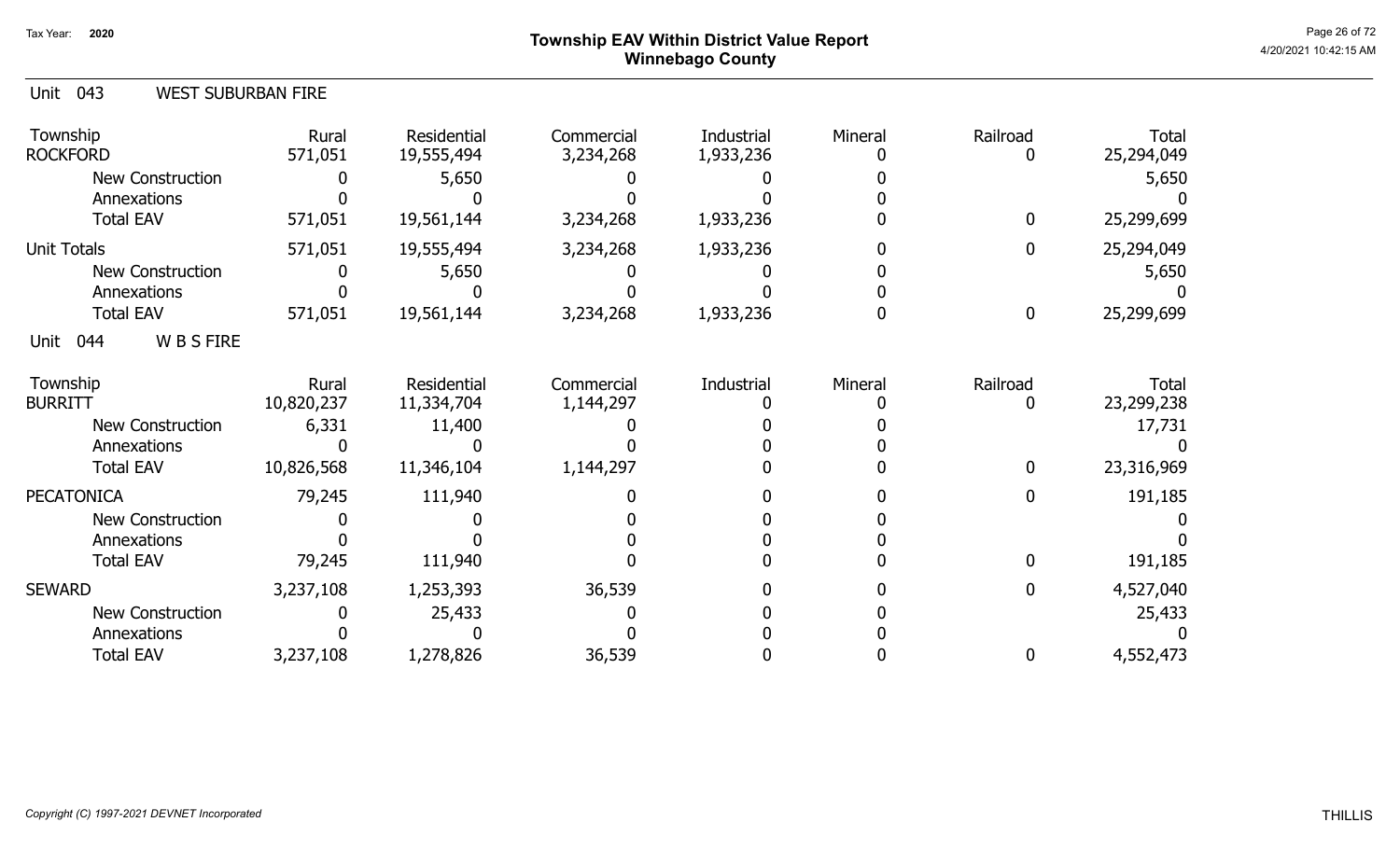## Page 27 of 72  $^{\sf Page\ 27\ of\ 72}$   $^{\sf Page\ 27\ of\ 72}$ Winnebago County

| Unit<br>044<br><b>WBSFIRE</b> |                        |                           |                         |                         |         |                     |                             |
|-------------------------------|------------------------|---------------------------|-------------------------|-------------------------|---------|---------------------|-----------------------------|
| Township<br><b>WINNEBAGO</b>  | Rural<br>12,688,772    | Residential<br>81,371,502 | Commercial<br>7,354,676 | Industrial<br>2,834,719 | Mineral | Railroad<br>802,810 | <b>Total</b><br>105,052,479 |
| <b>New Construction</b>       | 73,100                 | 107,625                   |                         |                         |         |                     | 180,725                     |
| Annexations                   |                        |                           |                         |                         |         |                     |                             |
| <b>Total EAV</b>              | 12,761,872             | 81,479,127                | 7,354,676               | 2,834,719               |         | 802,810             | 105,233,204                 |
| <b>Unit Totals</b>            | 26,825,362             | 94,071,539                | 8,535,512               | 2,834,719               |         | 802,810             | 133,069,942                 |
| <b>New Construction</b>       | 79,431                 | 144,458                   |                         |                         |         |                     | 223,889                     |
| Annexations                   |                        |                           |                         |                         |         |                     |                             |
| <b>Total EAV</b>              | 26,904,793             | 94,215,997                | 8,535,512               | 2,834,719               |         | 802,810             | 133,293,831                 |
| 046<br>Unit                   | ROCKFORD PARK DISTRICT |                           |                         |                         |         |                     |                             |
| Township                      | Rural                  | Residential               | Commercial              | Industrial              | Mineral | Railroad            | Total                       |
| <b>CHERRY VALLEY</b>          | 400,429                | 84,477,792                | 38,923,581              | 40,644,885              |         |                     | 164,446,687                 |
| <b>New Construction</b>       |                        | 166,411                   | 70,732                  | 121,298                 |         |                     | 358,441                     |
| Annexations                   |                        |                           | 8,111,710               |                         |         |                     | 8,111,710                   |
| <b>Total EAV</b>              | 400,429                | 84,644,203                | 38,994,313              | 40,766,183              |         | $\mathbf 0$         | 164,805,128                 |
| <b>HARLEM</b>                 | 90,091                 | 149,864,744               | 32,047,384              | 17,081,543              |         | 0                   | 199,083,762                 |
| <b>New Construction</b>       |                        | 2,696,296                 | 735,932                 | 6,171,926               |         |                     | 9,604,154                   |
| Annexations                   |                        |                           |                         |                         |         |                     |                             |
| <b>Total EAV</b>              | 90,091                 | 152,561,040               | 32,783,316              | 23,253,469              |         | $\mathbf 0$         | 208,687,916                 |
| <b>OWEN</b>                   | 163,953                | 6,694,858                 | 1,277,615               | 11,263,882              |         | $\mathbf{0}$        | 19,400,308                  |
| <b>New Construction</b>       |                        |                           |                         |                         |         |                     |                             |
| Annexations                   |                        |                           |                         |                         |         |                     |                             |
| <b>Total EAV</b>              | 163,953                | 6,694,858                 | 1,277,615               | 11,263,882              |         | 0                   | 19,400,308                  |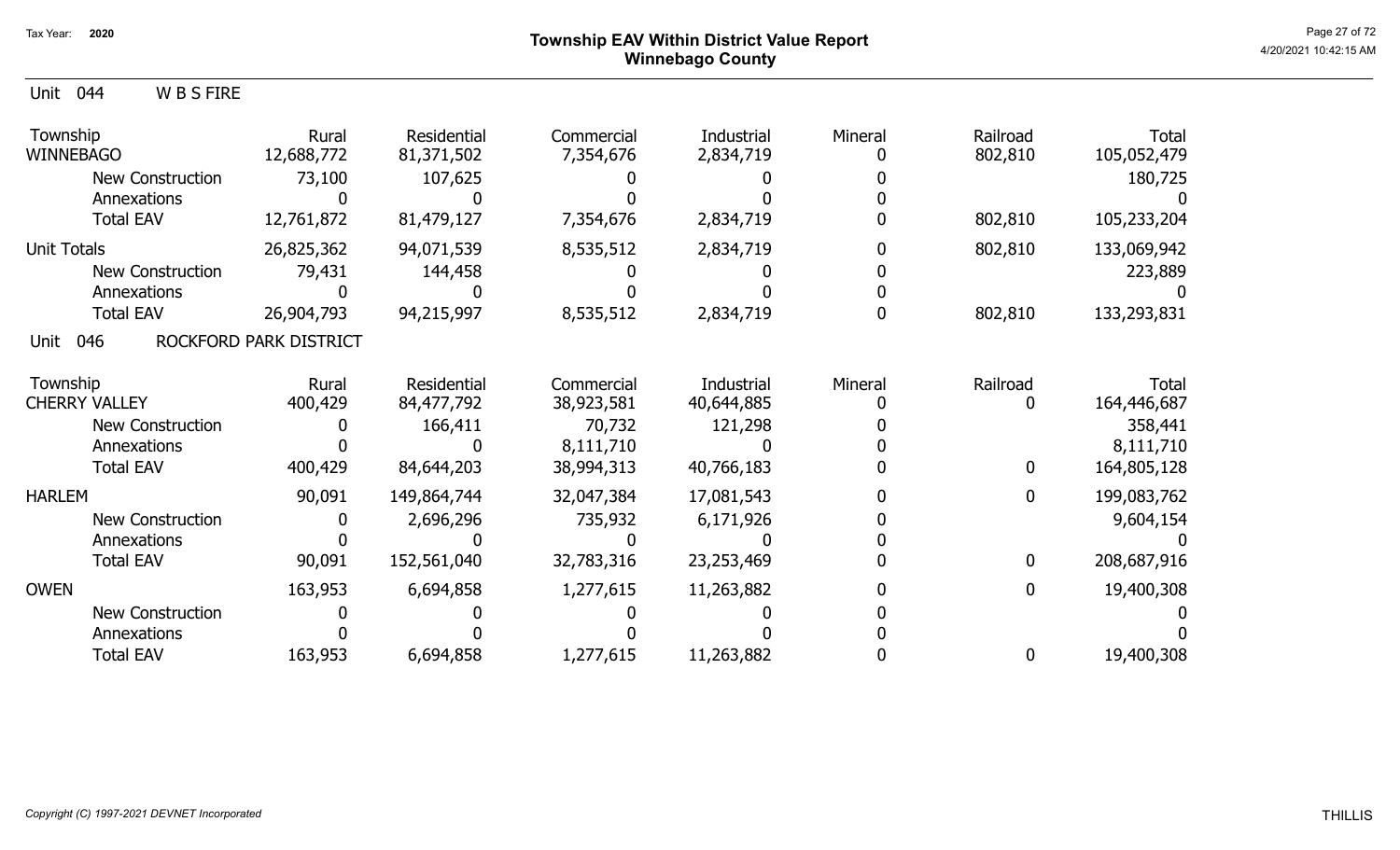## Page 28 of 72 Page 28 of 72  $^{\text{Page 28 of 72}}$ Winnebago County

### 046 Unit ROCKFORD PARK DISTRICT

| Township<br><b>ROCKFORD</b>       | Rural<br>8,043,973 | Residential<br>1,366,061,132 | Commercial<br>537,382,173 | Industrial<br>141,493,992 | Mineral | Railroad<br>130,586 | Total<br>2,053,111,856 |
|-----------------------------------|--------------------|------------------------------|---------------------------|---------------------------|---------|---------------------|------------------------|
| <b>New Construction</b>           | 18,137             | 2,188,905                    | 10,660,590                | 962,177                   |         |                     | 13,829,809             |
| Annexations                       |                    |                              |                           |                           |         |                     |                        |
| <b>Total EAV</b>                  | 8,062,110          | 1,368,250,037                | 548,042,763               | 142,456,169               |         | 130,586             | 2,066,941,665          |
| <b>Unit Totals</b>                | 8,698,446          | 1,607,098,526                | 609,630,753               | 210,484,302               |         | 130,586             | 2,436,042,613          |
| <b>New Construction</b>           | 18,137             | 5,051,612                    | 11,467,254                | 7,255,401                 |         |                     | 23,792,404             |
| Annexations                       |                    |                              | 8,111,710                 |                           |         |                     | 8,111,710              |
| <b>Total EAV</b>                  | 8,716,583          | 1,612,150,138                | 621,098,007               | 217,739,703               |         | 130,586             | 2,459,835,017          |
| <b>SUMNER PARK</b><br>047<br>Unit |                    |                              |                           |                           |         |                     |                        |
| Township                          | Rural              | Residential                  | Commercial                | Industrial                | Mineral | Railroad            | Total                  |
| <b>PECATONICA</b>                 | 11,928,012         | 59,015,873                   | 3,718,964                 | 2,198,463                 |         | 0                   | 76,861,312             |
| <b>New Construction</b>           | 27,075             | 139,588                      |                           |                           |         |                     | 166,663                |
| Annexations                       |                    |                              |                           |                           |         |                     |                        |
| <b>Total EAV</b>                  | 11,955,087         | 59,155,461                   | 3,718,964                 | 2,198,463                 |         | $\mathbf 0$         | 77,027,975             |
| <b>SEWARD</b>                     | 4,844,780          | 3,085,648                    | 732,159                   |                           |         | $\mathbf 0$         | 8,662,587              |
| <b>New Construction</b>           |                    | 13,939                       |                           |                           |         |                     | 13,939                 |
| Annexations                       |                    |                              |                           |                           |         |                     |                        |
| <b>Total EAV</b>                  | 4,844,780          | 3,099,587                    | 732,159                   |                           |         | $\mathbf{0}$        | 8,676,526              |
| <b>Unit Totals</b>                | 16,772,792         | 62,101,521                   | 4,451,123                 | 2,198,463                 |         | $\mathbf 0$         | 85,523,899             |
| New Construction                  | 27,075             | 153,527                      |                           |                           |         |                     | 180,602                |
| Annexations                       |                    |                              |                           |                           |         |                     |                        |
| <b>Total EAV</b>                  | 16,799,867         | 62,255,048                   | 4,451,123                 | 2,198,463                 |         | 0                   | 85,704,501             |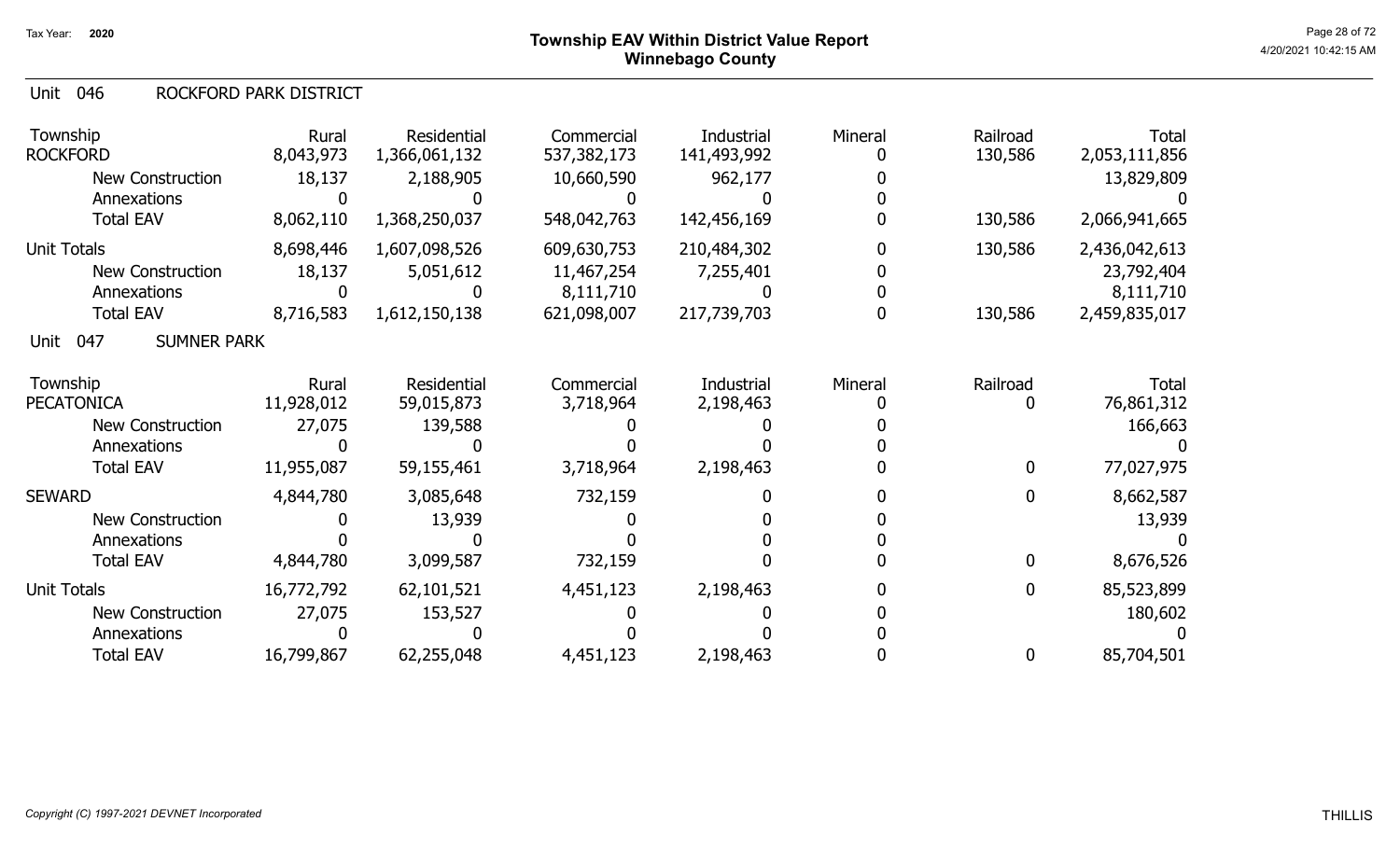# Page 29 of 72 Page 29 of 72  $^{\text{Page 29 of 72}}$ Winnebago County

### 048 Unit WINNEBAGO PARK DISTRICT

| Township<br><b>WINNEBAGO</b>    | Rural<br>12,813,625         | Residential<br>81,371,502       | Commercial<br>7,354,676 | Industrial<br>2,834,719 | Mineral | Railroad<br>802,810 | <b>Total</b><br>105,177,332 |
|---------------------------------|-----------------------------|---------------------------------|-------------------------|-------------------------|---------|---------------------|-----------------------------|
| <b>New Construction</b>         | 73,100                      | 107,625                         |                         |                         |         |                     | 180,725                     |
| Annexations<br><b>Total EAV</b> | 12,886,725                  | 81,479,127                      | 7,354,676               | 2,834,719               |         | 802,810             | 105,358,057                 |
| <b>Unit Totals</b>              | 12,813,625                  | 81,371,502                      | 7,354,676               | 2,834,719               |         | 802,810             | 105,177,332                 |
| <b>New Construction</b>         | 73,100                      | 107,625                         |                         |                         |         |                     | 180,725                     |
| Annexations                     |                             |                                 |                         |                         |         |                     |                             |
| <b>Total EAV</b>                | 12,886,725                  | 81,479,127                      | 7,354,676               | 2,834,719               |         | 802,810             | 105,358,057                 |
| 049<br>Unit                     | <b>SEWARD PARK DISTRICT</b> |                                 |                         |                         |         |                     |                             |
| Township<br><b>SEWARD</b>       | Rural<br>10,190,703         | <b>Residential</b><br>5,420,479 | Commercial<br>3,001,352 | Industrial<br>181,325   | Mineral | Railroad<br>664     | Total<br>18,794,523         |
| <b>New Construction</b>         | 28,359                      | 32,251                          |                         |                         |         |                     | 60,610                      |
| Annexations                     |                             |                                 |                         |                         |         |                     |                             |
| <b>Total EAV</b>                | 10,219,062                  | 5,452,730                       | 3,001,352               | 181,325                 |         | 664                 | 18,855,133                  |
| <b>Unit Totals</b>              | 10,190,703                  | 5,420,479                       | 3,001,352               | 181,325                 |         | 664                 | 18,794,523                  |
| <b>New Construction</b>         | 28,359                      | 32,251                          |                         |                         |         |                     | 60,610                      |
| Annexations                     |                             |                                 |                         |                         |         |                     |                             |
| <b>Total EAV</b>                | 10,219,062                  | 5,452,730                       | 3,001,352               | 181,325                 |         | 664                 | 18,855,133                  |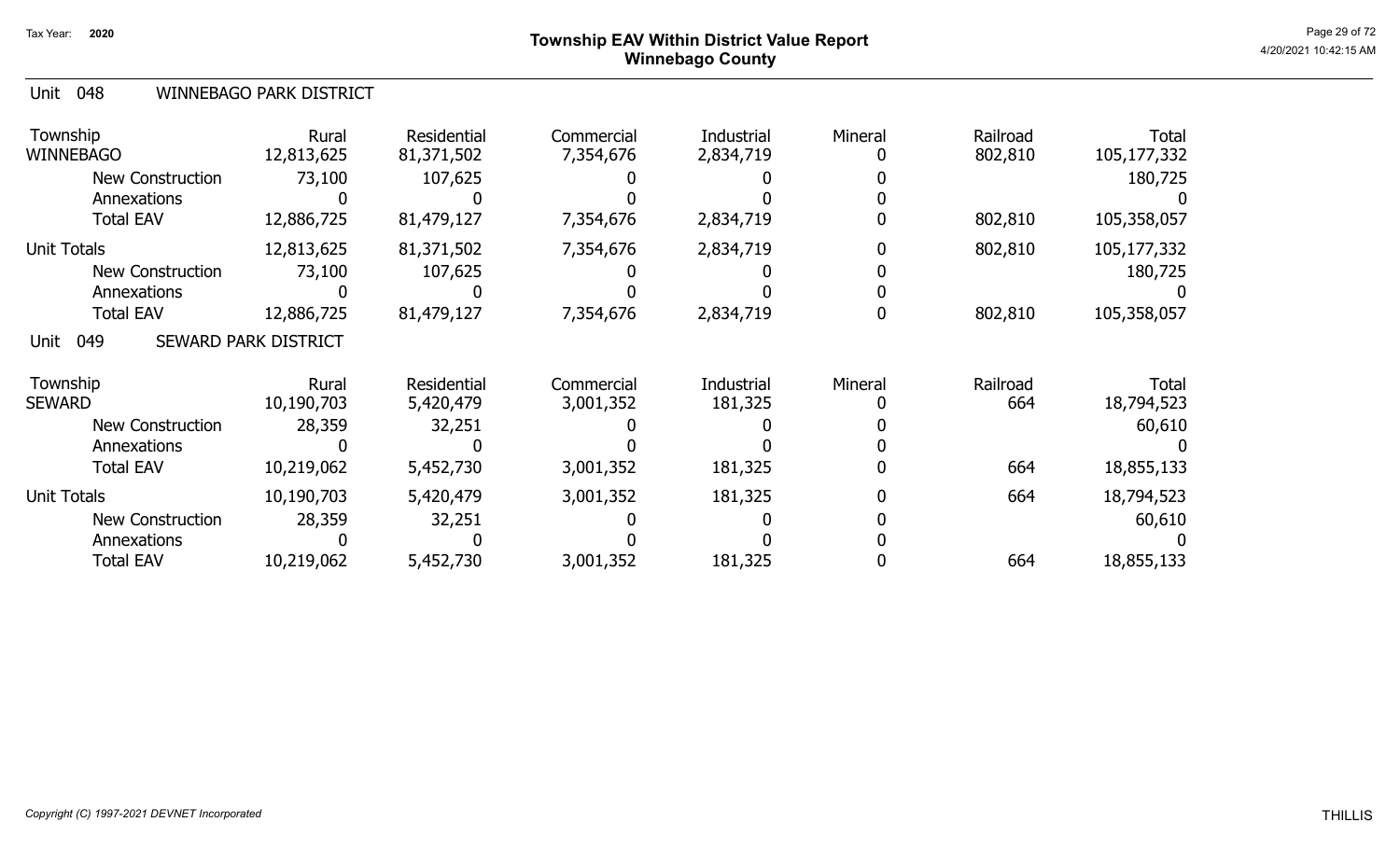## Page 30 of 72 Page 30 of 72  $^{\text{Page 30 of 72}}$ Winnebago County

| 050<br><b>DURAND SANITARY</b><br>Unit |                 |                                  |                         |                       |              |                  |                            |
|---------------------------------------|-----------------|----------------------------------|-------------------------|-----------------------|--------------|------------------|----------------------------|
| Township<br><b>DURAND</b>             | Rural<br>99,202 | <b>Residential</b><br>12,373,940 | Commercial<br>3,319,616 | Industrial<br>225,352 | Mineral      | Railroad         | <b>Total</b><br>16,018,110 |
| New Construction                      |                 | 718                              | 69,043                  | 98,471                |              |                  | 168,232                    |
| Annexations                           |                 |                                  |                         |                       |              |                  |                            |
| <b>Total EAV</b>                      | 99,202          | 12,374,658                       | 3,388,659               | 323,823               |              | $\bf{0}$         | 16,186,342                 |
| <b>Unit Totals</b>                    | 99,202          | 12,373,940                       | 3,319,616               | 225,352               |              | $\mathbf 0$      | 16,018,110                 |
| <b>New Construction</b>               |                 | 718                              | 69,043                  | 98,471                |              |                  | 168,232                    |
| Annexations                           |                 |                                  |                         |                       |              |                  |                            |
| <b>Total EAV</b>                      | 99,202          | 12,374,658                       | 3,388,659               | 323,823               | $\mathbf{U}$ | $\mathbf 0$      | 16,186,342                 |
| ROCK RIVER WATER REC<br>051<br>Unit   |                 |                                  |                         |                       |              |                  |                            |
| Township                              | Rural           | Residential                      | Commercial              | Industrial            | Mineral      | Railroad         | <b>Total</b>               |
| <b>CHERRY VALLEY</b>                  | 501,748         | 112,869,120                      | 40,937,650              | 40,802,622            | $\mathbf{U}$ | 0                | 195,111,140                |
| New Construction                      |                 | 246,992                          | 70,732                  | 121,298               |              |                  | 439,022                    |
| Annexations                           |                 |                                  |                         |                       |              |                  |                            |
| <b>Total EAV</b>                      | 501,748         | 113,116,112                      | 41,008,382              | 40,923,920            |              | $\bf{0}$         | 195,550,162                |
| <b>HARLEM</b>                         | 281,772         | 381,777,399                      | 73,857,680              | 46,682,817            |              | $\boldsymbol{0}$ | 502,599,668                |
| <b>New Construction</b>               |                 | 5,705,512                        | 1,423,997               | 3,066,410             |              |                  | 10,195,919                 |
| Annexations                           |                 |                                  |                         |                       |              |                  |                            |
| <b>Total EAV</b>                      | 281,772         | 387,482,911                      | 75,281,677              | 49,749,227            |              | $\boldsymbol{0}$ | 512,795,587                |
| <b>OWEN</b>                           | 198,525         | 20,306,515                       | 1,200,063               | 11,240,282            |              | $\mathbf 0$      | 32,945,385                 |
| New Construction                      |                 | 71,497                           |                         |                       |              |                  | 71,497                     |
| Annexations                           |                 |                                  |                         |                       |              |                  |                            |
| <b>Total EAV</b>                      | 198,525         | 20,378,012                       | 1,200,063               | 11,240,282            |              | $\bf{0}$         | 33,016,882                 |
| <b>ROCKTON</b>                        | 1,431           | 21,812,238                       |                         |                       |              | $\mathbf 0$      | 21,813,669                 |
| <b>New Construction</b>               |                 | 6,756                            |                         |                       |              |                  | 6,756                      |
| Annexations                           |                 |                                  |                         |                       |              |                  |                            |
| <b>Total EAV</b>                      | 1,431           | 21,818,994                       |                         |                       |              | $\boldsymbol{0}$ | 21,820,425                 |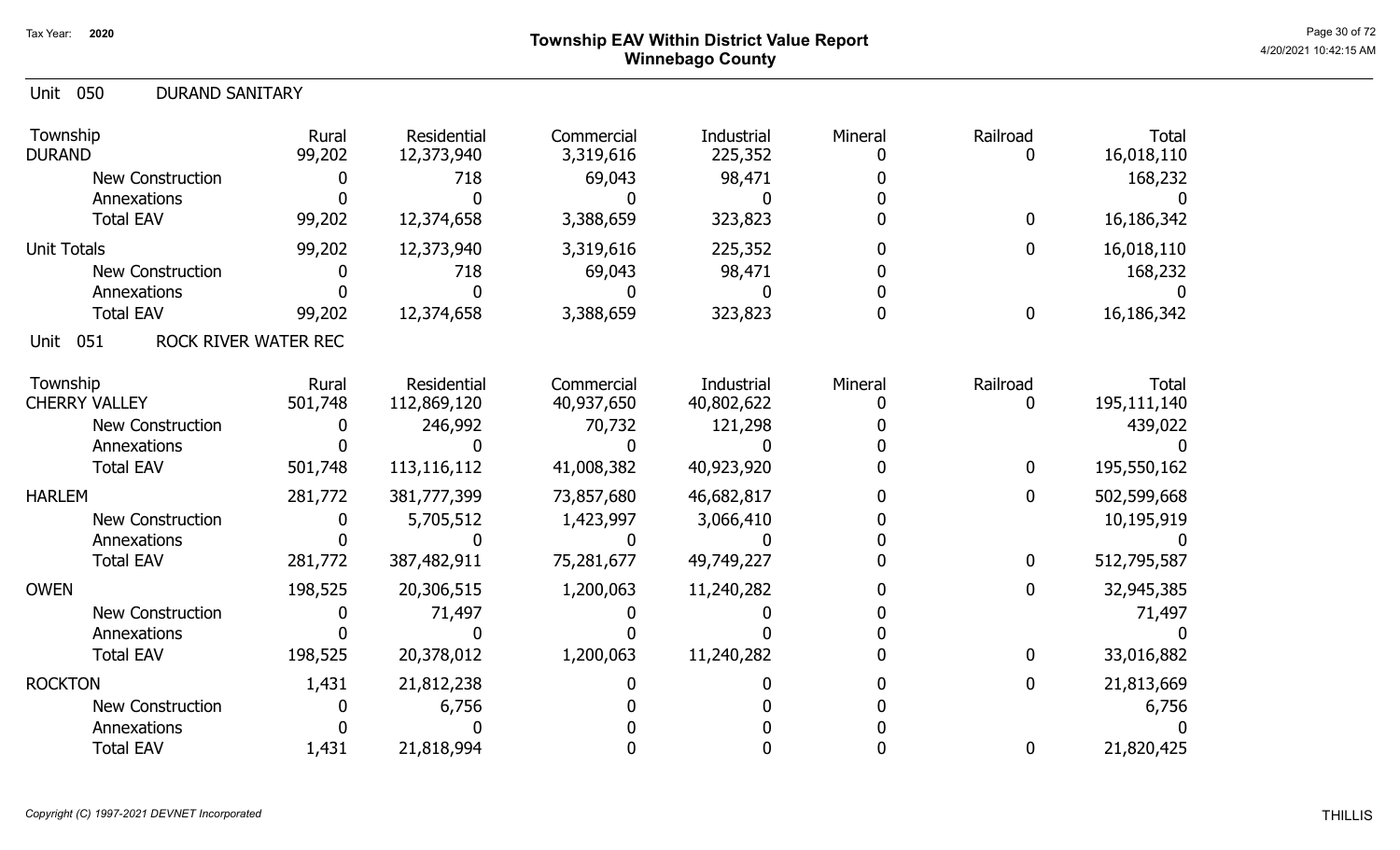Unit 051 ROCK RIVER WATER REC

| Township<br><b>ROSCOE</b>             | Rural<br>557,616 | <b>Residential</b><br>120,736,673 | Commercial<br>44,077,566 | <b>Industrial</b><br>3,633,787 | Mineral | Railroad         | <b>Total</b><br>169,005,642 |
|---------------------------------------|------------------|-----------------------------------|--------------------------|--------------------------------|---------|------------------|-----------------------------|
| <b>New Construction</b>               |                  | 465,177                           | 521,179                  |                                |         |                  | 986,356                     |
| Annexations                           |                  |                                   |                          |                                |         |                  |                             |
| <b>Total EAV</b>                      | 557,616          | 121,201,850                       | 44,598,745               | 3,633,787                      |         | $\boldsymbol{0}$ | 169,991,998                 |
| <b>WINNEBAGO</b>                      | 523,140          | 46,603,063                        | 5,783,829                | 803,540                        |         | 0                | 53,713,572                  |
| <b>New Construction</b>               |                  | 106,950                           |                          |                                |         |                  | 106,950                     |
| Annexations                           |                  |                                   |                          |                                |         |                  |                             |
| <b>Total EAV</b>                      | 523,140          | 46,710,013                        | 5,783,829                | 803,540                        |         | $\boldsymbol{0}$ | 53,820,522                  |
| <b>ROCKFORD</b>                       | 1,952,833        | 1,266,978,259                     | 527,641,936              | 139,022,920                    |         | 130,586          | 1,935,726,534               |
| <b>New Construction</b>               |                  | 2,124,657                         | 10,613,960               | 951,728                        |         |                  | 13,690,345                  |
| Annexations                           |                  |                                   |                          |                                |         |                  |                             |
| <b>Total EAV</b>                      | 1,952,833        | 1,269,102,916                     | 538,255,896              | 139,974,648                    |         | 130,586          | 1,949,416,879               |
| <b>Unit Totals</b>                    | 4,017,065        | 1,971,083,267                     | 693,498,724              | 242,185,968                    |         | 130,586          | 2,910,915,610               |
| <b>New Construction</b>               |                  | 8,727,541                         | 12,629,868               | 4,139,436                      |         |                  | 25,496,845                  |
| Annexations                           |                  |                                   |                          |                                |         |                  |                             |
| <b>Total EAV</b>                      | 4,017,065        | 1,979,810,808                     | 706,128,592              | 246,325,404                    |         | 130,586          | 2,936,412,455               |
| 053<br><b>SEWARD SANITARY</b><br>Unit |                  |                                   |                          |                                |         |                  |                             |
| Township                              | Rural            | <b>Residential</b>                | Commercial               | Industrial                     | Mineral | Railroad         | Total                       |
| <b>SEWARD</b>                         | 147,411          | 2,315,051                         | 2,001,702                | 181,325                        |         | 664              | 4,646,153                   |
| <b>New Construction</b>               |                  | 6,818                             |                          |                                |         |                  | 6,818                       |
| Annexations                           |                  |                                   |                          |                                |         |                  |                             |
| <b>Total EAV</b>                      | 147,411          | 2,321,869                         | 2,001,702                | 181,325                        |         | 664              | 4,652,971                   |
| <b>Unit Totals</b>                    | 147,411          | 2,315,051                         | 2,001,702                | 181,325                        |         | 664              | 4,646,153                   |
| New Construction                      |                  | 6,818                             |                          |                                |         |                  | 6,818                       |
| Annexations                           |                  |                                   |                          |                                |         |                  |                             |
| <b>Total EAV</b>                      | 147,411          | 2,321,869                         | 2,001,702                | 181,325                        |         | 664              | 4,652,971                   |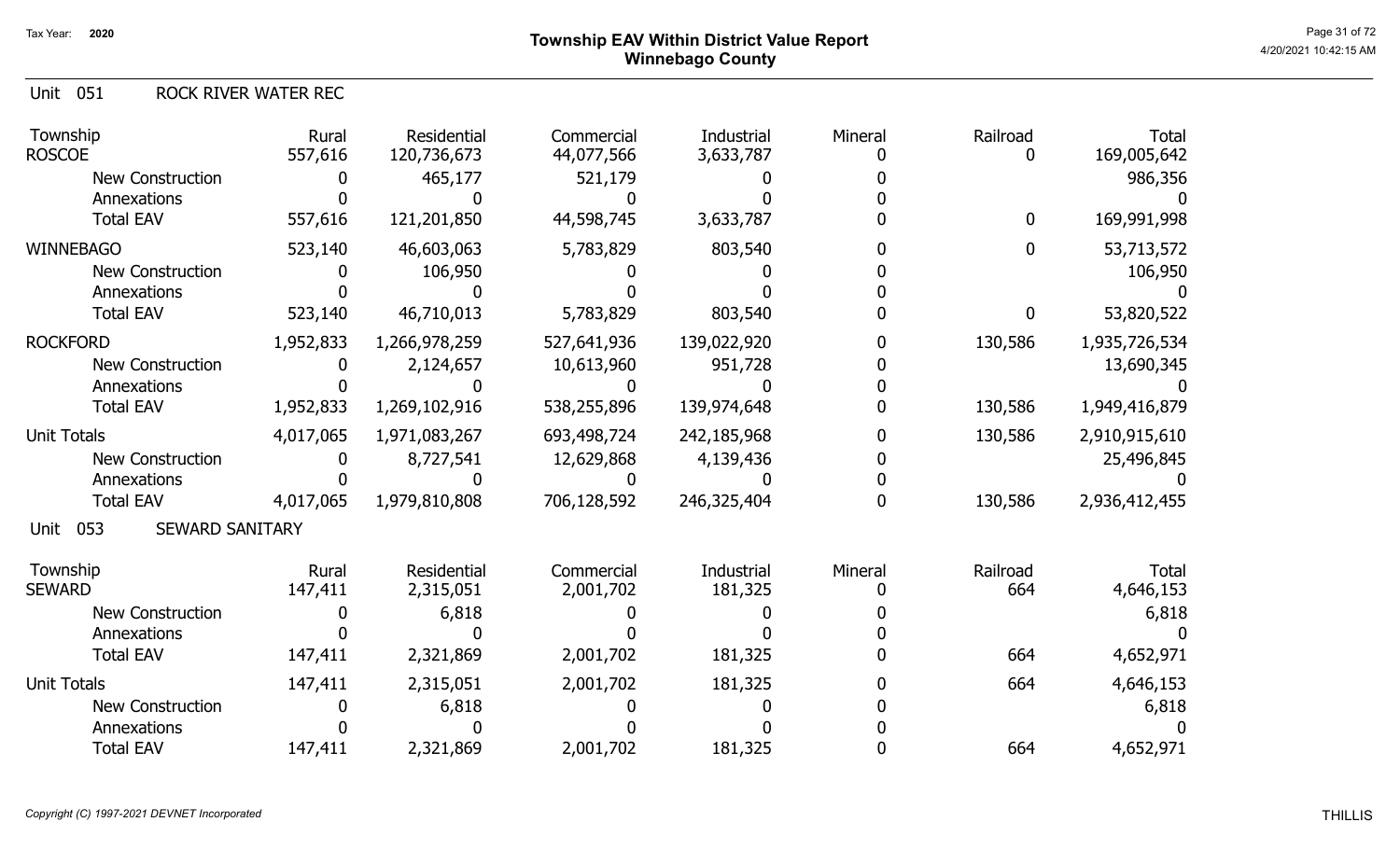Unit 054 CHERRY VALLEY LIBRARY

| Township<br><b>CHERRY VALLEY</b>       | Rural<br>5,403,868     | Residential<br>143,515,658 | Commercial<br>4,368,240 | Industrial<br>481,962 | Mineral | Railroad<br>0 | <b>Total</b><br>153,769,728 |
|----------------------------------------|------------------------|----------------------------|-------------------------|-----------------------|---------|---------------|-----------------------------|
| <b>New Construction</b><br>Annexations | 4,850                  | 196,588                    |                         | 2,422,288             |         |               | 2,623,726                   |
| <b>Total EAV</b>                       | 5,408,718              | 143,712,246                | 4,368,240               | 2,904,250             |         | 0             | 156,393,454                 |
| <b>ROCKFORD</b>                        | 1,862,888              | 78,047,689                 | 42,847,539              | 3,211,210             |         | 0             | 125,969,326                 |
| <b>New Construction</b>                |                        | 29,961                     | 310,819                 |                       |         |               | 340,780                     |
| Annexations                            |                        |                            |                         |                       |         |               |                             |
| <b>Total EAV</b>                       | 1,862,888              | 78,077,650                 | 43,158,358              | 3,211,210             |         | 0             | 126,310,106                 |
| <b>Unit Totals</b>                     | 7,266,756              | 221,563,347                | 47,215,779              | 3,693,172             |         | 0             | 279,739,054                 |
| <b>New Construction</b>                | 4,850                  | 226,549                    | 310,819                 | 2,422,288             |         |               | 2,964,506                   |
| Annexations                            |                        |                            |                         |                       |         |               |                             |
| <b>Total EAV</b>                       | 7,271,606              | 221,789,896                | 47,526,598              | 6,115,460             |         | 0             | 282,703,560                 |
| 055<br>Unit                            | NORTH SUBURBAN LIBRARY |                            |                         |                       |         |               |                             |
| Township                               | Rural                  | <b>Residential</b>         | Commercial              | Industrial            | Mineral | Railroad      | <b>Total</b>                |
| <b>HARLEM</b>                          | 3,066,887              | 519,012,521                | 78,945,257              | 49,555,962            |         | 0             | 650,580,627                 |
| <b>New Construction</b>                |                        | 5,884,294                  | 2,159,929               | 8,861,749             |         |               | 16,905,972                  |
| Annexations                            |                        |                            |                         |                       |         |               |                             |
| <b>Total EAV</b>                       | 3,066,887              | 524,896,815                | 81,105,186              | 58,417,711            |         | 0             | 667,486,599                 |
| <b>OWEN</b>                            | 6,970                  | 21,905,940                 |                         |                       |         | 0             | 21,912,910                  |
| <b>New Construction</b>                |                        | 88,732                     |                         |                       |         |               | 88,732                      |
| Annexations                            |                        |                            |                         |                       |         |               |                             |
| <b>Total EAV</b>                       | 6,970                  | 21,994,672                 |                         |                       |         | 0             | 22,001,642                  |
| <b>ROSCOE</b>                          | 6,859,093              | 359,781,085                | 54,811,445              | 17,073,370            |         | 0             | 438,524,993                 |
| <b>New Construction</b>                | 79,717                 | 1,007,585                  | 619,454                 | 103,015               |         |               | 1,809,771                   |
| Annexations                            |                        |                            |                         |                       |         |               |                             |
| <b>Total EAV</b>                       | 6,938,810              | 360,788,670                | 55,430,899              | 17,176,385            |         | 0             | 440,334,764                 |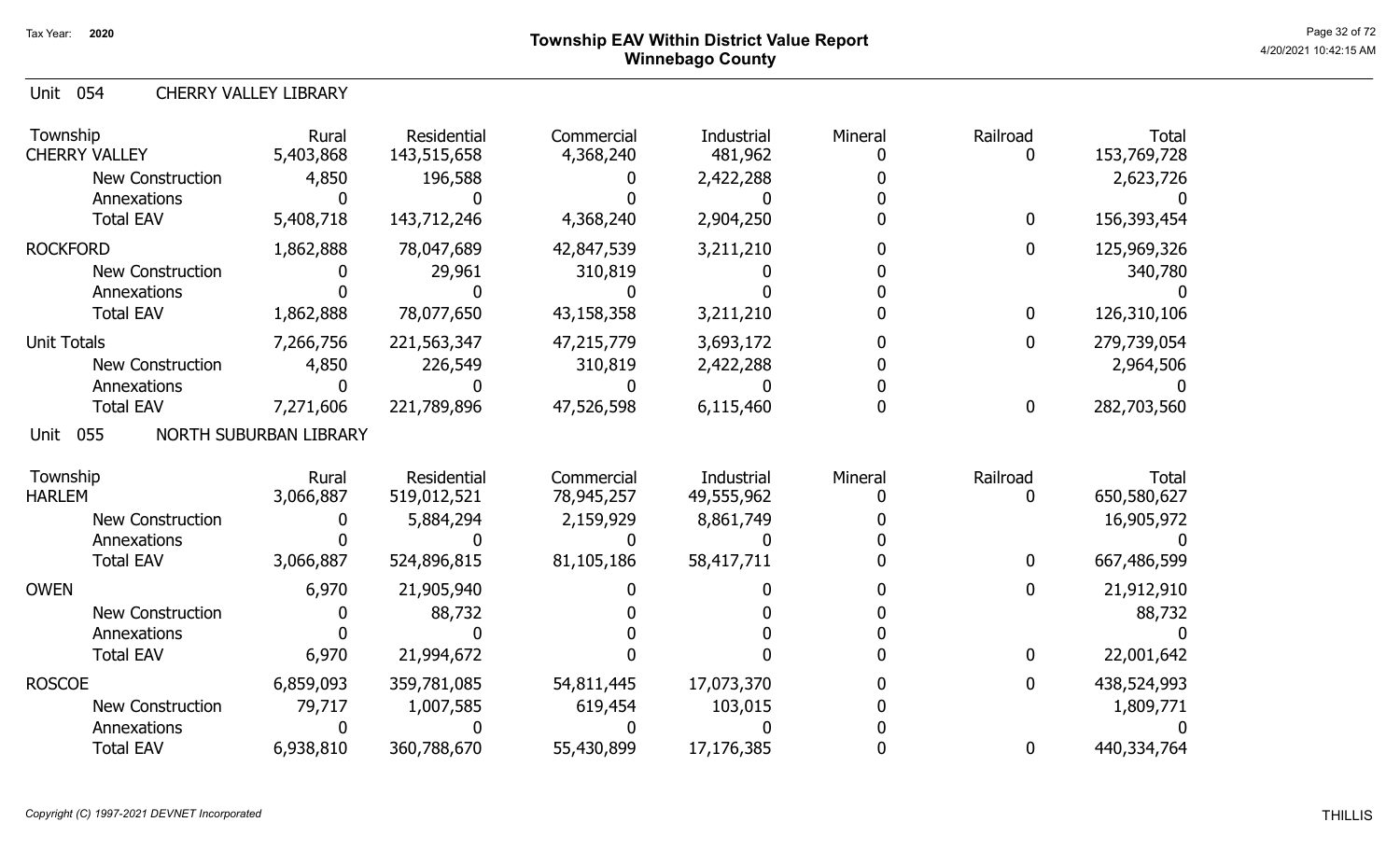# Page 33 of 72 Page 33 of 72  $^{\text{Page 33 of 72}}$ Winnebago County

### Unit 055 NORTH SUBURBAN LIBRARY

| Township<br><b>ROCKFORD</b>       | Rural<br>64,944 | Residential<br>112,386,423 | Commercial<br>59,788,602 | Industrial<br>24,548,474 | Mineral | Railroad     | Total<br>196,788,443 |
|-----------------------------------|-----------------|----------------------------|--------------------------|--------------------------|---------|--------------|----------------------|
| <b>New Construction</b>           |                 | 287,104                    | 2,525,199                | 165,101                  |         |              | 2,977,404            |
| Annexations                       |                 |                            |                          |                          |         |              |                      |
| <b>Total EAV</b>                  | 64,944          | 112,673,527                | 62,313,801               | 24,713,575               |         | $\mathbf{0}$ | 199,765,847          |
| <b>Unit Totals</b>                | 9,997,894       | 1,013,085,969              | 193,545,304              | 91,177,806               |         | 0            | 1,307,806,973        |
| <b>New Construction</b>           | 79,717          | 7,267,715                  | 5,304,582                | 9,129,865                |         |              | 21,781,879           |
| Annexations                       |                 |                            |                          |                          |         |              |                      |
| <b>Total EAV</b>                  | 10,077,611      | 1,020,353,684              | 198,849,886              | 100,307,671              |         | 0            | 1,329,588,852        |
| 056<br>PECATONICA LIBRARY<br>Unit |                 |                            |                          |                          |         |              |                      |
| Township                          | Rural           | Residential                | Commercial               | Industrial               | Mineral | Railroad     | Total                |
| <b>BURRITT</b>                    | 6,107,856       | 6,306,374                  | 556,477                  |                          |         |              | 12,970,707           |
| <b>New Construction</b>           | 200,069         | 86,293                     |                          |                          |         |              | 286,362              |
| Annexations                       |                 |                            |                          |                          |         |              |                      |
| <b>Total EAV</b>                  | 6,307,925       | 6,392,667                  | 556,477                  |                          |         | 0            | 13,257,069           |
| <b>DURAND</b>                     | 597,025         | 503,644                    |                          |                          |         |              | 1,100,669            |
| <b>New Construction</b>           |                 |                            |                          |                          |         |              |                      |
| Annexations                       |                 |                            |                          |                          |         |              |                      |
| <b>Total EAV</b>                  | 597,025         | 503,644                    |                          |                          |         |              | 1,100,669            |
| <b>PECATONICA</b>                 | 11,928,012      | 59,015,873                 | 3,718,964                | 2,198,463                |         | 0            | 76,861,312           |
| <b>New Construction</b>           | 27,075          | 139,588                    |                          |                          |         |              | 166,663              |
| Annexations                       |                 |                            |                          |                          |         |              |                      |
| <b>Total EAV</b>                  | 11,955,087      | 59,155,461                 | 3,718,964                | 2,198,463                |         | 0            | 77,027,975           |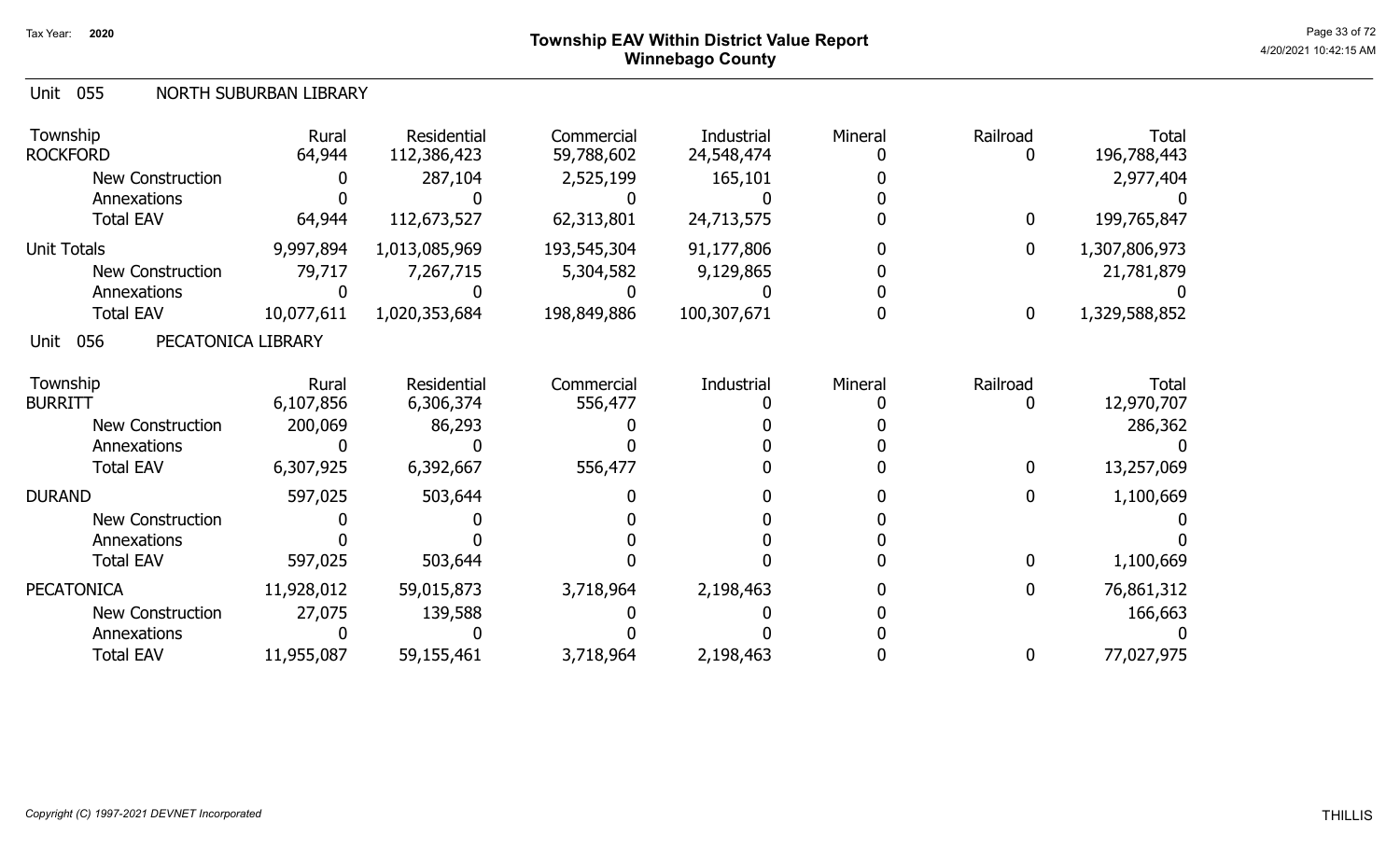# Page 34 of 72  $^{\sf Page~34~of~72}$   $^{\sf Page~34~of~72}$ Winnebago County

| Unit 056 |  | PECATONICA LIBRARY |
|----------|--|--------------------|
|----------|--|--------------------|

| Township<br><b>SEWARD</b>        | Rural<br>4,215,188          | <b>Residential</b><br>2,790,521 | Commercial<br>732,159    | Industrial              | Mineral | Railroad      | <b>Total</b><br>7,737,868  |
|----------------------------------|-----------------------------|---------------------------------|--------------------------|-------------------------|---------|---------------|----------------------------|
| <b>New Construction</b>          |                             | 13,939                          |                          |                         |         |               | 13,939                     |
| Annexations<br><b>Total EAV</b>  | 4,215,188                   | 2,804,460                       | 732,159                  |                         |         | 0             | 7,751,807                  |
| <b>Unit Totals</b>               | 22,848,081                  | 68,616,412                      | 5,007,600                | 2,198,463               |         | 0             | 98,670,556                 |
| <b>New Construction</b>          | 227,144                     | 239,820                         |                          |                         |         |               | 466,964                    |
| Annexations                      |                             |                                 |                          |                         |         |               |                            |
| <b>Total EAV</b>                 | 23,075,225                  | 68,856,232                      | 5,007,600                | 2,198,463               |         | $\bf{0}$      | 99,137,520                 |
| 057<br>Unit                      | <b>TALCOTT FREE LIBRARY</b> |                                 |                          |                         |         |               |                            |
| Township<br><b>ROCKTON</b>       | Rural<br>10,680,242         | Residential<br>190,453,768      | Commercial<br>11,615,874 | Industrial<br>4,811,524 | Mineral | Railroad<br>0 | Total<br>217,561,408       |
| <b>New Construction</b>          |                             | 923,378                         | 42,706                   |                         |         |               | 966,084                    |
| Annexations                      |                             |                                 |                          |                         |         |               |                            |
| <b>Total EAV</b>                 | 10,680,242                  | 191,377,146                     | 11,658,580               | 4,811,524               |         | $\mathbf 0$   | 218,527,492                |
| <b>Unit Totals</b>               | 10,680,242                  | 190,453,768                     | 11,615,874               | 4,811,524               |         | 0             | 217,561,408                |
| <b>New Construction</b>          |                             | 923,378                         | 42,706                   |                         |         |               | 966,084                    |
| Annexations                      |                             |                                 |                          |                         |         |               |                            |
| <b>Total EAV</b>                 | 10,680,242                  | 191,377,146                     | 11,658,580               | 4,811,524               |         | $\mathbf 0$   | 218,527,492                |
| WINNEBAGO LIBRARY<br>058<br>Unit |                             |                                 |                          |                         |         |               |                            |
| Township<br><b>BURRITT</b>       | Rural<br>7,934,130          | <b>Residential</b><br>7,223,126 | Commercial<br>593,026    | Industrial              | Mineral | Railroad<br>0 | <b>Total</b><br>15,750,282 |
| <b>New Construction</b>          | 6,331                       |                                 |                          |                         |         |               | 6,331                      |
| Annexations                      |                             |                                 |                          |                         |         |               |                            |
| <b>Total EAV</b>                 | 7,940,461                   | 7,223,126                       | 593,026                  |                         |         | 0             | 15,756,613                 |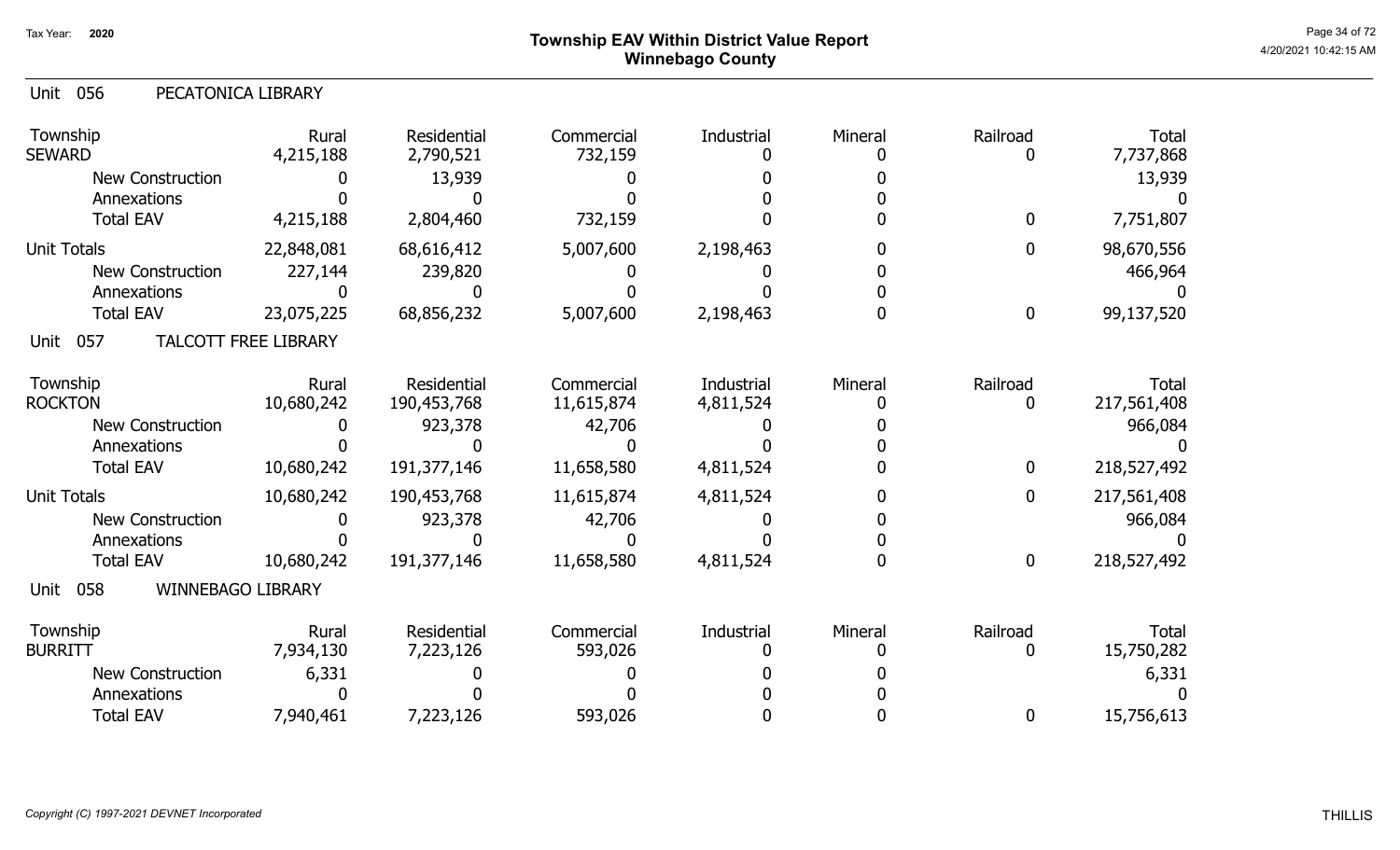# Page 35 of 72 Page 35 of 72  $^{\text{Page 35 of 72}}$ Winnebago County

### 058 Unit WINNEBAGO LIBRARY

| Township<br><b>HARRISON</b> | Rural<br>71,092 | Residential | Commercial | Industrial | Mineral | Railroad | <b>Total</b><br>71,092 |
|-----------------------------|-----------------|-------------|------------|------------|---------|----------|------------------------|
| <b>New Construction</b>     |                 |             |            |            |         |          |                        |
| Annexations                 |                 |             |            |            |         |          |                        |
| <b>Total EAV</b>            | 71,092          |             |            |            |         |          | 71,092                 |
| <b>OWEN</b>                 | 161,094         | 434,612     |            |            |         |          | 595,706                |
| <b>New Construction</b>     |                 |             |            |            |         |          |                        |
| Annexations                 |                 |             |            |            |         |          |                        |
| <b>Total EAV</b>            | 161,094         | 434,612     |            |            |         |          | 595,706                |
| <b>SEWARD</b>               | 10,820,295      | 5,715,606   | 3,001,352  | 181,325    |         | 664      | 19,719,242             |
| New Construction            | 28,359          | 32,251      |            |            |         |          | 60,610                 |
| Annexations                 |                 |             |            |            |         |          |                        |
| <b>Total EAV</b>            | 10,848,654      | 5,747,857   | 3,001,352  | 181,325    |         | 664      | 19,779,852             |
| WINNEBAGO                   | 12,688,772      | 81,371,502  | 7,354,676  | 2,834,719  |         | 802,810  | 105,052,479            |
| New Construction            | 73,100          | 107,625     |            |            |         |          | 180,725                |
| Annexations                 |                 |             |            |            |         |          |                        |
| <b>Total EAV</b>            | 12,761,872      | 81,479,127  | 7,354,676  | 2,834,719  |         | 802,810  | 105,233,204            |
| <b>ROCKFORD</b>             | 1,953,308       | 18,563,598  | 210,166    | 344,007    |         |          | 21,071,079             |
| New Construction            |                 | 18,310      |            |            |         |          | 18,310                 |
| Annexations                 |                 |             |            |            |         |          |                        |
| <b>Total EAV</b>            | 1,953,308       | 18,581,908  | 210,166    | 344,007    |         | 0        | 21,089,389             |
| <b>Unit Totals</b>          | 33,628,691      | 113,308,444 | 11,159,220 | 3,360,051  |         | 803,474  | 162,259,880            |
| New Construction            | 107,790         | 158,186     |            |            |         |          | 265,976                |
| Annexations                 |                 |             |            |            |         |          |                        |
| <b>Total EAV</b>            | 33,736,481      | 113,466,630 | 11,159,220 | 3,360,051  |         | 803,474  | 162,525,856            |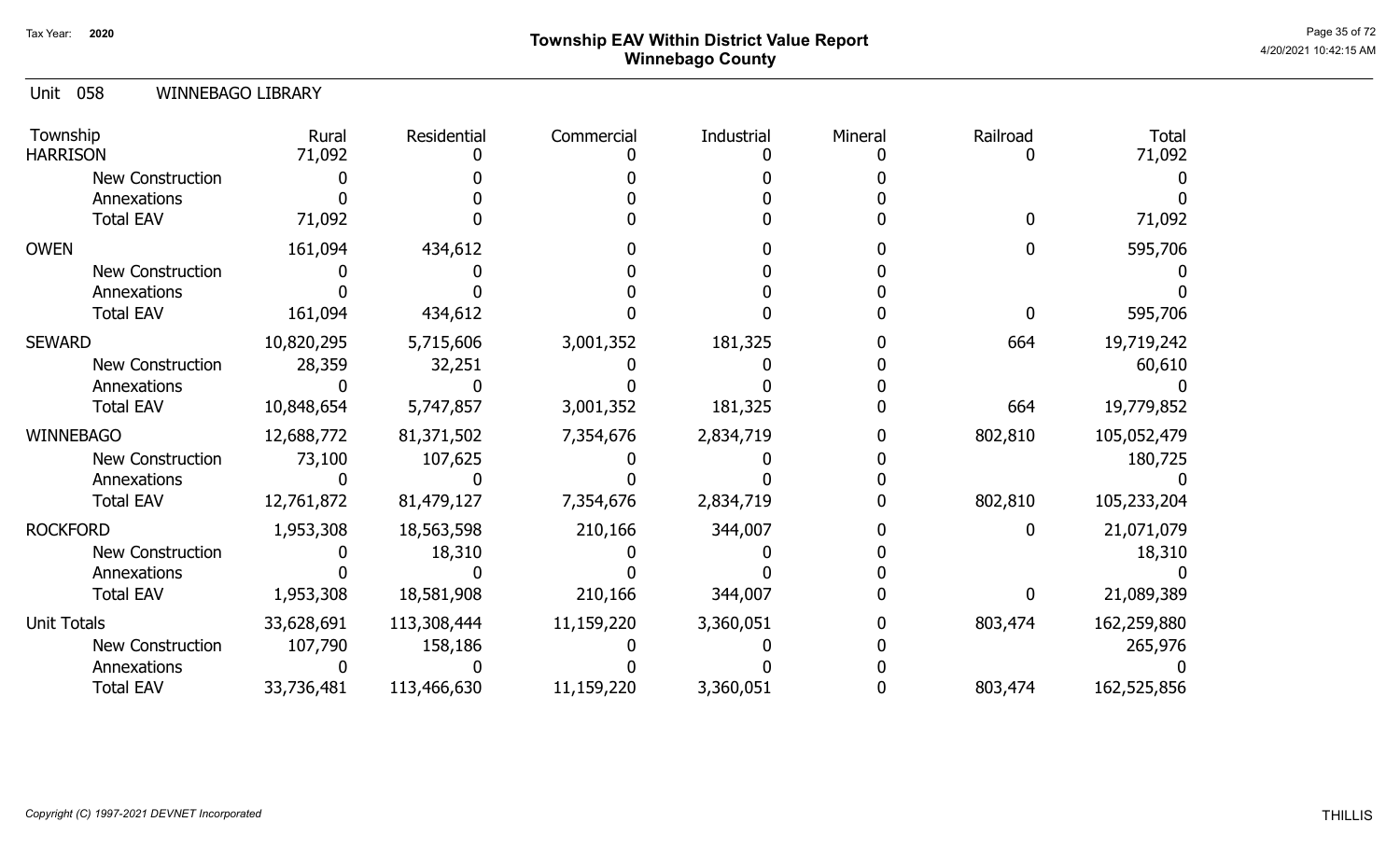# Page 36 of 72 Page 36 of 72  $^{\text{Page 36 of 72}}$ Winnebago County

059 Unit ROCKFORD CITY LIBRARY

| Township<br><b>CHERRY VALLEY</b> | Rural<br>258,877            | Residential<br>52,338,333 | Commercial<br>39,622,944 | Industrial<br>40,516,280 | Mineral | Railroad<br>0 | <b>Total</b><br>132,736,434 |
|----------------------------------|-----------------------------|---------------------------|--------------------------|--------------------------|---------|---------------|-----------------------------|
| <b>New Construction</b>          | 0                           | 149,375                   | 70,732                   | 121,298                  |         |               | 341,405                     |
| Annexations                      |                             |                           |                          |                          |         |               |                             |
| <b>Total EAV</b>                 | 258,877                     | 52,487,708                | 39,693,676               | 40,637,578               |         | 0             | 133,077,839                 |
| <b>OWEN</b>                      | 143,318                     | 6,577,403                 | 1,253,825                | 11,263,882               |         | 0             | 19,238,428                  |
| <b>New Construction</b>          |                             |                           |                          |                          |         |               |                             |
| Annexations                      |                             |                           |                          |                          |         |               |                             |
| <b>Total EAV</b>                 | 143,318                     | 6,577,403                 | 1,253,825                | 11,263,882               |         | 0             | 19,238,428                  |
| <b>WINNEBAGO</b>                 | 124,853                     |                           |                          |                          |         | 0             | 124,853                     |
| <b>New Construction</b>          |                             |                           |                          |                          |         |               |                             |
| Annexations                      |                             |                           |                          |                          |         |               |                             |
| <b>Total EAV</b>                 | 124,853                     |                           |                          |                          |         | 0             | 124,853                     |
| <b>ROCKFORD</b>                  | 901,615                     | 1,007,226,687             | 424,758,604              | 110,027,555              |         | 130,586       | 1,543,045,047               |
| <b>New Construction</b>          | $\mathbf{0}$                | 1,675,091                 | 7,824,572                | 797,076                  |         |               | 10,296,739                  |
| Annexations                      | 113,623                     | 23,443                    |                          |                          |         |               | 137,066                     |
| <b>Total EAV</b>                 | 901,615                     | 1,008,901,778             | 432,583,176              | 110,824,631              |         | 130,586       | 1,553,341,786               |
| <b>Unit Totals</b>               | 1,428,663                   | 1,066,142,423             | 465,635,373              | 161,807,717              |         | 130,586       | 1,695,144,762               |
| New Construction                 | $\mathbf{0}$                | 1,824,466                 | 7,895,304                | 918,374                  |         |               | 10,638,144                  |
| Annexations                      | 113,623                     | 23,443                    |                          |                          |         |               | 137,066                     |
| <b>Total EAV</b>                 | 1,428,663                   | 1,067,966,889             | 473,530,677              | 162,726,091              |         | 130,586       | 1,705,782,906               |
| 060<br>Unit                      | <b>GREATER RKFD AIRPORT</b> |                           |                          |                          |         |               |                             |
| Township                         | Rural                       | Residential               | Commercial               | Industrial               | Mineral | Railroad      | <b>Total</b>                |
| <b>CHERRY VALLEY</b>             | 5,177,941                   | 208,425,580               | 44,404,663               | 42,047,844               |         | 0             | 300,056,028                 |
| New Construction                 | 4,850                       | 349,050                   | 70,732                   | 2,543,586                |         |               | 2,968,218                   |
| Annexations                      |                             |                           |                          |                          |         |               |                             |
| <b>Total EAV</b>                 | 5,182,791                   | 208,774,630               | 44,475,395               | 44,591,430               |         | 0             | 303,024,246                 |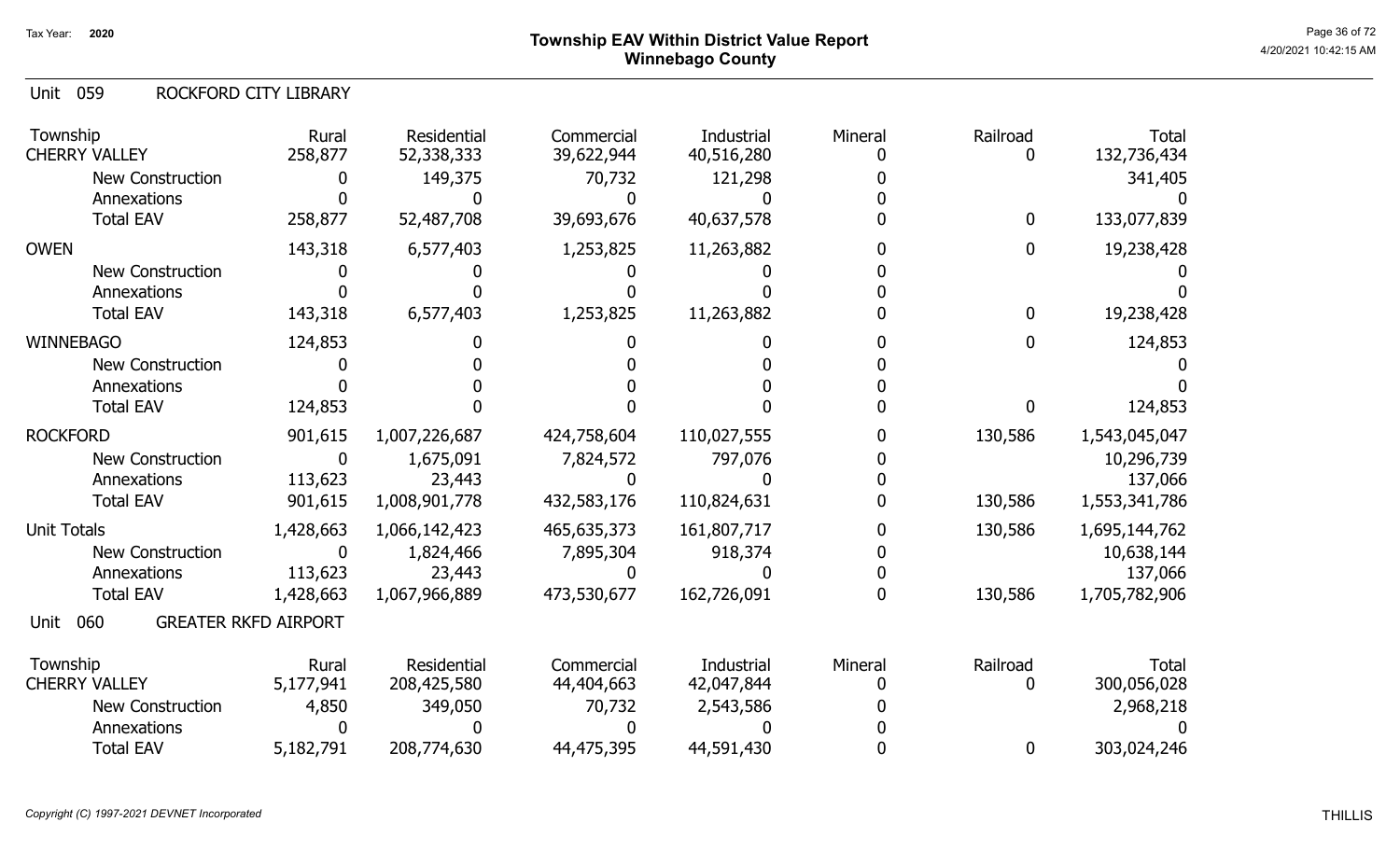060 Unit GREATER RKFD AIRPORT

| Township<br><b>HARLEM</b> | Rural<br>3,066,887        | Residential<br>519,379,123 | Commercial<br>78,945,257 | Industrial<br>49,555,962 | Mineral | Railroad     | Total<br>650,947,229 |
|---------------------------|---------------------------|----------------------------|--------------------------|--------------------------|---------|--------------|----------------------|
| <b>New Construction</b>   |                           | 5,884,294                  | 2,159,929                | 8,861,749                |         |              | 16,905,972           |
| Annexations               |                           |                            |                          |                          |         |              |                      |
| <b>Total EAV</b>          | 3,066,887                 | 525,263,417                | 81,105,186               | 58,417,711               |         | $\mathbf{0}$ | 667,853,201          |
| <b>OWEN</b>               | 7,286,124                 | 64,444,781                 | 1,575,905                | 11,301,436               |         | 0            | 84,608,246           |
| <b>New Construction</b>   |                           | 108,720                    |                          |                          |         |              | 108,720              |
| Annexations               |                           |                            |                          |                          |         |              |                      |
| <b>Total EAV</b>          | 7,286,124                 | 64,553,501                 | 1,575,905                | 11,301,436               |         | 0            | 84,716,966           |
| <b>ROCKFORD</b>           | 11,913,895                | 1,384,630,065              | 538,216,361              | 144,269,395              |         | 130,586      | 2,079,160,302        |
| New Construction          | 22,315                    | 2,197,348                  | 10,660,590               | 962,177                  |         |              | 13,842,430           |
| Annexations               |                           |                            |                          |                          |         |              |                      |
| <b>Total EAV</b>          | 11,936,210                | 1,386,827,413              | 548,876,951              | 145,231,572              |         | 130,586      | 2,093,002,732        |
| Unit Totals               | 27,444,847                | 2,176,879,549              | 663,142,186              | 247,174,637              |         | 130,586      | 3,114,771,805        |
| New Construction          | 27,165                    | 8,539,412                  | 12,891,251               | 12,367,512               |         |              | 33,825,340           |
| Annexations               |                           |                            |                          |                          |         |              |                      |
| <b>Total EAV</b>          | 27,472,012                | 2,185,418,961              | 676,033,437              | 259,542,149              |         | 130,586      | 3,148,597,145        |
| 061<br>Unit               | SOUTH BELOIT CITY LIBRARY |                            |                          |                          |         |              |                      |
| Township                  | Rural                     | Residential                | Commercial               | Industrial               | Mineral | Railroad     | Total                |
| <b>ROCKTON</b>            | 28,994                    | 45,058,748                 | 10,524,971               | 10,050,296               |         |              | 65,663,009           |
| <b>New Construction</b>   |                           | 44,577                     |                          |                          |         |              | 44,577               |
| Annexations               |                           |                            |                          |                          |         |              |                      |
| <b>Total EAV</b>          | 28,994                    | 45,103,325                 | 10,524,971               | 10,050,296               |         | $\mathbf 0$  | 65,707,586           |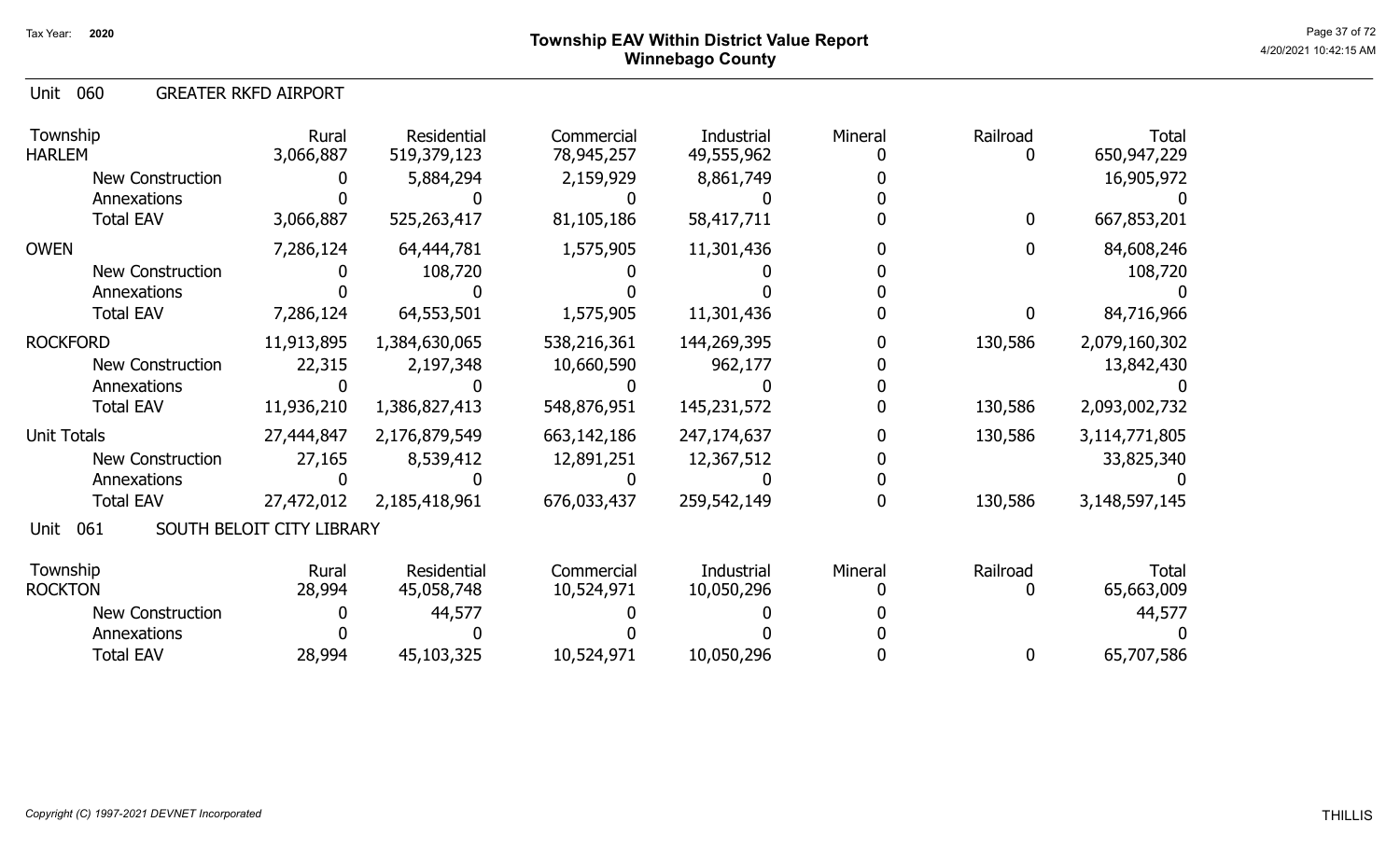### Page 38 of 72 Page 38 of 72  $^{\text{Page 38 of 72}}$ Winnebago County

#### Unit 061 SOUTH BELOIT CITY LIBRARY

| Township<br><b>ROSCOE</b>                  | Rural<br>356,594 | <b>Residential</b><br>40,945,657 | Commercial<br>12,405,060 | Industrial<br>6,820,730 | Mineral | Railroad<br>0    | Total<br>60,528,041 |
|--------------------------------------------|------------------|----------------------------------|--------------------------|-------------------------|---------|------------------|---------------------|
| <b>New Construction</b>                    |                  | 7,459                            | 191,877                  |                         |         |                  | 199,336             |
| Annexations                                |                  |                                  |                          |                         |         |                  |                     |
| <b>Total EAV</b>                           | 356,594          | 40,953,116                       | 12,596,937               | 6,820,730               |         | $\boldsymbol{0}$ | 60,727,377          |
| <b>Unit Totals</b>                         | 385,588          | 86,004,405                       | 22,930,031               | 16,871,026              |         | $\boldsymbol{0}$ | 126,191,050         |
| <b>New Construction</b>                    |                  | 52,036                           | 191,877                  |                         |         |                  | 243,913             |
| Annexations                                |                  |                                  |                          |                         |         |                  |                     |
| <b>Total EAV</b>                           | 385,588          | 86,056,441                       | 23,121,908               | 16,871,026              |         | $\bf{0}$         | 126,434,963         |
| 062<br><b>RKFD - WINN DRAINAGE</b><br>Unit |                  |                                  |                          |                         |         |                  |                     |
| Township                                   | Rural            | Residential                      | Commercial               | Industrial              | Mineral | Railroad         | <b>Total</b>        |
| <b>BURRITT</b>                             | 7,641            | 251,020                          |                          |                         |         | 0                | 258,661             |
| <b>New Construction</b>                    |                  |                                  |                          |                         |         |                  |                     |
| Annexations                                |                  |                                  |                          |                         |         |                  |                     |
| <b>Total EAV</b>                           | 7,641            | 251,020                          |                          |                         |         | $\mathbf 0$      | 258,661             |
| <b>WINNEBAGO</b>                           | 307,100          | 1,130,385                        | 476,826                  | 13,224                  |         | $\boldsymbol{0}$ | 1,927,535           |
| <b>New Construction</b>                    |                  |                                  |                          |                         |         |                  |                     |
| Annexations                                |                  |                                  |                          |                         |         |                  |                     |
| <b>Total EAV</b>                           | 307,100          | 1,130,385                        | 476,826                  | 13,224                  |         | $\boldsymbol{0}$ | 1,927,535           |
| <b>ROCKFORD</b>                            | 135,645          | 5,840,236                        | 1,948,088                | 1,147,857               |         | 0                | 9,071,826           |
| <b>New Construction</b>                    |                  | 226                              |                          |                         |         |                  | 226                 |
| Annexations                                |                  |                                  |                          |                         |         |                  |                     |
| <b>Total EAV</b>                           | 135,645          | 5,840,462                        | 1,948,088                | 1,147,857               |         | $\boldsymbol{0}$ | 9,072,052           |
| <b>Unit Totals</b>                         | 450,386          | 7,221,641                        | 2,424,914                | 1,161,081               |         | $\boldsymbol{0}$ | 11,258,022          |
| <b>New Construction</b>                    |                  | 226                              |                          |                         |         |                  | 226                 |
| Annexations                                |                  |                                  |                          |                         |         |                  |                     |
| <b>Total EAV</b>                           | 450,386          | 7,221,867                        | 2,424,914                | 1,161,081               |         | 0                | 11,258,248          |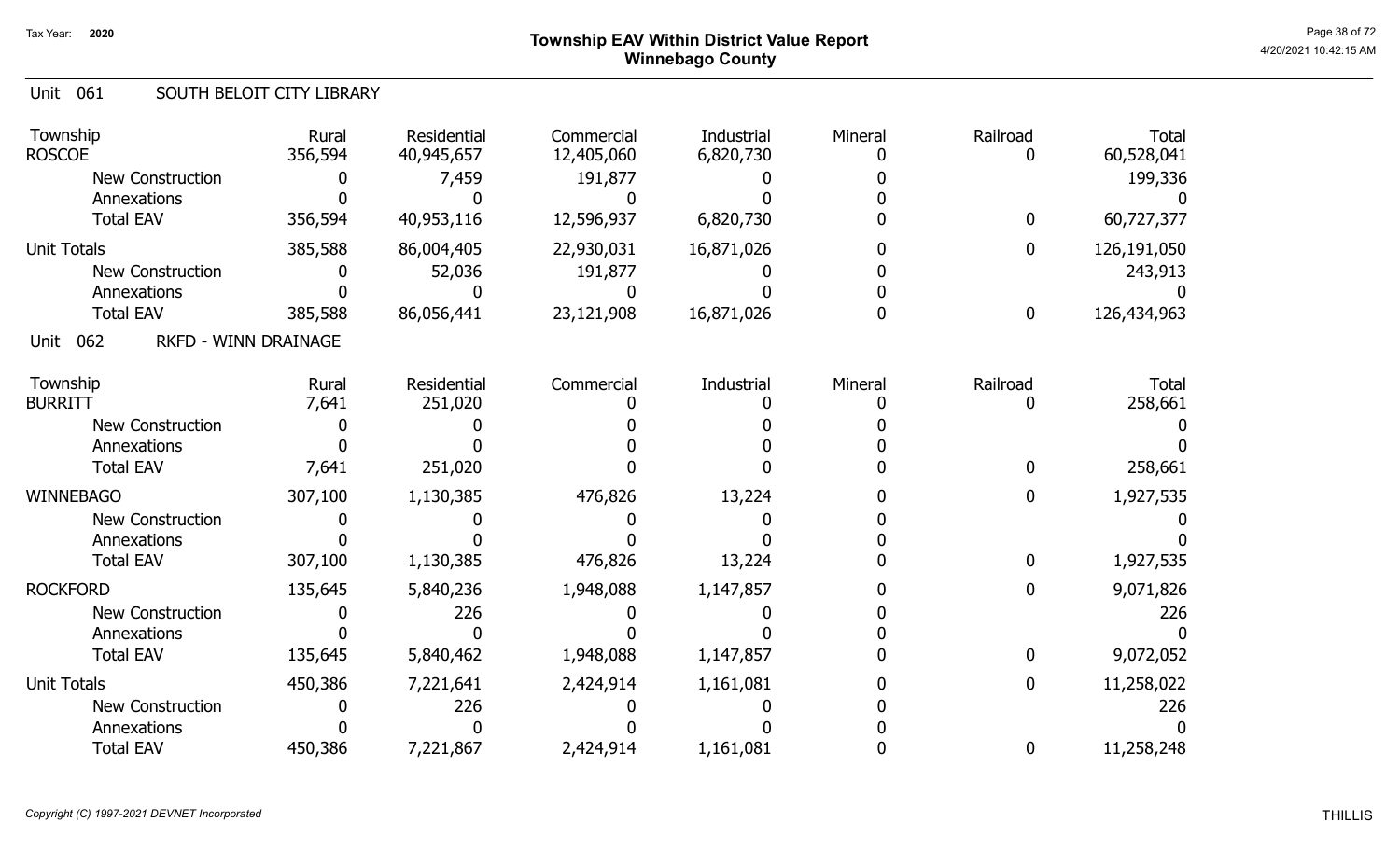# Page 39 of 72 Page 39 of 72  $^{\text{Page 39 of 72}}$ Winnebago County

#### Unit 064 LINCOLN-ACRES STREET LIGHT

| Township<br><b>ROCKFORD</b>                        | Rural | Residential<br>639,997   | Commercial           | <b>Industrial</b>    | Mineral | Railroad    | <b>Total</b><br>639,997   |
|----------------------------------------------------|-------|--------------------------|----------------------|----------------------|---------|-------------|---------------------------|
| <b>New Construction</b><br>Annexations             |       | 2,059                    |                      |                      |         |             | 2,059                     |
| <b>Total EAV</b>                                   |       | 642,056                  |                      |                      |         | 0           | 642,056                   |
| <b>Unit Totals</b>                                 |       | 639,997                  |                      |                      |         |             | 639,997                   |
| <b>New Construction</b>                            |       | 2,059                    |                      |                      |         |             | 2,059                     |
| Annexations                                        |       |                          |                      |                      |         |             |                           |
| <b>Total EAV</b>                                   |       | 642,056                  |                      |                      |         | 0           | 642,056                   |
| <b>WASHINGTON PARK STREET LIGHT</b><br>065<br>Unit |       |                          |                      |                      |         |             |                           |
| Township<br><b>ROCKFORD</b>                        | Rural | Residential<br>1,421,638 | Commercial<br>17,310 | Industrial<br>97,450 | Mineral | Railroad    | <b>Total</b><br>1,536,398 |
|                                                    |       |                          |                      |                      |         |             |                           |
| <b>New Construction</b>                            |       |                          |                      |                      |         |             |                           |
| Annexations                                        |       |                          |                      |                      |         |             |                           |
| <b>Total EAV</b>                                   |       | 1,421,638                | 17,310               | 97,450               |         | 0           | 1,536,398                 |
| <b>Unit Totals</b>                                 |       | 1,421,638                | 17,310               | 97,450               |         | $\mathbf 0$ | 1,536,398                 |
| <b>New Construction</b>                            |       |                          |                      |                      |         |             |                           |
| Annexations                                        |       |                          |                      |                      |         |             |                           |
| <b>Total EAV</b>                                   |       | 1,421,638                | 17,310               | 97,450               |         | 0           | 1,536,398                 |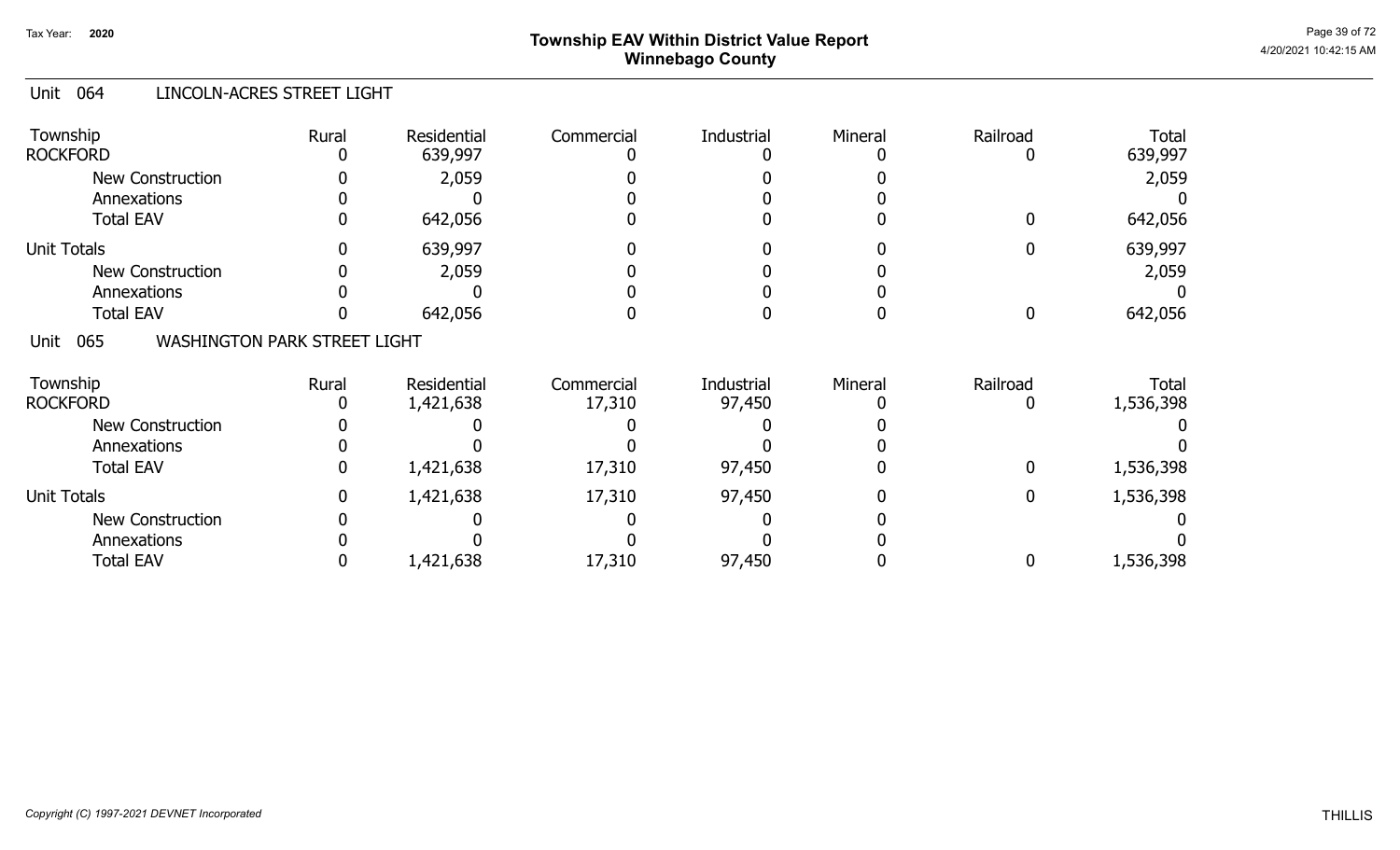# Page 40 of 72  $^{\sf Page\ 40\ of\ 72}$   $^{\sf Page\ 40\ of\ 72}$ Winnebago County

#### Unit 067 WEST STATE & CENTRAL TIF

| Township<br><b>ROCKFORD</b> | Rural                  | Residential | Commercial  | Industrial | Mineral | Railroad | Total       |
|-----------------------------|------------------------|-------------|-------------|------------|---------|----------|-------------|
| <b>New Construction</b>     |                        | 19,127      |             |            |         |          | 19,127      |
| Annexations                 |                        |             |             |            |         |          |             |
| <b>Total EAV</b>            |                        | 19,127      |             |            |         |          | 19,127      |
| <b>Unit Totals</b>          |                        |             |             |            |         |          |             |
| <b>New Construction</b>     |                        | 19,127      |             |            |         |          | 19,127      |
| Annexations                 |                        |             |             |            |         |          |             |
| <b>Total EAV</b>            |                        | 19,127      |             |            |         | N        | 19,127      |
| 070<br>Unit                 | HARLEM SCHOOL DIST 122 |             |             |            |         |          |             |
| Township                    | Rural                  | Residential | Commercial  | Industrial | Mineral | Railroad | Total       |
| <b>HARLEM</b>               | 506,595                | 401,553,368 | 78,725,934  | 47,553,846 |         |          | 528,339,743 |
| <b>New Construction</b>     |                        | 2,312,692   | 2,159,929   | 1,253,158  |         |          | 5,725,779   |
| Annexations                 |                        |             |             |            |         |          |             |
| <b>Total EAV</b>            | 506,595                | 403,866,060 | 80,885,863  | 48,807,004 |         | 0        | 534,065,522 |
| <b>ROCKFORD</b>             |                        | 88,865,719  | 41,746,711  | 17,437,135 |         | 0        | 148,049,565 |
| <b>New Construction</b>     |                        | 50,292      | 103,557     | 45,688     |         |          | 199,537     |
| Annexations                 |                        |             |             |            |         |          |             |
| <b>Total EAV</b>            |                        | 88,916,011  | 41,850,268  | 17,482,823 |         | 0        | 148,249,102 |
| <b>Unit Totals</b>          | 506,595                | 490,419,087 | 120,472,645 | 64,990,981 |         | 0        | 676,389,308 |
| New Construction            |                        | 2,362,984   | 2,263,486   | 1,298,846  |         |          | 5,925,316   |
| Annexations                 |                        |             |             |            |         |          |             |
| <b>Total EAV</b>            | 506,595                | 492,782,071 | 122,736,131 | 66,289,827 |         | 0        | 682,314,624 |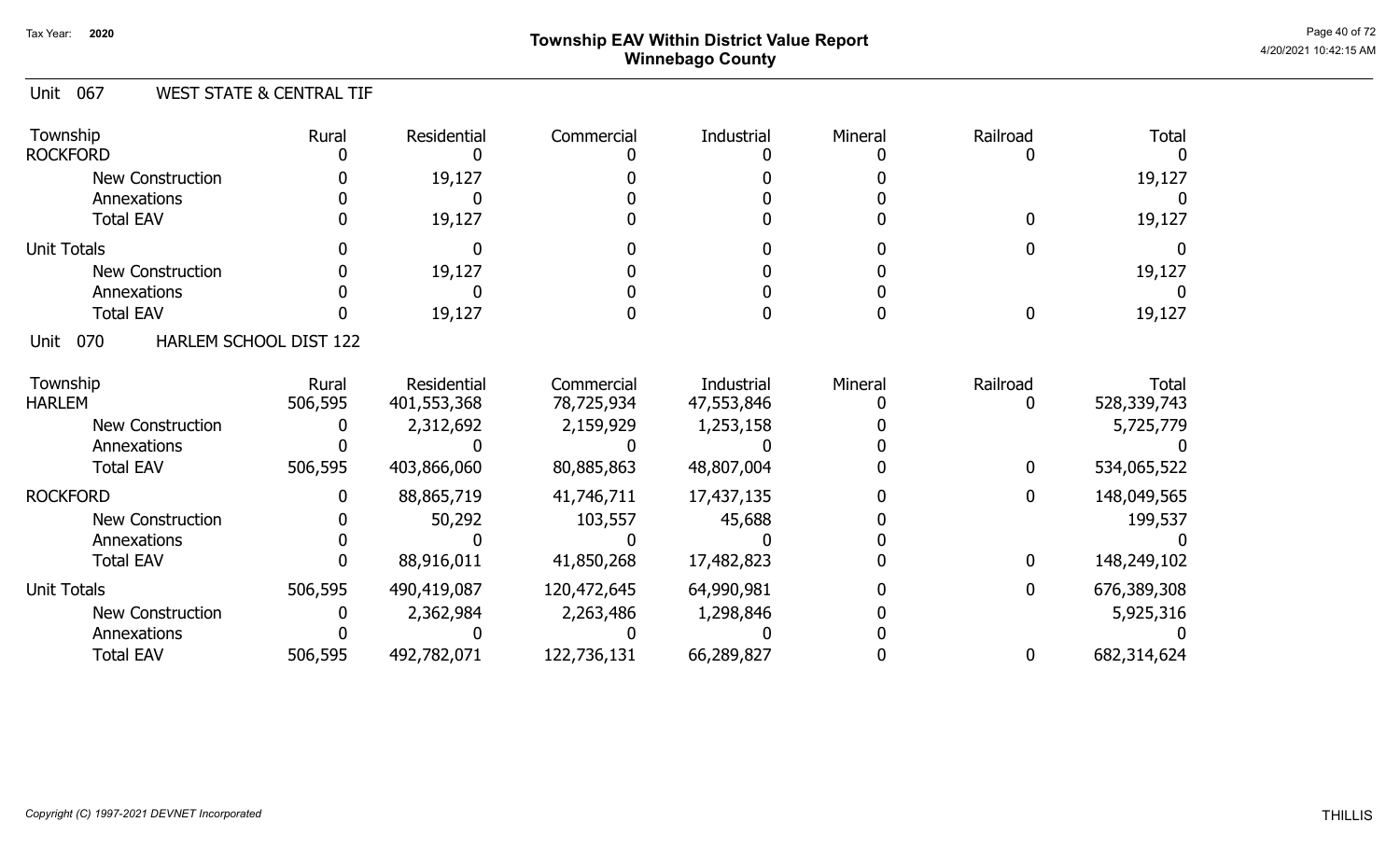# Page 41 of 72  $^{\sf Page~41~of~72}$   $^{\sf Page~41~of~72}$ Winnebago County

Unit 071 KINNIKINNICK SD #131

| Township<br><b>HARLEM</b> | Rural<br>599,093             | Residential<br>28,173,830 | Commercial<br>48,967 | Industrial | Mineral | Railroad         | <b>Total</b><br>28,821,890 |
|---------------------------|------------------------------|---------------------------|----------------------|------------|---------|------------------|----------------------------|
| New Construction          |                              |                           |                      |            |         |                  |                            |
| Annexations               |                              | 40,259                    |                      |            |         |                  | 40,259                     |
| <b>Total EAV</b>          | 599,093                      | 28,173,830                | 48,967               |            |         | $\mathbf 0$      | 28,821,890                 |
| <b>ROCKTON</b>            | 53,609                       | 27,023,570                |                      |            |         | $\mathbf 0$      | 27,077,179                 |
| <b>New Construction</b>   |                              | 12,129                    |                      |            |         |                  | 12,129                     |
| Annexations               |                              |                           |                      |            |         |                  |                            |
| <b>Total EAV</b>          | 53,609                       | 27,035,699                |                      |            |         | $\mathbf 0$      | 27,089,308                 |
| <b>ROSCOE</b>             | 3,403,935                    | 227,437,576               | 47,747,389           | 8,085,564  |         | $\bf{0}$         | 286,674,464                |
| <b>New Construction</b>   | 79,717                       | 369,784                   | 134,840              | 103,015    |         |                  | 687,356                    |
| Annexations               |                              |                           |                      |            |         |                  |                            |
| <b>Total EAV</b>          | 3,483,652                    | 227,807,360               | 47,882,229           | 8,188,579  |         | $\bf{0}$         | 287, 361, 820              |
| <b>Unit Totals</b>        | 4,056,637                    | 282,634,976               | 47,796,356           | 8,085,564  |         | $\boldsymbol{0}$ | 342,573,533                |
| <b>New Construction</b>   | 79,717                       | 381,913                   | 134,840              | 103,015    |         |                  | 699,485                    |
| Annexations               | O                            | 40,259                    |                      |            |         |                  | 40,259                     |
| <b>Total EAV</b>          | 4,136,354                    | 283,016,889               | 47,931,196           | 8,188,579  |         | $\mathbf 0$      | 343,273,018                |
| 072<br>Unit               | PRAIRIE HILL SCHOOL DIST 133 |                           |                      |            |         |                  |                            |
| Township                  | Rural                        | Residential               | Commercial           | Industrial | Mineral | Railroad         | <b>Total</b>               |
| <b>ROSCOE</b>             | 3,629,568                    | 118,256,134               | 13,339,223           | 6,093,791  |         | 0                | 141,318,716                |
| <b>New Construction</b>   |                              | 478,790                   | 676,491              |            |         |                  | 1,155,281                  |
| Annexations               |                              |                           |                      |            |         |                  |                            |
| <b>Total EAV</b>          | 3,629,568                    | 118,734,924               | 14,015,714           | 6,093,791  |         | $\mathbf 0$      | 142,473,997                |
| <b>Unit Totals</b>        | 3,629,568                    | 118,256,134               | 13,339,223           | 6,093,791  |         | $\boldsymbol{0}$ | 141,318,716                |
| <b>New Construction</b>   |                              | 478,790                   | 676,491              |            |         |                  | 1,155,281                  |
| Annexations               |                              |                           |                      |            |         |                  |                            |
| <b>Total EAV</b>          | 3,629,568                    | 118,734,924               | 14,015,714           | 6,093,791  |         | $\bf{0}$         | 142,473,997                |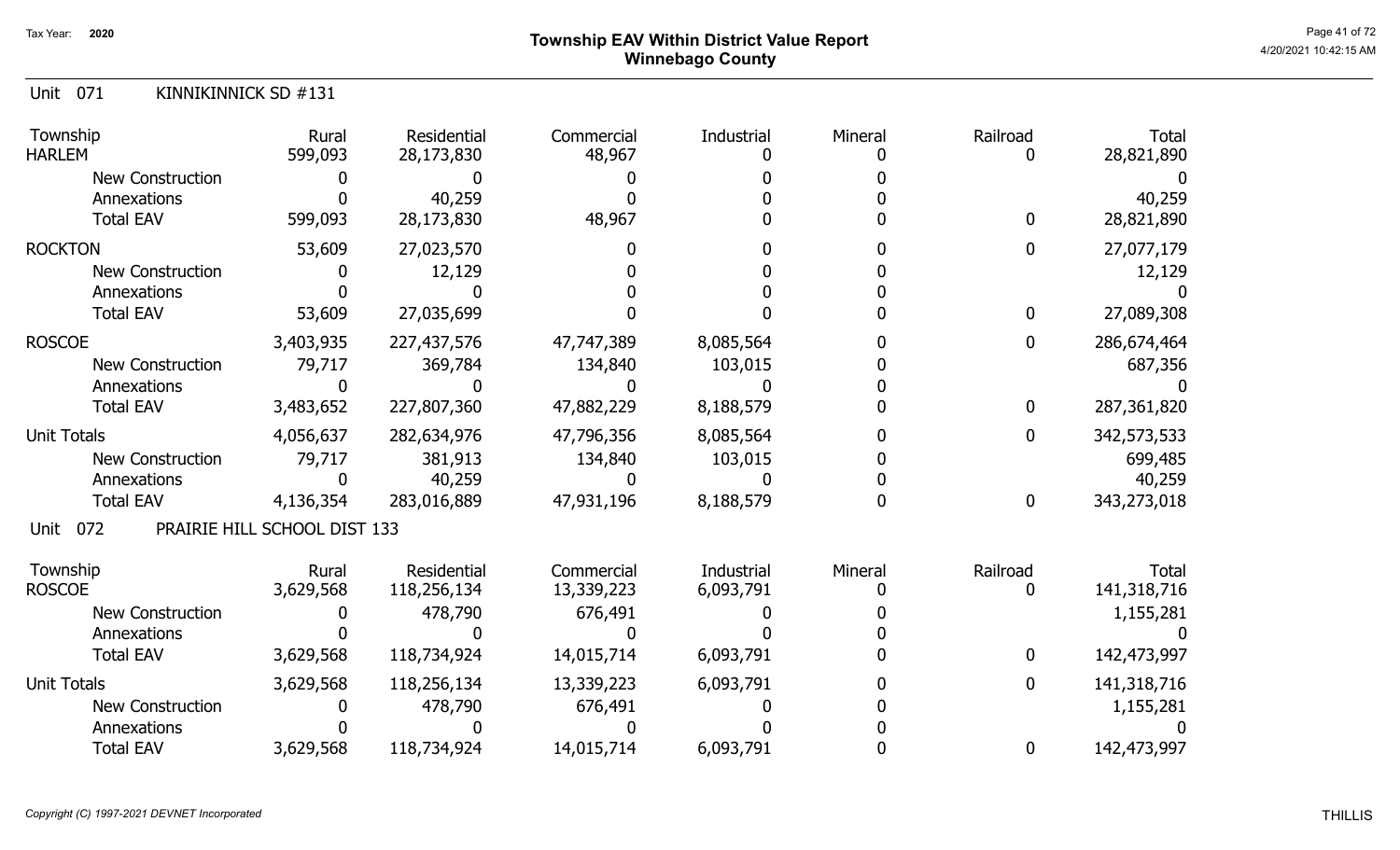# Page 42 of 72 Page 42 of 72  $^{\text{Page 42 of 72}}$ Winnebago County

#### Unit 073 SHIRLAND SCHOOL DIST 134

| Township<br><b>ROCKTON</b> | Rural<br>3,448,688      | <b>Residential</b><br>5,343,187 | Commercial<br>225,617 | Industrial | Mineral | Railroad     | <b>Total</b><br>9,017,492 |
|----------------------------|-------------------------|---------------------------------|-----------------------|------------|---------|--------------|---------------------------|
| <b>New Construction</b>    |                         | 1,588                           |                       |            |         |              | 1,588                     |
| Annexations                |                         |                                 |                       |            |         |              |                           |
| <b>Total EAV</b>           | 3,448,688               | 5,344,775                       | 225,617               |            |         | $\mathbf{0}$ | 9,019,080                 |
| <b>SHIRLAND</b>            | 8,096,999               | 15,844,037                      | 997,886               |            |         | $\mathbf{0}$ | 24,938,922                |
| <b>New Construction</b>    |                         | 64,601                          |                       |            |         |              | 64,601                    |
| Annexations                |                         |                                 |                       |            |         |              |                           |
| <b>Total EAV</b>           | 8,096,999               | 15,908,638                      | 997,886               |            |         | $\mathbf 0$  | 25,003,523                |
| <b>Unit Totals</b>         | 11,545,687              | 21, 187, 224                    | 1,223,503             |            |         | $\mathbf 0$  | 33,956,414                |
| <b>New Construction</b>    |                         | 66,189                          |                       |            |         |              | 66,189                    |
| Annexations                |                         |                                 |                       |            |         |              |                           |
| <b>Total EAV</b>           | 11,545,687              | 21,253,413                      | 1,223,503             |            |         | $\bf{0}$     | 34,022,603                |
| 074<br>Unit                | ROCKTON SCHOOL DIST 140 |                                 |                       |            |         |              |                           |
| Township                   | Rural                   | Residential                     | Commercial            | Industrial | Mineral | Railroad     | Total                     |
| <b>HARRISON</b>            | 2,254,931               | 4,856,298                       | 50,313                |            |         | 0            | 7,161,542                 |
| <b>New Construction</b>    |                         | 215,422                         |                       |            |         |              | 215,422                   |
| Annexations                |                         |                                 |                       |            |         |              |                           |
| <b>Total EAV</b>           | 2,254,931               | 5,071,720                       | 50,313                |            |         | $\mathbf 0$  | 7,376,964                 |
| <b>OWEN</b>                | 6,438,347               | 12,205,686                      | 157,560               | 7,772      |         | $\mathbf 0$  | 18,809,365                |
| New Construction           |                         | 7,573                           |                       |            |         |              | 7,573                     |
| Annexations                |                         |                                 |                       |            |         |              |                           |
| <b>Total EAV</b>           | 6,438,347               | 12,213,259                      | 157,560               | 7,772      |         | $\mathbf 0$  | 18,816,938                |
| <b>ROCKTON</b>             | 6,886,943               | 159,034,726                     | 10,613,508            | 10,433,835 |         | $\mathbf 0$  | 186,969,012               |
| <b>New Construction</b>    |                         | 896,811                         | 42,706                |            |         |              | 939,517                   |
| Annexations                |                         |                                 |                       |            |         |              |                           |
| <b>Total EAV</b>           | 6,886,943               | 159,931,537                     | 10,656,214            | 10,433,835 |         | $\mathbf 0$  | 187,908,529               |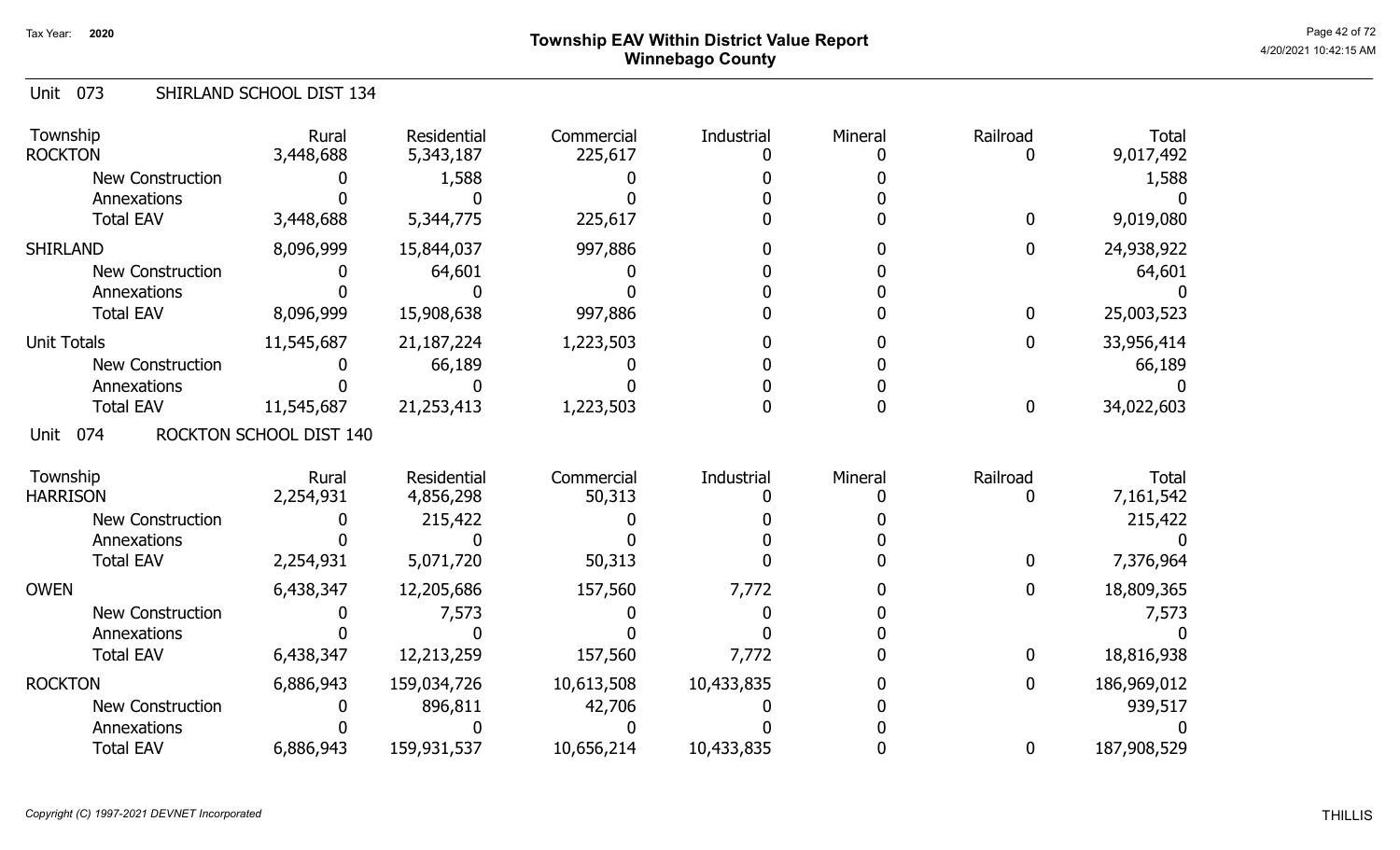# Page 43 of 72 Page 43 of 72  $^{\text{Page 43 of 72}}$ Winnebago County

#### Unit 074 ROCKTON SCHOOL DIST 140

| Township<br><b>ROSCOE</b> | Rural<br>204,677         | Residential<br>44,824,957 | Commercial<br>106,241 | Industrial | Mineral | Railroad<br>0    | <b>Total</b><br>45,135,875 |
|---------------------------|--------------------------|---------------------------|-----------------------|------------|---------|------------------|----------------------------|
| <b>New Construction</b>   |                          | 166,070                   |                       |            |         |                  | 166,070                    |
| Annexations               |                          |                           |                       |            |         |                  |                            |
| <b>Total EAV</b>          | 204,677                  | 44,991,027                | 106,241               |            |         | 0                | 45,301,945                 |
| <b>Unit Totals</b>        | 15,784,898               | 220,921,667               | 10,927,622            | 10,441,607 |         | 0                | 258,075,794                |
| New Construction          |                          | 1,285,876                 | 42,706                |            |         |                  | 1,328,582                  |
| Annexations               |                          |                           |                       |            |         |                  |                            |
| <b>Total EAV</b>          | 15,784,898               | 222,207,543               | 10,970,328            | 10,441,607 |         | 0                | 259,404,376                |
| 075<br>Unit               | NORTH BOONE SD #200      |                           |                       |            |         |                  |                            |
| Township                  | Rural                    | Residential               | Commercial            | Industrial | Mineral | Railroad         | <b>Total</b>               |
| <b>ROSCOE</b>             | 168,008                  | 401,434                   | 593,954               |            |         | 0                | 1,163,396                  |
| <b>New Construction</b>   |                          |                           |                       |            |         |                  |                            |
| Annexations               |                          |                           |                       |            |         |                  |                            |
| <b>Total EAV</b>          | 168,008                  | 401,434                   | 593,954               |            |         | 0                | 1,163,396                  |
| <b>Unit Totals</b>        | 168,008                  | 401,434                   | 593,954               |            |         | 0                | 1,163,396                  |
| <b>New Construction</b>   |                          |                           |                       |            |         |                  |                            |
| Annexations               |                          |                           |                       |            |         |                  |                            |
| <b>Total EAV</b>          | 168,008                  | 401,434                   | 593,954               |            |         | $\boldsymbol{0}$ | 1,163,396                  |
| 076<br>Unit               | ROCKFORD SCHOOL DIST 205 |                           |                       |            |         |                  |                            |
| Township                  | Rural                    | Residential               | Commercial            | Industrial | Mineral | Railroad         | <b>Total</b>               |
| <b>CHERRY VALLEY</b>      | 5,443,430                | 208, 364, 881             | 44,404,663            | 42,047,844 |         | 0                | 300,260,818                |
| <b>New Construction</b>   | 4,850                    | 331,100                   | 70,732                | 2,543,586  |         |                  | 2,950,268                  |
| Annexations               |                          |                           |                       |            |         |                  |                            |
| <b>Total EAV</b>          | 5,448,280                | 208,695,981               | 44,475,395            | 44,591,430 |         | 0                | 303,211,086                |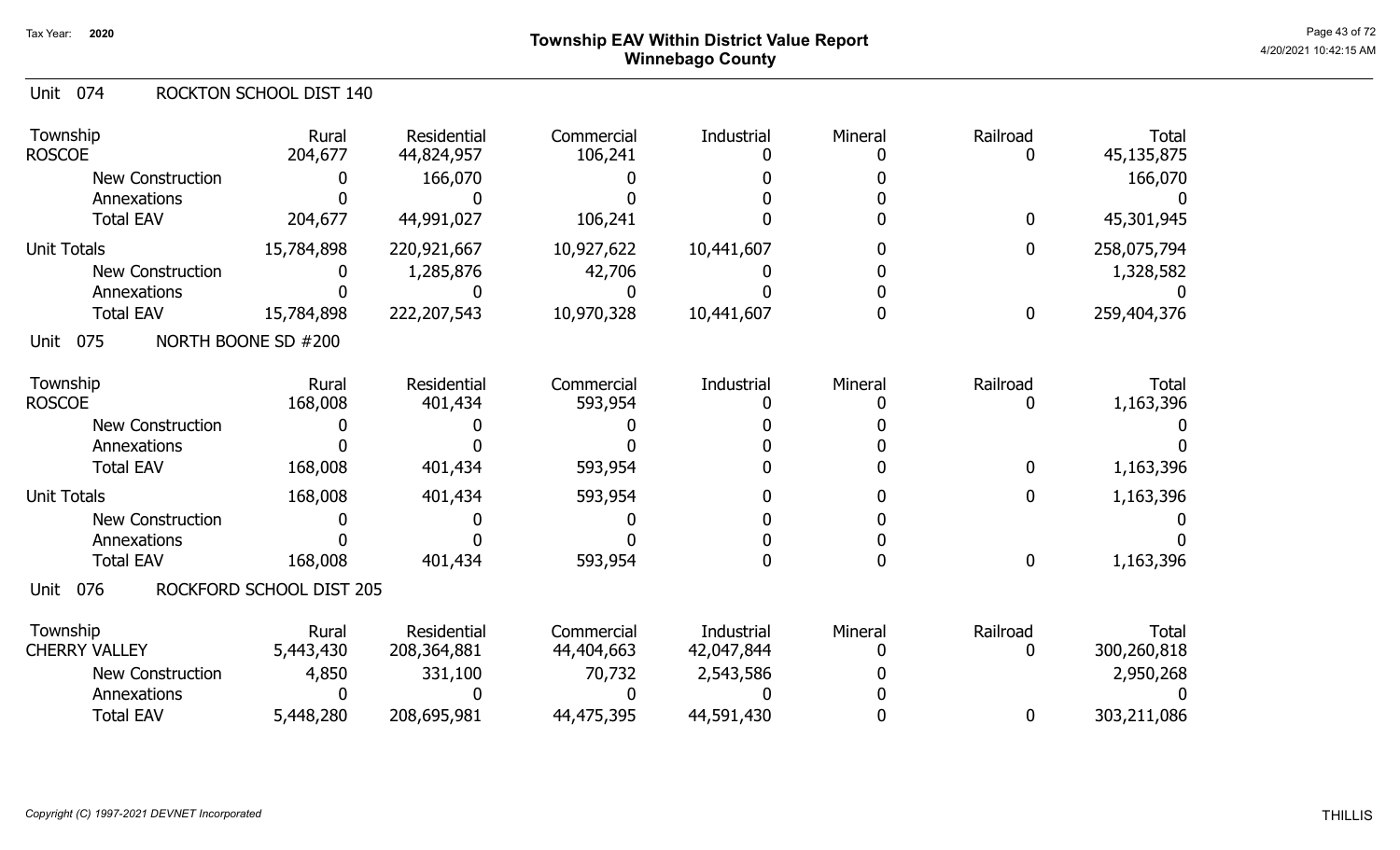#### 076 Unit ROCKFORD SCHOOL DIST 205

| Township<br><b>HARLEM</b> | Rural<br>1,961,199     | Residential<br>89,651,925 | Commercial<br>170,356 | Industrial<br>2,002,116 | Mineral | Railroad     | <b>Total</b><br>93,785,596 |
|---------------------------|------------------------|---------------------------|-----------------------|-------------------------|---------|--------------|----------------------------|
| New Construction          |                        | 3,571,602                 |                       | 7,608,591               |         |              | 11,180,193                 |
| Annexations               |                        |                           |                       |                         |         |              |                            |
| <b>Total EAV</b>          | 1,961,199              | 93,223,527                | 170,356               | 9,610,707               |         | $\mathbf{0}$ | 104,965,789                |
| <b>OWEN</b>               | 4,003,072              | 55,547,425                | 1,711,733             | 11,302,373              |         | 0            | 72,564,603                 |
| <b>New Construction</b>   | 58,155                 | 101,147                   |                       |                         |         |              | 159,302                    |
| Annexations               |                        |                           |                       |                         |         |              |                            |
| <b>Total EAV</b>          | 4,061,227              | 55,648,572                | 1,711,733             | 11,302,373              |         | 0            | 72,723,905                 |
| <b>ROCKFORD</b>           | 7,723,726              | 1,262,008,893             | 496,795,249           | 124,813,112             |         | 130,586      | 1,891,471,566              |
| <b>New Construction</b>   | 21,845                 | 1,873,672                 | 10,557,033            | 916,489                 |         |              | 13,369,039                 |
| Annexations               |                        |                           |                       |                         |         |              |                            |
| <b>Total EAV</b>          | 7,745,571              | 1,263,882,565             | 507,352,282           | 125,729,601             |         | 130,586      | 1,904,840,605              |
| <b>Unit Totals</b>        | 19,131,427             | 1,615,573,124             | 543,082,001           | 180, 165, 445           |         | 130,586      | 2,358,082,583              |
| <b>New Construction</b>   | 84,850                 | 5,877,521                 | 10,627,765            | 11,068,666              |         |              | 27,658,802                 |
| Annexations               |                        |                           |                       |                         |         |              |                            |
| <b>Total EAV</b>          | 19,216,277             | 1,621,450,645             | 553,709,766           | 191,234,111             |         | 130,586      | 2,385,741,385              |
| 077<br>Unit               | HONONEGAH HIGH SD #207 |                           |                       |                         |         |              |                            |
| Township                  | Rural                  | Residential               | Commercial            | Industrial              | Mineral | Railroad     | Total                      |
| <b>HARLEM</b>             | 599,093                | 28,173,830                | 48,967                |                         |         |              | 28,821,890                 |
| <b>New Construction</b>   |                        |                           |                       |                         |         |              |                            |
| Annexations               |                        | 40,259                    |                       |                         |         |              | 40,259                     |
| <b>Total EAV</b>          | 599,093                | 28,173,830                | 48,967                |                         |         | 0            | 28,821,890                 |
| <b>HARRISON</b>           | 2,254,931              | 4,856,298                 | 50,313                |                         |         | 0            | 7,161,542                  |
| New Construction          |                        | 215,422                   |                       |                         |         |              | 215,422                    |
| Annexations               |                        |                           |                       |                         |         |              |                            |
| <b>Total EAV</b>          | 2,254,931              | 5,071,720                 | 50,313                |                         |         | 0            | 7,376,964                  |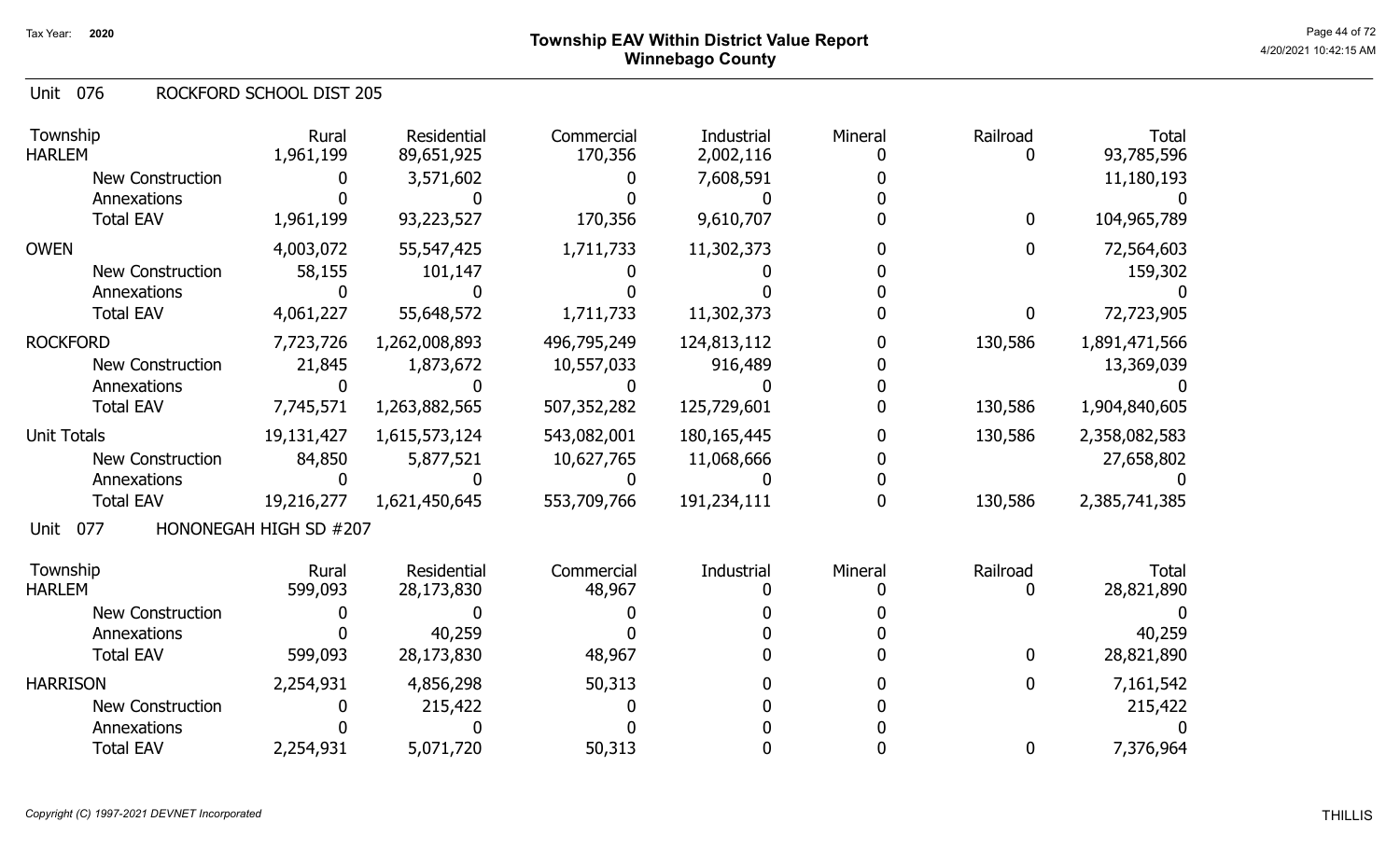# Page 45 of 72 Page 45 of 72  $^{\text{Page 45 of 72}}$ Winnebago County

Unit 077 HONONEGAH HIGH SD #207

| Township<br>owen        | Rural<br>6,438,347 | Residential<br>12,205,686 | Commercial<br>157,560 | Industrial<br>7,772 | Mineral | Railroad | <b>Total</b><br>18,809,365 |
|-------------------------|--------------------|---------------------------|-----------------------|---------------------|---------|----------|----------------------------|
| New Construction        |                    | 7,573                     |                       |                     |         |          | 7,573                      |
| Annexations             |                    |                           |                       |                     |         |          |                            |
| <b>Total EAV</b>        | 6,438,347          | 12,213,259                | 157,560               | 7,772               |         |          | 18,816,938                 |
| <b>ROCKTON</b>          | 10,389,240         | 191,401,483               | 10,839,125            | 10,433,835          |         | 0        | 223,063,683                |
| <b>New Construction</b> |                    | 910,528                   | 42,706                |                     |         |          | 953,234                    |
| Annexations             |                    |                           |                       |                     |         |          |                            |
| <b>Total EAV</b>        | 10,389,240         | 192,312,011               | 10,881,831            | 10,433,835          |         |          | 224,016,917                |
| <b>ROSCOE</b>           | 7,238,180          | 390,518,667               | 61,192,853            | 14,179,355          |         |          | 473,129,055                |
| New Construction        | 79,717             | 1,014,644                 | 811,331               | 103,015             |         |          | 2,008,707                  |
| Annexations             |                    |                           |                       |                     |         |          |                            |
| <b>Total EAV</b>        | 7,317,897          | 391,533,311               | 62,004,184            | 14,282,370          |         |          | 475,137,762                |
| SHIRLAND                | 8,096,999          | 15,844,037                | 997,886               |                     |         |          | 24,938,922                 |
| <b>New Construction</b> |                    | 64,601                    |                       |                     |         |          | 64,601                     |
| Annexations             |                    |                           |                       |                     |         |          |                            |
| <b>Total EAV</b>        | 8,096,999          | 15,908,638                | 997,886               |                     |         |          | 25,003,523                 |
| Unit Totals             | 35,016,790         | 643,000,001               | 73,286,704            | 24,620,962          |         |          | 775,924,457                |
| <b>New Construction</b> | 79,717             | 2,212,768                 | 854,037               | 103,015             |         |          | 3,249,537                  |
| Annexations             |                    | 40,259                    |                       |                     |         |          | 40,259                     |
| <b>Total EAV</b>        | 35,096,507         | 645,212,769               | 74,140,741            | 24,723,977          |         | 0        | 779,173,994                |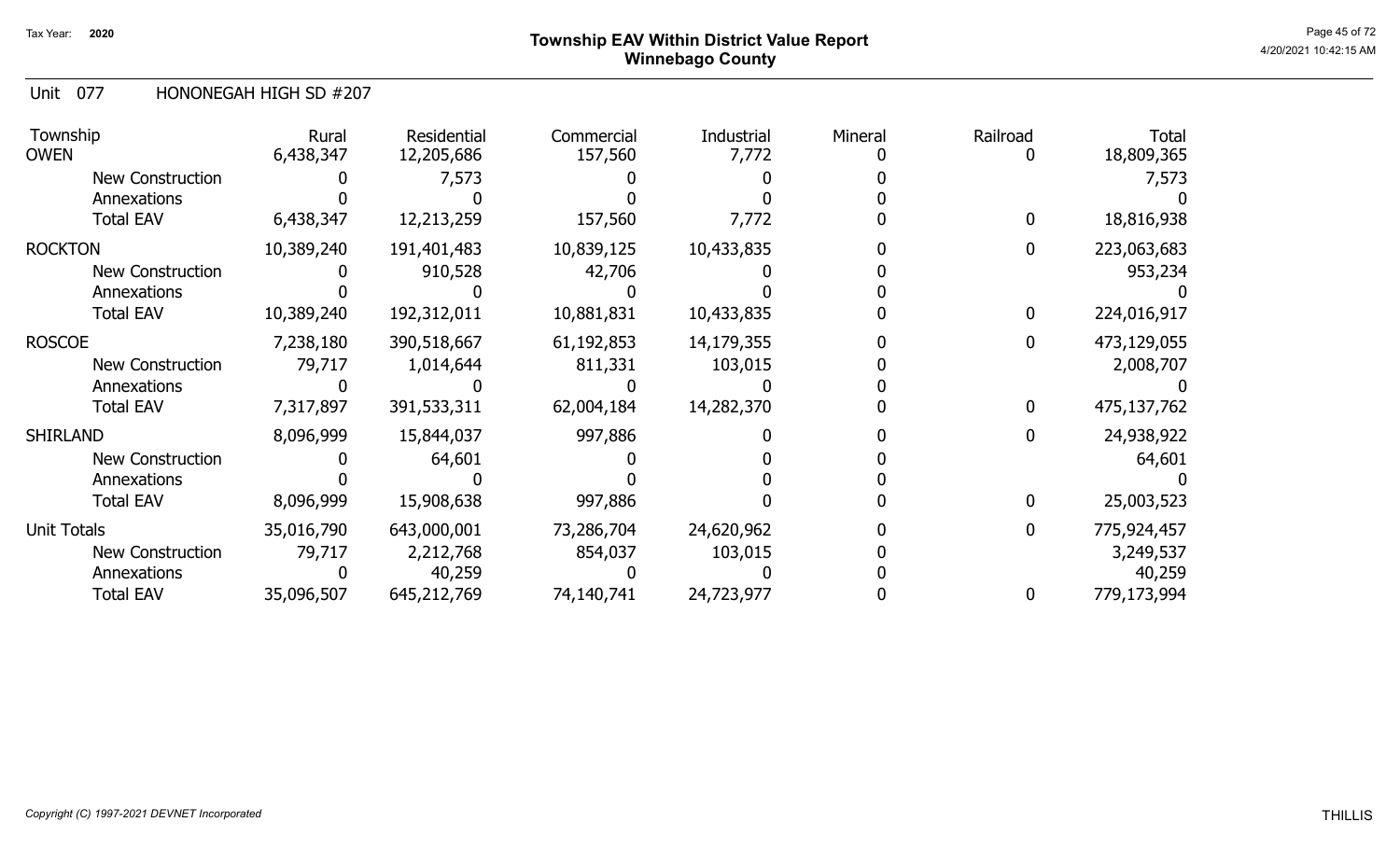## Page 46 of 72 Page 46 of 72  $^{\text{Page 46 of 72}}$ Winnebago County

#### 078 Unit MERIDIAN SCHOOL DIST 223

| Township<br><b>ROCKFORD</b> | Rural<br>2,158,210   | Residential<br>9,827,895 | Commercial<br>260,491 | <b>Industrial</b> | Mineral | Railroad<br>0 | Total<br>12,246,596 |
|-----------------------------|----------------------|--------------------------|-----------------------|-------------------|---------|---------------|---------------------|
| <b>New Construction</b>     | 470                  | 4,106                    |                       |                   |         |               | 4,576               |
| Annexations                 |                      |                          |                       |                   |         |               |                     |
| <b>Total EAV</b>            | 2,158,680            | 9,832,001                | 260,491               |                   |         | $\bf{0}$      | 12,251,172          |
| <b>Unit Totals</b>          | 2,158,210            | 9,827,895                | 260,491               |                   |         | $\bf{0}$      | 12,246,596          |
| New Construction            | 470                  | 4,106                    |                       |                   |         |               | 4,576               |
| Annexations                 |                      |                          |                       |                   |         |               |                     |
| <b>Total EAV</b>            | 2,158,680            | 9,832,001                | 260,491               |                   |         | $\mathbf 0$   | 12,251,172          |
| 079<br>Unit                 | SOUTH BELOIT SD #320 |                          |                       |                   |         |               |                     |
| Township                    | Rural                | Residential              | Commercial            | Industrial        | Mineral | Railroad      | Total               |
| <b>ROCKTON</b>              | 319,996              | 44,111,033               | 11,301,720            | 4,427,985         |         |               | 60,160,734          |
| New Construction            |                      | 57,427                   |                       |                   |         |               | 57,427              |
| Annexations                 |                      |                          |                       |                   |         |               |                     |
| <b>Total EAV</b>            | 319,996              | 44,168,460               | 11,301,720            | 4,427,985         |         | 0             | 60,218,161          |
| <b>ROSCOE</b>               | 7,525                | 10,197,985               | 5,535,939             | 9,714,745         |         | 0             | 25,456,194          |
| New Construction            |                      | 400                      |                       |                   |         |               | 400                 |
| Annexations                 |                      |                          |                       |                   |         |               |                     |
| <b>Total EAV</b>            | 7,525                | 10,198,385               | 5,535,939             | 9,714,745         |         | $\mathbf 0$   | 25,456,594          |
| <b>Unit Totals</b>          | 327,521              | 54,309,018               | 16,837,659            | 14,142,730        |         | 0             | 85,616,928          |
| New Construction            |                      | 57,827                   |                       |                   |         |               | 57,827              |
| Annexations                 |                      |                          |                       |                   |         |               |                     |
| <b>Total EAV</b>            | 327,521              | 54,366,845               | 16,837,659            | 14, 142, 730      |         | 0             | 85,674,755          |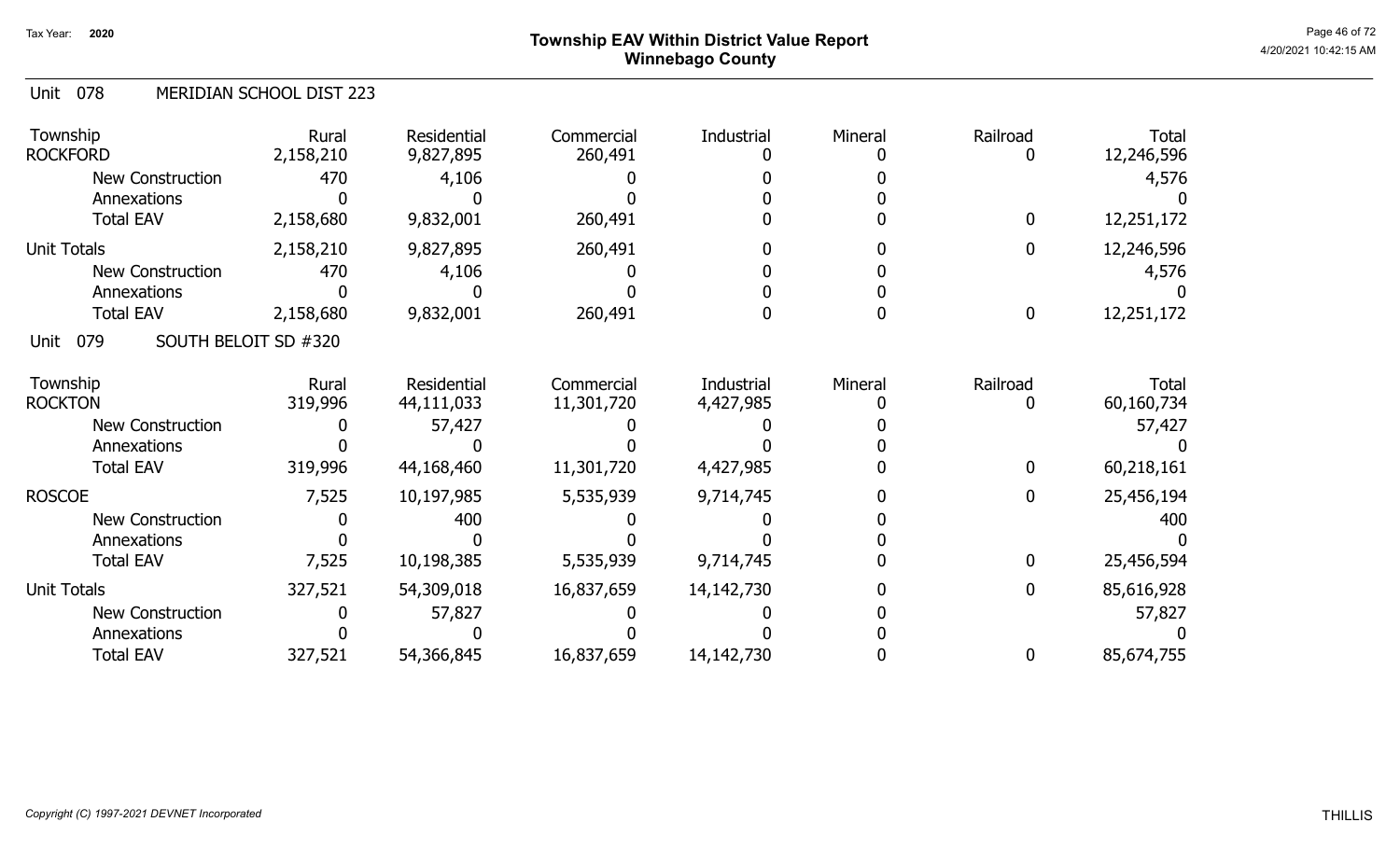# Page 47 of 72  $^{\sf Page~47~of~72}$  Township EAV Within District Value Report Winnebago County

#### 080 Unit PECATONICA UNIT SD #321

| Township<br><b>BURRITT</b> | Rural<br>4,509,476  | Residential<br>5,434,080 | Commercial<br>556,477 | <b>Industrial</b> | Mineral | Railroad    | <b>Total</b><br>10,500,033 |
|----------------------------|---------------------|--------------------------|-----------------------|-------------------|---------|-------------|----------------------------|
| <b>New Construction</b>    | 200,069             | 19,298                   |                       |                   |         |             | 219,367                    |
| Annexations                |                     |                          |                       |                   |         |             |                            |
| <b>Total EAV</b>           | 4,709,545           | 5,453,378                | 556,477               |                   |         | $\mathbf 0$ | 10,719,400                 |
| <b>DURAND</b>              | 536,856             | 433,263                  |                       |                   |         | O           | 970,119                    |
| <b>New Construction</b>    |                     |                          |                       |                   |         |             |                            |
| Annexations                |                     |                          |                       |                   |         |             |                            |
| <b>Total EAV</b>           | 536,856             | 433,263                  |                       |                   |         |             | 970,119                    |
| <b>PECATONICA</b>          | 11,745,706          | 58,862,669               | 3,718,964             | 2,198,463         |         | 0           | 76,525,802                 |
| <b>New Construction</b>    | 27,075              | 139,588                  |                       |                   |         |             | 166,663                    |
| Annexations                |                     |                          |                       |                   |         |             |                            |
| <b>Total EAV</b>           | 11,772,781          | 59,002,257               | 3,718,964             | 2,198,463         |         | 0           | 76,692,465                 |
| <b>SEWARD</b>              | 2,867,542           | 2,584,609                | 672,089               |                   |         | 0           | 6,124,240                  |
| <b>New Construction</b>    |                     | 13,939                   |                       |                   |         |             | 13,939                     |
| Annexations                |                     |                          |                       |                   |         |             |                            |
| <b>Total EAV</b>           | 2,867,542           | 2,598,548                | 672,089               |                   |         | 0           | 6,138,179                  |
| <b>Unit Totals</b>         | 19,659,580          | 67,314,621               | 4,947,530             | 2,198,463         |         | 0           | 94,120,194                 |
| <b>New Construction</b>    | 227,144             | 172,825                  |                       |                   |         |             | 399,969                    |
| Annexations                |                     |                          |                       |                   |         |             |                            |
| <b>Total EAV</b>           | 19,886,724          | 67,487,446               | 4,947,530             | 2,198,463         |         | 0           | 94,520,163                 |
| 081<br>Unit                | DURAND UNIT SD #322 |                          |                       |                   |         |             |                            |
| Township                   | Rural               | Residential              | Commercial            | Industrial        | Mineral | Railroad    | <b>Total</b>               |
| <b>DURAND</b>              | 9,965,788           | 26,172,009               | 3,827,240             | 289,248           |         |             | 40,254,285                 |
| <b>New Construction</b>    | 3,499               | 10,783                   | 69,043                | 98,471            |         |             | 181,796                    |
| Annexations                |                     |                          |                       |                   |         |             |                            |
| <b>Total EAV</b>           | 9,969,287           | 26,182,792               | 3,896,283             | 387,719           |         | 0           | 40,436,081                 |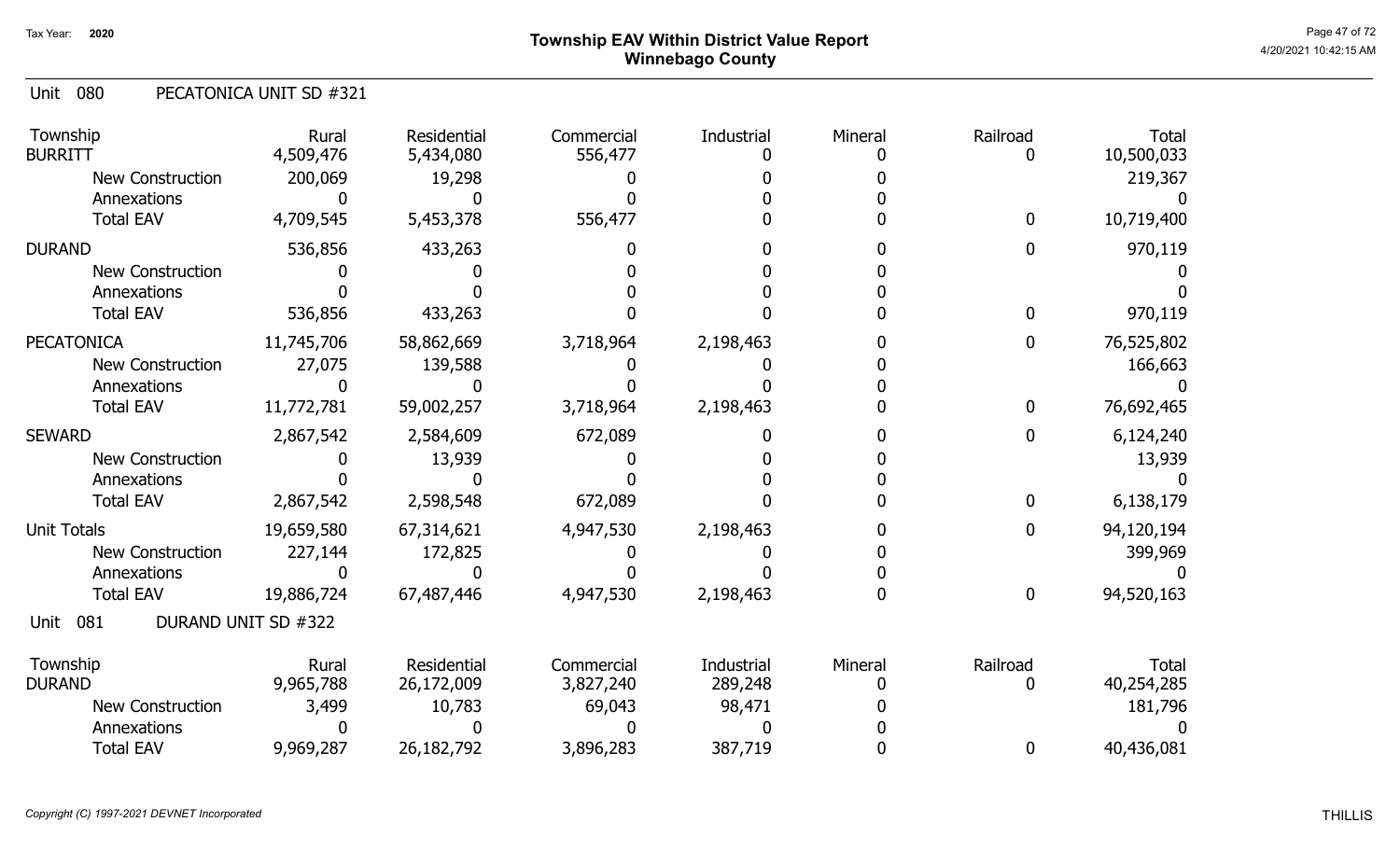# Page 48 of 72  $^{\sf Page~48~of~72}$  Township EAV Within District Value Report Winnebago County

|  | Unit 081 |  | DURAND UNIT SD #322 |
|--|----------|--|---------------------|
|--|----------|--|---------------------|

| Township<br><b>HARRISON</b> | Rural<br>4,904,419     | Residential<br>3,860,320 | Commercial<br>232,490 | Industrial | Mineral | Railroad         | <b>Total</b><br>8,997,229 |
|-----------------------------|------------------------|--------------------------|-----------------------|------------|---------|------------------|---------------------------|
| <b>New Construction</b>     | 4,792                  | 14,765                   |                       |            |         |                  | 19,557                    |
| Annexations                 |                        |                          |                       |            |         |                  |                           |
| <b>Total EAV</b>            | 4,909,211              | 3,875,085                | 232,490               |            |         | $\bf{0}$         | 9,016,786                 |
| <b>LAONA</b>                | 8,086,381              | 28,342,227               | 407,057               | 10,028     |         | $\bf{0}$         | 36,845,693                |
| <b>New Construction</b>     | 3,560                  | 10,260                   |                       |            |         |                  | 13,820                    |
| Annexations                 |                        |                          |                       |            |         |                  |                           |
| <b>Total EAV</b>            | 8,089,941              | 28,352,487               | 407,057               | 10,028     |         | $\bf{0}$         | 36,859,513                |
| <b>Unit Totals</b>          | 22,956,588             | 58,374,556               | 4,466,787             | 299,276    |         | 0                | 86,097,207                |
| New Construction            | 11,851                 | 35,808                   | 69,043                | 98,471     |         |                  | 215,173                   |
| Annexations                 |                        |                          |                       |            |         |                  |                           |
| <b>Total EAV</b>            | 22,968,439             | 58,410,364               | 4,535,830             | 397,747    |         | $\boldsymbol{0}$ | 86,312,380                |
| 082<br>Unit                 | WINNEBAGO UNIT SD #323 |                          |                       |            |         |                  |                           |
| Township                    | Rural                  | Residential              | Commercial            | Industrial | Mineral | Railroad         | Total                     |
| <b>BURRITT</b>              | 9,591,268              | 8,228,398                | 593,026               |            |         | 0                | 18,412,692                |
| <b>New Construction</b>     | 6,331                  | 66,995                   |                       |            |         |                  | 73,326                    |
| Annexations                 |                        |                          |                       |            |         |                  |                           |
| <b>Total EAV</b>            | 9,597,599              | 8,295,393                | 593,026               |            |         | 0                | 18,486,018                |
| <b>HARRISON</b>             | 71,092                 |                          |                       |            |         | $\Omega$         | 71,092                    |
| <b>New Construction</b>     |                        |                          |                       |            |         |                  |                           |
| Annexations                 |                        |                          |                       |            |         |                  |                           |
| <b>Total EAV</b>            | 71,092                 |                          |                       |            |         | $\mathbf{0}$     | 71,092                    |
| <b>OWEN</b>                 | 161,094                | 434,612                  |                       |            |         | $\mathbf{0}$     | 595,706                   |
| <b>New Construction</b>     |                        |                          |                       |            |         |                  |                           |
| Annexations                 |                        |                          |                       |            |         |                  |                           |
| <b>Total EAV</b>            | 161,094                | 434,612                  |                       |            |         | 0                | 595,706                   |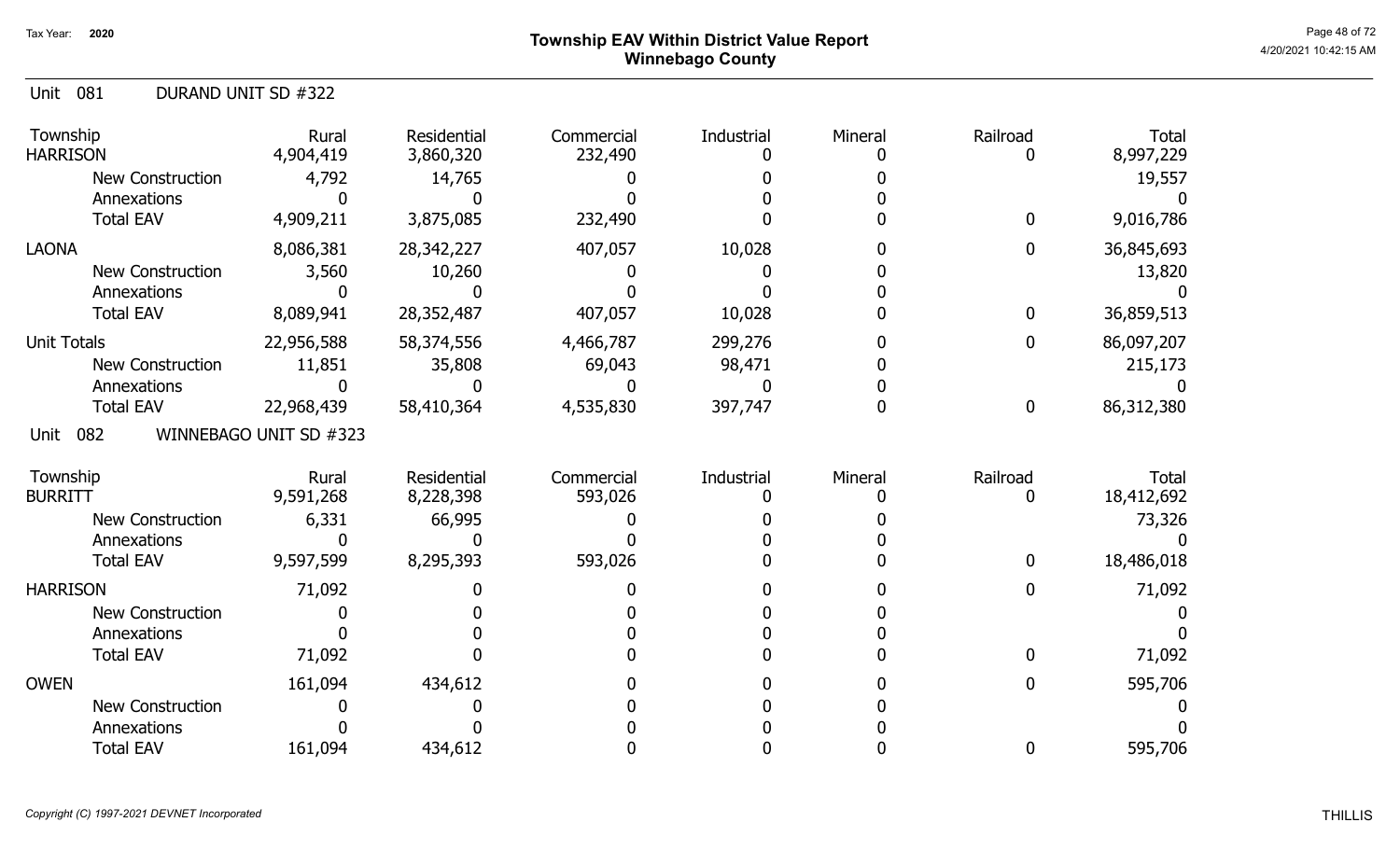# Page 49 of 72  $^{\sf Page~49~of~72}$  Township EAV Within District Value Report Winnebago County

Unit 082 WINNEBAGO UNIT SD #323

| Township<br><b>PECATONICA</b> | Rural<br>182,306 | Residential<br>153,204 | Commercial | Industrial | Mineral | Railroad | <b>Total</b><br>335,510 |
|-------------------------------|------------------|------------------------|------------|------------|---------|----------|-------------------------|
| New Construction              |                  |                        |            |            |         |          |                         |
| Annexations                   |                  |                        |            |            |         |          |                         |
| <b>Total EAV</b>              | 182,306          | 153,204                |            |            |         |          | 335,510                 |
| <b>SEWARD</b>                 | 12, 167, 941     | 5,921,518              | 3,061,422  | 181,325    |         | 664      | 21,332,870              |
| New Construction              | 28,359           | 32,251                 |            |            |         |          | 60,610                  |
| Annexations                   |                  |                        |            |            |         |          |                         |
| <b>Total EAV</b>              | 12,196,300       | 5,953,769              | 3,061,422  | 181,325    |         | 664      | 21,393,480              |
| <b>WINNEBAGO</b>              | 12,813,625       | 81,371,502             | 7,354,676  | 2,834,719  |         | 802,810  | 105,177,332             |
| New Construction              | 73,100           | 107,625                |            |            |         |          | 180,725                 |
| Annexations                   |                  |                        |            |            |         |          |                         |
| <b>Total EAV</b>              | 12,886,725       | 81,479,127             | 7,354,676  | 2,834,719  |         | 802,810  | 105,358,057             |
| <b>ROCKFORD</b>               | 2,031,959        | 24,296,064             | 210,166    | 2,085,566  |         |          | 28,623,755              |
| New Construction              |                  | 269,278                |            |            |         |          | 269,278                 |
| Annexations                   |                  |                        |            |            |         |          |                         |
| <b>Total EAV</b>              | 2,031,959        | 24,565,342             | 210,166    | 2,085,566  |         |          | 28,893,033              |
| <b>Unit Totals</b>            | 37,019,285       | 120,405,298            | 11,219,290 | 5,101,610  |         | 803,474  | 174,548,957             |
| New Construction              | 107,790          | 476,149                |            |            |         |          | 583,939                 |
| Annexations                   |                  |                        |            |            |         |          |                         |
| <b>Total EAV</b>              | 37,127,075       | 120,881,447            | 11,219,290 | 5,101,610  |         | 803,474  | 175,132,896             |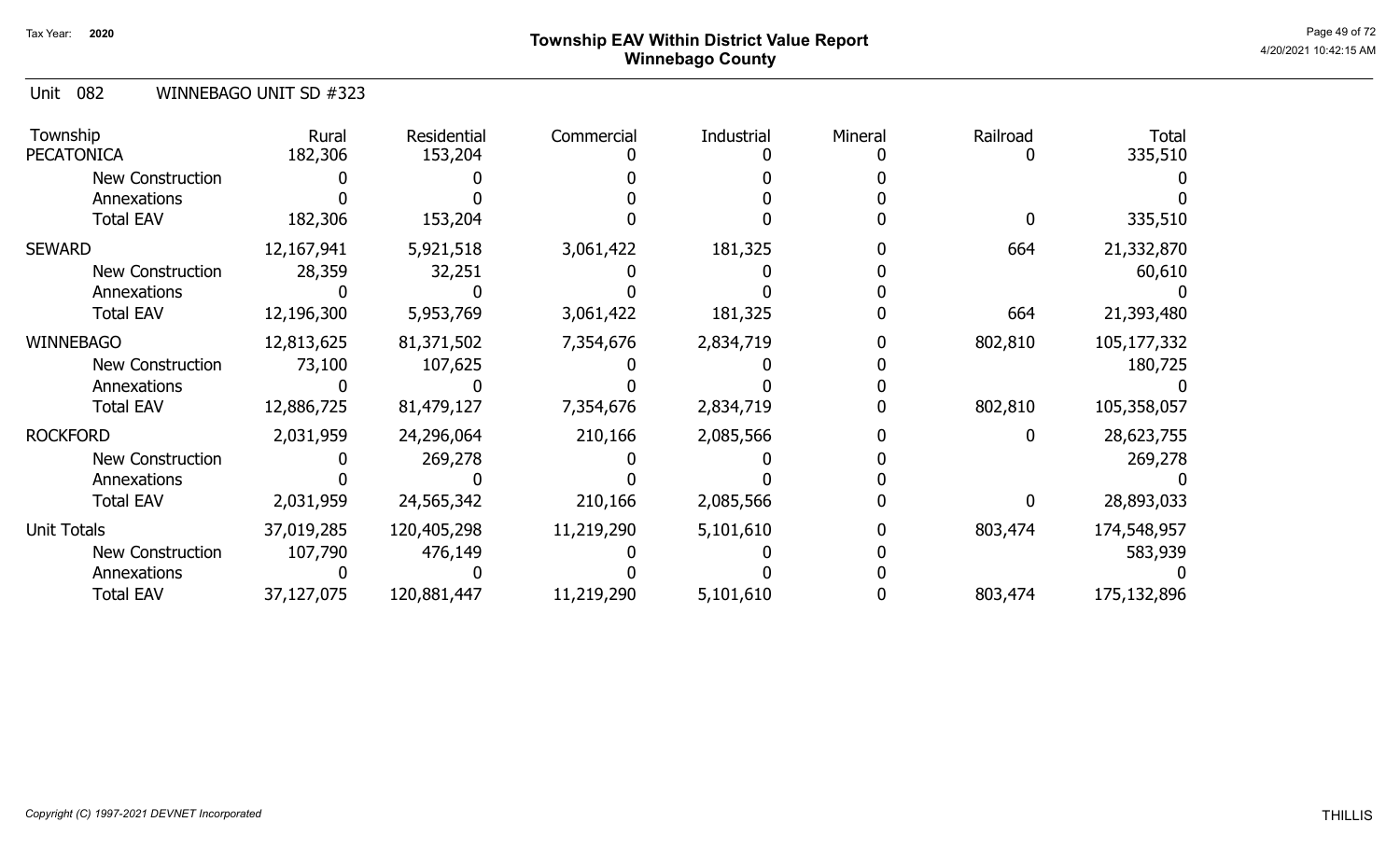# Page 50 of 72 Page 50 of 72  $^{\text{Page 50 of 72}}$ Winnebago County

#### Unit 083 HIAWATHA SCHOOL DIST 426

| Township<br><b>CHERRY VALLEY</b> | Rural<br>288,082             | <b>Residential</b><br>388,864 | Commercial | Industrial | Mineral | Railroad | Total<br>676,946 |
|----------------------------------|------------------------------|-------------------------------|------------|------------|---------|----------|------------------|
| <b>New Construction</b>          |                              | 17,950                        |            |            |         |          | 17,950           |
| Annexations                      |                              |                               |            |            |         |          |                  |
| <b>Total EAV</b>                 | 288,082                      | 406,814                       |            |            |         |          | 694,896          |
|                                  |                              |                               |            |            |         |          |                  |
| <b>Unit Totals</b>               | 288,082                      | 388,864                       |            |            |         |          | 676,946          |
| <b>New Construction</b>          |                              | 17,950                        |            |            |         |          | 17,950           |
| Annexations                      |                              |                               |            |            |         |          |                  |
| <b>Total EAV</b>                 | 288,082                      | 406,814                       |            |            |         | 0        | 694,896          |
| 084<br>Unit                      | <b>COMMUNITY COLLEGE 511</b> |                               |            |            |         |          |                  |
| Township                         | Rural                        | Residential                   | Commercial | Industrial | Mineral | Railroad | Total            |
| <b>BURRITT</b>                   | 14,100,744                   | 13,662,478                    | 1,149,503  |            |         |          | 28,912,725       |
| New Construction                 | 206,400                      | 86,293                        |            |            |         |          | 292,693          |
| Annexations                      |                              |                               |            |            |         |          |                  |
| <b>Total EAV</b>                 | 14,307,144                   | 13,748,771                    | 1,149,503  |            |         | 0        | 29,205,418       |
| <b>CHERRY VALLEY</b>             | 5,443,430                    | 208, 364, 881                 | 44,404,663 | 42,047,844 |         | 0        | 300,260,818      |
| <b>New Construction</b>          | 4,850                        | 331,100                       | 70,732     | 2,543,586  |         |          | 2,950,268        |
| Annexations                      |                              |                               |            |            |         |          |                  |
| <b>Total EAV</b>                 | 5,448,280                    | 208,695,981                   | 44,475,395 | 44,591,430 |         | 0        | 303,211,086      |
| <b>DURAND</b>                    | 10,502,644                   | 26,605,272                    | 3,827,240  | 289,248    |         | 0        | 41,224,404       |
| <b>New Construction</b>          | 3,499                        | 10,783                        | 69,043     | 98,471     |         |          | 181,796          |
| Annexations                      |                              |                               |            |            |         |          |                  |
| <b>Total EAV</b>                 | 10,506,143                   | 26,616,055                    | 3,896,283  | 387,719    |         | 0        | 41,406,200       |
| <b>HARLEM</b>                    | 3,066,887                    | 519,379,123                   | 78,945,257 | 49,555,962 |         | 0        | 650,947,229      |
| <b>New Construction</b>          |                              | 5,884,294                     | 2,159,929  | 8,861,749  |         |          | 16,905,972       |
| Annexations                      |                              |                               |            |            |         |          |                  |
| <b>Total EAV</b>                 | 3,066,887                    | 525,263,417                   | 81,105,186 | 58,417,711 |         | 0        | 667,853,201      |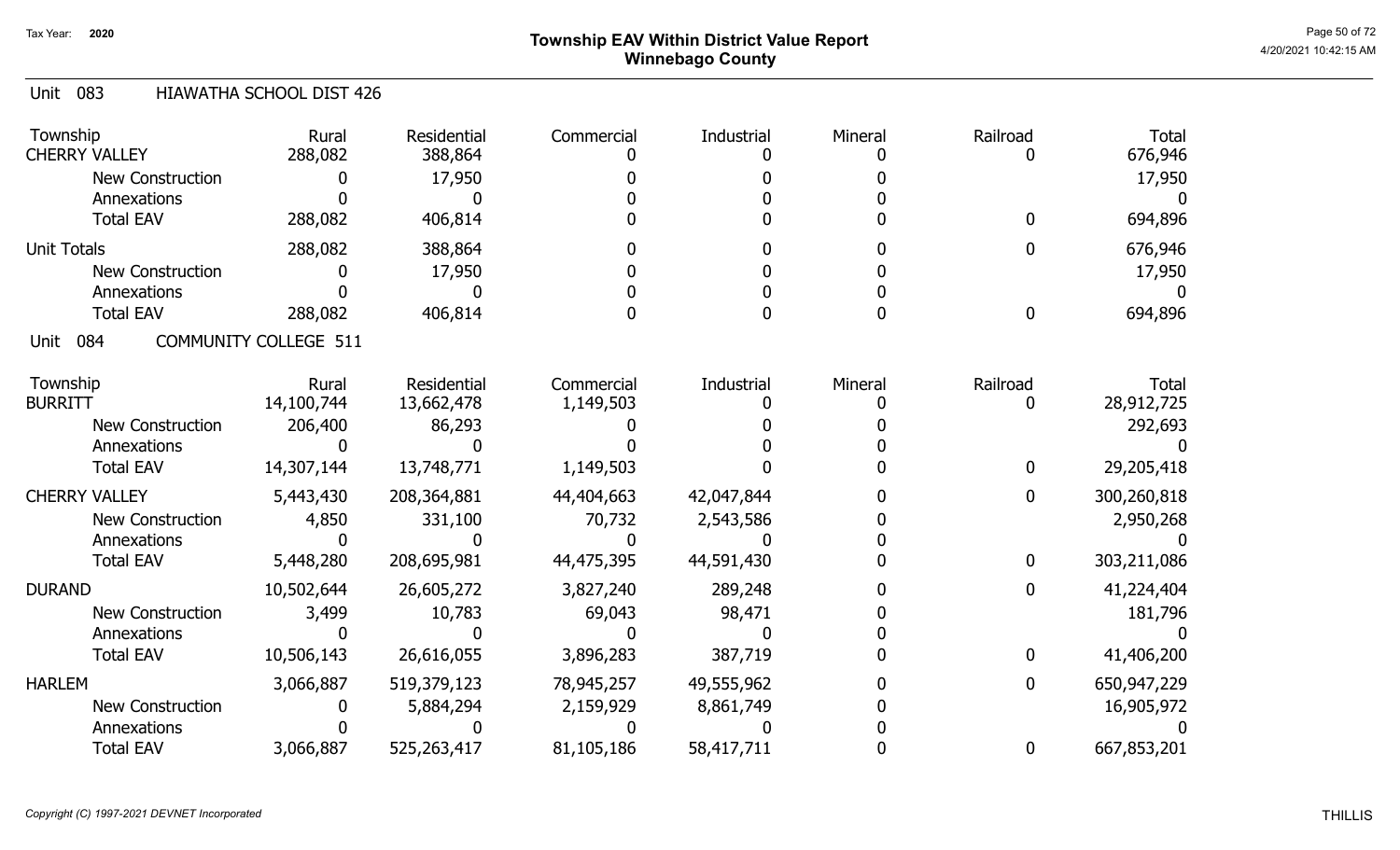# Page 51 of 72  $^{\sf Page\,51\,of\,72}$   $^{\sf Page\,51\,of\,72}$ Winnebago County

Unit 084 COMMUNITY COLLEGE 511

| Township<br><b>HARRISON</b> | Rural<br>7,230,442 | Residential<br>8,716,618 | Commercial<br>282,803 | Industrial | Mineral | Railroad | <b>Total</b><br>16,229,863 |
|-----------------------------|--------------------|--------------------------|-----------------------|------------|---------|----------|----------------------------|
| <b>New Construction</b>     | 4,792              | 230,187                  |                       |            |         |          | 234,979                    |
| Annexations                 |                    |                          |                       |            |         |          |                            |
| <b>Total EAV</b>            | 7,235,234          | 8,946,805                | 282,803               |            |         | 0        | 16,464,842                 |
| <b>LAONA</b>                | 8,086,381          | 28,342,227               | 407,057               | 10,028     |         | 0        | 36,845,693                 |
| <b>New Construction</b>     | 3,560              | 10,260                   |                       |            |         |          | 13,820                     |
| Annexations                 |                    |                          |                       |            |         |          |                            |
| <b>Total EAV</b>            | 8,089,941          | 28,352,487               | 407,057               | 10,028     |         | 0        | 36,859,513                 |
| <b>OWEN</b>                 | 10,602,513         | 68,187,723               | 1,869,293             | 11,310,145 |         | 0        | 91,969,674                 |
| <b>New Construction</b>     | 58,155             | 108,720                  |                       |            |         |          | 166,875                    |
| Annexations                 |                    |                          |                       |            |         |          |                            |
| <b>Total EAV</b>            | 10,660,668         | 68,296,443               | 1,869,293             | 11,310,145 |         | 0        | 92,136,549                 |
| <b>PECATONICA</b>           | 11,928,012         | 59,015,873               | 3,718,964             | 2,198,463  |         | 0        | 76,861,312                 |
| <b>New Construction</b>     | 27,075             | 139,588                  |                       |            |         |          | 166,663                    |
| Annexations                 |                    |                          |                       |            |         |          |                            |
| <b>Total EAV</b>            | 11,955,087         | 59,155,461               | 3,718,964             | 2,198,463  |         | 0        | 77,027,975                 |
| <b>ROCKTON</b>              | 10,709,236         | 235,512,516              | 22,140,845            | 14,861,820 |         | 0        | 283,224,417                |
| New Construction            |                    | 967,955                  | 42,706                |            |         |          | 1,010,661                  |
| Annexations                 |                    |                          |                       |            |         |          |                            |
| <b>Total EAV</b>            | 10,709,236         | 236,480,471              | 22, 183, 551          | 14,861,820 |         | 0        | 284,235,078                |
| <b>ROSCOE</b>               | 7,413,713          | 401,118,086              | 67,322,746            | 23,894,100 |         | 0        | 499,748,645                |
| <b>New Construction</b>     | 79,717             | 1,015,044                | 811,331               | 103,015    |         |          | 2,009,107                  |
| Annexations                 | 0                  |                          |                       |            |         |          |                            |
| <b>Total EAV</b>            | 7,493,430          | 402,133,130              | 68,134,077            | 23,997,115 |         | 0        | 501,757,752                |
| <b>SEWARD</b>               | 15,035,483         | 8,506,127                | 3,733,511             | 181,325    |         | 664      | 27,457,110                 |
| <b>New Construction</b>     | 28,359             | 46,190                   |                       |            |         |          | 74,549                     |
| Annexations                 |                    |                          |                       |            |         |          |                            |
| <b>Total EAV</b>            | 15,063,842         | 8,552,317                | 3,733,511             | 181,325    |         | 664      | 27,531,659                 |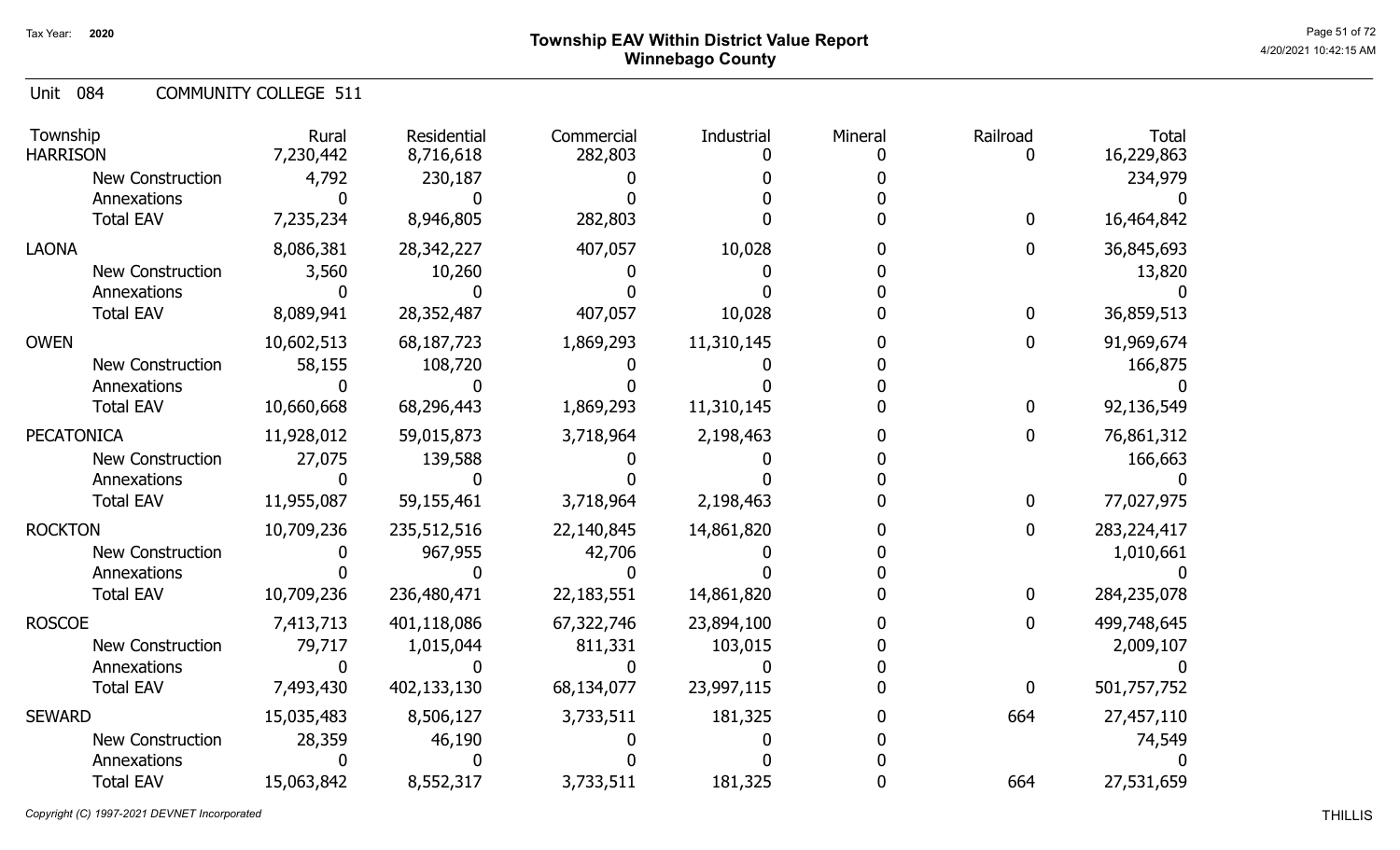Unit 084 COMMUNITY COLLEGE 511

| Township<br><b>SHIRLAND</b> | Rural<br>8,096,999           | Residential<br>15,844,037 | Commercial<br>997,886 | Industrial  | Mineral | Railroad | <b>Total</b><br>24,938,922 |
|-----------------------------|------------------------------|---------------------------|-----------------------|-------------|---------|----------|----------------------------|
| <b>New Construction</b>     |                              | 64,601                    |                       |             |         |          | 64,601                     |
| Annexations                 |                              |                           |                       |             |         |          |                            |
| <b>Total EAV</b>            | 8,096,999                    | 15,908,638                | 997,886               |             |         | 0        | 25,003,523                 |
| <b>WINNEBAGO</b>            | 12,813,625                   | 81,371,502                | 7,354,676             | 2,834,719   |         | 802,810  | 105,177,332                |
| <b>New Construction</b>     | 73,100                       | 107,625                   |                       |             |         |          | 180,725                    |
| Annexations                 |                              |                           |                       |             |         |          |                            |
| <b>Total EAV</b>            | 12,886,725                   | 81,479,127                | 7,354,676             | 2,834,719   |         | 802,810  | 105,358,057                |
| <b>ROCKFORD</b>             | 11,913,895                   | 1,384,998,571             | 539,012,617           | 144,335,813 |         | 130,586  | 2,080,391,482              |
| <b>New Construction</b>     | 22,315                       | 2,197,348                 | 10,660,590            | 962,177     |         |          | 13,842,430                 |
| Annexations                 |                              |                           |                       |             |         |          |                            |
| <b>Total EAV</b>            | 11,936,210                   | 1,387,195,919             | 549,673,207           | 145,297,990 |         | 130,586  | 2,094,233,912              |
| <b>Unit Totals</b>          | 136,944,004                  | 3,059,625,034             | 775,167,061           | 291,519,467 |         | 934,060  | 4,264,189,626              |
| <b>New Construction</b>     | 511,822                      | 11,199,988                | 13,814,331            | 12,568,998  |         |          | 38,095,139                 |
| Annexations                 |                              |                           |                       |             |         |          |                            |
| <b>Total EAV</b>            | 137,455,826                  | 3,070,825,022             | 788,981,392           | 304,088,465 |         | 934,060  | 4,302,284,765              |
| 085<br>Unit                 | <b>COMMUNITY COLLEGE 523</b> |                           |                       |             |         |          |                            |
| Township                    | Rural                        | Residential               | Commercial            | Industrial  | Mineral | Railroad | <b>Total</b>               |
| <b>CHERRY VALLEY</b>        | 288,082                      | 388,864                   |                       |             |         | 0        | 676,946                    |
| <b>New Construction</b>     |                              | 17,950                    |                       |             |         |          | 17,950                     |
| Annexations                 |                              |                           |                       |             |         |          |                            |
| <b>Total EAV</b>            | 288,082                      | 406,814                   |                       |             |         | 0        | 694,896                    |
| <b>Unit Totals</b>          | 288,082                      | 388,864                   |                       |             |         | 0        | 676,946                    |
| <b>New Construction</b>     |                              | 17,950                    |                       |             |         |          | 17,950                     |
| Annexations                 |                              |                           |                       |             |         |          |                            |
| <b>Total EAV</b>            | 288,082                      | 406,814                   |                       |             |         | 0        | 694,896                    |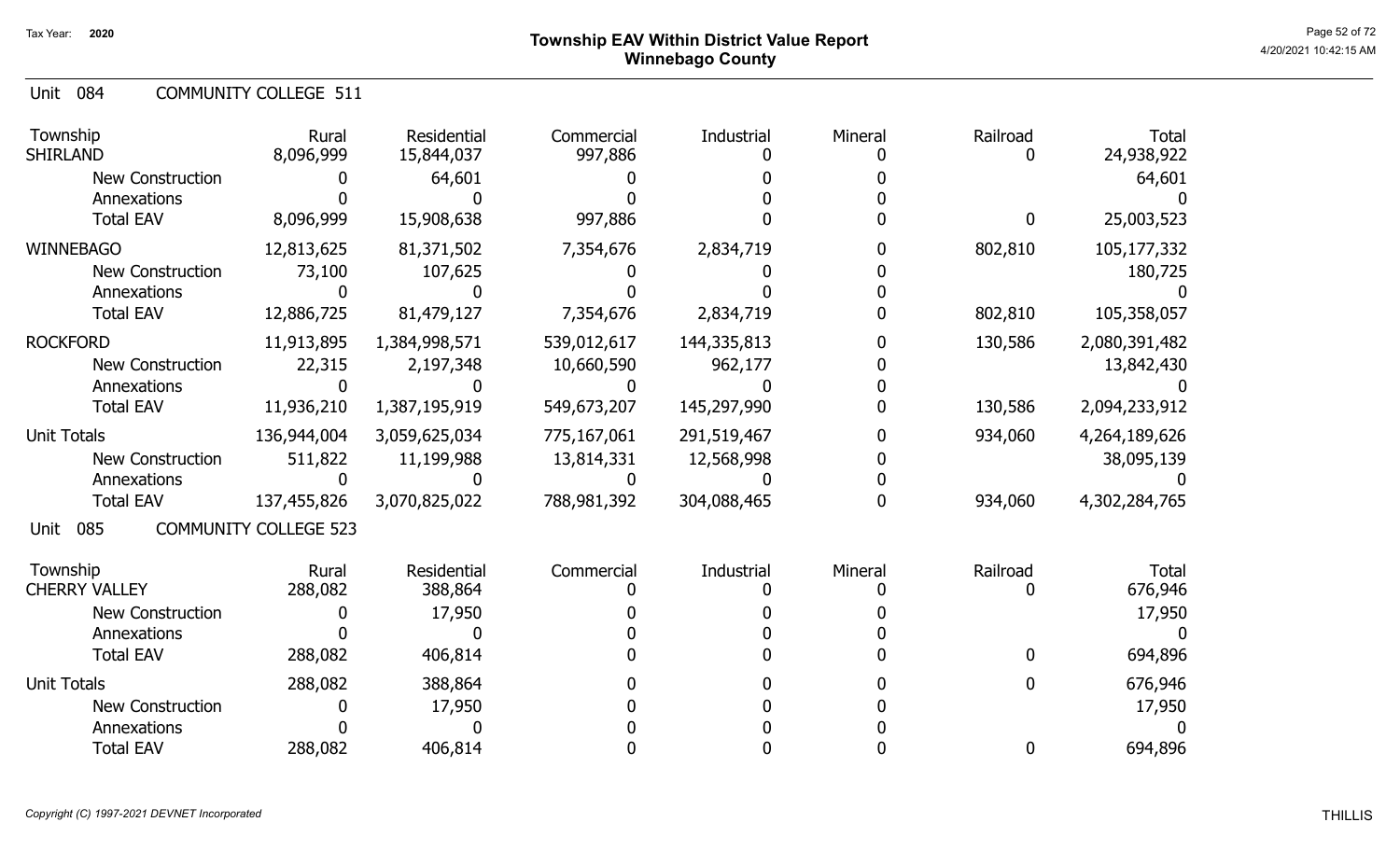# Page 53 of 72 Page 53 of 72  $^{\text{Page 53 of 72}}$ Winnebago County

| <b>JACKSON SCHOOL TIF</b><br>Unit 089 |  |
|---------------------------------------|--|
|---------------------------------------|--|

| Township<br><b>ROCKFORD</b>               | Rural                          | Residential               | Commercial              | Industrial | Mineral | Railroad      | <b>Total</b>               |
|-------------------------------------------|--------------------------------|---------------------------|-------------------------|------------|---------|---------------|----------------------------|
| <b>New Construction</b>                   |                                | 3,560                     |                         |            |         |               | 3,560                      |
| Annexations                               |                                |                           |                         |            |         |               |                            |
| <b>Total EAV</b>                          |                                | 3,560                     |                         |            |         |               | 3,560                      |
| <b>Unit Totals</b>                        |                                |                           |                         |            |         |               |                            |
| <b>New Construction</b>                   |                                | 3,560                     |                         |            |         |               | 3,560                      |
| Annexations                               |                                |                           |                         |            |         |               |                            |
| <b>Total EAV</b>                          |                                | 3,560                     |                         |            |         | 0             | 3,560                      |
| <b>GLOBAL TRADE TIF #1</b><br>094<br>Unit |                                |                           |                         |            |         |               |                            |
| Township                                  | Rural                          | Residential               | Commercial              | Industrial | Mineral | Railroad      | <b>Total</b>               |
| <b>ROCKFORD</b>                           |                                |                           |                         |            |         |               |                            |
| <b>New Construction</b>                   |                                |                           |                         | 156,875    |         |               | 156,875                    |
| Annexations                               |                                |                           |                         |            |         |               |                            |
| <b>Total EAV</b>                          |                                |                           |                         | 156,875    |         | 0             | 156,875                    |
| <b>Unit Totals</b>                        |                                |                           |                         |            |         |               |                            |
| <b>New Construction</b>                   |                                |                           |                         | 156,875    |         |               | 156,875                    |
| Annexations                               |                                |                           |                         |            |         |               |                            |
| <b>Total EAV</b>                          |                                |                           | <sup>0</sup>            | 156,875    |         | 0             | 156,875                    |
| 101<br>Unit                               | <b>BU/HA/SH MULTI TOWNSHIP</b> |                           |                         |            |         |               |                            |
| Township<br><b>BURRITT</b>                | Rural<br>14,100,744            | Residential<br>13,662,478 | Commercial<br>1,149,503 | Industrial | Mineral | Railroad<br>0 | <b>Total</b><br>28,912,725 |
| New Construction                          | 206,400                        | 86,293                    |                         |            |         |               | 292,693                    |
| Annexations                               |                                |                           |                         |            |         |               |                            |
| <b>Total EAV</b>                          | 14,307,144                     | 13,748,771                | 1,149,503               |            |         | 0             | 29,205,418                 |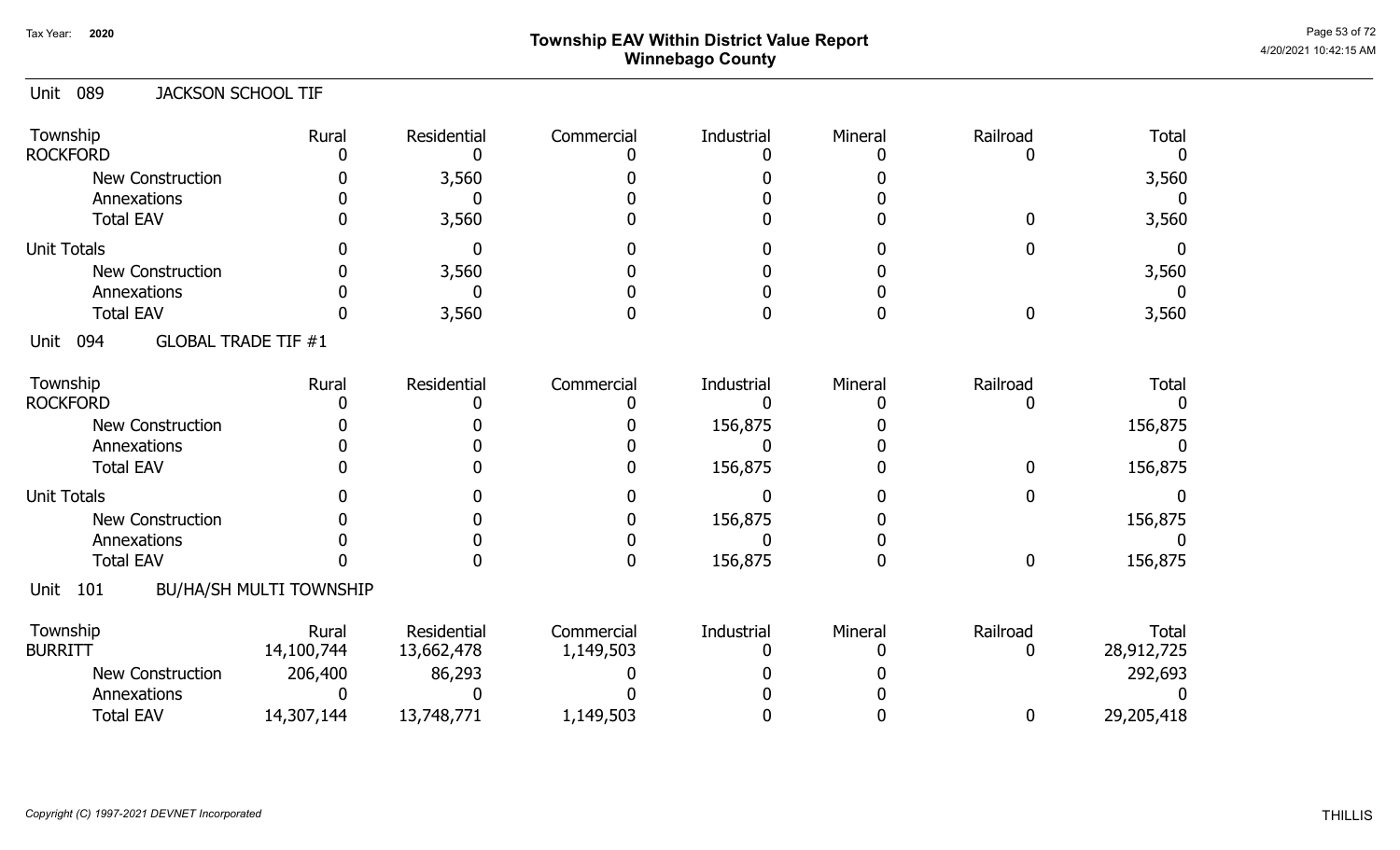# Page 54 of 72  $^{\sf Page\,54\,of\,72}$   $^{\sf Page\,54\,of\,72}$ Winnebago County

### Unit 101 BU/HA/SH MULTI TOWNSHIP

| Township<br><b>HARRISON</b> | Rural<br>7,230,442   | <b>Residential</b><br>8,716,618  | Commercial<br>282,803   | <b>Industrial</b>     | Mineral | Railroad     | <b>Total</b><br>16,229,863 |
|-----------------------------|----------------------|----------------------------------|-------------------------|-----------------------|---------|--------------|----------------------------|
| <b>New Construction</b>     | 4,792                | 230,187                          |                         |                       |         |              | 234,979                    |
| Annexations                 |                      |                                  |                         |                       |         |              |                            |
| <b>Total EAV</b>            | 7,235,234            | 8,946,805                        | 282,803                 |                       |         | $\bf{0}$     | 16,464,842                 |
| <b>SHIRLAND</b>             | 8,096,999            | 15,844,037                       | 997,886                 |                       |         | $\mathbf{0}$ | 24,938,922                 |
| <b>New Construction</b>     |                      | 64,601                           |                         |                       |         |              | 64,601                     |
| Annexations                 |                      |                                  |                         |                       |         |              |                            |
| <b>Total EAV</b>            | 8,096,999            | 15,908,638                       | 997,886                 |                       |         | 0            | 25,003,523                 |
| <b>Unit Totals</b>          | 29,428,185           | 38,223,133                       | 2,430,192               |                       |         | 0            | 70,081,510                 |
| <b>New Construction</b>     | 211,192              | 381,081                          |                         |                       |         |              | 592,273                    |
| Annexations                 |                      |                                  |                         |                       |         |              |                            |
| <b>Total EAV</b>            | 29,639,377           | 38,604,214                       | 2,430,192               |                       |         | $\mathbf 0$  | 70,673,783                 |
| 102<br>Unit                 | DU/LA MULTI TOWNSHIP |                                  |                         |                       |         |              |                            |
| Township<br><b>DURAND</b>   | Rural<br>10,502,644  | <b>Residential</b><br>26,605,272 | Commercial<br>3,827,240 | Industrial<br>289,248 | Mineral | Railroad     | <b>Total</b><br>41,224,404 |
| <b>New Construction</b>     |                      |                                  |                         |                       |         |              |                            |
| Annexations                 | 3,499                | 10,783                           | 69,043                  | 98,471                |         |              | 181,796                    |
| <b>Total EAV</b>            | 10,506,143           | 26,616,055                       | 3,896,283               | 387,719               |         | 0            | 41,406,200                 |
| <b>LAONA</b>                | 8,086,381            | 28,342,227                       | 407,057                 | 10,028                |         | 0            | 36,845,693                 |
| <b>New Construction</b>     | 3,560                | 10,260                           |                         |                       |         |              | 13,820                     |
| Annexations                 |                      |                                  |                         |                       |         |              |                            |
| <b>Total EAV</b>            | 8,089,941            | 28,352,487                       | 407,057                 | 10,028                |         | $\mathbf{0}$ | 36,859,513                 |
| <b>Unit Totals</b>          | 18,589,025           | 54,947,499                       | 4,234,297               | 299,276               |         | $\mathbf{0}$ | 78,070,097                 |
| <b>New Construction</b>     | 7,059                | 21,043                           | 69,043                  | 98,471                |         |              | 195,616                    |
| Annexations                 |                      |                                  |                         |                       |         |              |                            |
| <b>Total EAV</b>            | 18,596,084           | 54,968,542                       | 4,303,340               | 397,747               |         | 0            | 78,265,713                 |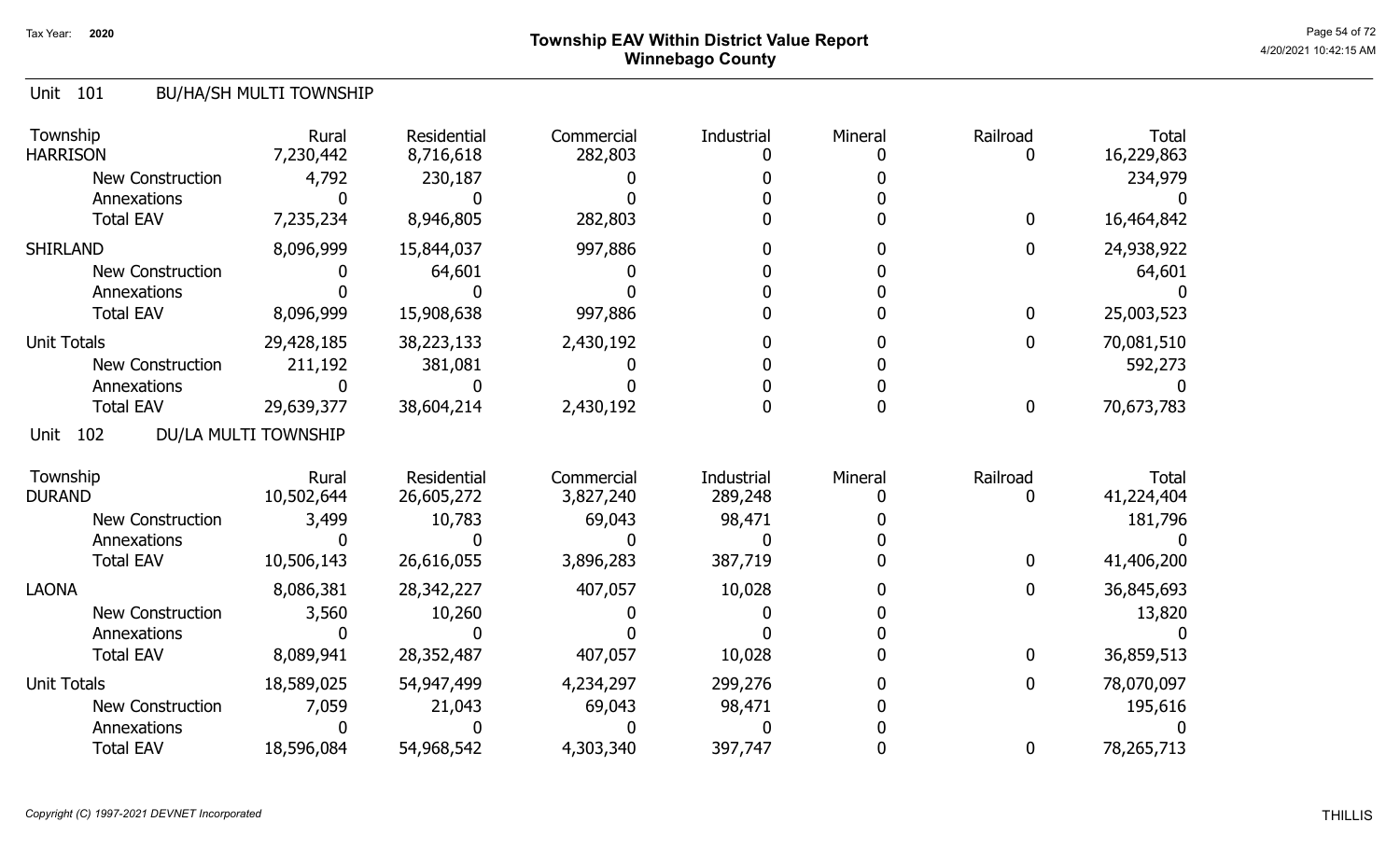# Page 55 of 72 Page 55 of 72  $^{\text{Page 55 of 72}}$ Winnebago County

#### Unit 106 DURAND VILLAGE TIF

| Township<br><b>DURAND</b>              | Rural | Residential | Commercial | Industrial | Mineral | Railroad | <b>Total</b> |
|----------------------------------------|-------|-------------|------------|------------|---------|----------|--------------|
|                                        |       |             |            |            |         |          |              |
| <b>New Construction</b>                |       |             |            | 98,471     |         |          | 98,471       |
| Annexations                            |       |             |            |            |         |          |              |
| <b>Total EAV</b>                       |       |             |            | 98,471     |         |          | 98,471       |
| <b>Unit Totals</b>                     |       |             |            |            |         |          |              |
| <b>New Construction</b>                |       |             |            | 98,471     |         |          | 98,471       |
| Annexations                            |       |             |            |            |         |          |              |
| <b>Total EAV</b>                       |       |             |            | 98,471     |         |          | 98,471       |
| SPRINGFIELD CORNERS TIF<br>107<br>Unit |       |             |            |            |         |          |              |
| Township                               | Rural | Residential | Commercial | Industrial | Mineral | Railroad | Total        |
| <b>ROCKFORD</b>                        |       |             |            |            |         |          |              |
| <b>New Construction</b>                |       | 347         |            |            |         |          | 347          |
| Annexations                            |       |             |            |            |         |          |              |
| <b>Total EAV</b>                       |       | 347         |            |            |         |          | 347          |
| <b>Unit Totals</b>                     |       |             |            |            |         |          |              |
| <b>New Construction</b>                |       | 347         |            |            |         |          | 347          |
| Annexations                            |       |             |            |            |         |          |              |
| <b>Total EAV</b>                       |       | 347         |            |            |         |          | 347          |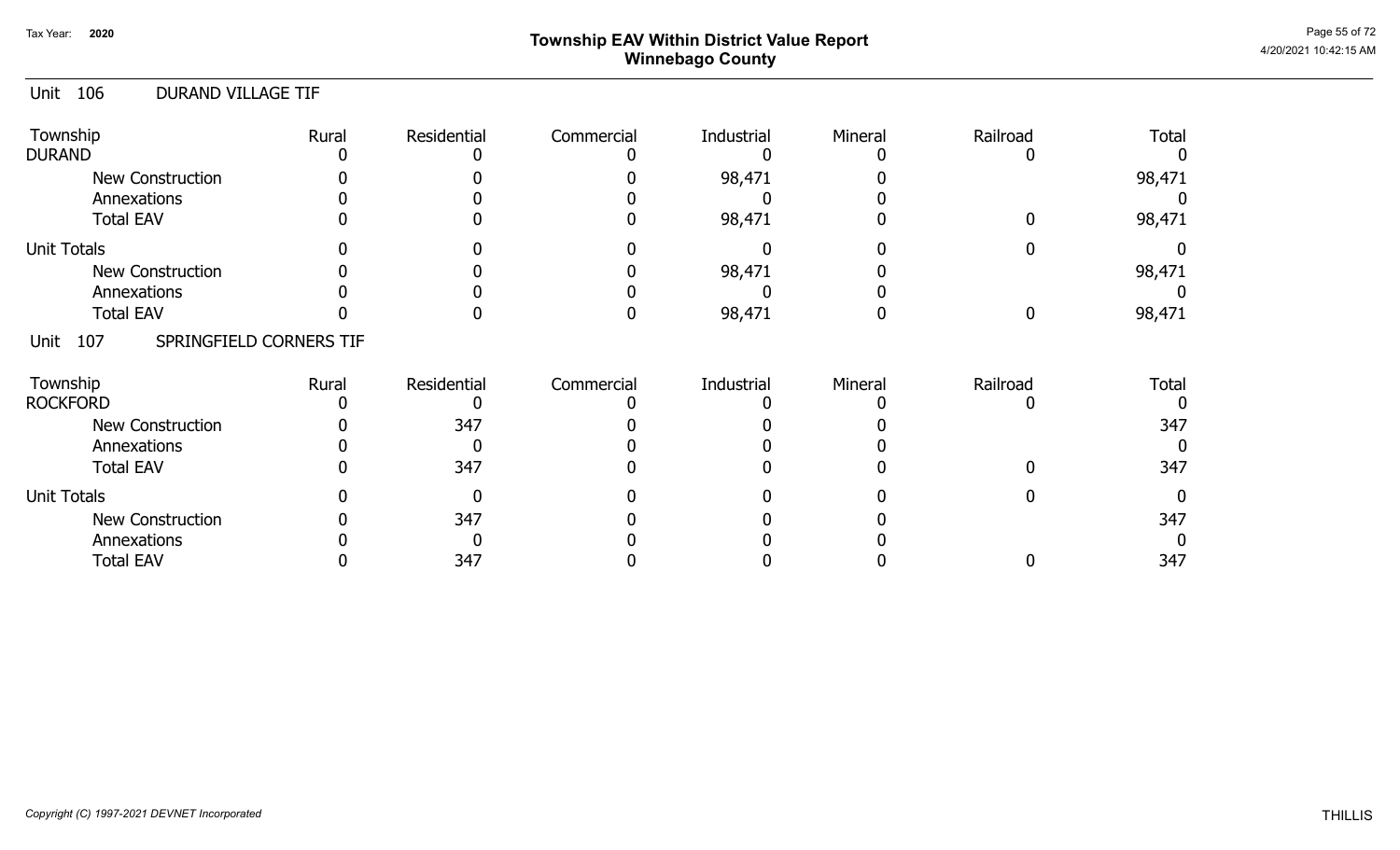# Page 56 of 72 Page 56 of 72  $^{\text{Page 56 of 72}}$ Winnebago County

| 109<br><b>COUNTRY OAKS SSA</b><br>Unit  |                     |                               |                         |            |         |              |                     |
|-----------------------------------------|---------------------|-------------------------------|-------------------------|------------|---------|--------------|---------------------|
| Township<br><b>ROCKFORD</b>             | Rural               | <b>Residential</b><br>334,799 | Commercial              | Industrial | Mineral | Railroad     | Total<br>334,799    |
| <b>New Construction</b>                 |                     |                               |                         |            |         |              |                     |
| Annexations                             |                     |                               |                         |            |         |              |                     |
| <b>Total EAV</b>                        |                     | 334,799                       |                         |            |         |              | 334,799             |
| <b>Unit Totals</b>                      |                     | 334,799                       |                         |            |         | 0            | 334,799             |
| <b>New Construction</b>                 |                     |                               |                         |            |         |              |                     |
| Annexations                             |                     |                               |                         |            |         |              |                     |
| <b>Total EAV</b>                        |                     | 334,799                       |                         |            |         | 0            | 334,799             |
| <b>BURRITT TWSP ROAD</b><br>110<br>Unit |                     |                               |                         |            |         |              |                     |
| Township<br><b>BURRITT</b>              | Rural<br>14,100,744 | Residential<br>13,662,478     | Commercial<br>1,149,503 | Industrial | Mineral | Railroad     | Total<br>28,912,725 |
| <b>New Construction</b>                 | 206,400             | 86,293                        |                         |            |         |              | 292,693             |
| Annexations                             |                     |                               |                         |            |         |              |                     |
| <b>Total EAV</b>                        | 14,307,144          | 13,748,771                    | 1,149,503               |            |         | $\mathbf{0}$ | 29,205,418          |
| <b>Unit Totals</b>                      | 14,100,744          | 13,662,478                    | 1,149,503               |            |         | $\mathbf{0}$ | 28,912,725          |
| <b>New Construction</b>                 | 206,400             | 86,293                        |                         |            |         |              | 292,693             |
| Annexations                             |                     |                               |                         |            |         |              |                     |
| <b>Total EAV</b>                        | 14,307,144          | 13,748,771                    | 1,149,503               |            |         | 0            | 29,205,418          |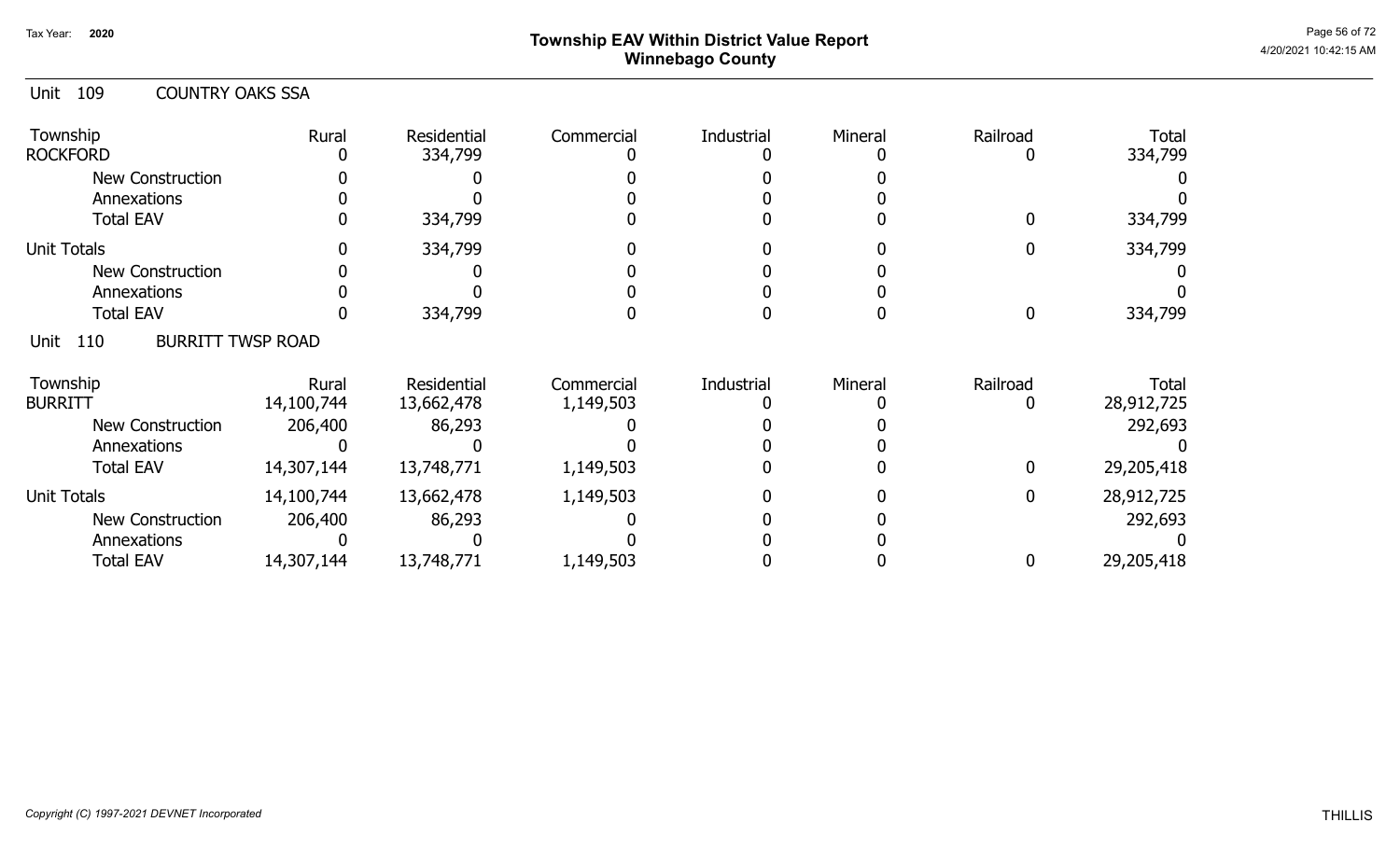### Page 57 of 72  $^{Page\,57\,672}$   $^{Page\,57\,672}$ Winnebago County

#### Unit 111 CHERRY VALLEY TWSP ROAD

| Township<br><b>CHERRY VALLEY</b>       | Rural<br>5,731,512 | Residential<br>208,753,745 | Commercial<br>44,404,663 | Industrial<br>42,047,844 | Mineral | Railroad<br>0 | <b>Total</b><br>300,937,764 |
|----------------------------------------|--------------------|----------------------------|--------------------------|--------------------------|---------|---------------|-----------------------------|
| New Construction                       | 4,850              | 349,050                    | 70,732                   | 2,543,586                |         |               | 2,968,218                   |
| Annexations                            |                    |                            |                          |                          |         |               |                             |
| <b>Total EAV</b>                       | 5,736,362          | 209,102,795                | 44,475,395               | 44,591,430               |         | $\bf{0}$      | 303,905,982                 |
| <b>Unit Totals</b>                     | 5,731,512          | 208,753,745                | 44,404,663               | 42,047,844               |         | 0             | 300,937,764                 |
| <b>New Construction</b>                | 4,850              | 349,050                    | 70,732                   | 2,543,586                |         |               | 2,968,218                   |
| Annexations                            |                    |                            |                          |                          |         |               |                             |
| <b>Total EAV</b>                       | 5,736,362          | 209,102,795                | 44,475,395               | 44,591,430               |         | $\bf{0}$      | 303,905,982                 |
| <b>DURAND TWSP ROAD</b><br>112<br>Unit |                    |                            |                          |                          |         |               |                             |
| Township                               | Rural              | Residential                | Commercial               | Industrial               | Mineral | Railroad      | Total                       |
| <b>DURAND</b>                          | 10,502,644         | 26,605,272                 | 3,827,240                | 289,248                  |         | 0             | 41,224,404                  |
| <b>New Construction</b>                | 3,499              | 10,783                     | 69,043                   | 98,471                   |         |               | 181,796                     |
| Annexations                            |                    |                            |                          |                          |         |               |                             |
| <b>Total EAV</b>                       | 10,506,143         | 26,616,055                 | 3,896,283                | 387,719                  |         | $\mathbf{0}$  | 41,406,200                  |
| <b>Unit Totals</b>                     | 10,502,644         | 26,605,272                 | 3,827,240                | 289,248                  |         | $\mathbf 0$   | 41,224,404                  |
| <b>New Construction</b>                | 3,499              | 10,783                     | 69,043                   | 98,471                   |         |               | 181,796                     |
| Annexations                            |                    |                            |                          |                          |         |               |                             |
| <b>Total EAV</b>                       | 10,506,143         | 26,616,055                 | 3,896,283                | 387,719                  |         | 0             | 41,406,200                  |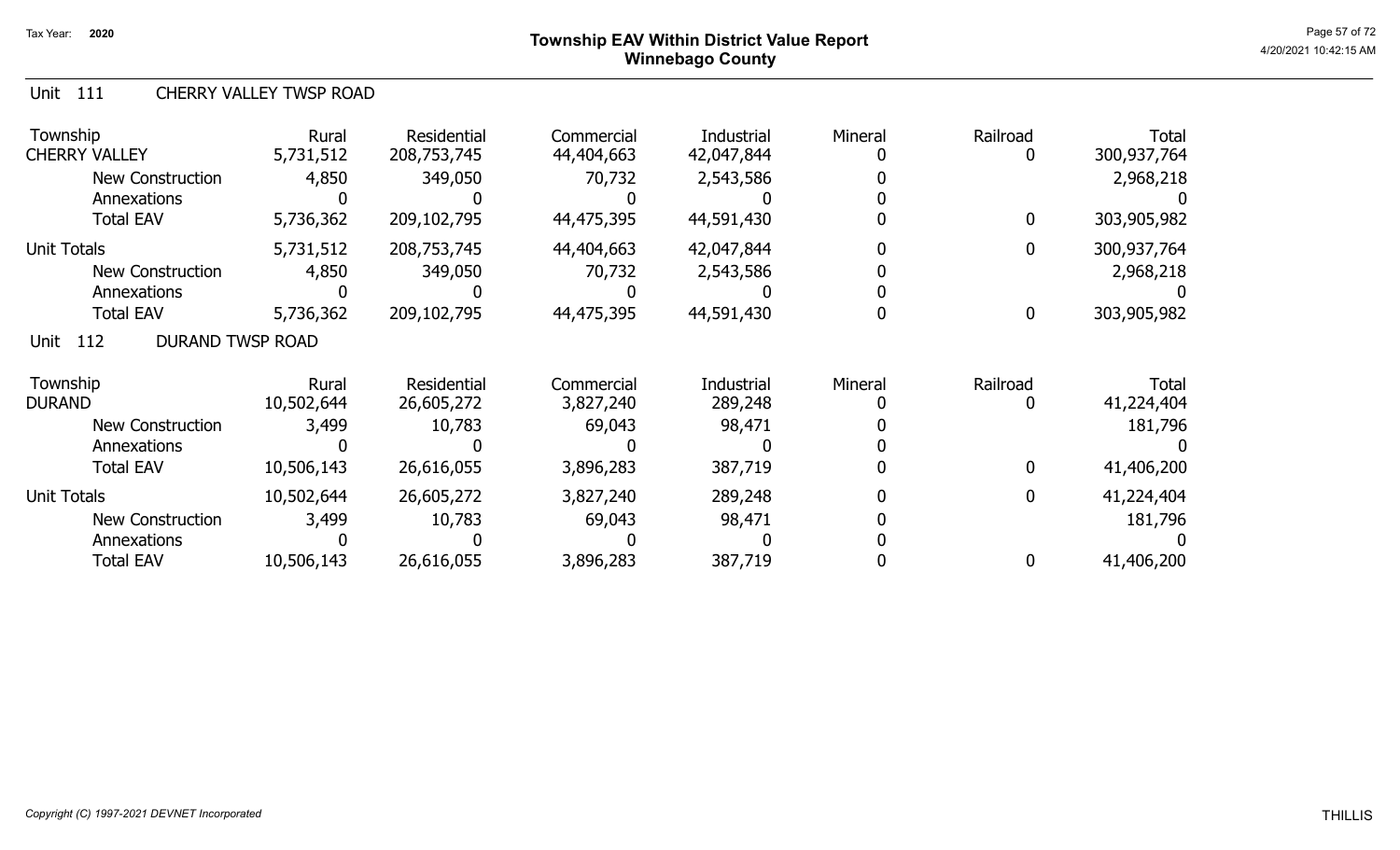### Page 58 of 72 Page 58 of 72  $^{\text{Page 58 of 72}}$ Winnebago County

#### Unit 113 HARLEM TWSP ROAD

| Township<br><b>HARLEM</b>                | Rural<br>3,066,887 | <b>Residential</b><br>519,379,123 | Commercial<br>78,945,257 | Industrial<br>49,555,962 | Mineral | Railroad    | <b>Total</b><br>650,947,229 |
|------------------------------------------|--------------------|-----------------------------------|--------------------------|--------------------------|---------|-------------|-----------------------------|
| New Construction                         |                    | 5,884,294                         | 2,159,929                | 8,861,749                |         |             | 16,905,972                  |
| Annexations                              |                    |                                   |                          |                          |         |             |                             |
| <b>Total EAV</b>                         | 3,066,887          | 525,263,417                       | 81,105,186               | 58,417,711               |         | $\mathbf 0$ | 667,853,201                 |
| <b>Unit Totals</b>                       | 3,066,887          | 519,379,123                       | 78,945,257               | 49,555,962               |         | 0           | 650,947,229                 |
| <b>New Construction</b>                  |                    | 5,884,294                         | 2,159,929                | 8,861,749                |         |             | 16,905,972                  |
| Annexations                              |                    |                                   |                          |                          |         |             |                             |
| <b>Total EAV</b>                         | 3,066,887          | 525,263,417                       | 81,105,186               | 58,417,711               |         | $\bf{0}$    | 667,853,201                 |
| <b>HARRISON TWSP ROAD</b><br>114<br>Unit |                    |                                   |                          |                          |         |             |                             |
| Township                                 | Rural              | <b>Residential</b>                | Commercial               | Industrial               | Mineral | Railroad    | Total                       |
| <b>HARRISON</b>                          | 7,230,442          | 8,716,618                         | 282,803                  |                          |         |             | 16,229,863                  |
| <b>New Construction</b>                  | 4,792              | 230,187                           |                          |                          |         |             | 234,979                     |
| Annexations                              |                    |                                   |                          |                          |         |             |                             |
| <b>Total EAV</b>                         | 7,235,234          | 8,946,805                         | 282,803                  |                          |         | 0           | 16,464,842                  |
| <b>Unit Totals</b>                       | 7,230,442          | 8,716,618                         | 282,803                  |                          |         | 0           | 16,229,863                  |
| <b>New Construction</b>                  | 4,792              | 230,187                           |                          |                          |         |             | 234,979                     |
| Annexations                              |                    |                                   |                          |                          |         |             |                             |
| <b>Total EAV</b>                         | 7,235,234          | 8,946,805                         | 282,803                  |                          |         | 0           | 16,464,842                  |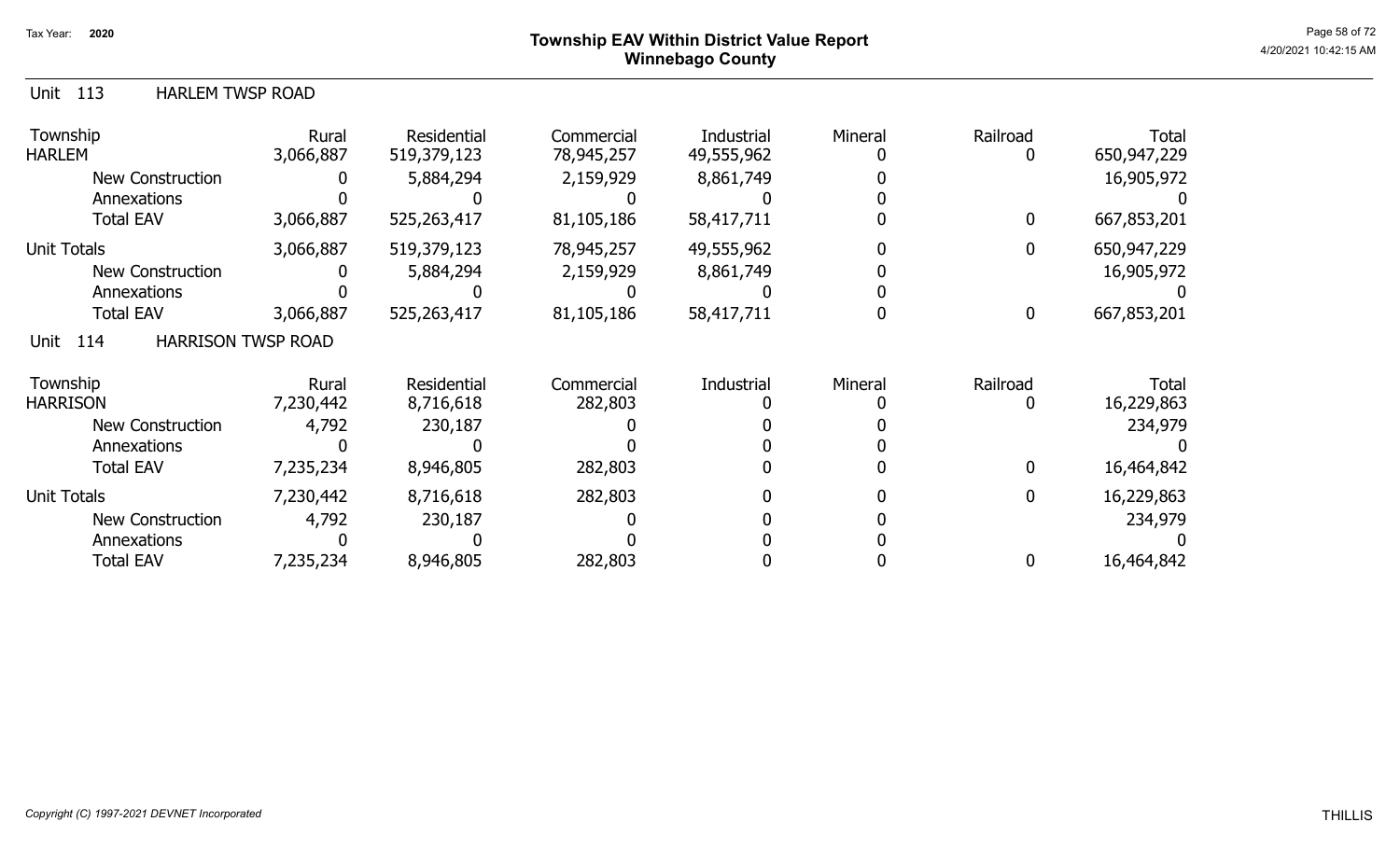# Page 59 of 72 Page 59 of 72  $^{\text{Page 59 of 72}}$ Winnebago County

| Unit<br>115<br>LAONA TWSP ROAD       |                     |                                  |                         |                          |         |               |                     |
|--------------------------------------|---------------------|----------------------------------|-------------------------|--------------------------|---------|---------------|---------------------|
| Township<br><b>LAONA</b>             | Rural<br>8,086,381  | Residential<br>28,342,227        | Commercial<br>407,057   | Industrial<br>10,028     | Mineral | Railroad<br>0 | Total<br>36,845,693 |
| <b>New Construction</b>              | 3,560               | 10,260                           |                         |                          |         |               | 13,820              |
| Annexations                          |                     |                                  |                         |                          |         |               |                     |
| <b>Total EAV</b>                     | 8,089,941           | 28,352,487                       | 407,057                 | 10,028                   |         | 0             | 36,859,513          |
| <b>Unit Totals</b>                   | 8,086,381           | 28,342,227                       | 407,057                 | 10,028                   |         | 0             | 36,845,693          |
| <b>New Construction</b>              | 3,560               | 10,260                           |                         |                          |         |               | 13,820              |
| Annexations                          |                     |                                  |                         |                          |         |               |                     |
| <b>Total EAV</b>                     | 8,089,941           | 28,352,487                       | 407,057                 | 10,028                   |         | 0             | 36,859,513          |
| <b>OWEN TWSP ROAD</b><br>116<br>Unit |                     |                                  |                         |                          |         |               |                     |
| Township<br><b>OWEN</b>              | Rural<br>10,602,513 | <b>Residential</b><br>68,187,723 | Commercial<br>1,869,293 | Industrial<br>11,310,145 | Mineral | Railroad<br>0 | Total<br>91,969,674 |
| New Construction                     | 58,155              | 108,720                          |                         |                          |         |               | 166,875             |
| Annexations                          |                     |                                  |                         |                          |         |               |                     |
| <b>Total EAV</b>                     | 10,660,668          | 68,296,443                       | 1,869,293               | 11,310,145               |         | $\mathbf{0}$  | 92,136,549          |
| Unit Totals                          | 10,602,513          | 68,187,723                       | 1,869,293               | 11,310,145               |         | 0             | 91,969,674          |
| <b>New Construction</b>              | 58,155              | 108,720                          |                         |                          |         |               | 166,875             |
| Annexations                          |                     |                                  |                         |                          |         |               |                     |
| <b>Total EAV</b>                     | 10,660,668          | 68,296,443                       | 1,869,293               | 11,310,145               |         | 0             | 92,136,549          |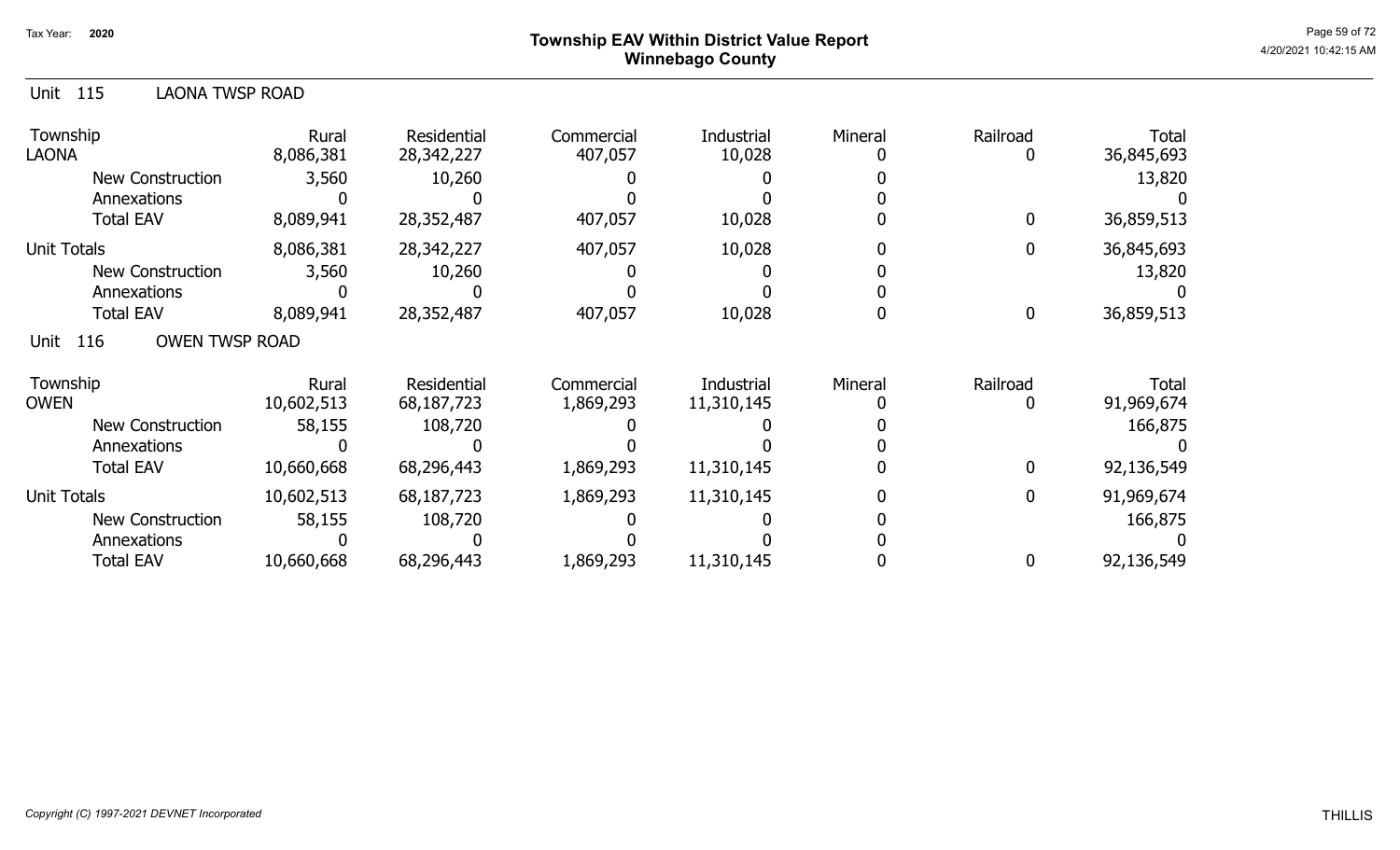### Page 60 of 72 Page 60 of 72  $^{\text{Page 60 of 72}}$ Winnebago County

| PECATONICA TWSP ROAD<br>Unit 117 |
|----------------------------------|
|----------------------------------|

| Township<br><b>PECATONICA</b> | Rural<br>11,928,012       | Residential<br>59,015,873 | Commercial<br>3,718,964 | Industrial<br>2,198,463 | Mineral | Railroad | <b>Total</b><br>76,861,312 |
|-------------------------------|---------------------------|---------------------------|-------------------------|-------------------------|---------|----------|----------------------------|
| <b>New Construction</b>       | 27,075                    | 139,588                   |                         |                         |         |          | 166,663                    |
| Annexations                   |                           |                           |                         |                         |         |          |                            |
| <b>Total EAV</b>              | 11,955,087                | 59,155,461                | 3,718,964               | 2,198,463               |         | 0        | 77,027,975                 |
| <b>Unit Totals</b>            | 11,928,012                | 59,015,873                | 3,718,964               | 2,198,463               |         |          | 76,861,312                 |
| New Construction              | 27,075                    | 139,588                   |                         |                         |         |          | 166,663                    |
| Annexations                   |                           |                           |                         |                         |         |          |                            |
| <b>Total EAV</b>              | 11,955,087                | 59,155,461                | 3,718,964               | 2,198,463               |         | 0        | 77,027,975                 |
| 118<br>Unit                   | <b>ROCKFORD TWSP ROAD</b> |                           |                         |                         |         |          |                            |
| Township                      | Rural                     | Residential               | Commercial              | Industrial              | Mineral | Railroad | Total                      |
| <b>ROCKFORD</b>               | 11,913,895                | 1,384,998,571             | 539,012,617             | 144,335,813             |         | 130,586  | 2,080,391,482              |
| <b>New Construction</b>       | 22,315                    | 2,197,348                 | 10,660,590              | 962,177                 |         |          | 13,842,430                 |
| Annexations                   |                           |                           |                         |                         |         |          |                            |
| <b>Total EAV</b>              | 11,936,210                | 1,387,195,919             | 549,673,207             | 145,297,990             |         | 130,586  | 2,094,233,912              |
| <b>Unit Totals</b>            | 11,913,895                | 1,384,998,571             | 539,012,617             | 144,335,813             |         | 130,586  | 2,080,391,482              |
| <b>New Construction</b>       | 22,315                    | 2,197,348                 | 10,660,590              | 962,177                 |         |          | 13,842,430                 |
| Annexations                   |                           |                           |                         |                         |         |          |                            |
| <b>Total EAV</b>              | 11,936,210                | 1,387,195,919             | 549,673,207             | 145,297,990             |         | 130,586  | 2,094,233,912              |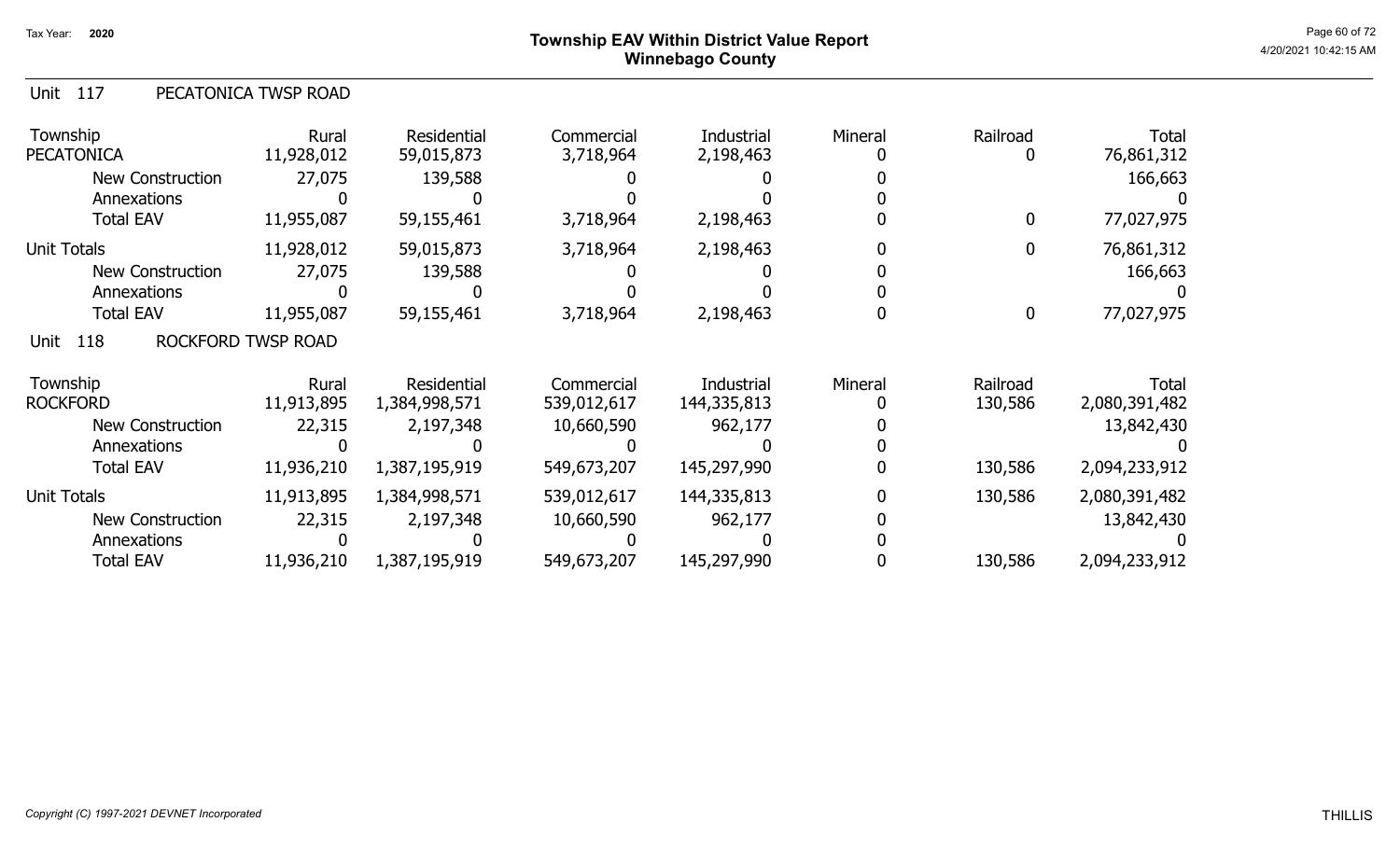### Page 61 of 72  $^{\sf Page\ 61\ of\ 72}$   $^{\sf Page\ 61\ of\ 72}$ Winnebago County

|  | Unit | 119 | <b>ROCKTON TWSP ROAD</b> |
|--|------|-----|--------------------------|
|--|------|-----|--------------------------|

| Township<br><b>ROCKTON</b>      | Rural<br>10,709,236 | Residential<br>235,512,516 | Commercial<br>22,140,845 | Industrial<br>14,861,820 | Mineral | Railroad         | <b>Total</b><br>283, 224, 417 |
|---------------------------------|---------------------|----------------------------|--------------------------|--------------------------|---------|------------------|-------------------------------|
| <b>New Construction</b>         |                     | 967,955                    | 42,706                   |                          |         |                  | 1,010,661                     |
| Annexations                     |                     |                            |                          |                          |         |                  |                               |
| <b>Total EAV</b>                | 10,709,236          | 236,480,471                | 22,183,551               | 14,861,820               |         | 0                | 284,235,078                   |
| <b>Unit Totals</b>              | 10,709,236          | 235,512,516                | 22,140,845               | 14,861,820               |         | $\mathbf{0}$     | 283,224,417                   |
| <b>New Construction</b>         |                     | 967,955                    | 42,706                   |                          |         |                  | 1,010,661                     |
| Annexations                     |                     |                            |                          |                          |         |                  |                               |
| <b>Total EAV</b>                | 10,709,236          | 236,480,471                | 22,183,551               | 14,861,820               |         | $\boldsymbol{0}$ | 284,235,078                   |
| ROSCOE TWSP ROAD<br>120<br>Unit |                     |                            |                          |                          |         |                  |                               |
| Township                        | Rural               | Residential                | Commercial               | Industrial               | Mineral | Railroad         | Total                         |
| <b>ROSCOE</b>                   | 7,413,713           | 401,118,086                | 67,322,746               | 23,894,100               |         |                  | 499,748,645                   |
| <b>New Construction</b>         | 79,717              | 1,015,044                  | 811,331                  | 103,015                  |         |                  | 2,009,107                     |
| Annexations                     |                     |                            |                          |                          |         |                  |                               |
| <b>Total EAV</b>                | 7,493,430           | 402,133,130                | 68,134,077               | 23,997,115               |         | 0                | 501,757,752                   |
| <b>Unit Totals</b>              | 7,413,713           | 401,118,086                | 67,322,746               | 23,894,100               |         | 0                | 499,748,645                   |
| <b>New Construction</b>         | 79,717              | 1,015,044                  | 811,331                  | 103,015                  |         |                  | 2,009,107                     |
| Annexations                     |                     |                            |                          |                          |         |                  |                               |
| <b>Total EAV</b>                | 7,493,430           | 402,133,130                | 68,134,077               | 23,997,115               |         | 0                | 501,757,752                   |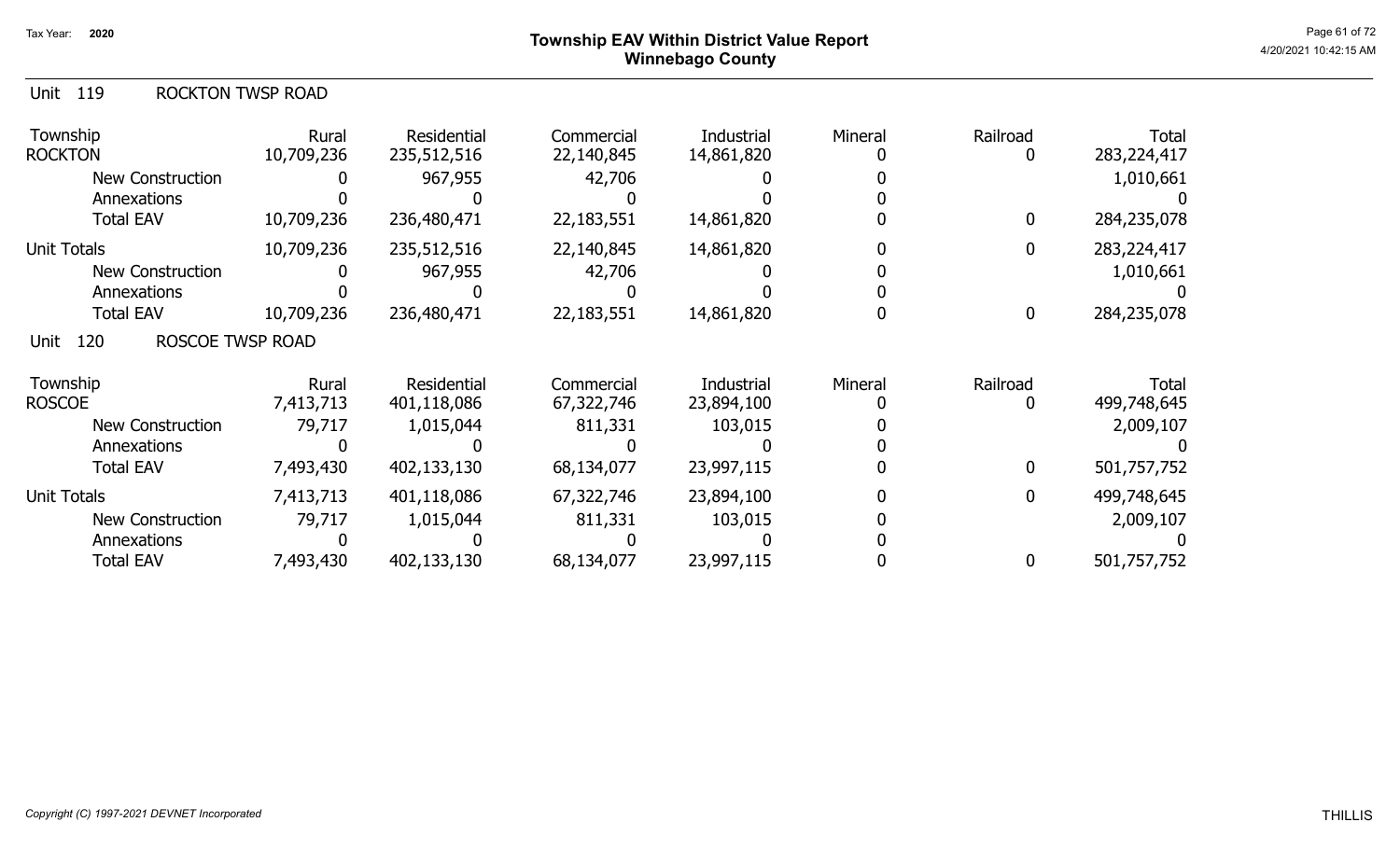### Page 62 of 72 Page 62 of 72  $^{\text{Page 62 of 72}}$ Winnebago County

| SEWARD TWSP ROAD<br>Unit 121 |
|------------------------------|
|------------------------------|

| Township<br><b>SEWARD</b>   | Rural<br>15,035,483 | Residential<br>8,506,127  | Commercial<br>3,733,511 | <b>Industrial</b><br>181,325 | Mineral | Railroad<br>664 | <b>Total</b><br>27,457,110 |
|-----------------------------|---------------------|---------------------------|-------------------------|------------------------------|---------|-----------------|----------------------------|
| New Construction            | 28,359              | 46,190                    |                         |                              |         |                 | 74,549                     |
| Annexations                 |                     |                           |                         |                              |         |                 |                            |
| <b>Total EAV</b>            | 15,063,842          | 8,552,317                 | 3,733,511               | 181,325                      |         | 664             | 27,531,659                 |
| <b>Unit Totals</b>          | 15,035,483          | 8,506,127                 | 3,733,511               | 181,325                      |         | 664             | 27,457,110                 |
| <b>New Construction</b>     | 28,359              | 46,190                    |                         |                              |         |                 | 74,549                     |
| Annexations                 |                     |                           |                         |                              |         |                 |                            |
| <b>Total EAV</b>            | 15,063,842          | 8,552,317                 | 3,733,511               | 181,325                      |         | 664             | 27,531,659                 |
| 122<br>Unit                 | SHIRLAND TWSP ROAD  |                           |                         |                              |         |                 |                            |
| Township<br><b>SHIRLAND</b> | Rural<br>8,096,999  | Residential<br>15,844,037 | Commercial<br>997,886   | Industrial                   | Mineral | Railroad<br>0   | Total<br>24,938,922        |
| <b>New Construction</b>     |                     |                           |                         |                              |         |                 |                            |
| Annexations                 |                     | 64,601                    |                         |                              |         |                 | 64,601                     |
| <b>Total EAV</b>            | 8,096,999           | 15,908,638                | 997,886                 |                              |         | 0               | 25,003,523                 |
| <b>Unit Totals</b>          | 8,096,999           | 15,844,037                | 997,886                 |                              |         | 0               | 24,938,922                 |
| <b>New Construction</b>     |                     | 64,601                    |                         |                              |         |                 | 64,601                     |
| Annexations                 |                     |                           |                         |                              |         |                 |                            |
| <b>Total EAV</b>            | 8,096,999           | 15,908,638                | 997,886                 |                              |         | 0               | 25,003,523                 |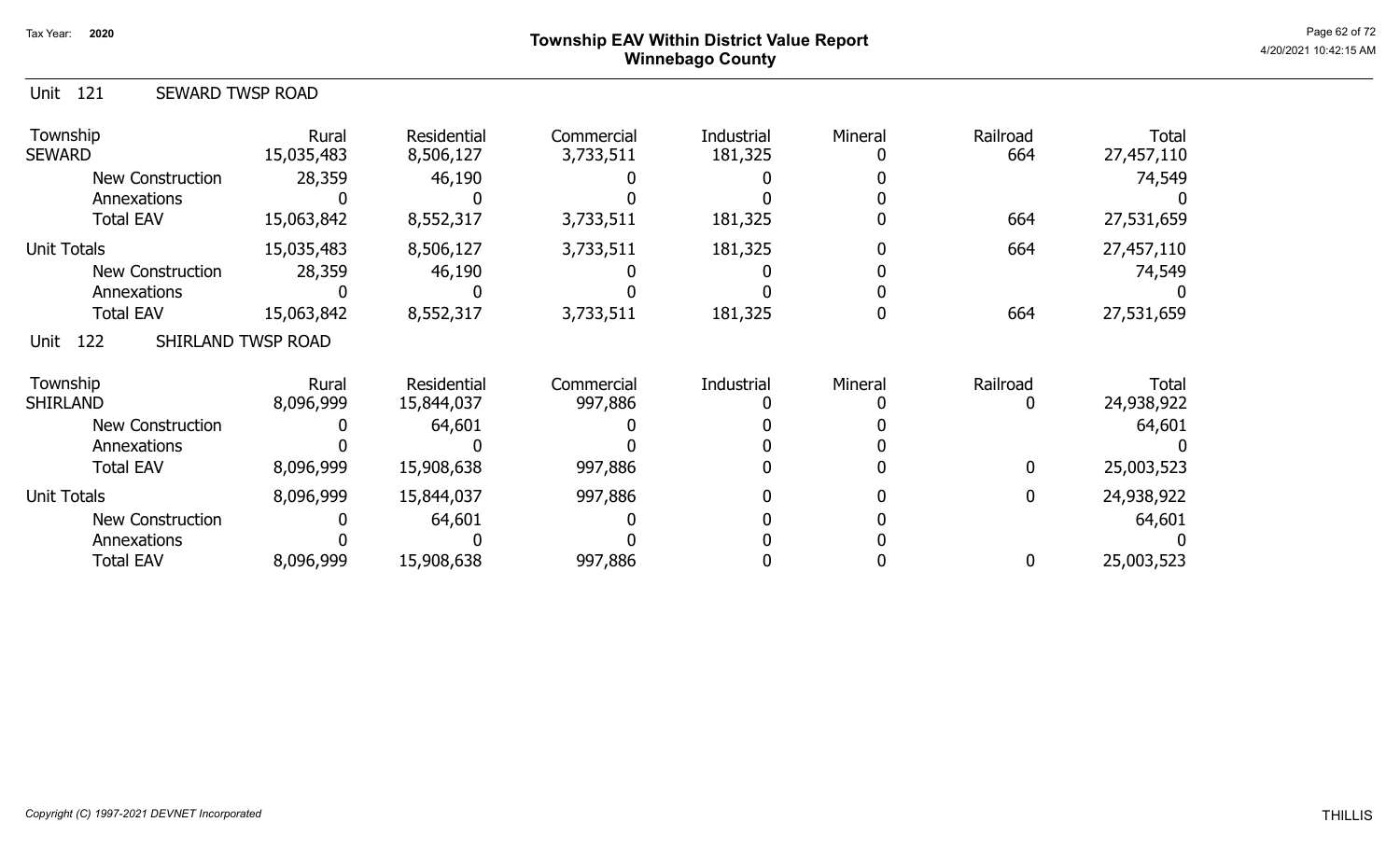### Page 63 of 72 Page 63 of 72  $^{\text{Page 63 of 72}}$ Winnebago County

|  | Unit 123 |  | WINNEBAGO TWSP ROAD |  |  |
|--|----------|--|---------------------|--|--|
|--|----------|--|---------------------|--|--|

| Township<br><b>WINNEBAGO</b> | Rural<br>12,813,625  | Residential<br>81,371,502 | Commercial<br>7,354,676 | Industrial<br>2,834,719 | Mineral | Railroad<br>802,810 | <b>Total</b><br>105,177,332 |
|------------------------------|----------------------|---------------------------|-------------------------|-------------------------|---------|---------------------|-----------------------------|
| <b>New Construction</b>      | 73,100               | 107,625                   |                         |                         |         |                     | 180,725                     |
| Annexations                  |                      |                           |                         |                         |         |                     |                             |
| <b>Total EAV</b>             | 12,886,725           | 81,479,127                | 7,354,676               | 2,834,719               |         | 802,810             | 105,358,057                 |
| <b>Unit Totals</b>           | 12,813,625           | 81,371,502                | 7,354,676               | 2,834,719               |         | 802,810             | 105,177,332                 |
| New Construction             | 73,100               | 107,625                   |                         |                         |         |                     | 180,725                     |
| Annexations                  |                      |                           |                         |                         |         |                     |                             |
| <b>Total EAV</b>             | 12,886,725           | 81,479,127                | 7,354,676               | 2,834,719               |         | 802,810             | 105,358,057                 |
| 124<br>Unit                  | PE/SE MULTI TOWNSHIP |                           |                         |                         |         |                     |                             |
| Township                     | Rural                | Residential               | Commercial              | Industrial              | Mineral | Railroad            | Total                       |
| <b>PECATONICA</b>            | 11,928,012           | 59,015,873                | 3,718,964               | 2,198,463               |         | 0                   | 76,861,312                  |
| <b>New Construction</b>      | 27,075               | 139,588                   |                         |                         |         |                     | 166,663                     |
| Annexations                  |                      |                           |                         |                         |         |                     |                             |
| <b>Total EAV</b>             | 11,955,087           | 59,155,461                | 3,718,964               | 2,198,463               |         | $\mathbf{0}$        | 77,027,975                  |
| <b>SEWARD</b>                | 15,035,483           | 8,506,127                 | 3,733,511               | 181,325                 |         | 664                 | 27,457,110                  |
| New Construction             | 28,359               | 46,190                    |                         |                         |         |                     | 74,549                      |
| Annexations                  |                      |                           |                         |                         |         |                     |                             |
| <b>Total EAV</b>             | 15,063,842           | 8,552,317                 | 3,733,511               | 181,325                 |         | 664                 | 27,531,659                  |
| Unit Totals                  | 26,963,495           | 67,522,000                | 7,452,475               | 2,379,788               |         | 664                 | 104,318,422                 |
| <b>New Construction</b>      | 55,434               | 185,778                   |                         |                         |         |                     | 241,212                     |
| Annexations                  |                      |                           |                         |                         |         |                     |                             |
| <b>Total EAV</b>             | 27,018,929           | 67,707,778                | 7,452,475               | 2,379,788               |         | 664                 | 104,559,634                 |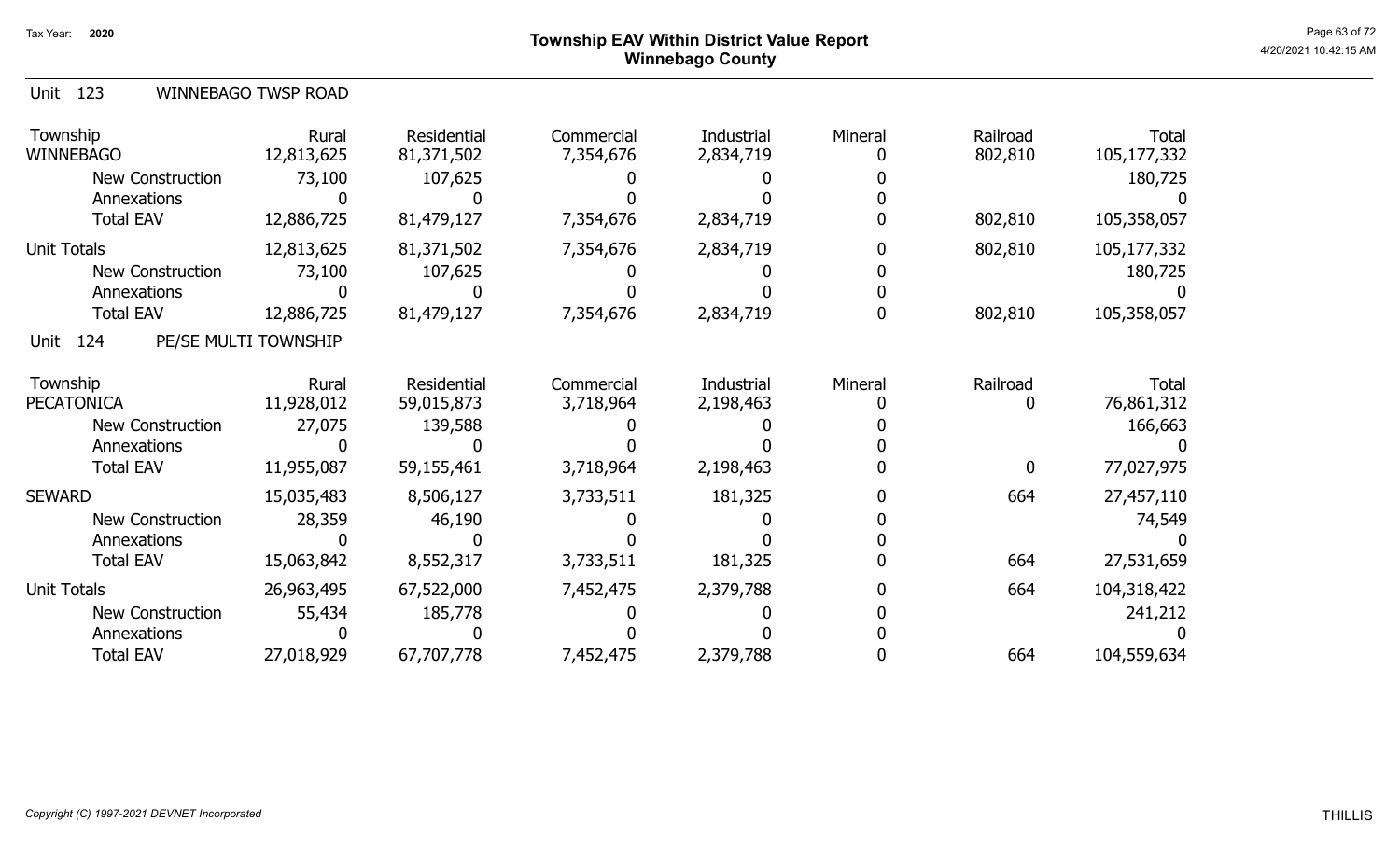# Page 64 of 72  $^{\sf Page\ 64\ of\ 72}$   $^{\sf Page\ 64\ of\ 72}$ Winnebago County

#### Unit 133 GLOBAL TRADE TIF #2

| Township<br><b>ROCKFORD</b>                 | Rural | Residential | Commercial | Industrial | Mineral | Railroad | <b>Total</b> |
|---------------------------------------------|-------|-------------|------------|------------|---------|----------|--------------|
| <b>New Construction</b><br>Annexations      |       |             |            | 400,650    |         |          | 400,650      |
| <b>Total EAV</b>                            |       |             |            | 400,650    |         |          | 400,650      |
| <b>Unit Totals</b>                          |       |             |            |            |         |          |              |
| <b>New Construction</b>                     |       |             |            | 400,650    |         |          | 400,650      |
| Annexations                                 |       |             |            |            |         |          |              |
| <b>Total EAV</b>                            |       |             |            | 400,650    |         |          | 400,650      |
| NORTH 2ND TIF MACHESNEY PARK<br>135<br>Unit |       |             |            |            |         |          |              |
| Township                                    | Rural | Residential | Commercial | Industrial | Mineral | Railroad | <b>Total</b> |
| <b>HARLEM</b>                               |       |             |            |            |         |          |              |
| <b>New Construction</b>                     |       | 6,653       | 1,310,947  |            |         |          | 1,317,600    |
| Annexations                                 |       |             |            |            |         |          |              |
| <b>Total EAV</b>                            |       | 6,653       | 1,310,947  |            |         |          | 1,317,600    |
| <b>Unit Totals</b>                          |       |             |            |            |         |          |              |
| <b>New Construction</b>                     |       | 6,653       | 1,310,947  |            |         |          | 1,317,600    |
| Annexations                                 |       |             |            |            |         |          |              |
| <b>Total EAV</b>                            |       | 6,653       | 1,310,947  |            |         |          | 1,317,600    |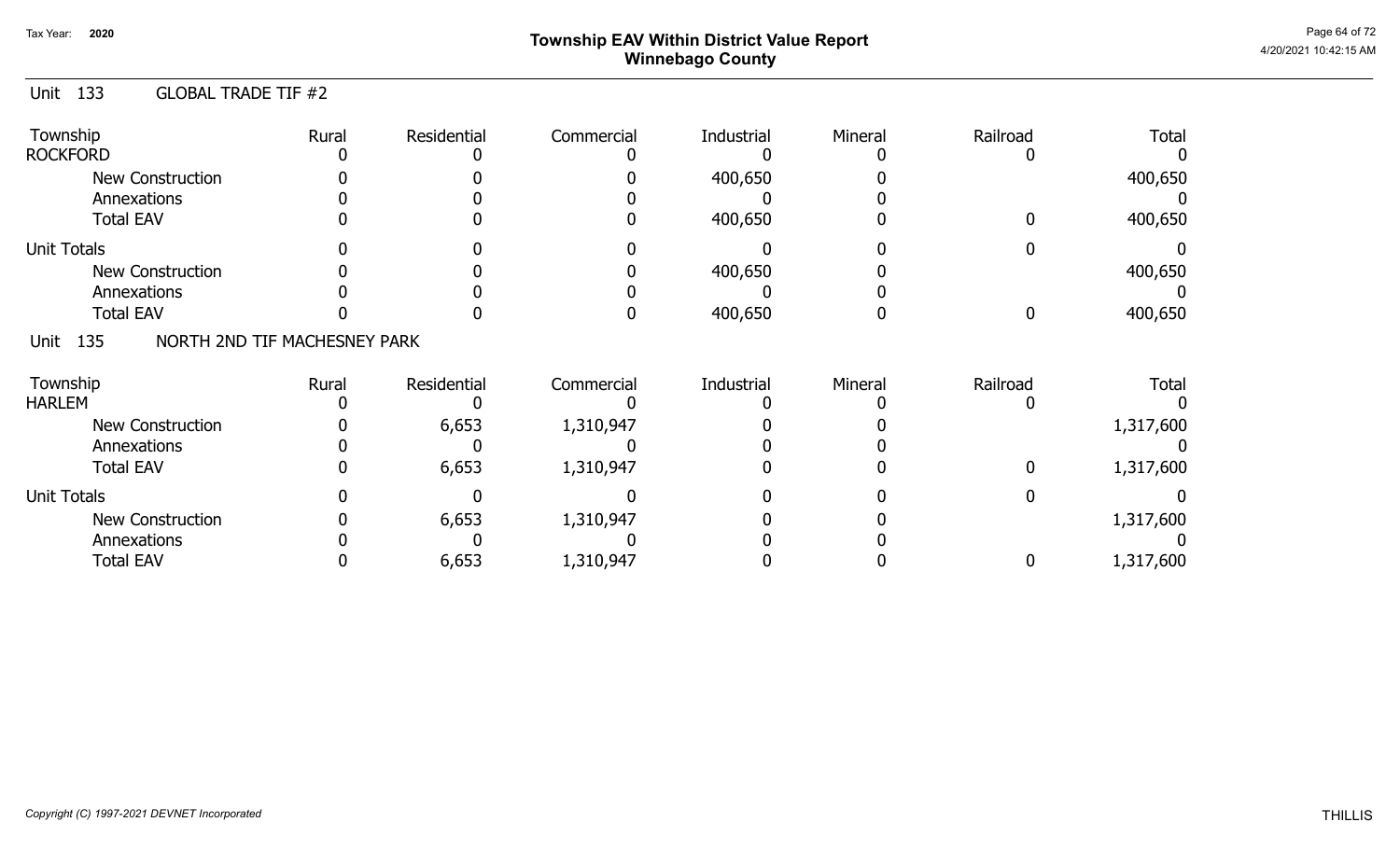# Page 65 of 72 Page 65 of 72  $^{\text{Page 65 of 72}}$ Winnebago County

| 136<br><b>HARVEST HILLS SSA</b><br>Unit |       |                          |            |            |         |               |                    |
|-----------------------------------------|-------|--------------------------|------------|------------|---------|---------------|--------------------|
| Township<br><b>ROCKFORD</b>             | Rural | Residential<br>3,538,405 | Commercial | Industrial | Mineral | Railroad<br>0 | Total<br>3,538,405 |
| <b>New Construction</b>                 |       | 1,964                    |            |            |         |               | 1,964              |
| Annexations                             |       |                          |            |            |         |               |                    |
| <b>Total EAV</b>                        |       | 3,540,369                |            |            |         | $\mathbf 0$   | 3,540,369          |
| <b>Unit Totals</b>                      |       | 3,538,405                |            |            |         | $\mathbf 0$   | 3,538,405          |
| <b>New Construction</b>                 |       | 1,964                    |            |            |         |               | 1,964              |
| Annexations                             |       |                          |            |            |         |               |                    |
| <b>Total EAV</b>                        | 0     | 3,540,369                |            |            |         | $\mathbf 0$   | 3,540,369          |
| 138<br><b>MIDTOWN TIF</b><br>Unit       |       |                          |            |            |         |               |                    |
| Township                                | Rural | Residential              | Commercial | Industrial | Mineral | Railroad      | Total              |
| <b>ROCKFORD</b>                         |       |                          |            |            |         |               |                    |
| <b>New Construction</b>                 |       | 187                      |            |            |         |               | 187                |
| Annexations                             |       |                          |            |            |         |               | 0                  |
| <b>Total EAV</b>                        |       | 187                      |            |            |         |               | 187                |
| <b>Unit Totals</b>                      |       |                          |            |            |         |               | $\Omega$           |
| <b>New Construction</b>                 |       | 187                      |            |            |         |               | 187                |
| Annexations                             |       |                          |            |            |         |               | 0                  |
| <b>Total EAV</b>                        |       | 187                      |            |            |         |               | 187                |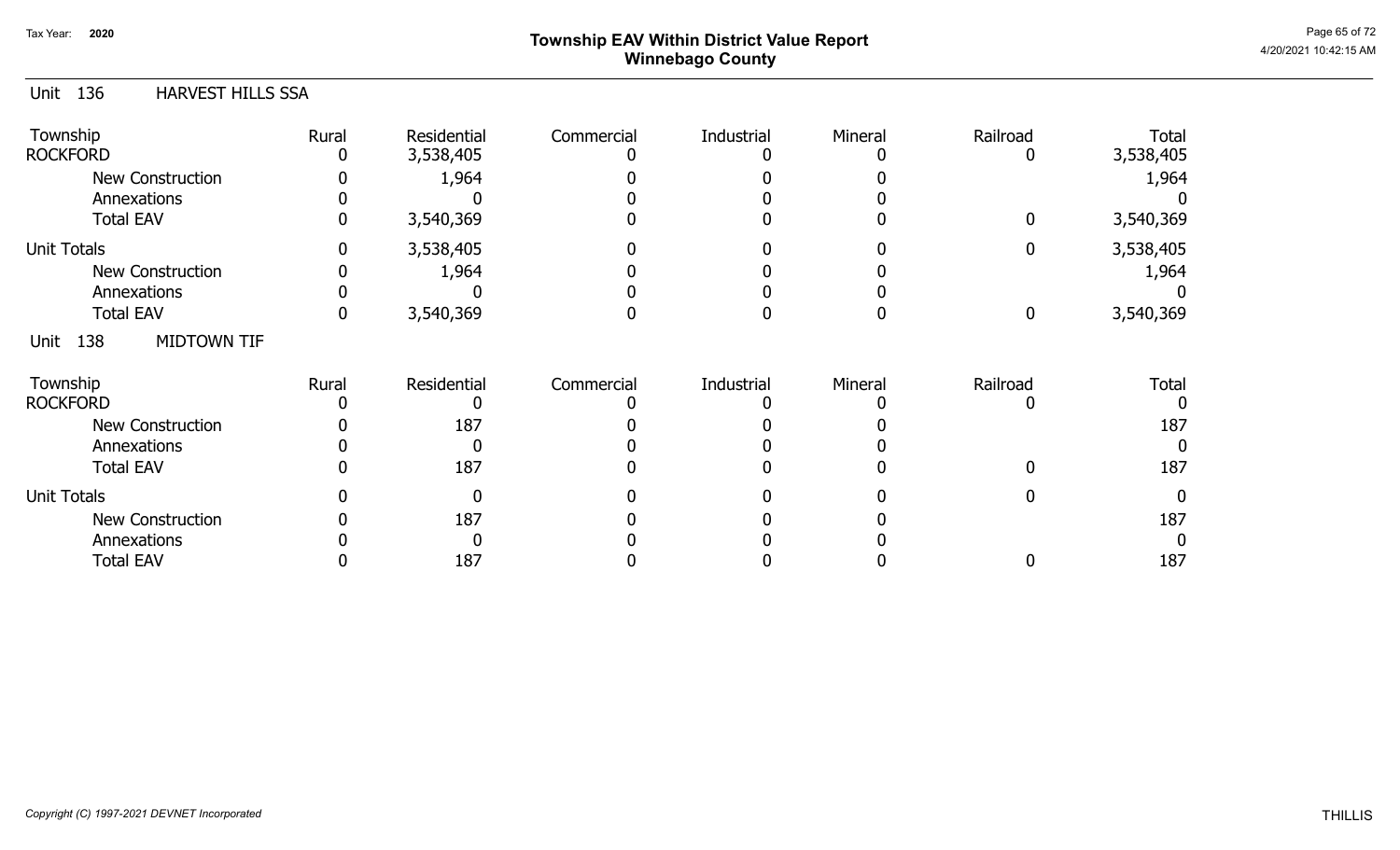# Page 66 of 72 Page 66 of 72  $^{\text{Page 66 of 72}}$ Winnebago County

#### Unit 142 RIVER DISTRICT NORTH TIF

| Township<br><b>ROCKFORD</b>            | Rural | Residential | Commercial | Industrial | Mineral | Railroad | <b>Total</b> |
|----------------------------------------|-------|-------------|------------|------------|---------|----------|--------------|
| <b>New Construction</b><br>Annexations |       |             | 159,998    |            |         |          | 159,998      |
| <b>Total EAV</b>                       |       |             | 159,998    |            |         |          | 159,998      |
| <b>Unit Totals</b>                     |       |             |            |            |         |          |              |
| <b>New Construction</b>                |       |             | 159,998    |            |         |          | 159,998      |
| Annexations                            |       |             |            |            |         |          |              |
| <b>Total EAV</b>                       |       |             | 159,998    |            |         | 0        | 159,998      |
| 143<br><b>BROADWAY TIF</b><br>Unit     |       |             |            |            |         |          |              |
| Township                               | Rural | Residential | Commercial | Industrial | Mineral | Railroad | <b>Total</b> |
| <b>ROCKFORD</b>                        |       |             |            |            |         |          |              |
| <b>New Construction</b>                |       | 13,599      |            |            |         |          | 13,599       |
| Annexations                            |       |             |            |            |         |          |              |
| <b>Total EAV</b>                       |       | 13,599      |            |            |         |          | 13,599       |
| <b>Unit Totals</b>                     |       |             |            |            |         |          |              |
| <b>New Construction</b>                |       | 13,599      |            |            |         |          | 13,599       |
| Annexations                            |       |             |            |            |         |          |              |
| <b>Total EAV</b>                       |       | 13,599      |            |            |         |          | 13,599       |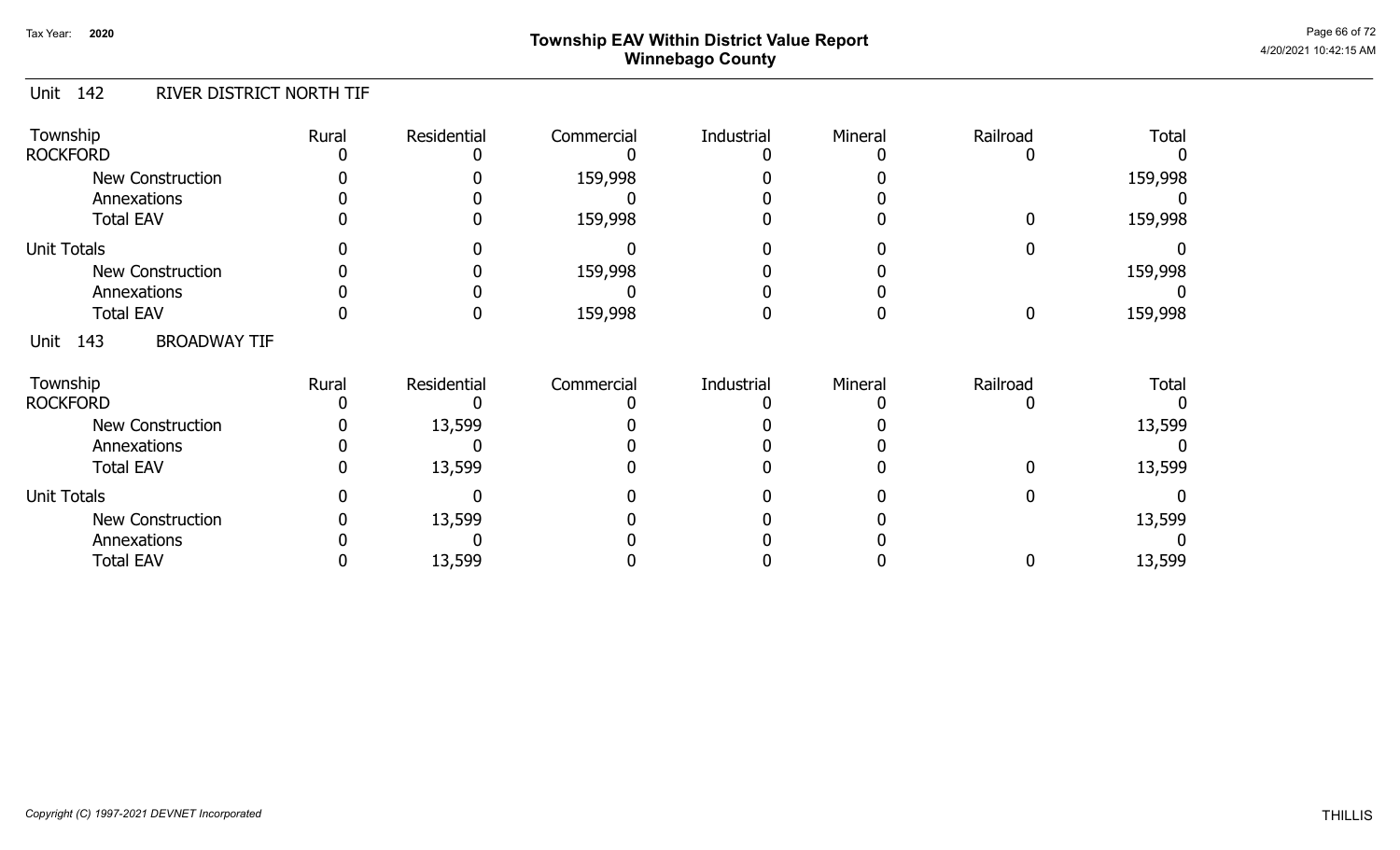## Page 67 of 72  $^{Page\ 67\ of\ 72}$  Township EAV Within District Value Report Winnebago County

### Unit 144 EAST RIVER TIF

| Township<br><b>ROCKFORD</b>               | Rural | Residential | Commercial | Industrial | Mineral | Railroad | <b>Total</b> |
|-------------------------------------------|-------|-------------|------------|------------|---------|----------|--------------|
| New Construction                          |       | 109         | 301,488    |            |         |          | 301,597      |
| Annexations                               |       |             |            |            |         |          |              |
| <b>Total EAV</b>                          |       | 109         | 301,488    |            |         |          | 301,597      |
| <b>Unit Totals</b>                        |       |             |            |            |         |          |              |
| New Construction                          |       | 109         | 301,488    |            |         |          | 301,597      |
| Annexations                               |       |             |            |            |         |          |              |
| <b>Total EAV</b>                          |       | 109         | 301,488    |            |         |          | 301,597      |
| LOVES PARK CORP CENTER TIF<br>146<br>Unit |       |             |            |            |         |          |              |
| Township                                  | Rural | Residential | Commercial | Industrial | Mineral | Railroad | <b>Total</b> |
| <b>HARLEM</b>                             |       |             |            |            |         |          |              |
| New Construction                          |       | 156,014     |            |            |         |          | 156,014      |
| Annexations                               |       |             |            |            |         |          |              |
| <b>Total EAV</b>                          |       | 156,014     |            |            |         |          | 156,014      |
| <b>ROCKFORD</b>                           |       |             |            |            |         |          |              |
| New Construction                          |       |             | 619,074    | 9,595      |         |          | 628,669      |
| Annexations                               |       |             |            |            |         |          |              |
| <b>Total EAV</b>                          |       |             | 619,074    | 9,595      |         |          | 628,669      |
| <b>Unit Totals</b>                        |       |             |            |            |         |          |              |
| New Construction                          |       | 156,014     | 619,074    | 9,595      |         |          | 784,683      |
| Annexations                               |       |             |            |            |         |          |              |
| <b>Total EAV</b>                          |       | 156,014     | 619,074    | 9,595      |         | 0        | 784,683      |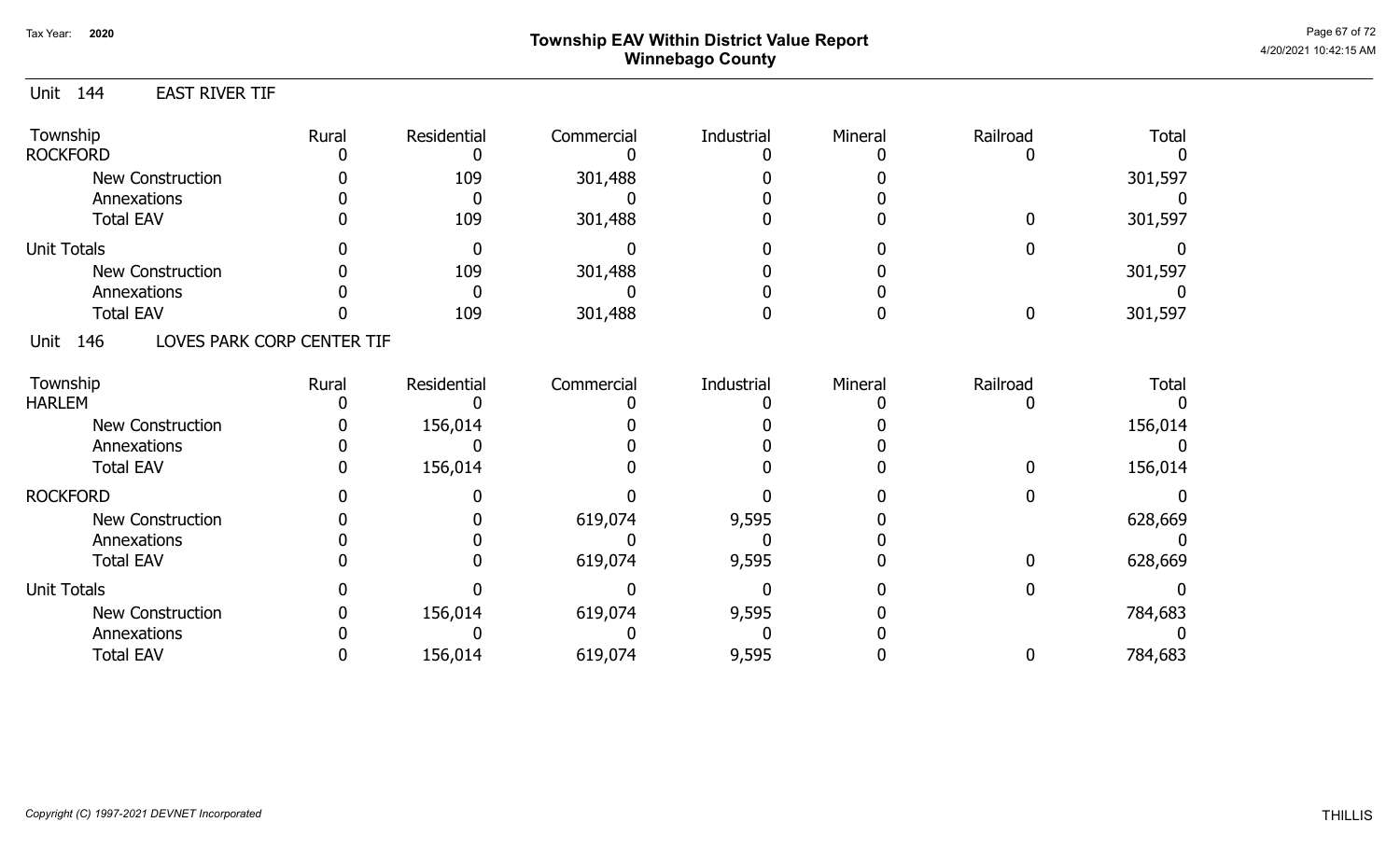# Page 68 of 72<br> **Page 68 of 72** Township EAV Within District Value Report Allian Controller and the Controller Music Music Music M Winnebago County

0

0

706,245

706,245

#### Unit 147 Township **Rural** Residential Commercial Industrial Mineral Railroad Total WESTSTONE TIF 0 0 0 1,436,665 0 0 1,436,665 1,436,665 HARLEM 0 0 0 0 0 0 0 1,436,665 0 0 0 New Construction Annexations Total EAV 0 0 0 0 0 0 Unit Totals Annexations Total EAV New Construction 0 0 0 1,436,665 0 0 0 0 0 0 0 0 0 1,436,665 0 0 1,436,665 1,436,665 0 0 0 0 0 0 0 0 Unit 149 Township **Rural** Residential Commercial Industrial Mineral Railroad Total SOUTH WILLOW CREEK TIF 0 0 98,484 607,761 0 0 HARLEM 0 0 0 0 0 98,484 0 607,761 0 0 0 New Construction Annexations Total EAV 0 0 0 0 0 0 Unit Totals Annexations Total EAV New Construction 0 0 0 706,245 0 0 0 0 0 0 0 98,484 0 706,245 98,484 0 607,761 607,761 0 0 0 0 0 0 0 0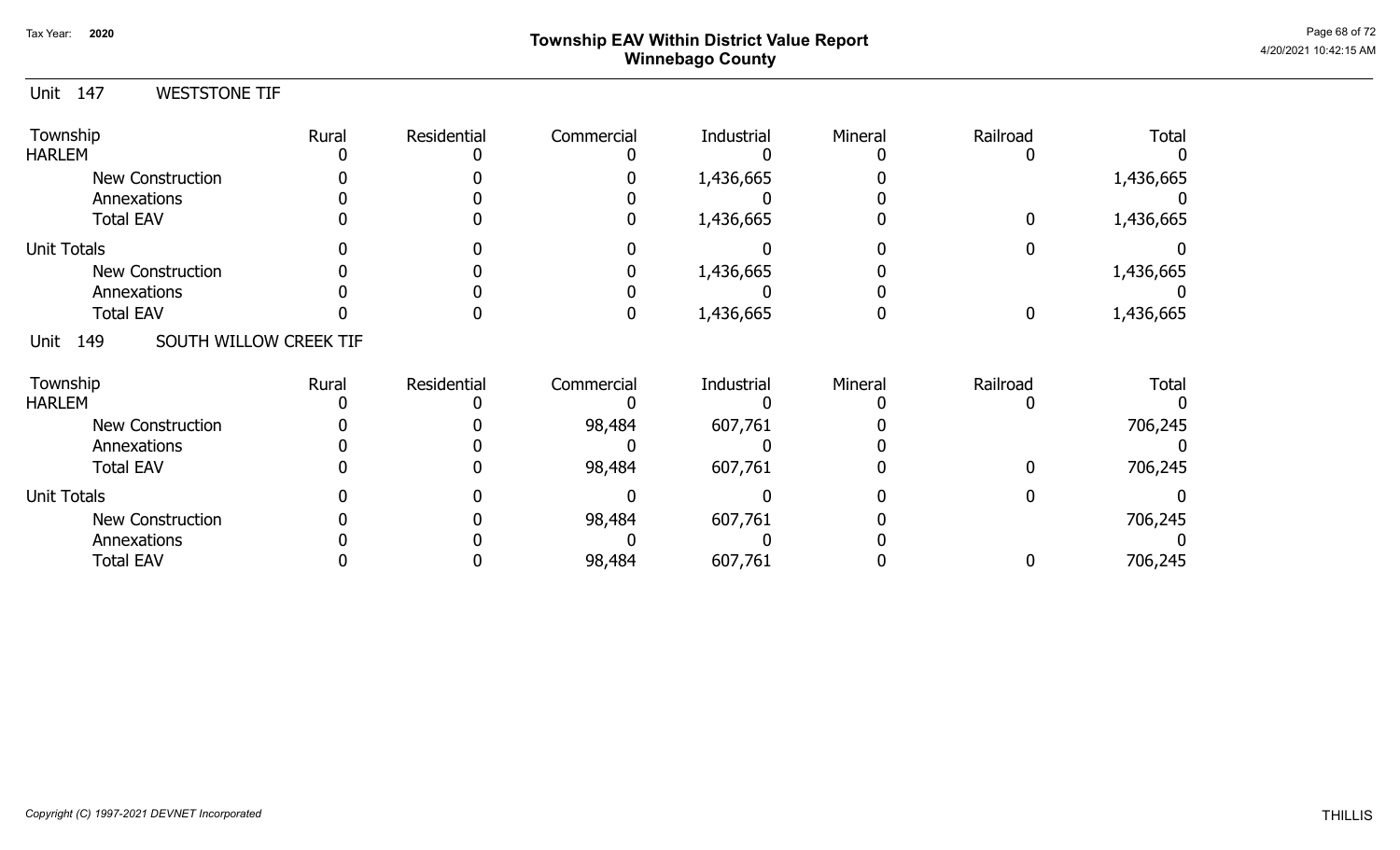# Page 69 of 72  $^{\sf Page\ 69\ of\ 72}$   $^{\sf Page\ 69\ of\ 72}$ Winnebago County

### Unit 151 I-39 / BAXTER ROAD TIF

| Township<br><b>CHERRY VALLEY</b>      | Rural | Residential | Commercial | Industrial | Mineral | Railroad | <b>Total</b> |
|---------------------------------------|-------|-------------|------------|------------|---------|----------|--------------|
| <b>New Construction</b>               |       |             |            | 2,422,288  |         |          | 2,422,288    |
| Annexations<br><b>Total EAV</b>       |       |             |            | 2,422,288  |         |          | 2,422,288    |
| <b>Unit Totals</b>                    |       |             |            |            |         |          |              |
| <b>New Construction</b>               |       |             |            | 2,422,288  |         |          | 2,422,288    |
| Annexations                           |       |             |            |            |         |          |              |
| <b>Total EAV</b>                      |       |             |            | 2,422,288  |         | 0        | 2,422,288    |
| SPRING CREEK LAKES TIF<br>153<br>Unit |       |             |            |            |         |          |              |
| Township                              | Rural | Residential | Commercial | Industrial | Mineral | Railroad | <b>Total</b> |
| <b>HARLEM</b>                         |       |             |            |            |         |          |              |
| New Construction                      |       |             |            | 6,171,926  |         |          | 6,171,926    |
| Annexations                           |       |             |            |            |         |          |              |
| <b>Total EAV</b>                      |       |             |            | 6,171,926  |         |          | 6,171,926    |
| <b>Unit Totals</b>                    |       |             |            |            |         |          |              |
| <b>New Construction</b>               |       |             |            | 6,171,926  |         |          | 6,171,926    |
| Annexations                           |       |             |            |            |         |          |              |
| <b>Total EAV</b>                      |       |             |            | 6,171,926  |         |          | 6,171,926    |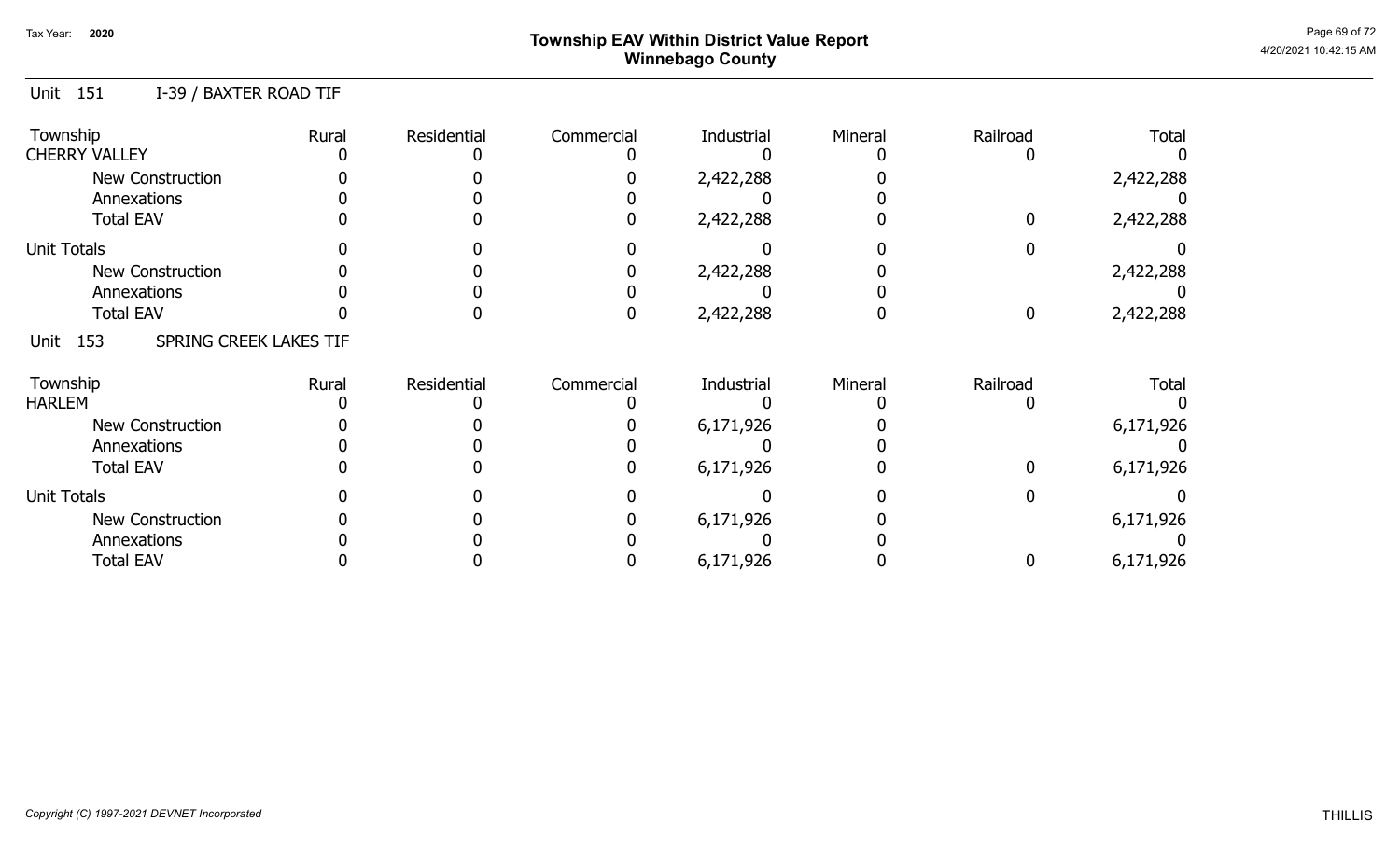# Page 70 of 72 Page 70 of 72  $^{\sf Page\,70\,of\,72}$ Winnebago County

#### Unit 156 OLDE RIVER RIDGE PLAT 6 SSA

| Township<br><b>OWEN</b> | Rural                           | Residential<br>3,886 | Commercial | Industrial | Mineral | Railroad | Total<br>3,886 |
|-------------------------|---------------------------------|----------------------|------------|------------|---------|----------|----------------|
| New Construction        |                                 |                      |            |            |         |          |                |
| Annexations             |                                 |                      |            |            |         |          |                |
| <b>Total EAV</b>        |                                 | 3,886                |            |            |         |          | 3,886          |
| <b>Unit Totals</b>      |                                 | 3,886                |            |            |         |          | 3,886          |
| New Construction        |                                 |                      |            |            |         |          |                |
| Annexations             |                                 |                      |            |            |         |          |                |
| <b>Total EAV</b>        |                                 | 3,886                |            |            |         |          | 3,886          |
| 159<br>Unit             | MULFORD & EAST STATE STREET TIF |                      |            |            |         |          |                |
| Township                | Rural                           | Residential          | Commercial | Industrial | Mineral | Railroad | Total          |
| <b>ROCKFORD</b>         |                                 |                      |            |            |         |          |                |
| <b>New Construction</b> |                                 | 2,072                |            |            |         |          | 2,072          |
| Annexations             |                                 |                      |            |            |         |          |                |
| <b>Total EAV</b>        |                                 | 2,072                |            |            |         |          | 2,072          |
| <b>Unit Totals</b>      |                                 |                      |            |            |         |          |                |
| <b>New Construction</b> |                                 | 2,072                |            |            |         |          | 2,072          |
| Annexations             |                                 |                      |            |            |         |          |                |
| <b>Total EAV</b>        |                                 | 2,072                |            |            |         |          | 2,072          |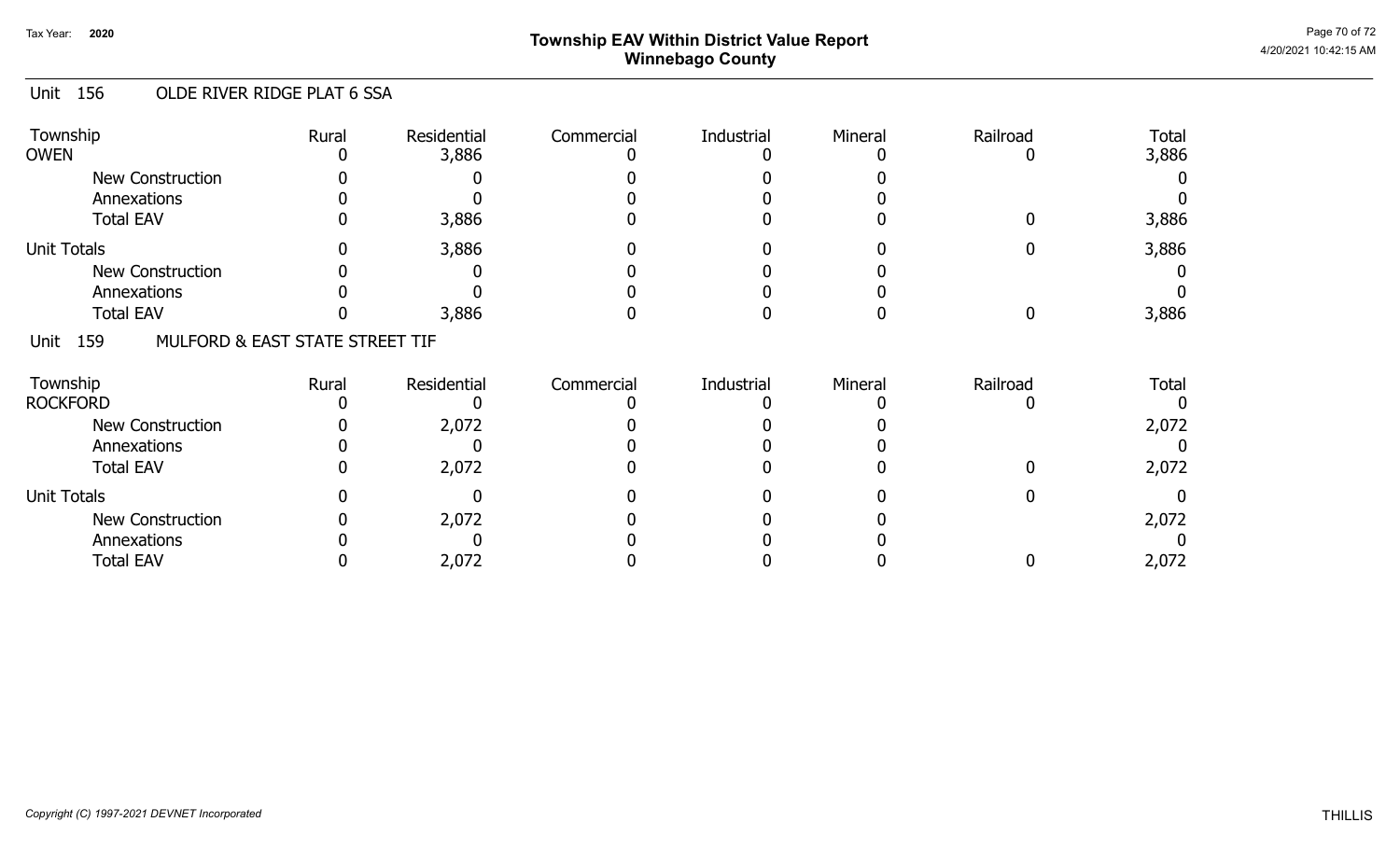# Page 71 of 72  $^{\sf Page\,71\,of\,72}$   $^{\sf Page\,71\,of\,72}$ Winnebago County

#### Unit 165 FOREST HILLS ROAD TIF

| Township<br><b>ROCKFORD</b>            | Rural | Residential | Commercial | Industrial | Mineral | Railroad | <b>Total</b> |
|----------------------------------------|-------|-------------|------------|------------|---------|----------|--------------|
| <b>New Construction</b><br>Annexations |       |             | 103,557    | 78         |         |          | 103,635      |
| <b>Total EAV</b>                       |       |             | 103,557    | 78         |         |          | 103,635      |
| <b>Unit Totals</b>                     |       |             |            |            |         |          |              |
| <b>New Construction</b>                |       |             | 103,557    | 78         |         |          | 103,635      |
| Annexations                            |       |             |            |            |         |          |              |
| <b>Total EAV</b>                       |       |             | 103,557    | 78         |         | 0        | 103,635      |
| AMEROCK HOTEL TIF<br>168<br>Unit       |       |             |            |            |         |          |              |
| Township                               | Rural | Residential | Commercial | Industrial | Mineral | Railroad | <b>Total</b> |
| <b>ROCKFORD</b>                        |       |             |            |            |         |          |              |
| <b>New Construction</b>                |       |             | 2,153,784  |            |         |          | 2,153,784    |
| Annexations                            |       |             | 38,134     |            |         |          | 38,134       |
| <b>Total EAV</b>                       |       |             | 2,153,784  |            |         |          | 2,153,784    |
| <b>Unit Totals</b>                     |       |             |            |            |         |          |              |
| <b>New Construction</b>                |       |             | 2,153,784  |            |         |          | 2,153,784    |
| Annexations                            |       |             | 38,134     |            |         |          | 38,134       |
| <b>Total EAV</b>                       |       |             | 2,153,784  |            |         | 0        | 2,153,784    |